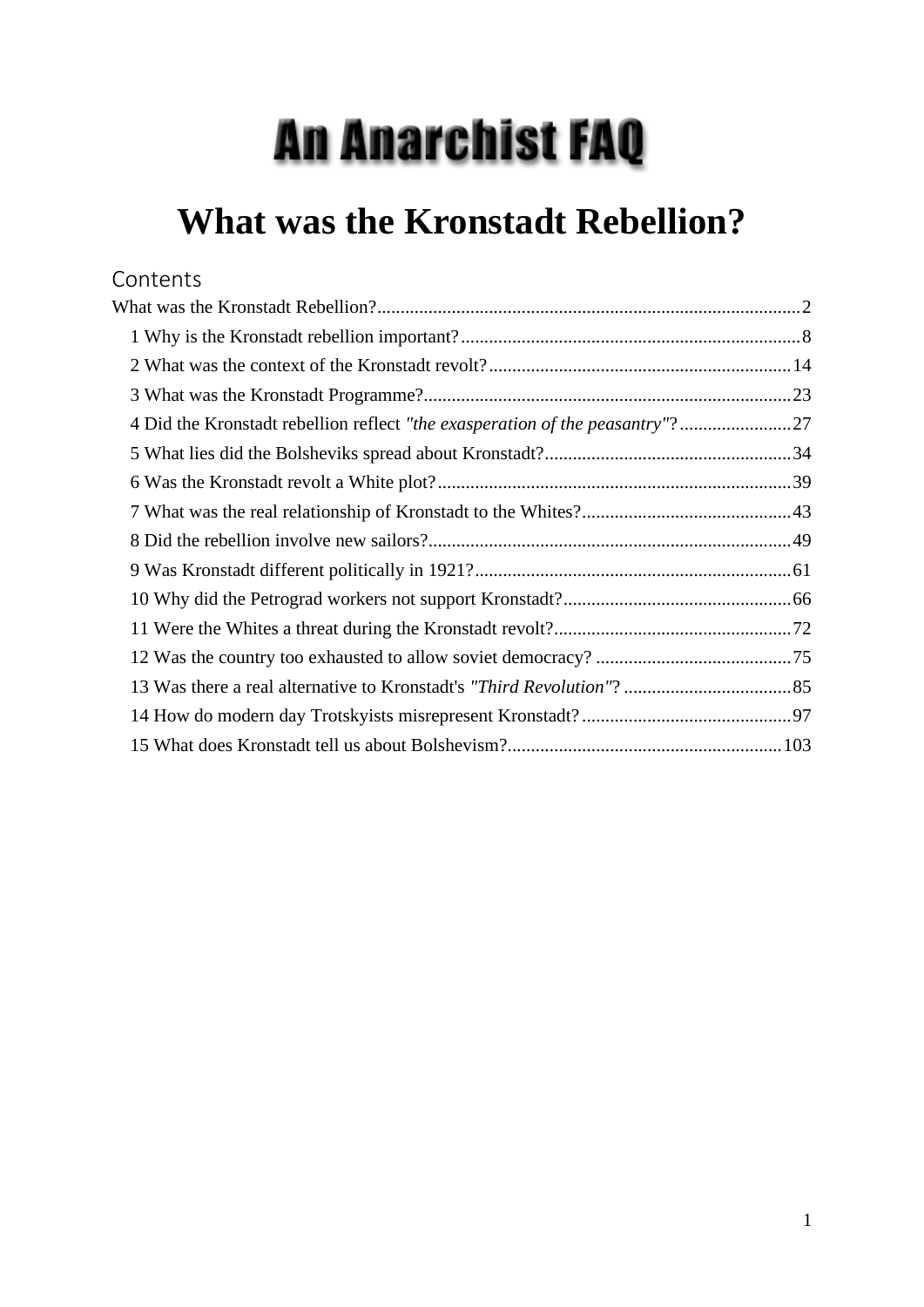# **What was the Kronstadt Rebellion?**

<span id="page-1-0"></span>The Kronstadt rebellion took place in the first weeks of March 1921. Proclaimed by Trotsky himself as being the *"pride and glory of the Russian Revolution,"* its sailors were renowned for their revolutionary ideas and activities and had turned the naval base and city into a de facto soviet republic soon after the February revolution. However, in 1921 Red Kronstadt had turned against the Communist dictatorship and raised the slogan of the 1917 revolution *"All Power to the Soviets"*, to which it added *"and not to parties."* The rebels called this revolt the *"Third Revolution"* and saw it as completing the work began in the first two Russian Revolutions in 1917 by instituting a true toilers republic based on freely elected, selfmanaged, soviets. As the Russian Anarchist Voline put it, while *" Kronstadt fell and State Socialism triumphed"* it *"exposed . . . the real character of the Communist dictatorship"* and *"[i]n the complex and shadowy labyrinth which opens out to the masses in revolt, Kronstadt is a bright beacon that lights up the right road."* [**The Unknown Revolution**, p. 537-8]

Given this, it is important to know and understand this revolt, what it says of Bolshevik ideology and practice and to refute the many slanders Leninists have hurled against it. These issues are addressed in the various sections below. First, though, it is necessary to summarise the events of the revolt itself.

Kronstadt was (and is) a naval fortress on an island in the Gulf of Finland. Traditionally, it has served as the base of the Russian Baltic Fleet and to guard the approaches to the city of St. Petersburg (which during the first world war was re-named Petrograd, then later Leningrad, and is now St. Petersburg again) thirty kilometres away. As noted, the Kronstadt sailors had been in the vanguard of the revolutionary events of 1905 and 1917 and far-left influence was high: Left-SRs, Maximalist-SRs, Bolsheviks and anarchists all had significant influence (in roughly that order, as discussed in [section 9](append42.html#app9) below, Kronstadt was never a Bolshevik stronghold in 1917). The inhabitants of Kronstadt had been early supporters and practitioners of soviet democracy, forming a free commune in 1917 which was independent of the Provisional Government. In the words of Israel Getzler, an expert on Kronstadt, *"it was in its commune-like self-government that Red Kronstadt really came into its own, realising the radical, democratic and egalitarian aspirations of its garrison and working people, their insatiable appetite for social recognition, political activity and public debate, their pent up yearning for education, integration and community. Almost overnight, the ship's crews, the naval and military units and the workers created and practised a direct democracy of base assemblies and committees."* In the centre of the fortress an enormous public square served as a popular forum holding as many as 30,000 people. The Kronstadters *"proved convincingly the capacity of ordinary people to use their 'heads, too' in governing themselves, and managing Russia's largest naval base and fortress."* [**Kronstadt 1917-1921**, p. 248 and p. 250]

The Russian Civil War had ended in Western Russia in November 1920 with the defeat of General Wrangel in the Crimea. All across Russia popular protests were erupting in the countryside and in the towns and cities. Peasant uprisings were occurring against the Communist Party policy of grain requisitioning (a policy the Bolsheviks and their supporters argue had been thrust upon them by the circumstances but which involved extensive, barbaric and counter-productive repression). In urban areas, a wave of spontaneous strikes occurred in protest against the militarisation of labour, lack of food, Bolshevik dictatorship and a host of other issues. So, *"[b]y the beginning of 1921 a revolutionary situation with workers in the*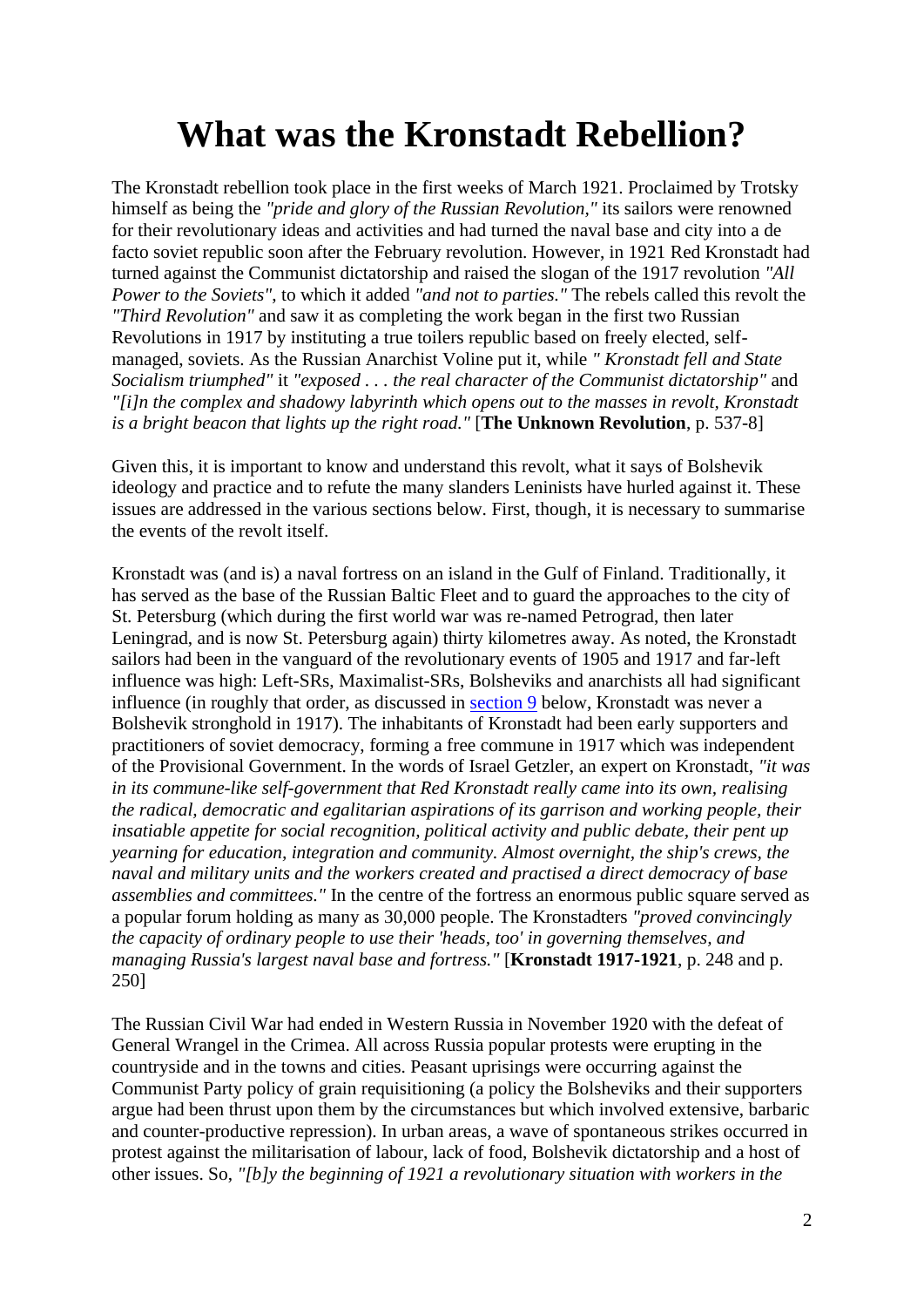*vanguard had emerged in Soviet Russia"* with *"the simultaneous outbreak of strikes in Petrograd and Moscow and in other industrial regions." "General strikes, or very widespread unrest"* took place in all bar one major industrial region and strikes were combined with *"factory occupations, 'Italian strikes', demonstrations, mass meetings, the beating up of communists and so on."* [Jonathan Aves, **Workers Against Lenin**, p. 3, p. 109, and p. 112] The rebel workers and peasants raised both economic and political demands.

In late February a general strike broke out in Petrograd along which immediately saw Bolshevik repression against it. On February 26th, in response to these events, the crews of the battleships *Petropavlovsk* and *Sevastopol* held an emergency meeting and agreed to send a delegation to the city to investigate and report back on events. On their turn two days later, the delegates informed their fellow sailors of the strikes and the government repression directed against them at another mass meeting on the *Petropavlovsk* which then approved a resolution which raised 15 demands which were primarily political (including free elections to the soviets, freedom of speech, press, assembly and organisation to workers, peasants, anarchists and left-socialists) along with a few economic ones (equal rations for all workers, the end of roadblock detachments restricting travel and the ability of workers to bring food into the city as well as *"full freedom of action"* for all peasants and artisans who did not hire labour) -- see [section 3](append42.html#app3) for full details. These demands, it must be stressed, reflected those many of those first raised by the striking Petrograd workers.

Unknown to the sailors, the Bolshevik leader in Petrograd (Zinoviev) sent a telegram to Lenin at 11pm that day: *"Kronstadt: The two biggest ships, Sevastopol' and Petropavlovsk, have adopted SR/Black Hundreds' resolutions and presented an ultimatum to be answered in 24 hours. Among the workers in Petrograd the disposition is as before unsteady. Large plants do not work. We expect that the SRs are going to speed up events"* (SR stood for "Social Revolutionaries", a party with a traditional peasant base and whose right-wing had fought against the Bolsheviks in the name of the Constituent Assembly and were complicit with White reactionary forces while the "Black Hundreds" were a reactionary, indeed protofascist, force dating back to before the revolution which attacked Jews, labour militants, radicals and so on). [quoted by Vladimir N. Brovkin, **Behind the Front Lines of the Civil War**, p. 394]

A mass meeting of fifteen to sixteen thousand people was held in Anchor Square on March 1st and what has become known as the *Petropavlovsk* resolution was passed with only two Bolshevik officials voting against it. At this meeting it was decided to send another delegation to Petrograd to explain to the strikers and the city garrison the demands of Kronstadt and to request that non-partisan delegates be sent by the Petrograd workers to Kronstadt to learn first-hand what was happening there. This delegation of thirty members was arrested by the Bolshevik government.

As the term of office of the Kronstadt soviet was about to expire, the mass meeting also decided to call a Conference of Delegates for March 2nd to discuss the manner in which the new soviet elections would be held (Kronstadt had not had a freely elected soviet since the Bolsheviks *"dissolving [of] the Kronstadt Soviet and establishing a puppet committee in its place"* in July 1918 [Alexander Rabinowitch, **The Bolsheviks in Power**, p. 302]). This conference consisted of two delegates from the ship's crews, army units, the docks, workshops, trade unions and Soviet institutions. This meeting of 303 delegates endorsed the *Petropavlovsk* resolution and elected a five-person Provisional Revolutionary Committee (this was enlarged to 15 members two days later by another conference of delegates). This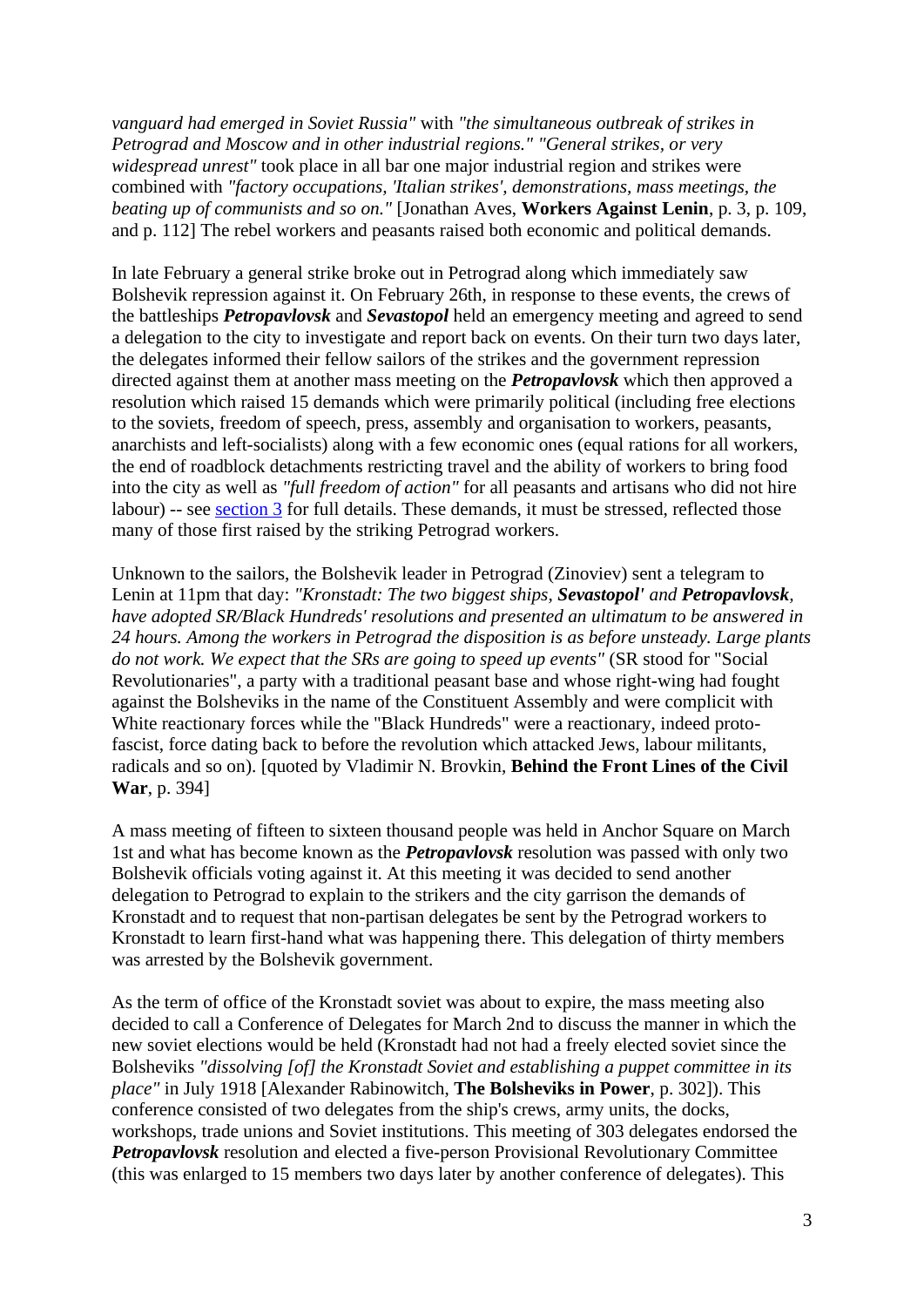committee was charged with organising the defence of Kronstadt, a move decided upon in part by the threats of the Bolshevik officials there and the rumour that the Bolsheviks had dispatched forces to attack the meeting.

The Communist Government issued an ultimatum on March 2nd which built upon Zinoviev's telegram of the 28th and asserted that the revolt had *"expected by, and undoubtedly been prepared by, French counterintelligence"* and that the *Petropavlovsk* resolution was a *"SR-Black Hundred resolution"*. The Bolsheviks claimed that the revolt had been organised by an ex-Tsarist officers led by *"former general Kozlovsky and three of his officers"* and so *"[b]ehind the SRs again stands a tsarist general."* [Lenin and Trotsky, **Kronstadt**, pp. 65-6] This was the official line throughout the revolt and any awkward facts (such as Kozlovsky, ironically, being placed in the fortress as a military specialist by Trotsky) ignored.

Basing himself on documents from the Soviet Archives, historian Israel Getzler states that *"[b]y 5 March, if not earlier, the Soviet leaders had decided to crush Kronstadt. Thus, in a cable to . . . [a] member of the Council of Labour and Defence, on that day, Trotsky insisted that 'only the seizure of Kronstadt will put an end to the political crisis in Petrograd.' On the same day, acting as chairman of the RVSR [the Revolutionary Military Council of the Army and Navy], he ordered the reformation and mobilisation of the Seventh Army 'to suppress the uprising in Kronstadt,' and appointed General Mikhail Tukhachevskii as its commander changed with suppressing the uprising in Kronstadt 'in the shortest possible time.'"* [*"The Communist Leaders' Role in the Kronstadt Tragedy of 1921 in the Light of Recently Published Archival Documents"*, **Revolutionary Russia**, pp. 24-44, Vol. 15, No. 1, p. 32]

As the Bolshevik regime sought to mobilise forces to crush the rebels, Kronstadt started to reorganise itself from the bottom up. The trade union committees were re-elected and a Council of Trade Unions formed. The Conference of Delegates met to discuss issues relating to the interests of Kronstadt and the struggle against the Bolshevik government. Around 300 Communists were arrested and treated humanely in prison while many more (at least 780) left the party, expressing support for the revolt and its aim of *"all power to the soviets and not to parties*", in protest of the actions the party was taking against Kronstadt or its general role in the revolution). Significantly, up to one-third of the delegates elected to Kronstadt's rebel conference of March 2nd were Communist Party members. [Avrich, **Kronstadt 1921**, pp. 184-7 and p. 81] While *"[t]here can be no doubt that the [arrested] Kronstadt Communists were frightened and expected to be treated in the same way as their own Cheka treated its prisoners . . . The fact is no Communists were shot, none were court-martialled, and the Provisional Revolutionary Committee showed no vindictiveness."* [George Katkov, *"The Kronstadt Rising,"*, **St. Anthony's Papers**, No. 6, p. 44]

The Kronstadt revolt was a non-violent one, but from the start the attitude of the authorities was not one of serious negotiation but rather one of delivering an ultimatum on March 5th: either come to your senses and surrender or suffer the consequences. A leaflet issued by the Petrograd Defence Committee threatened that they would shoot the rebels *"like partridges"* while any of their families in Petrograd were taken hostage. [Avrich, **Op. Cit.**, pp. 144-6] While there was at least three to four weeks before the ice was due to melt after the March 2nd Conference of Delegates meeting which marked the real start of the revolt, the Bolsheviks started military operations at 6.45pm on March 7th.

There were possible means for a peaceful resolution of the conflict. On March 5th, two days before the bombardment of Kronstadt began, anarchists led by Emma Goldman and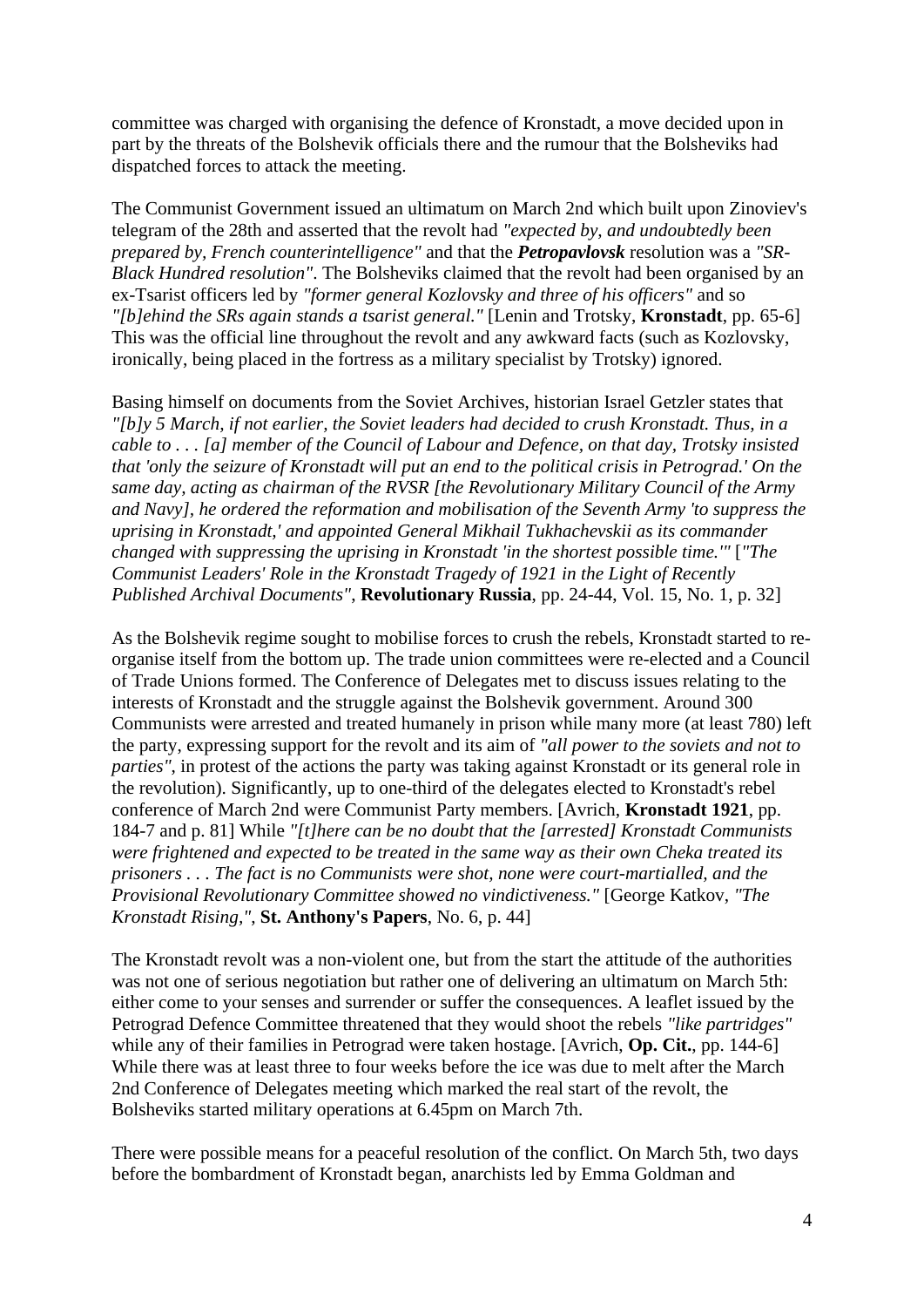Alexander Berkman offered themselves as intermediates to facilitate negotiations between the rebels and the government (anarchist influence had been strong in Kronstadt in 1917). [Emma Goldman, **Living My Life**, vol. 2, pp. 882-3] This was ignored by the Bolsheviks. Years later, the Bolshevik Victor Serge (and eye-witness to the events) acknowledged that *"[e]ven when the fighting had started, it would have been easy to avoid the worst: it was only necessary to accept the mediation offered by the anarchists (notably Emma Goldman and Alexander Berkman) who had contact with the insurgents. For reasons of prestige and through an excess of authoritarianism, the Central Committee refused this course."* [**The Serge-Trotsky Papers**, p. 164] Trotsky, it should be noted, in 1937 proclaimed that the *"anarchist and Menshevik elements . . . did their best to lead things to an uprising. They succeeded. So nothing remained but armed struggle."* [Lenin and Trotsky, **Kronstadt**, p. 82] Sadly, he never explained how this was achieved -- particularly given that many of the leading Mensheviks were already in prison before Kronstadt rebelled and soon joined by others.

Another possible solution, namely the Petrograd Soviet suggestion of March 6th that a delegation of party and non-party members of the Soviet visit Kronstadt was not pursued by the government. The rebels, unsurprisingly enough, had reservations about the **real** status of the non-party delegates and made the very reasonable request that the elections to the delegation take place within factories with observers from Kronstadt present. Nothing came of this (unsurprisingly, as such a delegation would have reported the truth that Kronstadt was a popular revolt of working people so exposing Bolshevik lies and making the planned armed attack more difficult). A delegation *"sent by Kronstadt to explain the issues to the Petrograd Soviet and people was in the prisons of the Cheka"* and so *"right from the first moment, at a time when it was easy to mitigate the conflict, the Bolshevik leaders had no intention of using anything but forcible methods."* [Victor Serge, **Memoirs of a Revolutionary**, p. 127] As Alexander Berkman noted, the Communist government would *"make no concessions to the proletariat, while at the same time they were offering to compromise with the capitalists of Europe and America."* [*"The Kronstadt Rebellion"*, **The Russian Tragedy**, p. 62]

The Communist government started to attack Kronstadt on March 7th and the first assault was a failure: *"After the Gulf had swallowed its first victims, some of the Red soldiers, including a body of Peterhof kursanty, began to defect to the insurgents. Others refused to advance, in spite of threats from the machine gunners at the rear who had orders to shoot any wavers. The commissar of the northern group reported that his troops wanted to send a delegation to Kronstadt to find out the insurgents' demands."* The revolt was isolated and received no external support. The Petrograd workers were under martial law and could little or no action to support Kronstadt (assuming they refused to believe the Bolshevik lies about the uprising). The attacks continued, with Trotsky at one stage sanctioning the use of chemical warfare against the rebels [Avrich, **Op. Cit.**, pp. 153-4, p. 146 and pp. 211-2] However, this poison gas attack was not needed in the end for Kronstadt was taken by the Red Army on March 17th -- yet even in the final assault occurred the Bolsheviks had to force their troops to fight, for on the night of 16-17 March *"the extraordinary troika of Aleksei Nikolaev had arrested over 100 so-called instigators, 74 of whom he had publicly shot."* [Getzler, **Op. Cit.**, p. 35] The Red Army troops has also seen their ranks swell with Communist Party members -- many from the Tenth Party Congress -- who were happy to shoot any who hesitated or expressed sympathy for the rebels while behind them were machine guns ready to open fire at the slightest sign of dissent or retreat. Once the Bolshevik forces finally entered the city of Kronstadt *"the attacking troops took revenge for their fallen comrades in an orgy of bloodletting."* [Avrich, **Op. Cit.**, p. 211] Eight thousand sailors,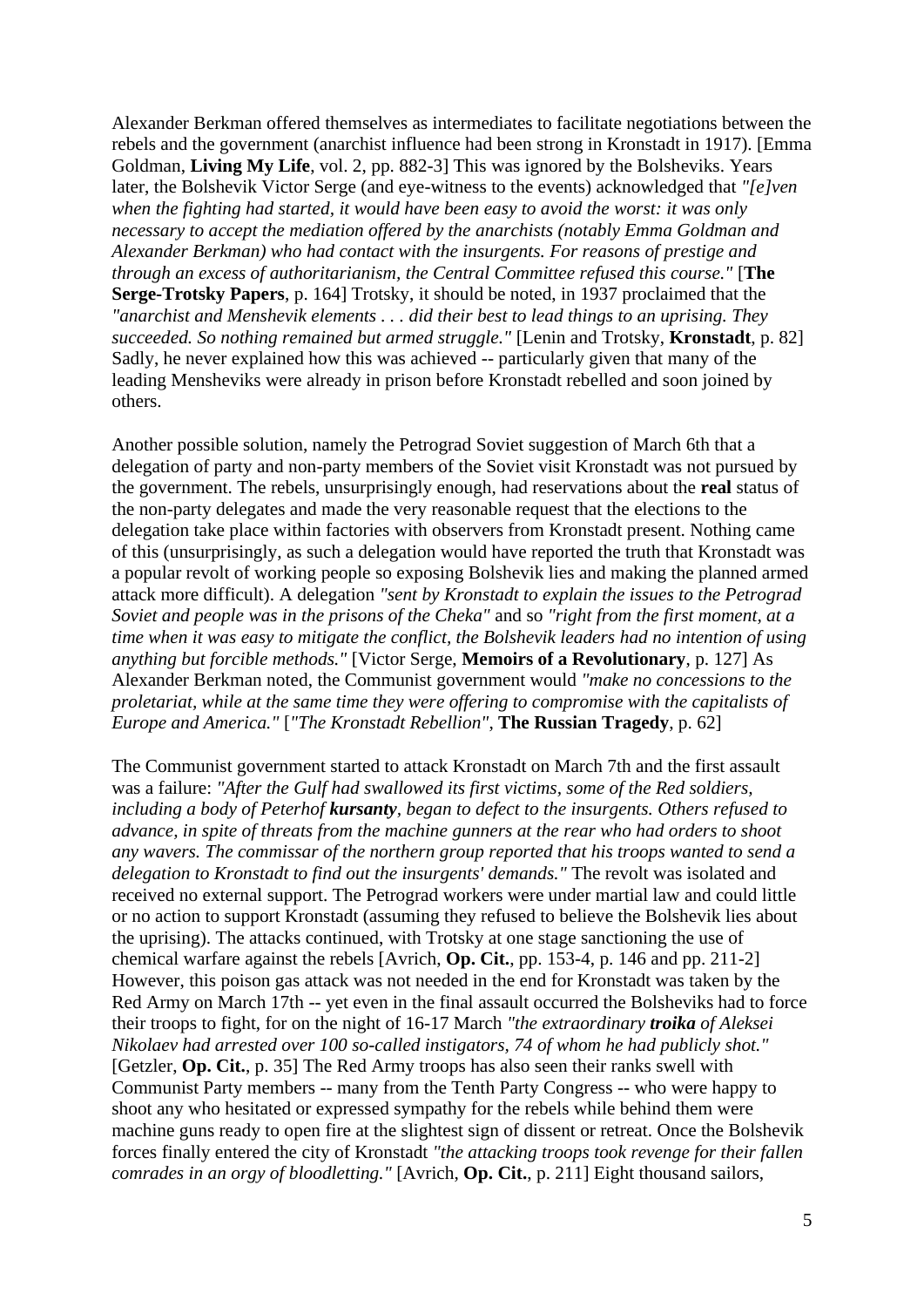soldiers and civilians escaped over the ice to Finland. The crews of the *Petropavlovsk* and *Sevastopol* fought to the bitter end, as did the cadets of the mechanics school, the torpedo detachment and the communications unit.

The next day, as an irony of history, the Bolsheviks celebrated the fiftieth anniversary of the Paris Commune:

*"On March 17th the Communist Government completed its 'victory' over the Kronstadt proletariat and on the 18th of March it commemorated the martyrs of the Paris Commune. It was apparent to all who were mute witnesses to the outrage committed by the Bolsheviki that the crime against Kronstadt was far more enormous than the slaughter of the Communards in 1871, for it was done in the name of the Social Revolution, in the name of the Socialist Republic."* [Emma Goldman, **My Disillusionment in Russia**, p. 199]

The repression did not end there. According to Serge, the *"defeated sailors belonged body and soul to the Revolution; they had voiced the suffering and the will of the Russian people"* yet *"[h]undreds of prisoners were taken away to Petrograd; months later they were still being shot in small batches, a senseless and criminal agony"* (particularly as they were *"prisoners of war . . . and the Government had for a long time promised an amnesty to its opponents on condition that they offered their support"*). *"This protracted massacre was either supervised or permitted by Dzerzhinsky"* (the head of the Cheka). The *"responsibilities of the Bolshevik Central Committee had been simply enormous"* and *"the subsequent repression . . . needlessly barbarous."* [**Op. Cit.**, p. 131 and p. 348]

There are no reliable figures of casualties on either side. According to official Soviet figures, around 700 were killed and 2,500 wounded or shell-shocked on the government side. Others suggest over 10,000 killed, wounded or missing as a result of storming Kronstadt. One report puts the rebel deaths at 600 and more than 1,000 wounded. [Avrich, **Op. Cit.**, p. 211] There are also no reliable figures on how many rebels were later shot by the Cheka or sent to prison camps. The figures that exist are fragmentary. For example, *"4,836 Kronstadt sailors were arrested and deported to the Crimea and the Caucasus. But when Lenin learned of this on the 19 April, he expressed 'great misgivings regarding the location of these sailors' [in these areas]. As a result these . . . were eventually . . . sent to forced labour camps in the Archangelsk, Vologda and Murmansk regions."* The families of the rebels were also deported, with one Bolshevik official *"pointed at Siberia as 'undoubtedly the only suitable region' for these people."* [Gelzter, **Op. Cit.**, pp. 35-6 and p. 37] Many other rebels were executed:

*"[One] 20 April report on 'The Results of the Reprisals Against the Mutineers in the Period of 20 March to 15 April' contains the following data: out of 3,000 active participants in the mutiny, 40 per cent (1,200) were sentenced to death, 25 per cent to five years of forced labour, and 35 per cent were released. [It] complained that in carrying out their work, the troika had had to rely exclusively on information provided by the Special Section of the Vecheka : 'neither commissars nor local Communists provided any material'.*

*"The statistical communique of the Special Section of the Extraordinary Troikas of 1 May has the following data: 6,528 were arrested, of whom 2,168 had been shot, 1,955 had been sentenced to forced labour (of whom 1,486 received a five year sentence), and 1,272 were released. In a statistical review of the mutiny made in 1935-36, the*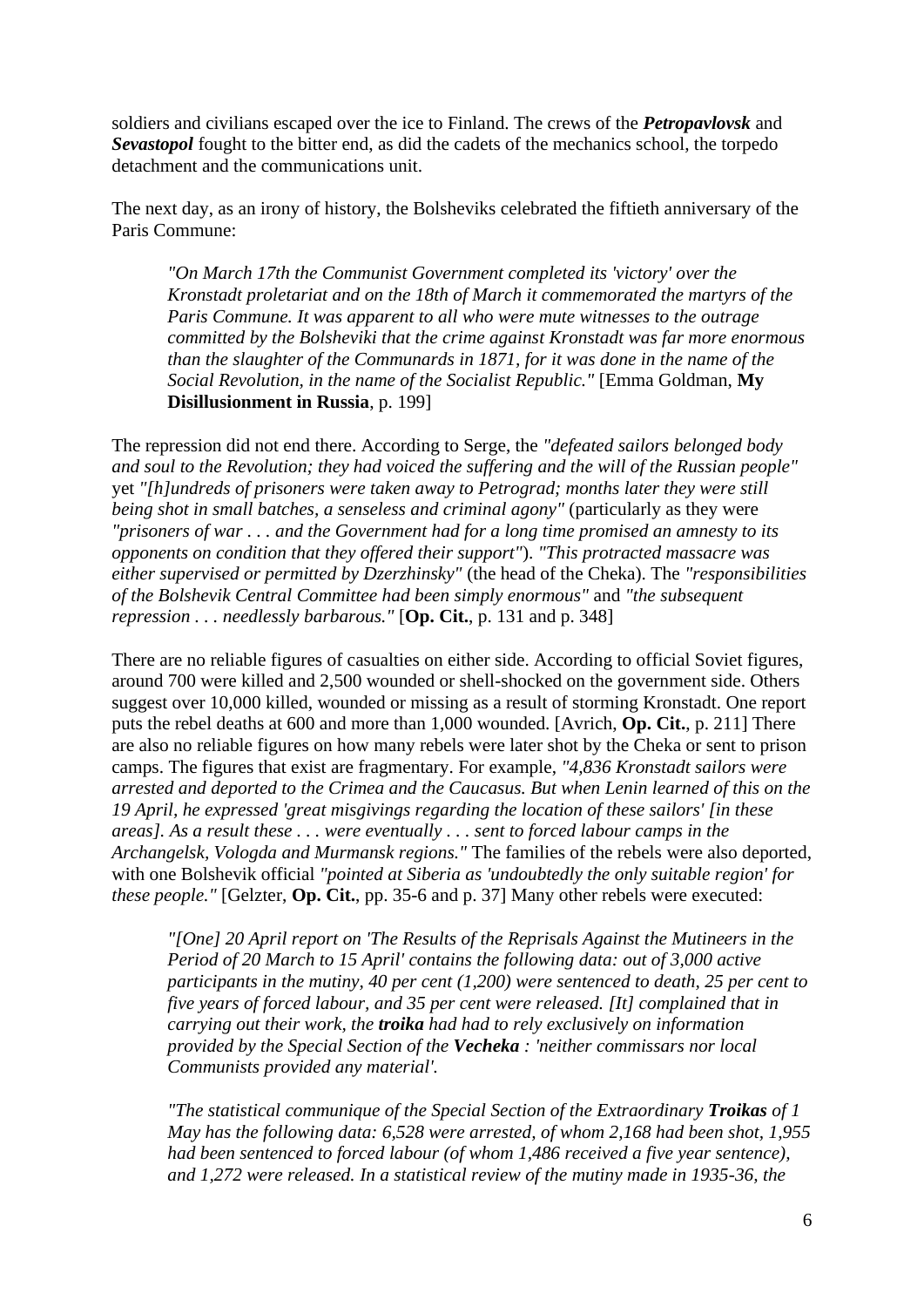*figure of those arrested is given as 10,026, but the review also says, 'It has not been possible to establish accurately the number of the repressed'."* [Getzler, **Op. Cit.**, p. 36]

After the revolt had been put down, the Bolshevik government reorganised the fortress. While it had attacked the revolt in the name of defending "Soviet Power" Kronstadt's newly appointed military commander *"abolish[ed] the [Kronstadt] soviet altogether"* and ran the fortress *"with the assistance of a revolutionary troika"* (i.e. an appointed three man committee). [Getzler, **Kronstadt 1917-1921**, p. 244] Kronstadt's newspaper was renamed *Krasnyi Kronshtadt* (from *Izvestiia*) and stated in an editorial that the *"fundamental features"* of Kronstadt's restored *"dictatorship of the proletariat"* during its *"initial phases"* were *"[r]estrictions on political liberty, terror, military centralism and discipline and the direction of all means and resources towards the creation of an offensive and defensive state apparatus."* [quoted by Getzler, **Op. Cit.**, p. 245] The victors quickly started to eliminate all traces of the revolt. Anchor square became Revolutionary Square and the rebel battleships *Petropavlovsk* and *Sevastopol* were renamed the *Marat* and the *Paris Commune*, respectively.

In terms of wider changes, the revolt and the mass strike waves saw the Bolshevik dictatorship change some of its policies during the revolt and after it had been crushed. While none of the political demands were granted, the economic ones were to a certain degree by means of the New Economic Policy (or NEP). That Lenin did this does not stop Leninists then or now denouncing these economic demands as expressing the Kronstadt's revolt's allegedly counter-revolutionary "petty-bourgeois" nature.

That, in summary, was the Kronstadt revolt. Obviously we cannot cover all the details and we recommend readers to consult the books and articles we list at the end of this section for fuller accounts of the events. Now we must analyse the revolt and indicate why it is so important in evaluating Bolshevism in both practice and as an ideology.

In the sections which follow, we indicate why the revolt is so important (section  $\alpha$ ) and place it in historical context [\(section 2\)](append42.html#app2). We then present and discuss the Kronstadt demands, indicating their sources in working class rebellion and radicalism (see sections [3](append42.html#app3) and [4\)](append42.html#app4). We indicate the lies the Bolsheviks said about the rebellion at the time [\(section 5\)](append42.html#app5), whether it was, in fact, a White plot [\(section](append42.html#app6) 6) and indicate the revolts real relationship to the Whites [\(section 7\)](append42.html#app7). We also disprove Trotskyist assertions that the sailors in 1921 were different from those in 1917 [\(section 8\)](append42.html#app8) or that their political perspectives had fundamentally changed [\(section 9\)](append42.html#app9). We indicate that state coercion and repression explains why the Kronstadt revolt did not spread to the Petrograd workers ( $section 10$ ). Then we discuss the possibility of White intervention during and after the revolt [\(section 11\)](append42.html#app11). We follow this with a discussion of Leninist arguments that the country was too exhausted to allow soviet democracy [\(section 12\)](append42.html#app12) or that soviet democracy would have resulted in the defeat of the revolution [\(section 13\)](append42.html#app13).We will also show the depths to which more recent supporters of Leninism will sink to defend their heroes [\(section 14\)](append42.html#app14). Lastly, we discuss what the Kronstadt revolt tells us about Leninism [\(section 15\)](append42.html#app15).

As we will prove, Kronstadt was a popular uprising from below by many of the same sailors, soldiers and workers who made the 1917 October revolution, seeking to restore the liberties and rights they had seized and practiced then. While, undoubtedly, the Bolshevik repression of the revolt **can** be justified in terms of defending the state power of the Bolsheviks over the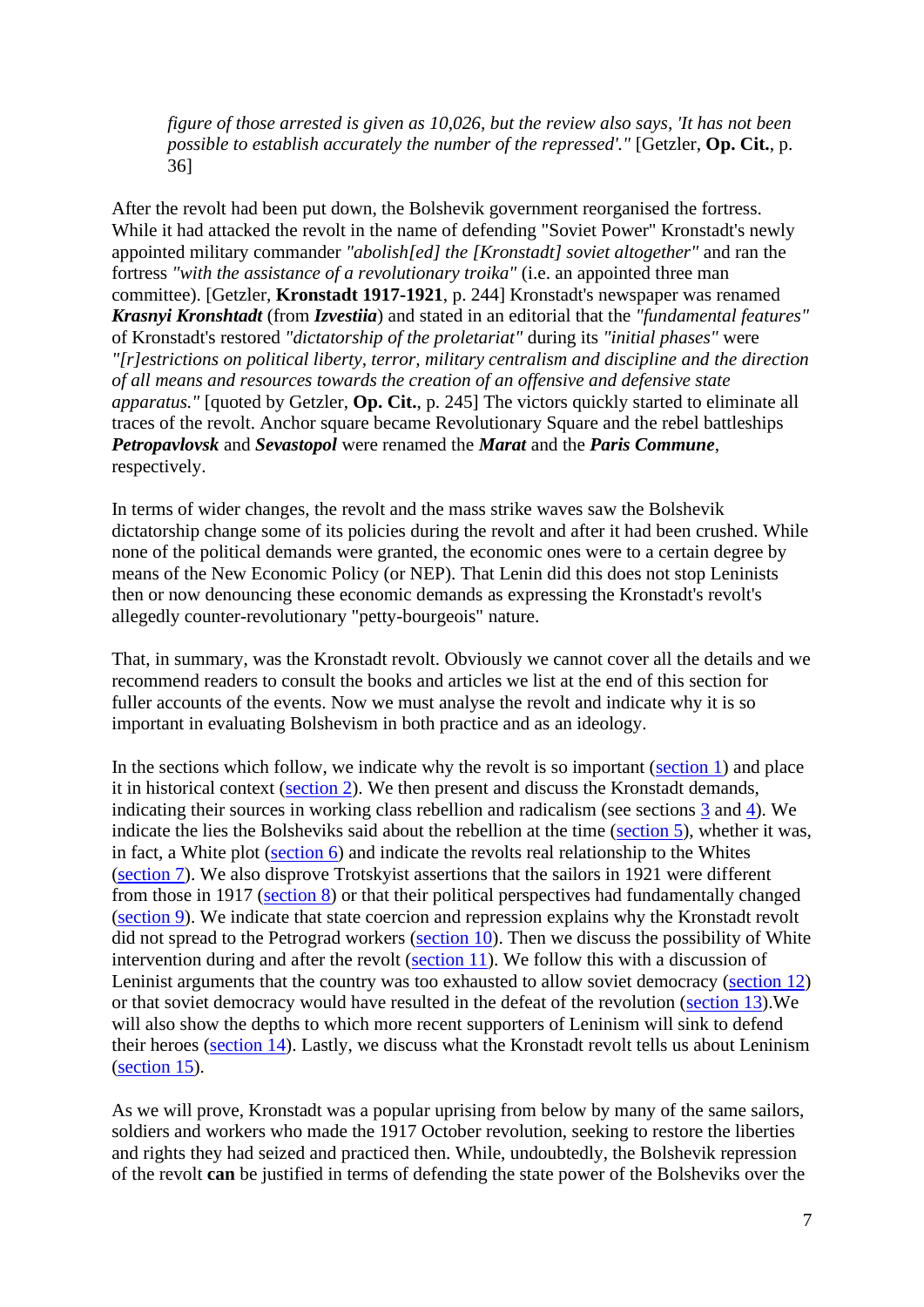Russian working class, it **cannot** be defended as socialist. Indeed, it indicates that Bolshevism is a flawed political theory which cannot create a socialist society but only a state capitalist regime based on party dictatorship. This is what Kronstadt shows above all else: given a choice between workers' power and party power, Bolshevism will destroy the former to ensure the latter. In this, Kronstadt is no isolated event (see [section H.6](sectionH.html#sech6) for more details).

There are many essential resources on the revolt available. The best in depth studies are by historians Paul Avrich (**Kronstadt 1921**) and Israel Getzler (**Kronstadt 1917-1921**). Anarchist works include Ida Mett's **The Kronstadt Uprising** (included in the anthology **Bloodstained: One Hundred Years of Leninist Counterrevolution** as **The Kronstadt Commune**), Alexander Berkman's **The Kronstadt Rebellion** (included in the collection of Berkman's pamphlets entitled **The Russian Tragedy**), Voline's **The Unknown Revolution** has a good chapter on Kronstadt (and quotes extensively from the Kronstadters' paper *Izvestiia*) while Anton Ciliga's **Kronstadt Revolt** is also a good introduction to the issues relating to the uprising from a libertarian socialist perspective. Eye-witness accounts include chapters in Berkman's **The Bolshevik Myth** as well as Emma Goldman's **My Disillusionment in Russia** and Chapter LII of her autobiography **Living My Life**. Daniel Guerin's anthology **No Gods, No Masters** has an excellent section on the rebellion which includes a lengthy extract from Goldman's **Living my Life** as well as extracts from the Kronstadters' paper.

For the Leninist account, the anthology **Kronstadt** contains Lenin and Trotsky's articles on the revolt plus supplementary essays trying to refute the anarchist analysis of the revolt. This work is recommended for those seeking the official Trotskyist version of events as it contains all the relevant documents by the Bolshevik leaders as well the articles relating to the debate on Kronstadt which arose in the late 1930s. Victor Serge, an individualist-anarchist turned Bolshevik, was another eye-witness to the Kronstadt revolt and his **Memoirs of a Revolutionary** is worth consulting to discover why he supported what the Bolsheviks did, albeit reluctantly (in private at least). Finally, it must be noted that Emma Goldman's **Trotsky Protests too Much** is a lively reply to Trotsky's, Serge's and Wright's (one of Trotsky's American followers) attempts to defend the Bolshevik repression of the revolt.

### <span id="page-7-0"></span>**1 Why is the Kronstadt rebellion important?**

The Kronstadt rebellion is important because, as Voline put it, it was *"the first entirely independent attempt of the people to liberate itself from all yokes and achieve the Social Revolution, an attempt made directly, resolutely, and boldly by the working masses themselves without political shepherds, without leaders or tutors. It was the first step towards the third and social revolution."* [**The Unknown Revolution**, pp. 537-8] Moreover, the Bolshevik response to the revolt *"sounded the death knell Bolshevism with its Party dictatorship, mad centralization, Tcheka terrorism and bureaucratic castes. It struck into the very heart of Communist autocracy. At the same time it shocked the intelligent and honest minds of Europe and America into a critical examination of Bolshevik theories and practices. It exploded the Bolshevik myth of the Communist State being the 'Workers' and Peasants' Government'. It proved that the Communist Party dictatorship and the Russian Revolution are opposites, contradictory and mutually exclusive. It demonstrated that the Bolshevik regime is unmitigated tyranny and reaction, and that the Communist State is itself the most potent and dangerous counter-revolution."* [Alexander Berkman, *"The Kronstadt Rebellion"*, **The Russian Tragedy**, p. 91]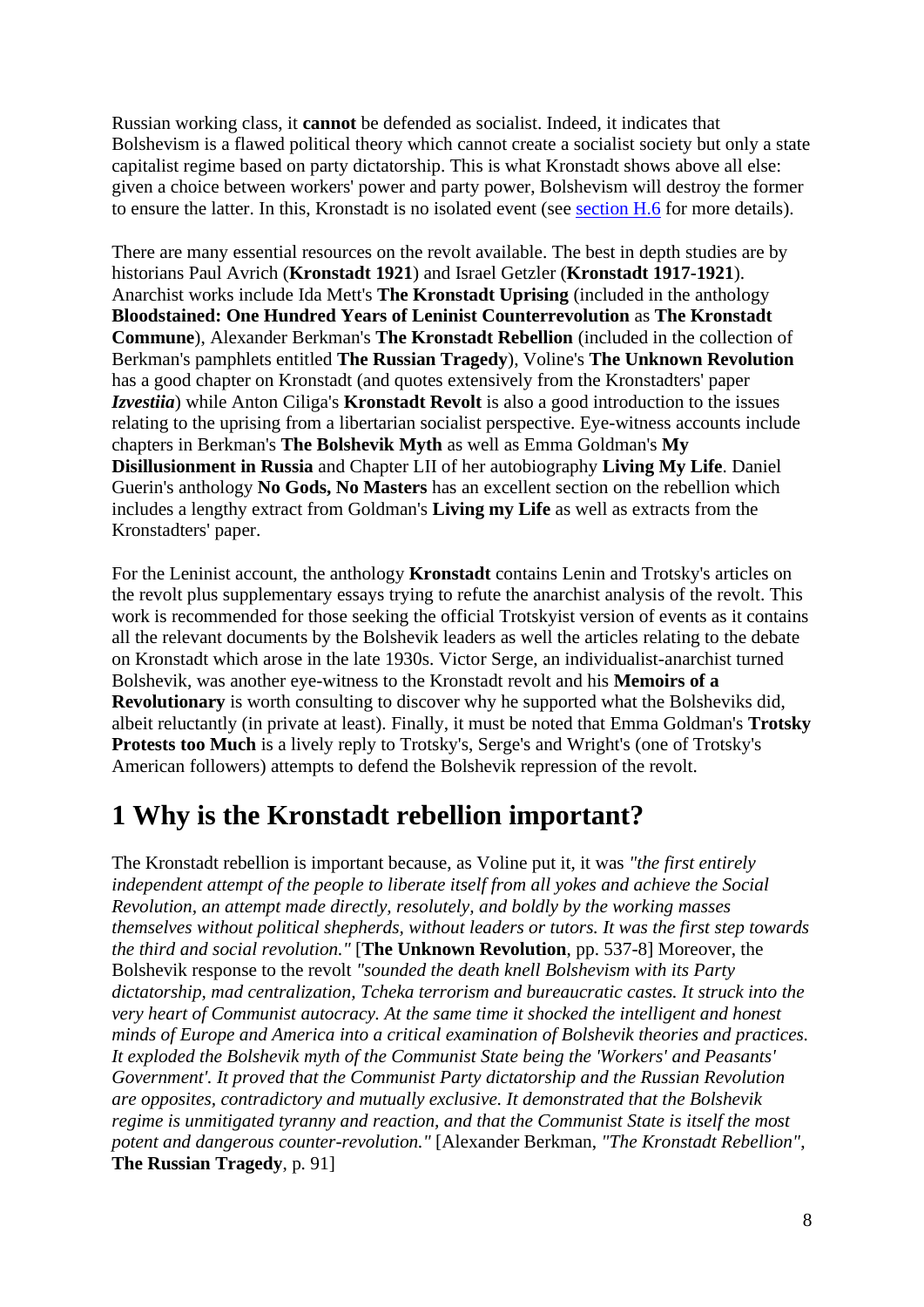The Kronstadt sailors, solders and workers in 1917 had been the one of the first groups to support the slogan *"All power to the Soviets"* as well as one of the first towns to put it into practice. The focal point of the 1921 revolt -- the sailors of the warships *Petropavlovsk* and *Sevastopol* -- had, in 1917, been well-known revolutionaries who had actively supported attempts to create a soviet system. They had been considered, until those fateful days in 1921, the pride and glory of the revolution, considered by all -- including the Bolsheviks themselves -- to be thoroughly revolutionary in spirit and action. They were the staunchest supporters of the Soviet system but, as the revolt showed, they were opposed to the dictatorship of any political party.

The Kronstadt revolt was a popular movement from below aiming at restoring soviet democracy, to create a genuine soviet power in the sense of soviets themselves running society rather than being a fig leaf for party rule. As Alexander Berkman notes, the *"spirit of the Conference [of delegates which elected the Provisional Revolutionary Committee] was thoroughly Sovietist: Kronstadt demanded Soviets free from interference by any political party; it wanted non-partisan Soviets that should truly reflect the needs and express the will of the workers and peasants. The attitude of the delegates was antagonistic to the arbitrary rule of bureaucratic commissars, but friendly to the Communist Party as such. They were staunch adherents of the Soviet system and they were earnestly seeking to find, by means friendly and peaceful, a solution of the pressing problems"* facing the revolution. [*"The Kronstadt Rebellion"*, **Op. Cit.**, p. 67] The attitude of the Bolsheviks indicated that, for them, soviet power was only useful in so far as it ensured their party's power and if the two came into conflict then the latter must survive over the corpse of the former:

*"But the 'triumph' of the Bolsheviks over Kronstadt held within itself the defeat of Bolshevism. It exposes the true character of the Communist dictatorship. The Communists proved themselves willing to sacrifice Communism, to make almost any compromise with international capitalism, yet refused the just demands of their own people -- demands that voiced the October slogans of the Bolsheviks themselves: Soviets elected by direct and secret ballot, according to the Constitution of the Russian Socialist Federal Soviet Republic; and freedom of speech and press for the revolutionary parties."* [Berkman, *"The Kronstadt Rebellion"*, **Op. Cit.**, p. 90]

Occurring as it did after the end of the civil war, Kronstadt played a key role in opening the eyes of anarchists like Emma Goldman and Alexander Berkman to the real role of Bolshevism in the revolution. Until then, they (like many others) supported the Bolsheviks, rationalising their dictatorship as a temporary measure necessitated by the civil war. Kronstadt smashed that illusion, *"broke the last thread that held me to the Bolsheviki. The wanton slaughter they had instigated spoke more eloquently against them than aught else. Whatever the pretences of the past, the Bolsheviki now proved themselves the most pernicious enemies of the Revolution. I would have nothing further to do with them."* [Emma Goldman, **My Disillusionment in Russia**, p. 200]

Therefore Kronstadt is important in evaluating the honesty of Leninist claims to be in favour of soviet democracy and power. The civil war was effectively over, yet the regime showed no signs of changing and, as before, the Bolsheviks were repressing strikes and protests in the name of *"the political power of the proletariat"* (see [section H.6.3](sectionH.html#sech63) for an account of labour struggles and their repression under Lenin from early 1918 onwards). In the countryside, they continued their futile and counterproductive policies against the peasants (ignoring the facts that their government was meant to be at the head of a workers **and** peasants' state and that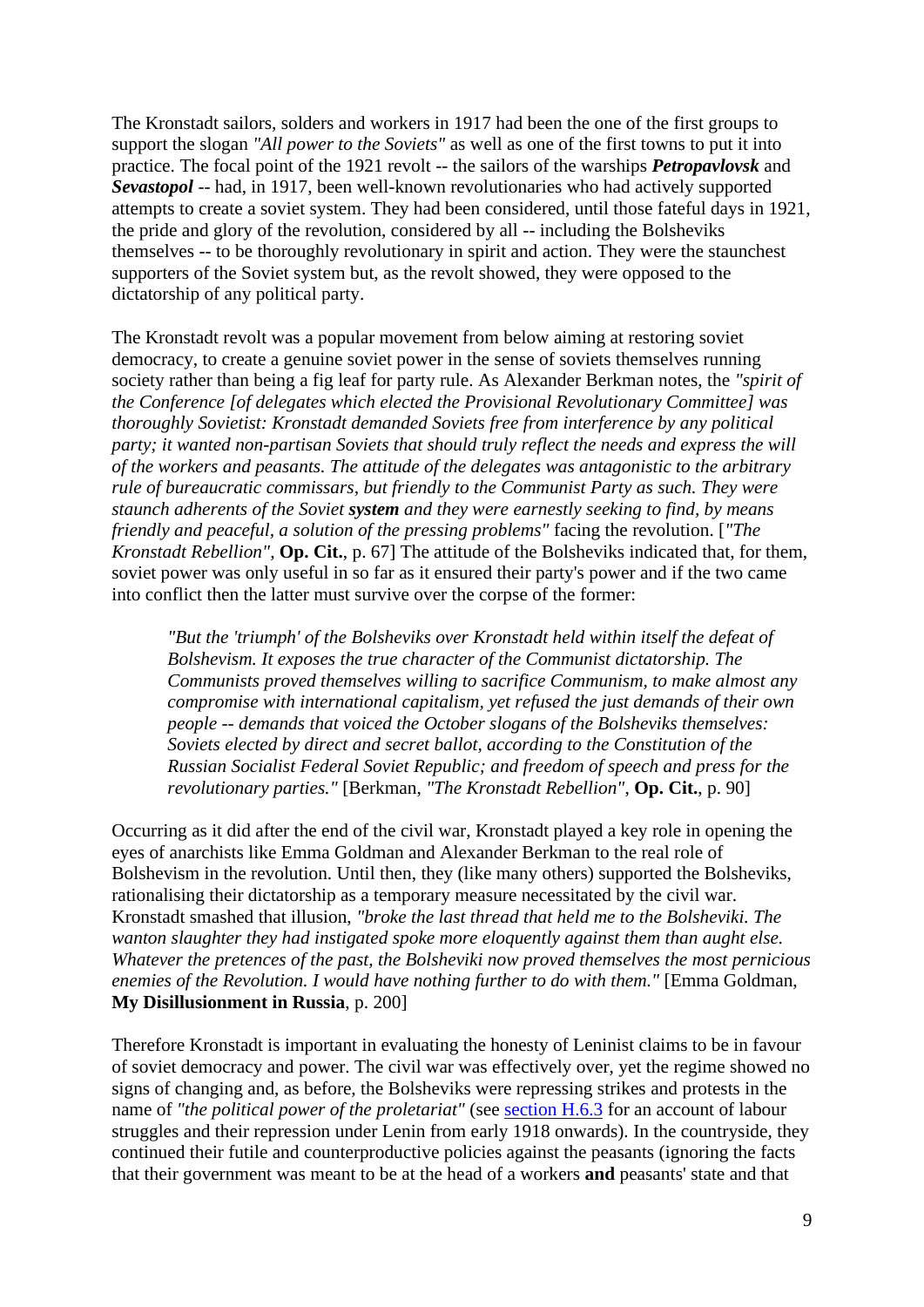peasants made up the vast majority of the population). They proclaimed themselves to be defending "soviet power" while also placing the necessity of party dictatorship into the heart of their ideology and practice. In short, it goes to the heart of what socialism is as Maurice Brinton suggests:

*"Attitudes to the Kronstadt events, expressed . . . after the event often provide deep insight into the political thinking of contemporary revolutionaries. They may in fact provide a deeper insight into their conscious or unconscious aims than many a learned discussion about economics, or philosophy, or about other episodes of revolutionary history.*

*"It is a question of one's basic attitude as to what socialism is all about. What are epitomised in the Kronstadt events are some of the most difficult problems of revolutionary strategy and revolutionary ethics: the problems of ends and means, of the relations between Party and masses, in fact of whether a Party is necessary at all. Can the working class by itself only develop a trade union consciousness [as Lenin claimed]. Should it even be allowed, at all times, to go that far?*

*"Or can the working class develop a deeper consciousness and understanding of its interests than can any organization allegedly acting on its behalf? When the Stalinists or Trotskyists speak of Kronstadt as 'an essential action against the class enemy', when more 'sophisticated' revolutionaries refer to it as a 'tragic necessity', one is entitled to pause for a moment. One is entitled to ask how seriously they accept Marx's dictum that 'the emancipation of the working class is the task of the working class itself. Do they take this seriously or do they pay mere lip-service to the words? Do they identify socialism with the autonomy (organizational and ideological) of the working class? Or do they see themselves, with their wisdom as to the 'historical interests' of others, and with their judgments as to what should be 'permitted', as the leadership around which the future elite will crystallise and develop? One is entitled not only to ask . . . but also to suggest the answer!"* [*"Preface to Ida Mett's 'The Kronstadt Commune'"*, **Bloodstained: One Hundred Years of Leninist Counterrevolution**, pp. 137-8]

The events at Kronstadt cannot be looked at in isolation, but rather as part of a general struggle of the Russian working people against "their" government. Indeed, as we indicate in the [next section,](append42.html#app2) this repression **after** the end of the Civil War followed the same pattern as that started **before** it. Just as the Bolsheviks had repressed soviet democracy in Kronstadt in 1921 in favour of party dictatorship, they had done so regularly elsewhere from early 1918. Investigating the Kronstadt revolt forces revolutionaries into a critical examination of Bolshevik ideology and practice, it forces them to consider what their socialism stands for - as we argue in [section 15,](append42.html#app15) the logic of Bolshevik rationales for crushing Kronstadt simply mean that modern day Leninists will, if in the same position, destroy soviet democracy to defend "soviet power" (i.e. the power of their party). In short, Kronstadt was the clash between the reality of Leninism and its rhetoric. Yet while it raises many important issues as regards Bolshevism, it is wider than that. *"The Kronstadt experience,"* as Berkman argues, *"proves once more that government, the State -- whatever its name or form -- is ever the mortal enemy of liberty and popular self-determination. The state has no soul, no principles. It has but one aim -- to secure power and hold it, at any cost. That is the political lesson of Kronstadt."* [*"The Kronstadt Rebellion"*, **Op. Cit.**, p. 89]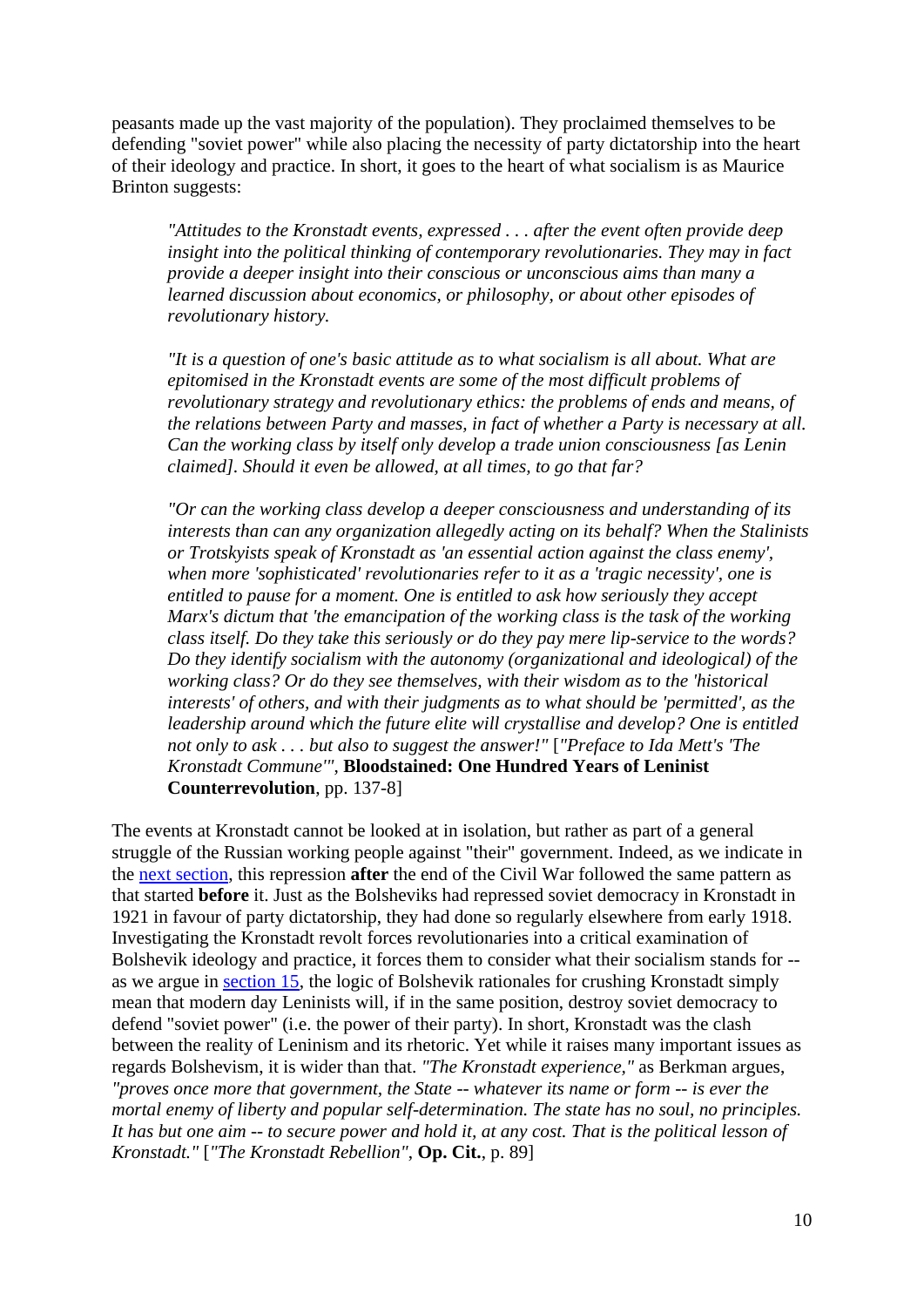As noted, the Leninist justifications for their power and actions at Kronstadt have direct implications for current activity and future revolutions. Not least, because the Russian Revolution as a whole confirmed anarchist analysis and predictions with regards to State Socialism. Echoing the warnings of the likes of Bakunin and Kropotkin, Russian anarchists in 1917 predicted that *"if the 'transfer of power to the soviets' comes in fact to signify the seizure of political authority by a new political party with the aim of guiding reconstruction from above, 'from the centre'"* then *"there is no doubt that this 'new power' can in no way satisfy even the most immediate needs and demands of the people, much less begin the task of 'socialist reconstruction' . . . Then, after a more or less prolonged interruption, the struggle will inevitably be renewed. Then will begin a third and last stage of the Great Revolution. There will begin a struggle between the living forces arising from the creative impulse of the popular masses on the spot, on the one hand, namely the local workers' and peasants' organisations acting directly . . . and the centralist Social Democratic [i.e., Marxist] power defending its existence, on the other; a struggle between authority and freedom."* [quoted by Paul Avrich, **Anarchists in the Russian Revolution**, p. 94] Thus Kronstadt is a symbol of the fact that state power cannot be utilised by the working class and always becomes a force for minority rule (in this case of former workers and revolutionaries, as Bakunin predicted - see [section H.1.1\)](sectionH.html#sech11).

There is another reason why the study of Kronstadt is important. Since the suppression of the revolt, Leninist and Trotskyist groups have continually **justified** the acts of the Bolsheviks. Moreover, they have followed Lenin and Trotsky in slandering the revolt and, indeed, have continually lied about it. When Trotskyist John Wright states -- in the ironically entitled *"The Truth About Kronstadt"* -- that the supporters of Kronstadt have *"distort[ed] historical facts, monstrously exaggerat[ed] every subsidiary issue or question . . . and throw[n] a veil . . . over the real program and aims of the mutiny"* he is, in fact, describing his and his fellow Trotskyists. [*"The Truth about Kronstadt"*, Lenin and Trotsky, **Kronstadt**, p. 102] As we will prove, anarchist accounts have been validated by later research while Trotskyist assertions have been exploded time and time again.

Similarly, when Trotsky argues that anarchists like Goldman and Berkman *"do not have the slightest understanding of the criteria and methods of scientific research"* and just *"quote the proclamations of the insurgents like pious preachers quoting Holy Scriptures"* he is, in fact, just describing himself and his followers (as we shall see, the latter just repeat his and Lenin's assertions regardless of how silly or refuted they are). Ironically, he states that *"Marx has said that it is impossible to judge either parties or peoples by what they say about themselves"* while he himself justifies his actions by his claim that he and Lenin represented the "proletarian" revolution and the real class interests of workers. [Lenin and Trotsky, **Op. Cit.**, p. 88] In reality, Kronstadt shows what the Bolsheviks said about their regime was the opposite of what it really was as show by its actions: *"How pathetic that he does not realise how much this applies to him!"* [Emma Goldman, *"Trotsky Protests Too Much"*, **Writings of Emma Goldman**, p. 257]

Then there is the bad faith of most Trotskyist accounts (Victor Serge's belated account in his **Memoirs of a Revolutionary** is noteworthy in being an exception to this). What becomes clear from our discussion is the way Trotskyists have selectively quoted the academic accounts to fit their ideological account of the uprising. Likewise, they regularly change the demands of the revolt -- often simply inventing demands (like "Soviets without Bolsheviks") -- and ignore the ideological context (so ignoring how party dictatorship was a core Leninist principle before, during and after the rebellion). The reason for this should be obvious -- the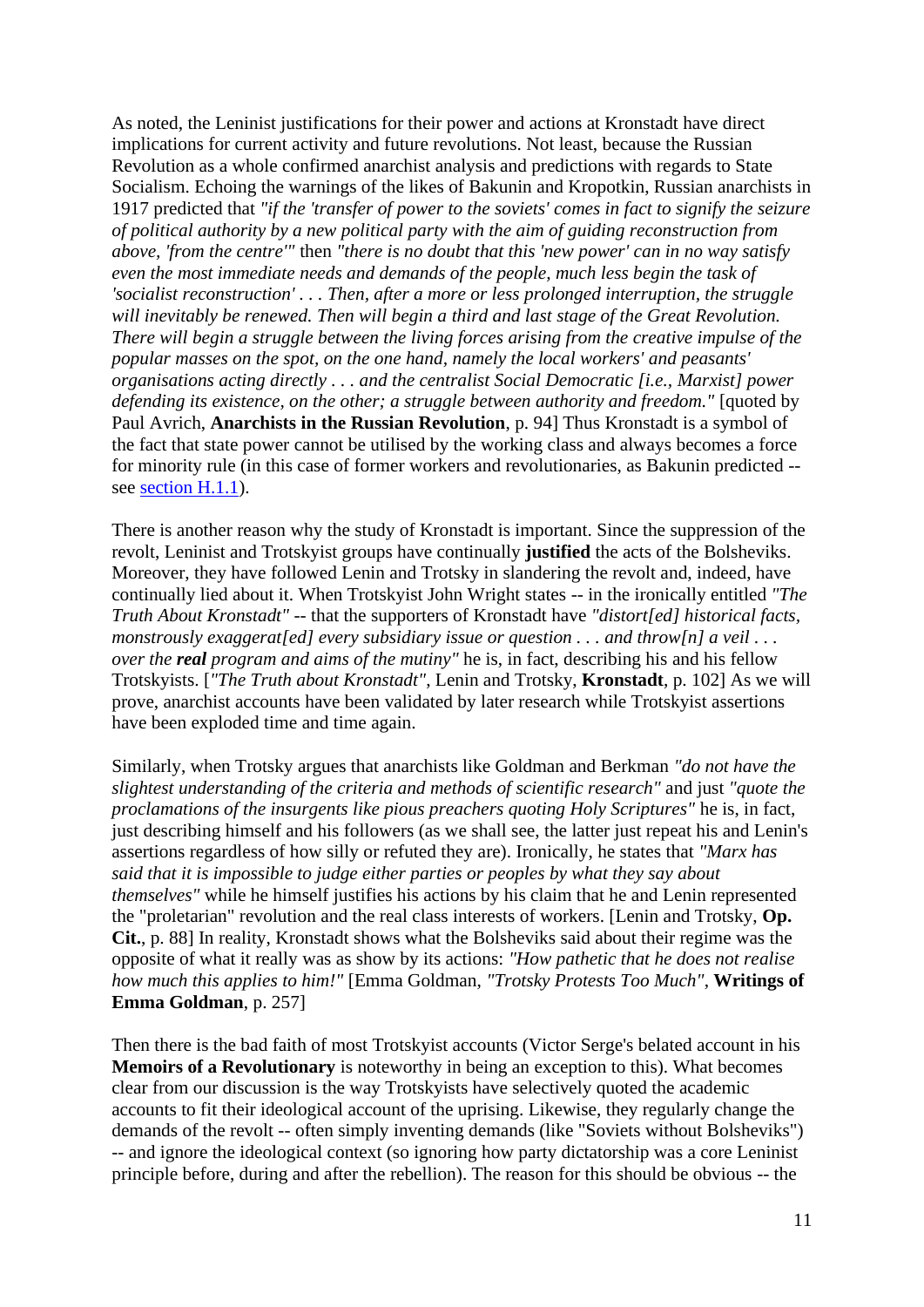supporters of Bolshevism cannot help lie about the Kronstadt revolt as it so clearly exposes the **real** nature of Bolshevik ideology and the regime it created. Hence the repetition of the slanders, inventions and self-serving justifications the Bolsheviks made at the time, with varying degrees of sophistication (the most superficially convincing usually utilise Serge's defence of the Bolsheviks' actions).

These defences of the Bolshevism are a classic expression of Leninist double-think (the ability to know two contradictory facts and maintain both are true). Yet this can be explained for once it is understood that *"workers' power"* and *"soviet power"* actually mean **party power** then the contradictions disappear. Party power had to be maintained at all costs, including the destruction of those who desired real soviet and workers' power (and so soviet democracy). It is, surely, an utter absurdity to claim that a state apparatus which divests the workers of any control over society -- or even itself -- can be regarded as a "workers' state"? Apparently not.

So, for example, Trotsky argued that in 1921 *"the proletariat had to hold political power in its hands"* yet later Trotskyists argue that the proletariat was too exhausted, atomised and decimated to do so. [Lenin and Trotsky, **Kronstadt**, p. 81] Similarly, the Trotskyist Pierre Frank states that for the Bolsheviks, *"the dilemma was posed in these terms: either keep the workers' state under their leadership, or see the counterrevolution begin, in one or other political disguise, ending in a counterrevolutionary reign of terror that would leave not the slightest room for democracy."* [**Op. Cit.**, p. 15] Of course the fact that there was *"not the slightest room for democracy"* under Lenin is not mentioned, nor is the fact that the *"dictatorship of the party"* had been a fundamental aspect of Bolshevik ideology since early 1919 and practice since mid-1918 (by the latest). Nor does Frank consider it important to note that a *"counterrevolutionary reign of terror"* did develop under Stalin from the counterrevolutionary terror, repression and dictatorship practised in 1921 (and before) by Lenin and Trotsky -- but, then, he also fails to mention that Trotsky's Left Opposition was only in favour of democracy within the party. (see [section 3](append45.html#app3) of the appendix *["Were any of the](append45.html)  [Bolshevik oppositions a real alternative?"](append45.html)*)

A more trivial example can be seen with the dismissal of Kronstadt's economic demands as being impossible to agree to, as they reflected the "peasant counter-revolution" while the Bolsheviks in Petrograd announced the withdrawal of all road-blocks and demobilised the Red Army soldiers assigned to labour duties in Petrograd on 1st March and introduced the New Economic Policy afterwards. [Avrich, **Op. Cit.**, pp. 48-9] Likewise, Leninist Chris Harman argued against the Stalinists that *"people who seriously believe that workers at the height of revolution need a police guard to stop them handing their factories over to capitalists certainly have no real faith in the possibilities of a socialist future."* [**Bureaucracy and Revolution in Eastern Europe**, p. 144] Yet this did not stop him asserting that *"Kronstadt in 1921 was not Kronstadt of 1917. The class composition of its sailors had changed. The best socialist elements had long ago gone off to fight in the army in the front line. They were replaced in the main by peasants whose devotion to the revolution was that of their class. This was reflected in the demands of the uprising: Soviets without Bolsheviks and a free market in agriculture. The Bolshevik leaders could not accede to such demands. It would have meant liquidation of the socialist aims of the revolution without struggle."* [Chris Harman, *"How the Revolution was Lost,"* Binns, Cliff and Harman, **Russia from Workers' State to State Capitalism**, p. 20] Yet as we discuss in this appendix, the ship crews were remarkably consistent over the period in question and, as such, his claims are as factual as his account of their demands -- the Kronstadt rebels **never** raised the call for Soviets with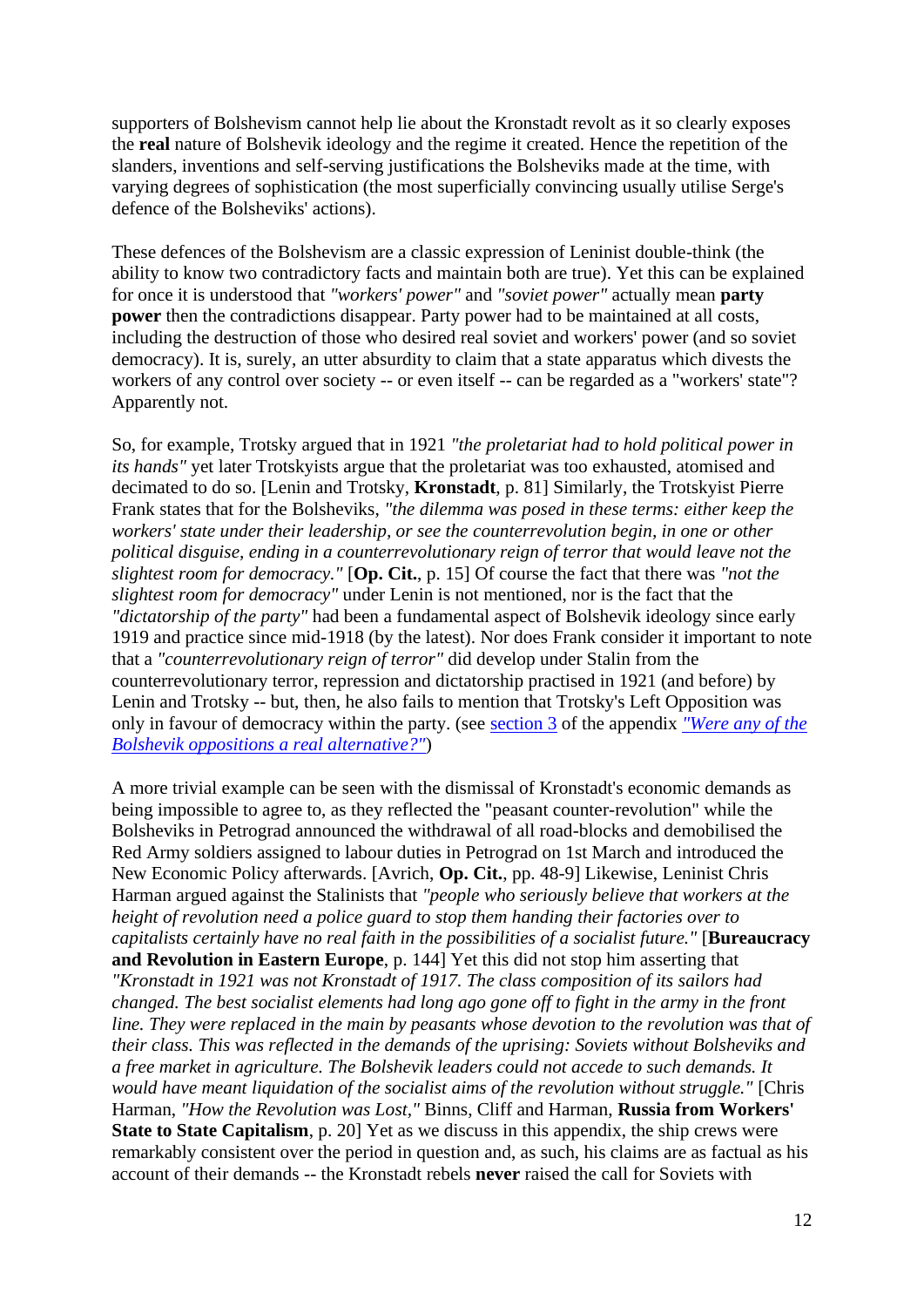Bolsheviks (they called for soviet democracy) and the Bolsheviks **did**, in the shape of the New Economic Policy announced just after the revolt was crushed *"accede"* to the demand for a free market in agriculture (although, it must be stressed, this allowed wage-labour which the rebels, as socialists, explicitly rejected). Nor should we forget that this Kronstadt demand -- like so many others -- simply repeated those of *"the [striking] workers [in Petrograd who] wanted the special squads of armed Bolsheviks, who carried out a purely police function, withdrawn from the factories."* [Paul Avrich, **Op. Cit.**, p. 42]

Leninists generally argue that the suppression of the rebellion was essential to defend the "gains of the revolution." These are usually left unspecified, for good reason. What exactly were these gains? Not soviet democracy, freedom of speech, assembly and press, trade union freedom and workers' control for the Kronstadters were crushed for demanding these. No, apparently the "gains" of the revolution were a Bolshevik government and state ownership and control of property. Never mind the obvious fact this was a state-capitalist dictatorship with an already strong and privileged bureaucratic machine: that Lenin and Trotsky were in power is enough for their followers to justify the repression of Kronstadt and subscribe to the notion of a "workers' state" which excludes workers from power. As such, the Kronstadters and Petrograd strikers *"struggled for the socialism which the bureaucracy were already in the process of liquidating. That is the fundamental point of the whole problem."* [Anton Ciliga, *"The Kronstadt Revolt"*, **The Raven**, No. 8, p. 334]

Thus the double-think of Bolshevism is clearly seen from the Kronstadt events. The Bolsheviks and their supporters argue that Kronstadt was suppressed to defend soviet power yet argue that the Kronstadt demand for free soviet elections was *"counter-revolutionary"*, *"backward"*, *"petty-bourgeois"* and so on. How soviet power could mean anything without free elections is never explained. Similarly, they argue that it was necessary to defend the "workers state" by slaughtering those who called for workers to have some kind of say in how that state operated. It appears that the role of workers in a workers' state was simply that of following orders without question. This explains why Trotsky was able to argue in the 1930s that the Russian working class was still the ruling class under Stalin: *"So long as the forms of property that have been created by the October Revolution are not overthrown, the proletariat remains the ruling class."* [*"The Class Nature of the Soviet State"*, **Writings of Leon Trotsky 1933-34**, p. 125] To be fair to Trotsky, the workers were in the same position in the social hierarchy and had the same say under Stalin as they had when he ruled the roost (i.e., less than in most democratic capitalist states) and he considered them to the ruling class then.

How can the Bolshevik repression be justified in terms of defending workers power when the workers were powerless? How can it be defended in terms of soviet power when the soviets were rubber stamps of a party dictatorship? Simply put, the logic of the Bolsheviks and their latter-day apologists and supporters is the same character as that of the U.S. Officer during the Vietnam War who explained that in order to save the village, they had to destroy it.

One last point, while the Kronstadt revolt is a key event in the Russian Revolution, one that signified its end, we must not forget that it is just one in a long series of Bolshevik attacks on the working class. As we indicate in the [next section,](append42.html#app2) the Bolshevik state had proven itself to be anti-revolutionary continually since October 1917. Yet Kronstadt is important simply because it so clearly pitted soviet democracy against "soviet power" and occurred **after** the end of the civil war. As it brought the Russian Revolution to an end and all the conditions for Stalinism were prepared by its defeat and the repression of the mass strike wave which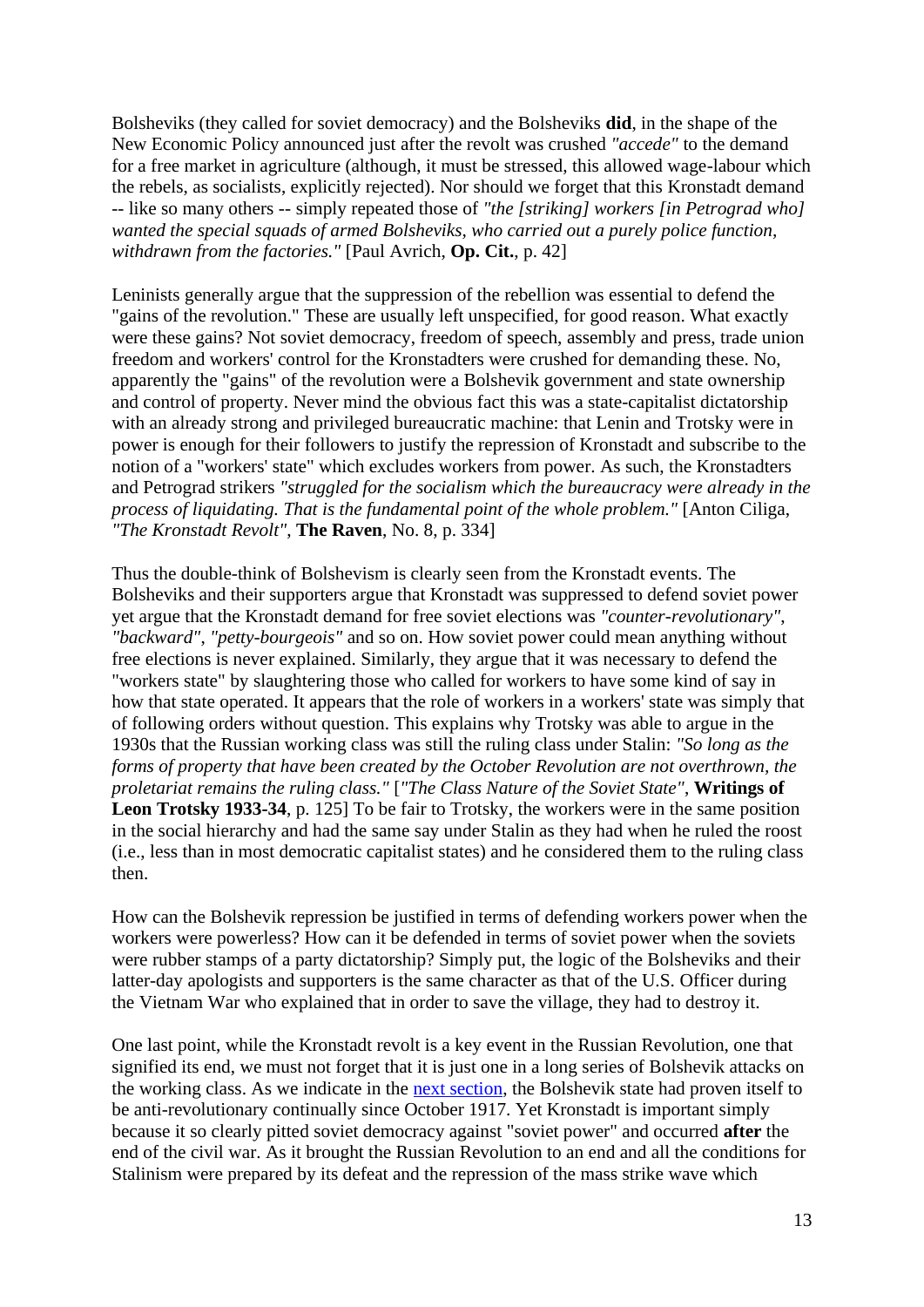produced it, it deserves to be remembered, analysed and discussed by all revolutionaries who seek to learn from, rather than repeat, history.

### <span id="page-13-0"></span>**2 What was the context of the Kronstadt revolt?**

The Kronstadt revolt cannot be understood in isolation. Indeed, to do so misses the real reason why Kronstadt is so important. The actions of the Bolsheviks in 1921 and their ideological justifications for their actions (justifications, of course, when they got beyond lying about the revolt -- see [section 5\)](append42.html#app5) merely reproduced in concentrated form what had been occurring ever since they had seized power in 1917.

Therefore it is necessary to present a short summary of Bolshevik activities before the events of Kronstadt (see [section H.6](sectionH.html#sech6) for fuller details). In addition, we have to sketch the developing social stratification under Lenin and the events immediate before the revolt which sparked it off (namely the strike wave across Russia which reached Petrograd in late February 1921). Once this has been done, we will soon see that Kronstadt was not an isolated event but rather an act of solidarity with the oppressed workers of Russia and an attempt to save the Russian Revolution from Communist dictatorship and its bureaucracy.

Alexander Berkman provides an excellent overview of what had happened in Russia after the October Revolution:

*"The elective system was abolished, first in the army and navy, then in the industries. The Soviets of peasants and workers were castrated and turned into obedient Communist Committees, with the dreaded sword of the Cheka [political para-military police] ever hanging over them. The labour unions governmentalised, their proper activities suppressed, they were turned into mere transmitters of the orders of the State. Universal military service, coupled with the death penalty for conscientious objectors; enforced labour, with a vast officialdom for the apprehension and punishment of 'deserters'; agrarian and industrial conscription of the peasantry; military Communism in the cities and the system of requisitioning in the country . . . ; the suppression of workers' protests by the military; the crushing of peasant dissatisfaction with an iron hand. . ."* [*"The Russian Tragedy"*, **The Russian Tragedy**, p. 27]

Here we will simply indicate that the Bolsheviks had systematically undermined the effective power of the soviets. Both locally and nationally, post-October power was centralised into the hands of the soviet executives rather than the general assemblies. At the top, power was concentrated even further with the creation of a Bolshevik government **above** the Central Executive Council elected by the (then) quarterly soviet congress. This is not all. Faced with growing opposition to their policies, the Bolsheviks responded in two ways. Either the soviet was packaged and gerrymandered to make the workplace soviet elections irrelevant (as in, say, Petrograd) or they simply disbanded any soviet elected with a non-Bolshevik majority (as in **all** provincial soviets for which records exist). So Bolshevik opposition to the soviet democracy demanded by the Kronstadt revolt had a long pedigree. It had started a few months after the Bolsheviks seizure of power in the name of the soviets, during the spring of 1918 (i.e. in March, April and May) and so **before** the Czech rising and the onset of full scale civil war which occurred in late May. Given this, any attempt to blame the Civil War for the elimination of soviet power and democracy seems woefully weak. Likewise, the reduction of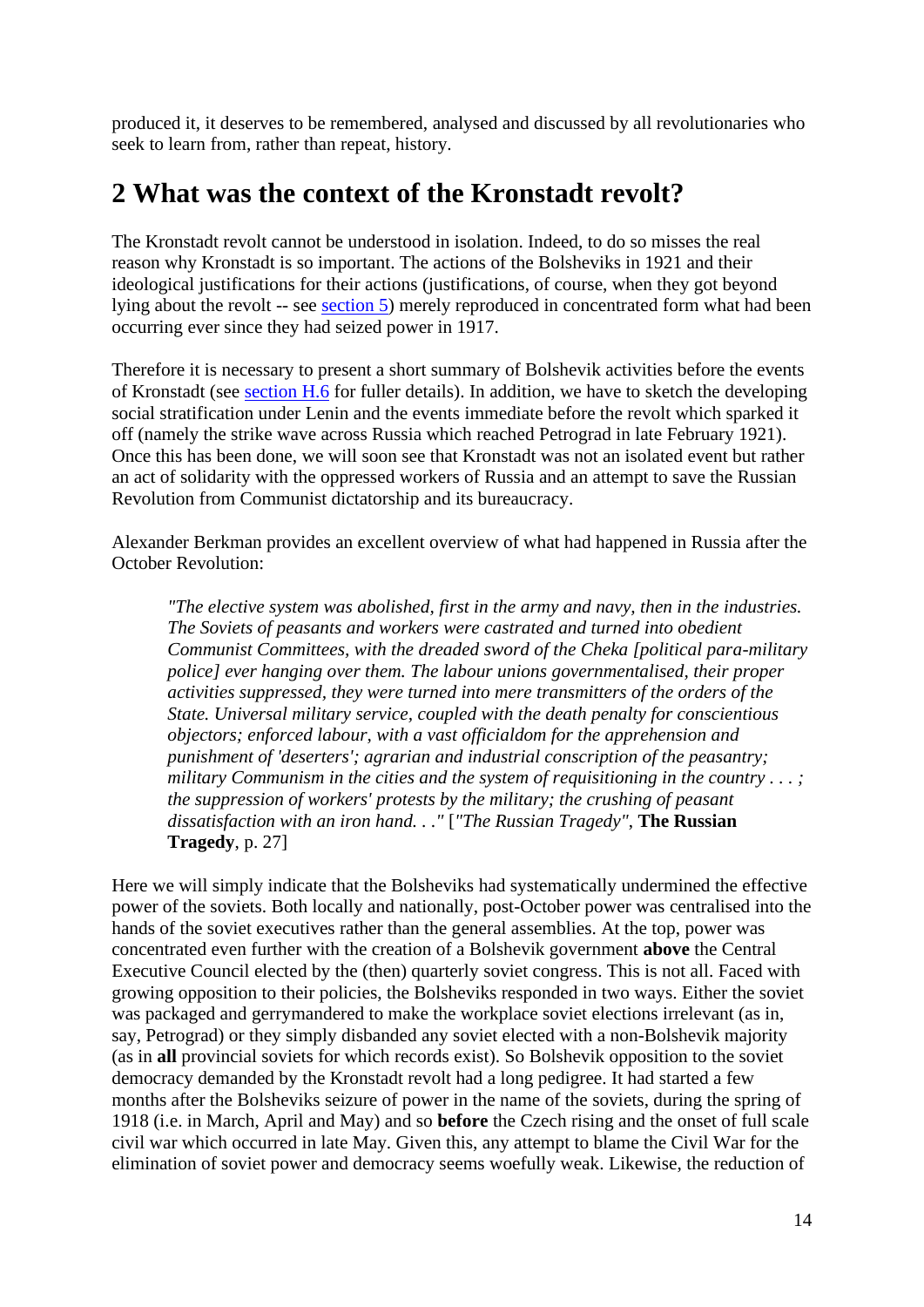soviet influence cannot be fully understood without factoring in the Bolshevik prejudice in favour of centralisation and party power which could not help but ensure the marginalisation of the soviets as did its vanguardism (see [section H.5\)](sectionH.html#sech5).

It must be remembered that the Bolshevik aim was always party power and their turn to the soviets in 1917 was made precisely because this was considered the most likely means to achieve this long-standing aim (see [section H.3.11\)](sectionH.html#sech310). To be fair, many workers accepted the idea of "workers' government" and a "workers' state," assuming the new power was their own and, of course, initially the Bolsheviks did have popular support (at least in the main urban areas, they could count on passive support due to the Bolshevik appropriation of the SR's land reform policy). Yet, this soon changed -- which, incidentally, answers Brian Bambery's rhetorical question of *"why would the most militant working class in the world, within which there was a powerful cocktail of revolutionary ideas, and which had already made two revolutions (in 1905 and in February 1917), allow a handful of people to seize power behind its back in October 1917?"* [*"Leninism in the 21st Century"*, **Socialist Review**, no. 248, January 2001] Once the Russian workers realised that a handful of people **had** seized power they **did** protest the usurpation of their power and rights by the Bolsheviks -- and the Bolsheviks repressed them. With the start of the Civil War, the Bolsheviks played their trump card -- essentially, "Us or the Whites" -- and this helped ensure their power as the workers had few choices but to agree. This, however, did not stop mass resistance and strikes breaking out periodically during the civil war when workers and peasants could no longer put up with Bolshevik policies or the effects of the war (see [section 5](append44.html#app5) of the appendix on ["What caused](append44.html)  [the degeneration of the Russian Revolution?"\)](append44.html). Given this, it comes as no real surprise that while the Bolsheviks repeatedly repressed opposition parties and groups during the civil war, these were finally eliminated (along with factions within the Communist Party itself) only **after** its end: with the Whites gone, the opposition were rising in influence again within dissident workers and the "White card" could no longer be played to get them to begrudgingly support the Bolsheviks as during the war. *"Paradoxical as it may sound,"* Alexander Berkman noted, *"the Communist dictatorship had no better ally, in the sense of strengthening and prolonging its life, than the reactionary forces which fought against it."* [**The Bolshevik Myth**, p. 340]

Moreover, the reality of the new regime confirmed that the "new" centralised structures preferred by the Bolsheviks soon produced the same alienation as previous states along with a bureaucracy which, rather than start to decline, immediately *"grew by leaps and bounds. Control over the new bureaucracy constantly diminished, partly because no genuine opposition existed. The alienation between 'people' and 'officials,' which the soviet system was supposed to remove, was back again. Beginning in 1918, complaints about 'bureaucratic excesses,' lack of contact with voters, and new proletarian bureaucrats grew louder and louder."* [Oskar Anweiler, **The Soviets**, p. 242] Thus the early months of "soviet rule" saw *"the widespread view that trade unions, factory committees, and soviets . . . were no longer representative, democratically run working-class institutions; instead they had been transformed into arbitrary, bureaucratic government agencies. There was ample reason for this concern."* [Alexander Rabinowitch, **The Bolsheviks in Power**, p. 224] In Moscow, in August 1918, state officials represented 30 per cent of the workforce there and by 1920 the general number of office workers *"still represented about a third of those employed in the city"* (200,000 in November, 1920, rising to 228,000 in July, 1921 and, by October 1922, to 243,000). Thus *"red tape and vast administrative offices typified Soviet reality"* as the Bolsheviks *"rapidly created their own [state] apparatus to wage the political and economic offensive against the bourgeoisie and capitalism. As the functions of the state expanded, so*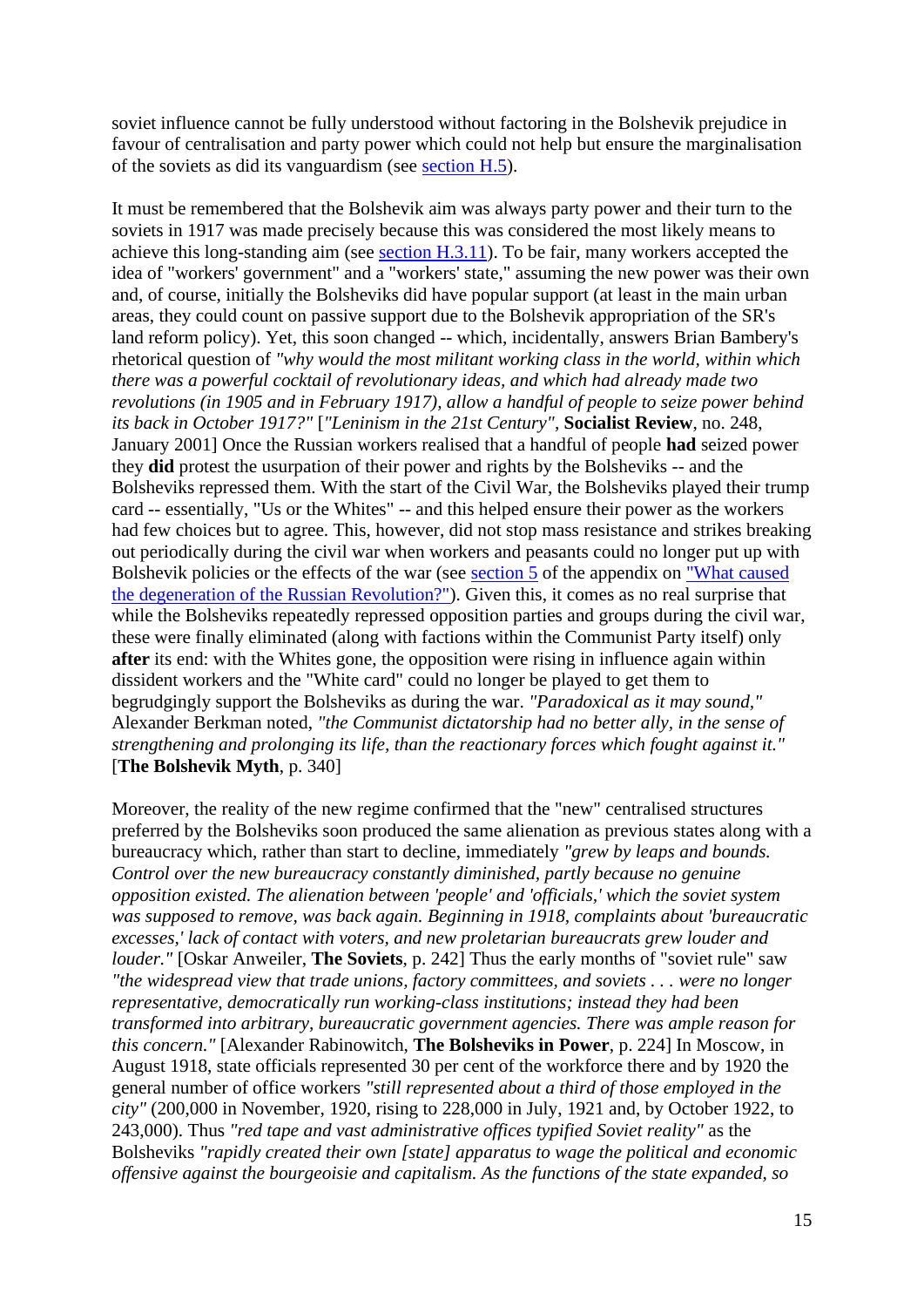*did the bureaucracy"* and so *"following the revolution the process of institutional proliferation reached unprecedented heights . . . a mass of economic organisations [were] created or expanded."* Worse, the *"prevalence of bureaucracy, of committees and commissions . . . permitted, and indeed encouraged, endless permutations of corrupt practices. These raged from the style of living of communist functionaries to bribe-taking by officials. With the power of allocation of scare resources, such as housing, there was an inordinate potential for corruption."* [Richard Sakwa, **Soviet Communists in Power**, pp. 190-3]

Emma Goldman recounted from experience *"how paralysing was the effect of the bureaucratic red tape which delayed and often frustrated the most earnest and energetic efforts . . . Materials were very scarce and it was most difficult to procure them owing to the unbelievably centralised Bolshevik methods. Thus to get a pound of nails one had to file applications in about ten or fifteen bureaus; to secure some bed linen or ordinary dishes one wasted days."* Thus *"the newly fledged officialdom was as hard to cope with as the old bureaucracy"* while the *"bureaucratic officials seemed to take particular delight in countermanding each other's orders."* In short, *"the terrorism practiced by the Bolsheviki against every revolutionary criticism . . . the new Communist bureaucracy and inefficiency, and the hopelessness of the whole situation . . . was a crushing indictment against the Bolsheviki, their theories and methods."* [**My Disillusionment in Russia**, p. 40, p. 45, p. 46 and p. 92] Thus, as anarchists had long warned, a new class -- the state and party bureaucracy -- had been created within the new regime, living like other ruling classes on the labour of others.

The dynamics of the class struggle under the Bolshevik regime, that is the conflict between the workers and "their" state, played its part in the evolution of Bolshevik ideology. Having lost popular support, the Bolshevik used their control of the state and its forces of coercion to remain in power. Being a **de facto** party dictatorship since it had packed the Fifth All-Russian Congress of soviets in July 1918, the Bolsheviks soon sought to incorporate its practice into its ideology. Thus, we find Victor Serge in the 1930s noting that *"at the start of 1919 I was horrified to read an article by Zinoviev . . . on the monopoly of the party in power."* [**The Serge-Trotsky Papers**, p. 188] Serge, however, kept his horror well-hidden as he was soon publically seeking to convince anarchists in France and elsewhere of the necessity of this monopoly (see [section H.1.2\)](sectionH.html#sech12) while Lenin proclaimed in July 1919 that *"it is a dictatorship of one party! This is what we stand for and shall not shift from this position because it is the party that has won, in the course of decades, the position of vanguard of the entire factory and industrial proletariat."* [**Collected Works**, vol. 29, p. 535] This orthodoxy was proclaimed by Trotsky the following year:

*"We have more than once been accused of having substituted for the dictatorship of the Soviets the dictatorship of our party. Yet it can be said with complete justice that the dictatorship of the Soviets became possible only by means of the dictatorship of the party. It is thanks to the clarity of its theoretical vision and its strong revolutionary organisation that the party has afforded to the Soviets the possibility of becoming transformed from shapeless parliaments of labour into the apparatus of the supremacy of labour. In this 'substitution' of the power of the party for the power of the working class there is nothing accidental, and in reality there is no substitution at all. The Communists express the fundamental interests of the working class. . . . The dictatorship of the proletariat, in its very essence, signifies the immediate supremacy of the revolutionary vanguard, which relies upon the heavy masses, and, where*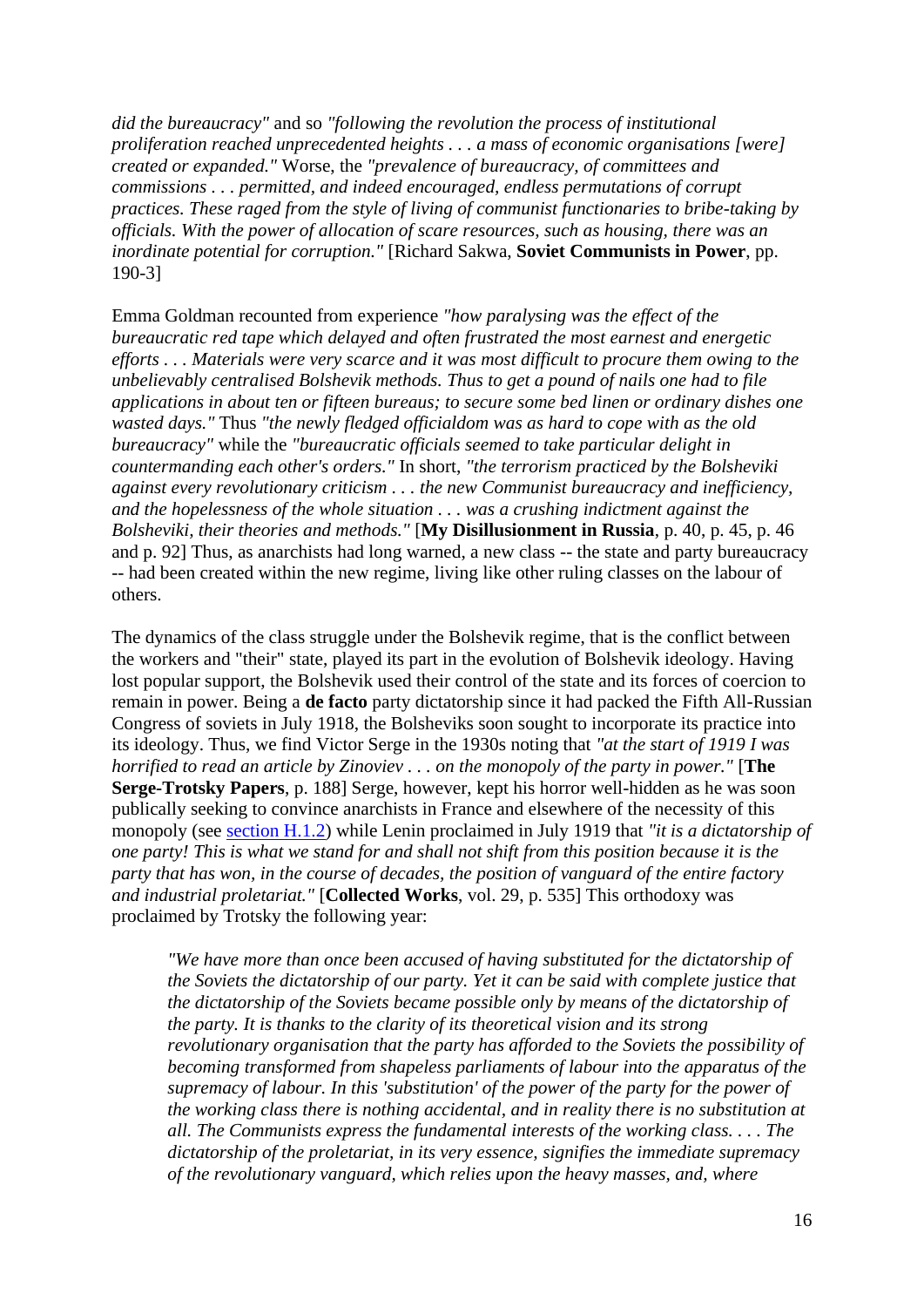*necessary, obliges the backward tail to dress by the head"*. [**Communism and Terrorism**, pp. 109-10]

At the Second Congress of the Communist International in the summer of 1920 the assembled revolutionaries heard leading Bolshevik Zinoviev proclaim that *"[t]oday, people like Kautsky come along and say that in Russia you do not have the dictatorship of the working class but the dictatorship of the party. They think this is a reproach against us. Not in the least! We have a dictatorship of the working class and that is precisely why we also have a dictatorship of the Communist Party. The dictatorship of the Communist Party is only a function, an attribute, an expression of the dictatorship of the working class"* This meant that *"the dictatorship of the proletariat is at the same time the dictatorship of the Communist Party.*" [Proceedings and Documents of the Second Congress 1920, vol. 2, pp. 151-2] Unsurprisingly, then, the Kronstadt demand for soviet democracy was rejected by the party for it was incompatible with the party dictatorship predicated by the party ideology. This, of course, did not stop Trotsky proclaiming that Kronstadt had to be crushed as *"the proletariat had to hold political power in its hands with redoubled energy"*. [Lenin and Trotsky, **Kronstadt**, pp. 81-2]

Economically, the Bolshevik regime imposed a policy later called *"War Communism"* although, as Victor Serge later noted, *"any one who, like myself, went so far as to consider it purely temporary was looked upon with disdain"*. [**Memoirs of a Revolutionary**, p. 115] This regime was marked by extreme hierarchical and dictatorial practices, although it was building upon tendencies well in place before the civil war started (for example, the one-man management advocated by Lenin in April 1918 -- see [section H.3.14\)](sectionH.html#sech314). The leading lights of the Communist Party were expressing themselves on the nature of the "socialist" regime they desired with Trotsky, for example, implementing -- and ideologically justifying -- the *"militarisation of labour"* and a corresponding empowerment of the state's power over the working class now that the *"internal civil war is coming to an end"*. [**Op. Cit.**, p. 132] These authoritarian policies included:

*"The very principle of compulsory labour service is for the Communist quite unquestionable. . . . But hitherto it has always remained a mere principle. Its application has always had an accidental, impartial, episodic character. Only now, when along the whole line we have reached the question of the economic re-birth of the country, have problems of compulsory labour service arisen before us in the most concrete way possible. The only solution of economic difficulties that is correct from the point of view both of principle and of practice is to treat the population of the whole country as the reservoir of the necessary labour power . . . and to introduce strict order into the work of its registration, mobilisation, and utilisation."* [**Op. Cit.**, p. 135]

*"The introduction of compulsory labour service is unthinkable without the application, to a greater or less degree, of the methods of militarisation of labour."* [**Op. Cit.**, p. 137]

*"Why do we speak of militarisation? Of course, this is only an analogy -- but an analogy very rich in content. No social organisation except the army has ever considered itself justified in subordinating citizens to itself in such a measure, and to control them by its will on all sides to such a degree, as the State of the proletarian dictatorship considers itself justified in doing, and does."* [**Op. Cit.**, p. 141]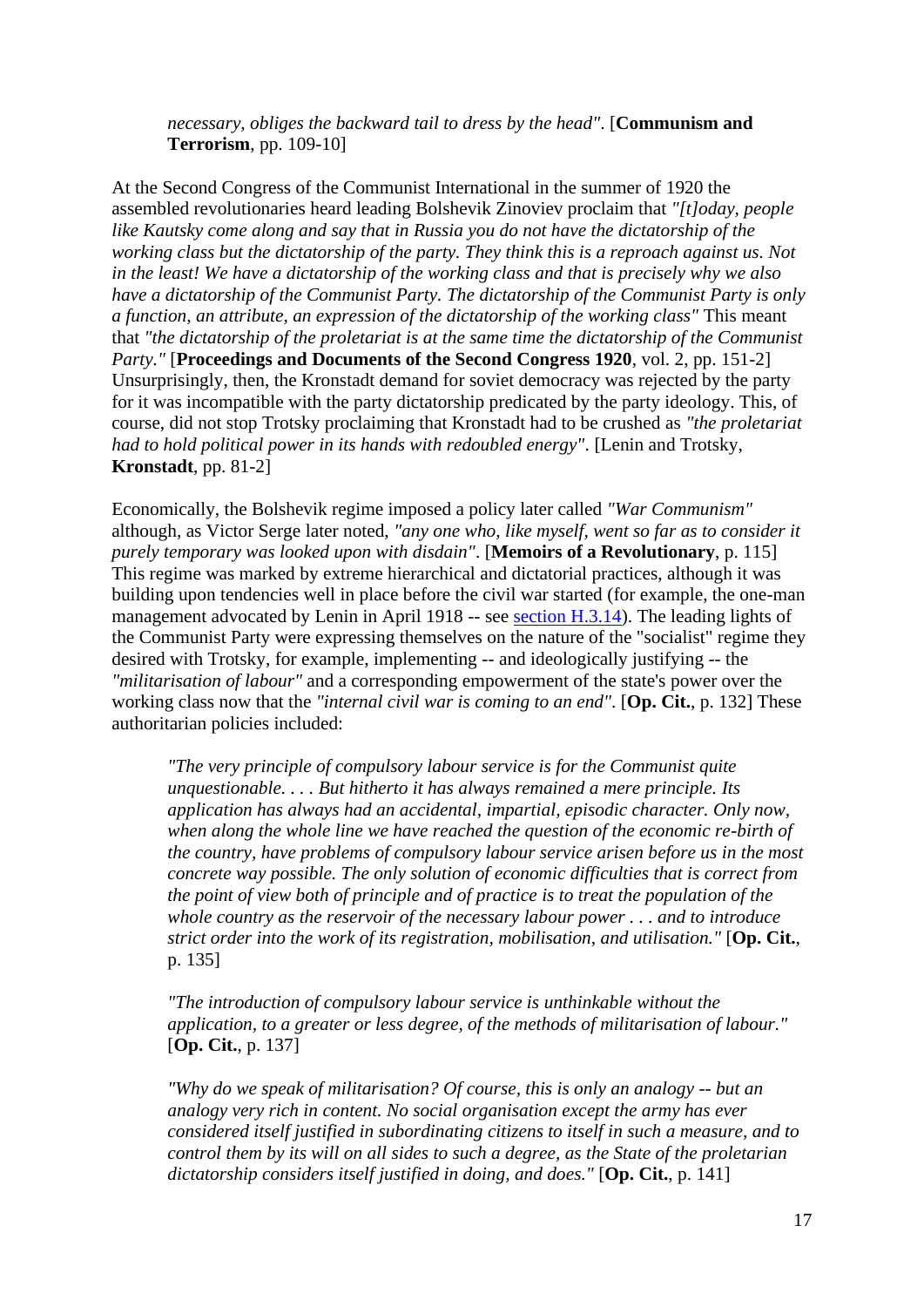*"Both economic and political compulsion are only forms of the expression of the dictatorship of the working class in two closely connected regions . . . under Socialism there will not exist the apparatus of compulsion itself, namely, the State: for it will have melted away entirely into a producing and consuming commune. None the less, the road to Socialism lies through a period of the highest possible intensification of the principle of the State . . . Just as a lamp, before going out, shoots up in a brilliant flame, so the State, before disappearing, assumes the form of the dictatorship of the proletariat, i.e., the most ruthless form of State, which embraces the life of the citizens authoritatively in every direction . . . No organisation except the army has ever controlled man with such severe compulsion as does the State organisation of the working class in the most difficult period of transition. It is just for this reason that we speak of the militarisation of labour."* [**Op. Cit.**, pp. 169-70]

*"It would consequently be a most crying error to confuse the question as to the supremacy of the proletariat with the question of boards of workers at the head of factories. The dictatorship of the proletariat is expressed in the abolition of private property in the means of production, in the supremacy over the whole Soviet mechanism of the collective will of the workers [i.e., the party], and not at all in the form in which individual economic enterprises are administered . . . I consider if the civil war had not plundered our economic organs of all that was strongest, most independent, most endowed with initiative, we should undoubtedly have entered the path of one-man management in the sphere of economic administration much sooner and much less painfully."* [**Op. Cit.**, pp. 162-3]

This vision of strict centralisation and top-down economic structures built upon Bolshevik ideology and policies of the first months after the October revolution. The attempts at workers' self-management organised by the factory committees was opposed in favour of a centralised state capitalist system, with Lenin arguing for appointed managers with *"dictatorial"* powers (see Maurice Brinton's **The Bolsheviks and Workers' Control** for full details). These policies ensured that *"with unshakeable firmness [the Bolsheviks] wrested the factories from the workers (Communist and non-party) wrenched from them from their essential conquest, the one weapon they could use to take another step towards their emancipation, towards socialism. The Russian proletariat became once more the wageearning manpower in other people's factories. Of socialism there remained in Russia no more than the word."* [Anton Ciliga, **The Russian Enigma**, p. 286] With workers reduced to wageworkers as before the revolution, it comes as no surprise that labour protests and strikes - and their repression by the State -- were a recurring feature of the Bolshevik regime before, during and after the civil war (see [section H.6.3](sectionH.html#sech63) for examples). Strikers faced the denial of rations, lock-outs, selective rehiring, and imprisonment at best, death at worse, at the hands of the troops and Cheka (the secret police) of the "workers' state." Ironically, those *"who had seized power in 1917 in the name of the politically conscious proletariat were in fact weeding out all these conscious workers."* [Brovkin, **Op. Cit.**, p. 298]

In the countryside, grain requisitioning resulted in peasant uprisings as food was taken from the peasants by force. While the armed detachments were *"instructed to leave the peasants enough for their personal needs, it was common for the requisitioning squads to take at gunpoint grain intended for personal consumption or set aside for the next sowing."* The villagers predictably used evasive tactics and cut back on the amount of land they tilled as well as practising open resistance. [Avrich, **Op. Cit.**, pp. 9-10] Famine was a constant problem as a result, made even worse by the Bolshevik centralised economic structures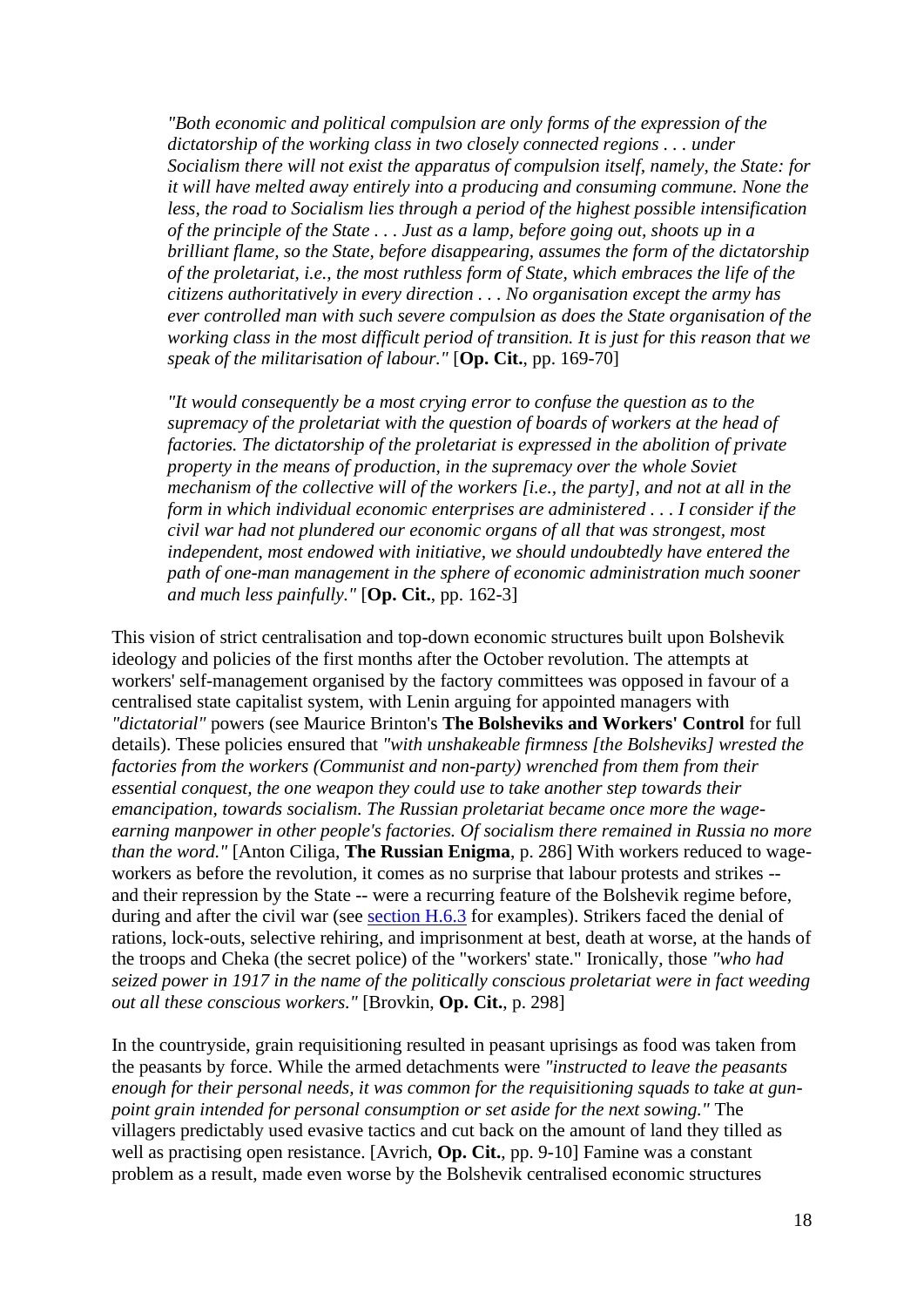whose *"inefficiency . . . saw [the seized food] products lying at side stations and rotting away."* [Goldman, **My Disillusionment in Russia**, p. 96] The lack of food -- and Bolshevik policies which exacerbated the problem -- was a common theme in workers' strikes and protests, including those in Petrograd which directly inspired the Kronstadt revolt.

Thus the ruling party had in practice eliminated the political and economic power of the working class and, moreover, embedded this into its ideology. This was not seen as a temporary policy imposed upon the Bolsheviks by the war but rather, as can be seen, as an expression of principle and justified as such. Indeed, much of Bolshevik practice could be easily related to the demands of the **Communist Manifesto**, including its calls *"to centralise all instruments of production in the hands of the State,"* for the *"[c]entralisation of credit"* and *"the means of communication and transport in the hands of the State"*, the *"[e]xtension of factories and instruments of production owned by the State"* and the *"[e]stablishment of industrial armies, especially for agriculture"*. Likewise, its suggestion that *"Communists . . . theoretically . . . have over the great mass of the proletariat the advantage of clearly understanding the line of march, the conditions, and the ultimate general results of the proletarian movement"* contains within it the Bolshevik rationale for its rule over the proletariat in its higher interests (as defined, of course, by the Communist leaders). [**Marx-Engels Collected Works**, vol. 6, p. 504, p. 505 and p. 498]

All this required loyal troops and unsurprisingly the Bolsheviks quickly worked to recreate special bodies of armed men standing apart from the people (see [section H.1.7\)](sectionH.html#sech17). A political police force, the Cheka, was created in December 1917 while in the Red Army and Navy, anti-democratic principles were imposed. At the end of March, 1918, Trotsky proclaimed that *"the principle of election is politically purposeless and technically inexpedient, and it has been, in practice, abolished by decree."* Soldiers, he disingenuously suggested, did not have to fear this system of top-down appointment as *"political power is in the hands of the same working class from whose ranks the Army is recruited"* (i.e. in the hands of the Bolshevik party). There could *"be no antagonism between the government and the mass of the workers, just as there is no antagonism between the administration of the union and the general assembly of its members, and, therefore, there cannot be any grounds for fearing the appointment of members of the commanding staff by the organs of the Soviet Power."* [*"Work, Discipline, Order"*, **How the Revolution Armed**, vol. 1, p. 47] Of course, as any worker in struggle can tell you, they almost always come into conflict with the union's bureaucracy (as Trotskyists themselves often point out).

In the Navy, a similar process occurred -- much to the disgust and opposition of the sailors. As Paul Avrich notes, *"Bolshevik efforts to liquidate the ship committees and impose the authority of the centrally appointed commissars aroused a storm of protest in the Baltic Fleet. For the sailors, whose aversion to external authority was proverbial, any attempt to restore discipline meant a betrayal of the freedoms for which they had struggles in 1917."* [**Kronstadt 1921**, p. 66] This process *"began in earnest on 14 May 1918 with the appointment of Ivan Flerovsky as general commissar of the Baltic Fleet and chairman of its Council of Commissars, a body which replaced the disbanded elective Central Committee of the Baltic Fleet. Flerovsky promptly appointed bridge commissars to whom all ships' committees were subordinated . . . Naval democracy was finally destroyed on 18 January 1919 when Trotsky . . . decreed the abolition of all ships' committees, the appointment of commissars to all ships, and the setting up of revolutionary tribunals to maintain discipline, a function previously vested in elected 'comradely courts.'"* [Getzler, **Kronstadt 1917-1921**, p. 191]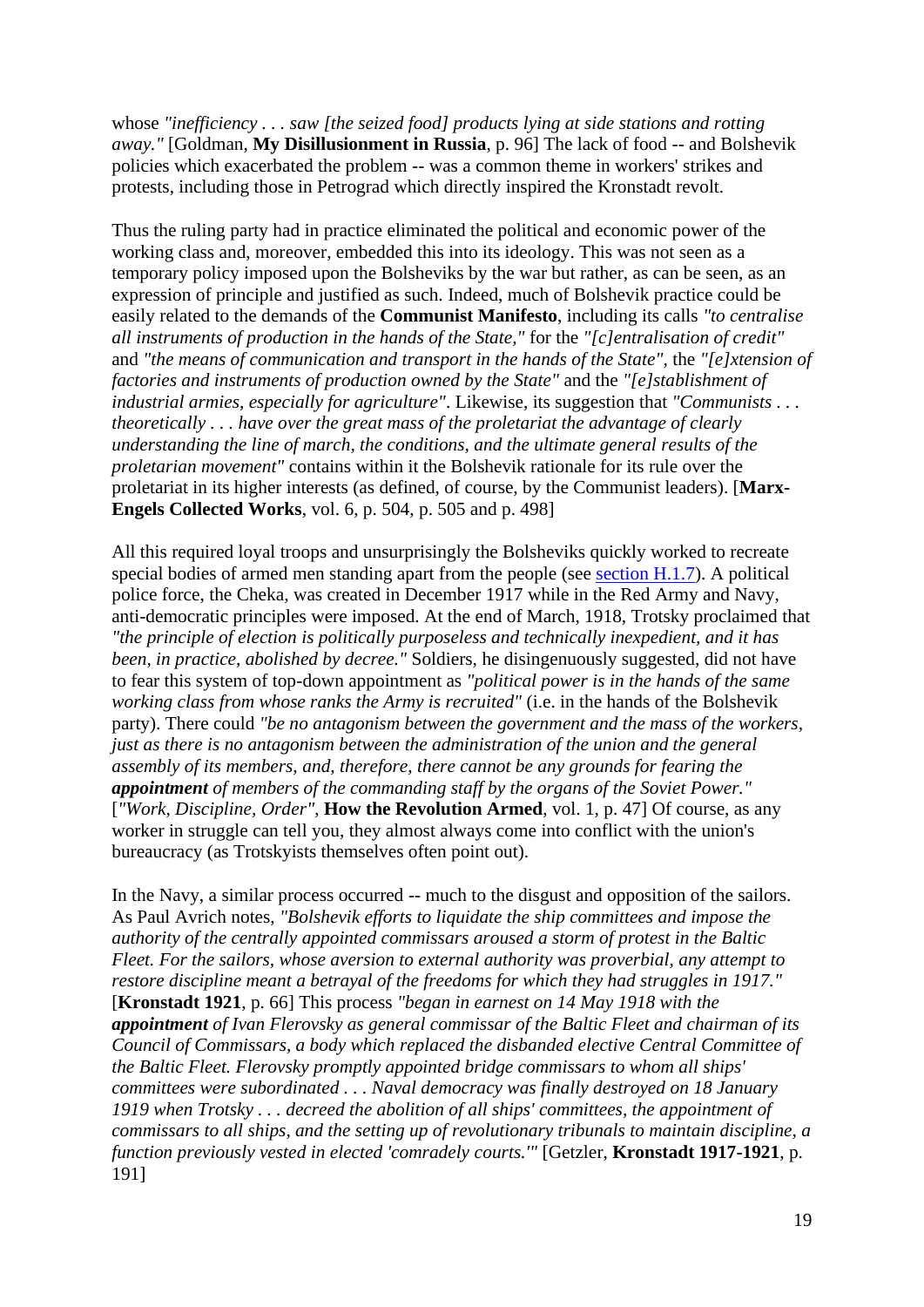#### Thus Voline:

*"the Bolshevik government evidently understood the slogan 'power to the soviets' in a peculiar way. It applied it in reverse. Instead of giving assistance to the working masses and permitting them to conquer and enlarge their own autonomous activity, it began by taking all 'power' from them and treating them like subjects. It bent the factories to its will and liberated the workers from the right to make their own decisions; it took arbitrary and coercive measures, without even asking the advice of the workers' concerned; it ignored the demands emanating from the workers' organisations. And, in particular, it increasingly curbed, under various pretexts, the freedom of action of the Soviets and of other workers' organisations, everywhere imposing its will arbitrarily and even by violence."* [**The Unknown Revolution**, pp. 459-60]

From before the start of Civil War, the Russian people had been slowly but surely eliminated from any meaningful say in the progress of the revolution. The Bolsheviks undermined (when not abolishing) workers' democracy, freedom and rights in workplaces, soviets, unions, the army and the navy. Unsurprisingly, the lack of any real control from below heightened the corrupting effects of power. Inequality, privilege and abuses were everywhere in the ruling party and bureaucracy (*"Within the party, favouritism and corruption were rife. The Astoria Hotel, where many high officials lived, was the scene of debauchery, while ordinary citizens went without the bare necessities."* [Paul Avrich, *"Bolshevik Opposition to Lenin: G. T. Miasnikov and the Workers' Group"*, **The Russian Review**, Vol. 43, No. 1, p. 7]).

With the end of the Civil War in November 1920, many expected a change of policy. However, months passed and the same policies were followed. *"The Communist State,"* as Alexander Berkman summarised, *"showed no intention of loosening the yoke. The same policies continued, with labour militarisation still further enslaving the people, embittering them with added oppression and tyranny, and in consequence paralysing every possibility of industrial revival."* [*"The Kronstadt Rebellion"*, **Op. Cit.**, p. 61] As in early 1920, the Bolsheviks took success in the Civil War as meaning success of their policies and sought to continue and widen their application -- workers' opposition was taken as being an example of the "declassing" of the working class and so ignored (given the party reflected their "real" interests, this was a logical position to take if its circular nature is ignored).

Finally, in the middle of February, 1921, *"a rash of spontaneous factory meetings"* began in Moscow. Workers called for the immediate scrapping of War Communism. These meetings were *"succeeded by strikes and demonstrations."* Workers took to the streets demanding *"free trade"*, higher rations and *"the abolition of grain requisitions."* Some demanded the restoration of political rights and civil liberties. Troops had to be called in to restore order. Then a far more serious wave of strikes and protests swept Petrograd. The Kronstadt revolt was sparked off by these protests. Like Moscow, these *"street demonstrations were heralded by a rash of protest meetings in Petrograd's numerous but depleted factories and shops."* Like Moscow, speakers *"called for an end to grain requisitioning, the removal of roadblocks, the abolition of privileged rations, and permission to barter personal possessions for food."* On the 24th of February, the day after a workplace meeting, the Trubochny factory workforce downed tools and walked out. Workers from nearby factories joined in. The crowd of 2,000 was dispersed by armed military cadets. The next day, the Trubochny workers again took to the streets and visited other workplaces, bringing them out on strike too. [Paul Avrich, **Op. Cit.**, pp. 35-6 and pp. 37-8] The strikers started to organise themselves: *"As in 1918, workers*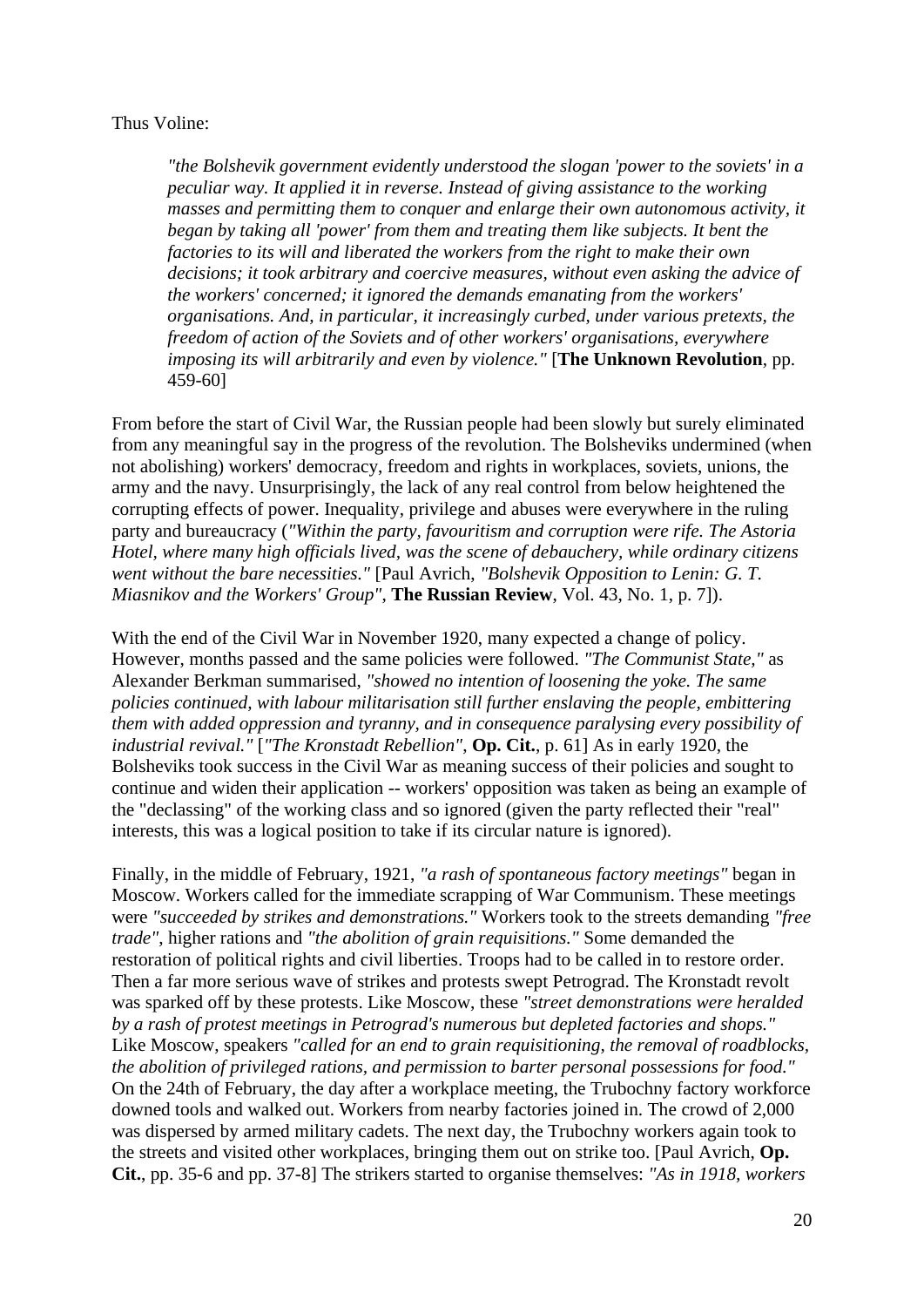*from various plants elected delegates to the Petrograd Assembly of Plenipotentiaries."* [Brovkin, **Op. Cit.**, p. 393] Alexander Berkman noted in his diary the events unfolding before his eyes:

*"Several factories have been closed for lack of fuel, and the employees put on half rations. They called a meeting to consult about the situation, but the authorities did not permit it to take place.*

*"The Trubotchny millworkers have gone on strike. In the distribution of winter clothing, they complain, the Communists received undue advantage over the nonpartisans. The Government refuses to consider the grievances till the men return to work.*

*"Crowds of strikers gathered in the street near the mills, and soldiers were sent to disperse them. They were kursanti, Communist youths of the military academy. There was no violence.*

*"Now the strikers have been joined by the men from the Admiralty shops and Galernaya docks. There is much resentment against the arrogant attitude of the Government. A street demonstration was attempted, but mounted troops suppressed it . . . The strike situation is growing more serious. The Patronny mills, the Baltiysky and Laferm factories have suspended operations. The authorities have ordered the strikers to resume work. Martial law in the city. The special Committee of Defense (Komitet Oboroni) is vested with exceptional powers, Zinoviev at its head.*

*"At the Soviet session last evening a military member of the Defense Committee denounced the strikers as traitors to the Revolution . . . and demanded drastic measures against them. The Soviet passed a resolution locking out the men of the Trubotchny mill. It means deprivation of rations -- actual starvation . . . Strikers' proclamations have appeared on the streets today . . . Some of the circulars protest against the suppression of factory meetings . . . Many arrests are taking place. Groups of strikers surrounded by Tchekists, on their way to prison, are a common sight. Much indignation in the city. I hear that several unions have been liquidated and their active members turned over to the Tcheka. But proclamations continue to appear."* [**The Bolshevik Myth**, pp. 291-3]

A three-man Defence Committee was formed and Zinoviev *"proclaimed martial law"* on February 24th. [Avrich, **Op. Cit.**, p. 39] A state of siege was imposed, along with a curfew of 11pm and the banning of all meetings and gatherings (indoor and out) unless approved of by the Defence Committee and *"[a]ll infringements would be dealt with according to military law."* [quoted by Mett, **Op. Cit.**, p. 147] The workers *"were ordered to return to the shops on pain of being deprived of their rations. This entirely failed of any effect, whereupon a number of unions were liquidated, their officials and the more recalcitrant strikers placed in prison . . . by armed Chekists and soldiers . . . The strike kept spreading, all extreme measures notwithstanding. Arrests followed upon arrests . . . The workers were determined, but it was apparent that they would soon be starved into submission . . . All avenues of approach to the industrial districts of the city were cut off by massed troops . . . the odds between the dictatorship and the workers were too uneven to permit the strikers to hold out much longer. "* [Emma Goldman, **Living My Life**, vol. 2, p. 875] As part of this process of repression, the Bolshevik government had to rely on the *kursanty* (Communist officer cadets) as the local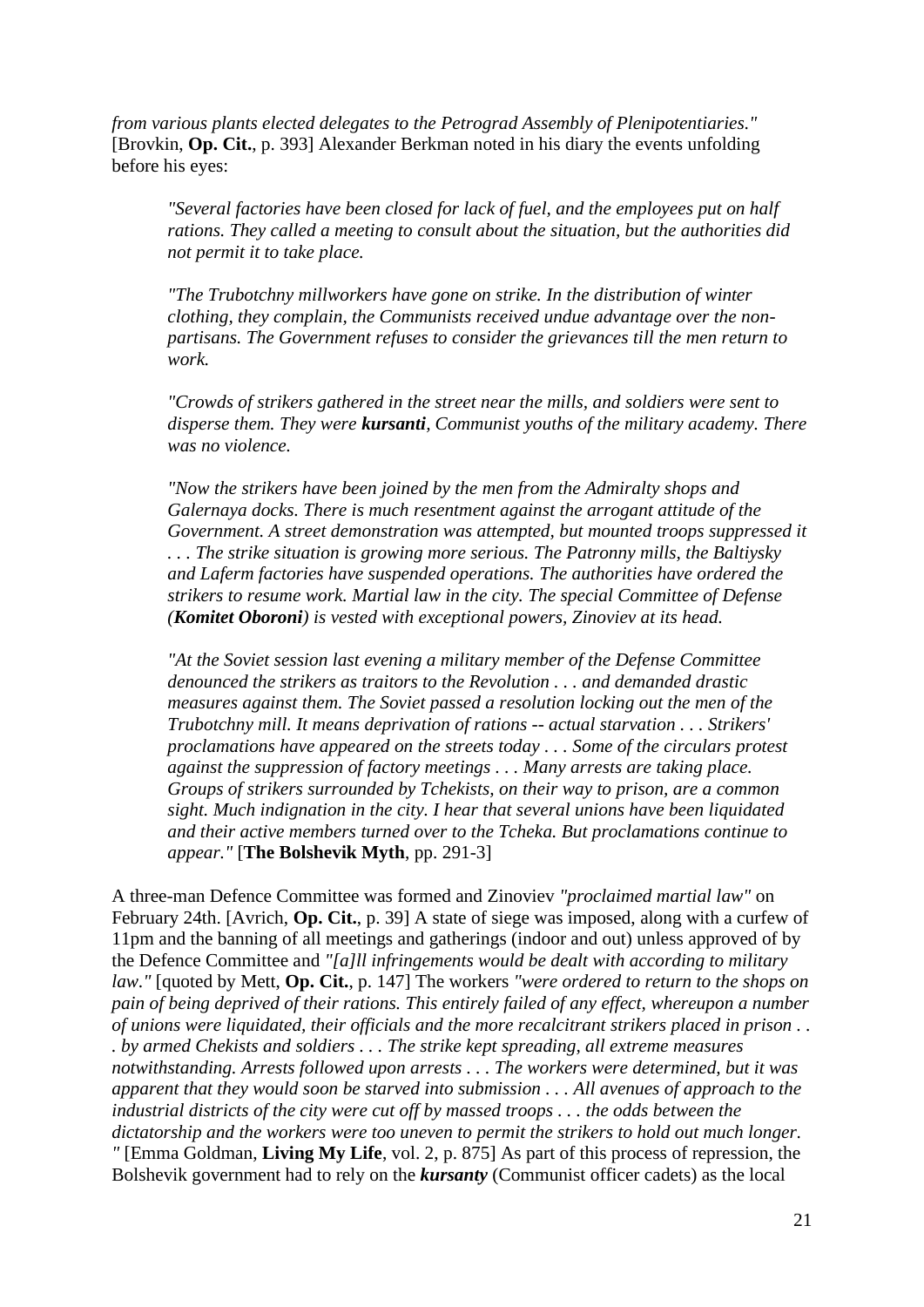garrisons had been caught up the general ferment and could not be relied upon to carry out the government's orders. *"Overnight Petrograd became an armed camp. In every quarter pedestrians were stopped and their documents checked . . . the curfew [was] strictly enforced,"* while the Petrograd Cheka made widespread arrests. [Avrich, **Op. Cit.**, pp. 46-7]

The Bolsheviks also stepped up their propaganda drive. The strikers were warned not to play into the hands of the counterrevolution. As well as their normal press, popular party members were sent to agitate in the streets, factories and barracks. They also made a series of concessions such as providing extra rations. On March 1st the Petrograd soviet announced the withdrawal of all road-blocks and demobilised the Red Army soldiers assigned to labour duties in Petrograd. [Avrich, **Op. Cit.**, pp. 48-9] This, ironically, was one of the "counterrevolutionary" demands raised by Kronstadt which, according to Trotskyists, showed the "peasant" nature of the sailor's revolt.

Thus a combination of force, propaganda and concessions was used to defeat the strike (which had quickly reached a near general strike level). As Paul Arvich notes, *"there is no denying that the application of military force and the widespread arrests, not to speak of the tireless propaganda waged by the authorities had been indispensable in restoring order. Particularly impressive in this regard was the discipline shown by the local party organisation. Setting aside their internal disputes, the Petrograd Bolsheviks swiftly closed ranks and proceeded to carry out the unpleasant task of repression with efficiency and dispatch."* [**Op. Cit.**, p. 50]

This indicates the immediate context of the Kronstadt rebellion. Yet Trotskyist J. G. Wright wonders whether the Kronstadt's paper *"lied when in the very first issue . . . it carried a sensational headline: 'General Insurrection in Petrograd'"* and states that people *"spread . . . lies about the insurrection in Petrograd."* [Lenin and Trotsky, **Kronstadt**, p. 109] Yes, of course a near general strike, accompanied by mass meetings and demonstrations which was being repressed by force and martial law is an everyday occurrence and has nothing in common with an insurrection! If such events occurred in a state not headed by Lenin and Trotsky it is unlikely Mr. Wright would have such difficulty in recognising them for what there were. Historian V. Brovkin states the obvious: *"To anyone who had lived through the events of February 1917, this chain of events appeared strikingly similar. It looked as if a popular insurrection had begun."* [**Op. Cit.**, p. 393] Indeed, this was a key concern of the Bolshevik authorities as they sought, unfortunately successfully, to end the possibility of it repeating the events of four years before.

Unsurprisingly, the crew of the battleships *Petropavlovsk* and *Sevastopol* decided to act once *"the news of strikes, lockouts, mass arrests and martial law"* in Petrograd reached them. They *"held a joint emergency meeting in the face of protests and threats of their commissars"* and *"elected a fact-finding delegation of thirty-two sailors which, on 27 February, proceeded to Petrograd and made the round of the factories. . . They found the workers whom they addressed and questioned too frightened to speak up in the presence of the hosts of Communist factory guards, trade union officials, party committee men and Chekists."* [Gelzter, **Kronstadt 1917-1921**, p. 212] The delegation returned the next day to Kronstadt and reported its findings to a general meeting of the ship's crews and adopted the resolutions which were to be the basis of the revolt (see [next section\)](append42.html#app3). The Kronstadt rebellion had started.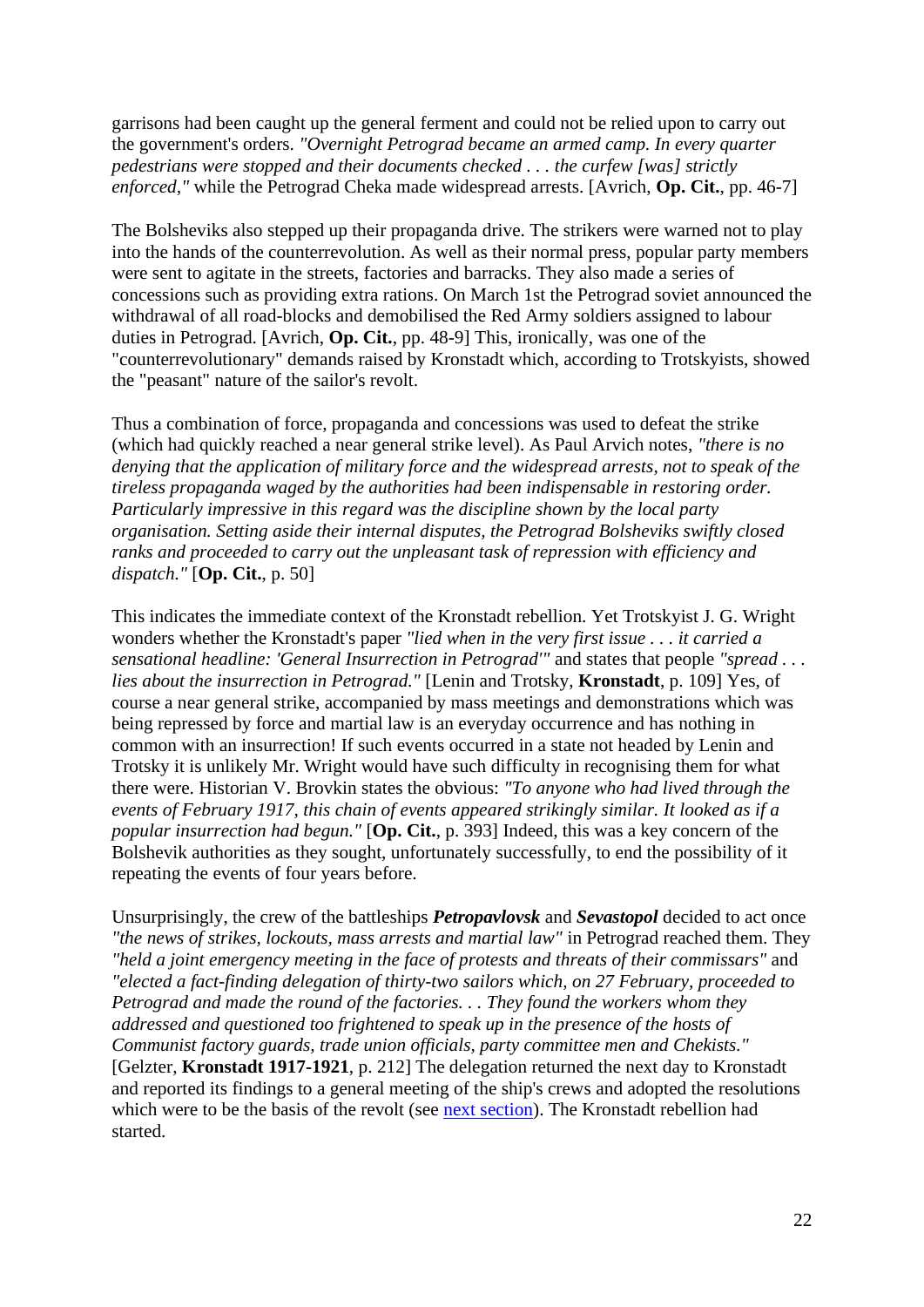It was these labour protests and their repression which started the events in Kronstadt. While many sailors had undoubtedly read or listened to the complaints of their relatives in the villages and had protested on their behalf to the Soviet authorities, it took the Petrograd strikes to be the catalyst for the revolt (after years of increasingly autocratic and bureaucratic Bolshevik rule) Moreover, they had other political reasons for protesting against the policies of the government: navy democracy had been abolished, the soviets had been turned into figleaves of party dictatorship, workers were back to being wages-slaves of new, Stateappointed, bosses. They saw the revolution had failed and sought ways to save it, as can be seen when *Izvestiia* (the paper produced during the rebellion by the Provisional Revolutionary Committee) argued that in Kronstadt *"there have been laid the foundations of the Third Revolution, which will break the last chains of the workers and lay open the new highway to socialist construction."* [quoted by Voline, **The Unknown Revolution**, p. 508]

# <span id="page-22-0"></span>**3 What was the Kronstadt Programme?**

It is rare for a Trotskyist to actually list the demands of the Kronstadt revolt in their entirety. A more-or-less (often less) accurate summary of certain points is the best the reader can expect. For example, the standard Trotskyist book on the rebellion could spare no space in its 150 pages for the resolution although a very short summary is provided in its *"Editorial Preface"*:

*"The resolution demanded free elections in the soviets with the participation of anarchists and Left SRs, legalisation of the socialist parties and the anarchists, abolition of the Political Departments [in the fleet] and the Special Purpose Detachments, removal of the zagraditelnye ottyady [Armed troops used to prevent unauthorised trade], restoration of free trade, and the freeing of political prisoners."* [Lenin and Trotsky, **Kronstadt**, pp. 5-6]

It also asserts in its *"Glossary"* that sailors' *"demanded political and economic changes, many of which were soon realised with the adoption of the NEP"*. Which contradicts Trotsky who claimed that it was an *"illusion"* to think *"it would have been sufficient to inform the sailors of the NEP decrees to pacify them"* and that the *"insurgents did not have a conscious program, and they could not have had one because of the very nature of the petty bourgeoisie. They themselves did not clearly understand that their fathers and brothers needed first of all was free trade."* [**Op. Cit.**, p. 148 and p. 91-2]

So we have an uprising which demanded free trade and did not demand it. It was similar to the NEP but the NEP would not have satisfied it. It produced a platform of political and economic demands but did not, apparently, have a *"conscious program."* The contradictions abound. Why these contradictions exist will become clear after we -- like all the libertarian books and pamphlets on the rebellion -- list the 15 demands:

*"1. Immediate new elections to the Soviets. The present Soviets no longer express the wishes of the workers and peasants. The new elections should be by secret ballot, and should be preceded by free electoral propaganda.*

*2. Freedom of speech and of the press for workers and peasants, for the Anarchists, and for the Left Socialist parties.*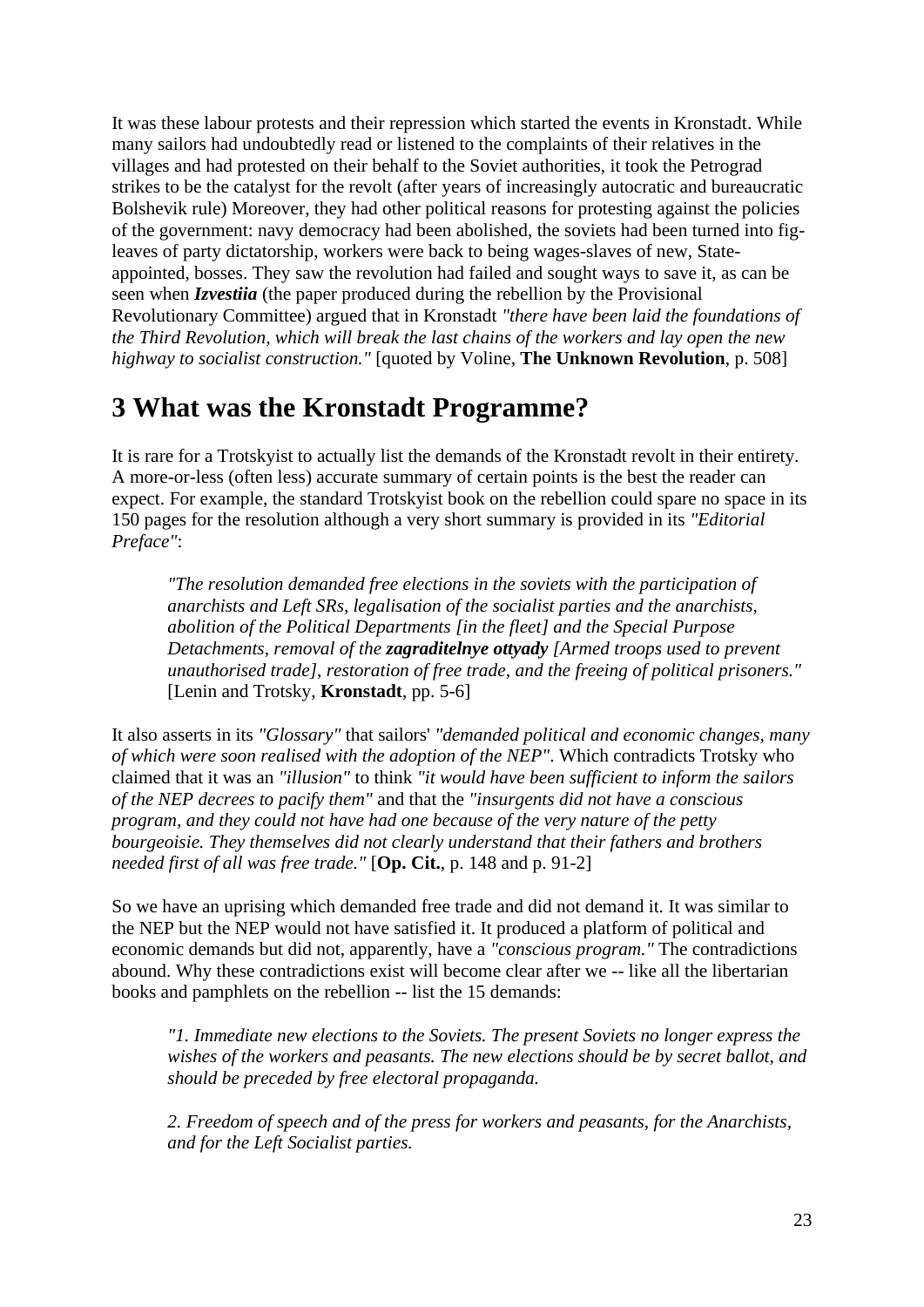*3. The right of assembly, and freedom for trade union and peasant organisations.*

*4. The organisation, at the latest on 10th March 1921, of a Conference of non-Party workers, soldiers and sailors of Petrograd, Kronstadt and the Petrograd District.*

*5. The liberation of all political prisoners of the Socialist parties, and of all imprisoned workers and peasants, soldiers and sailors belonging to working class and peasant organisations.*

*6. The election of a commission to look into the dossiers of all those detained in prisons and concentration camps.*

*7. The abolition of all political sections in the armed forces. No political party should have privileges for the propagation of its ideas, or receive State subsidies to this end. In the place of the political sections various cultural groups should be set up, deriving resources from the State.*

*8. The immediate abolition of the militia detachments set up between towns and countryside.*

*9. The equalisation of rations for all workers, except those engaged in dangerous or unhealthy jobs.*

*10. The abolition of Party combat detachments in all military groups. The abolition of Party guards in factories and enterprises. If guards are required, they should be nominated, taking into account the views of the workers.*

*11. The granting to the peasants of freedom of action on their own soil, and of the right to own cattle, provided they look after them themselves and do not employ hired labour.*

*12. We request that all military units and officer trainee groups associate themselves with this resolution.*

*13. We demand that the Press give proper publicity to this resolution.*

*14. We demand the institution of mobile workers' control groups.*

*15. We demand that handicraft production be authorised provided it does not utilise wage labour."* [quoted by Ida Mett, **Op. Cit.**, pp. 147-8]

This is the programme described by the Soviet government as a *"SR-Black Hundreds resolution"*! This is the programme which Trotsky maintains was drawn up by *"a handful of reactionary peasants and soldiers."* [Lenin and Trotsky, **Op. Cit.**, p. 65 and p. 98] As can be seen, it was nothing of the kind. In the words of Paul Avrich, *"[i]n effect, the Petropavlovsk resolution was an appeal to the Soviet government to live up to its own constitution, a bold statement of those very rights and freedom which Lenin himself had professed in 1917. In spirit, it was a throwback to October, evoking the old Leninist watchword of 'All power to the soviets.'"* [**Kronstadt 1921**, pp. 75-6] These demands, then, were *"impregnated with the spirit of October; and no calumny in the world can cast a doubt on the intimate connection*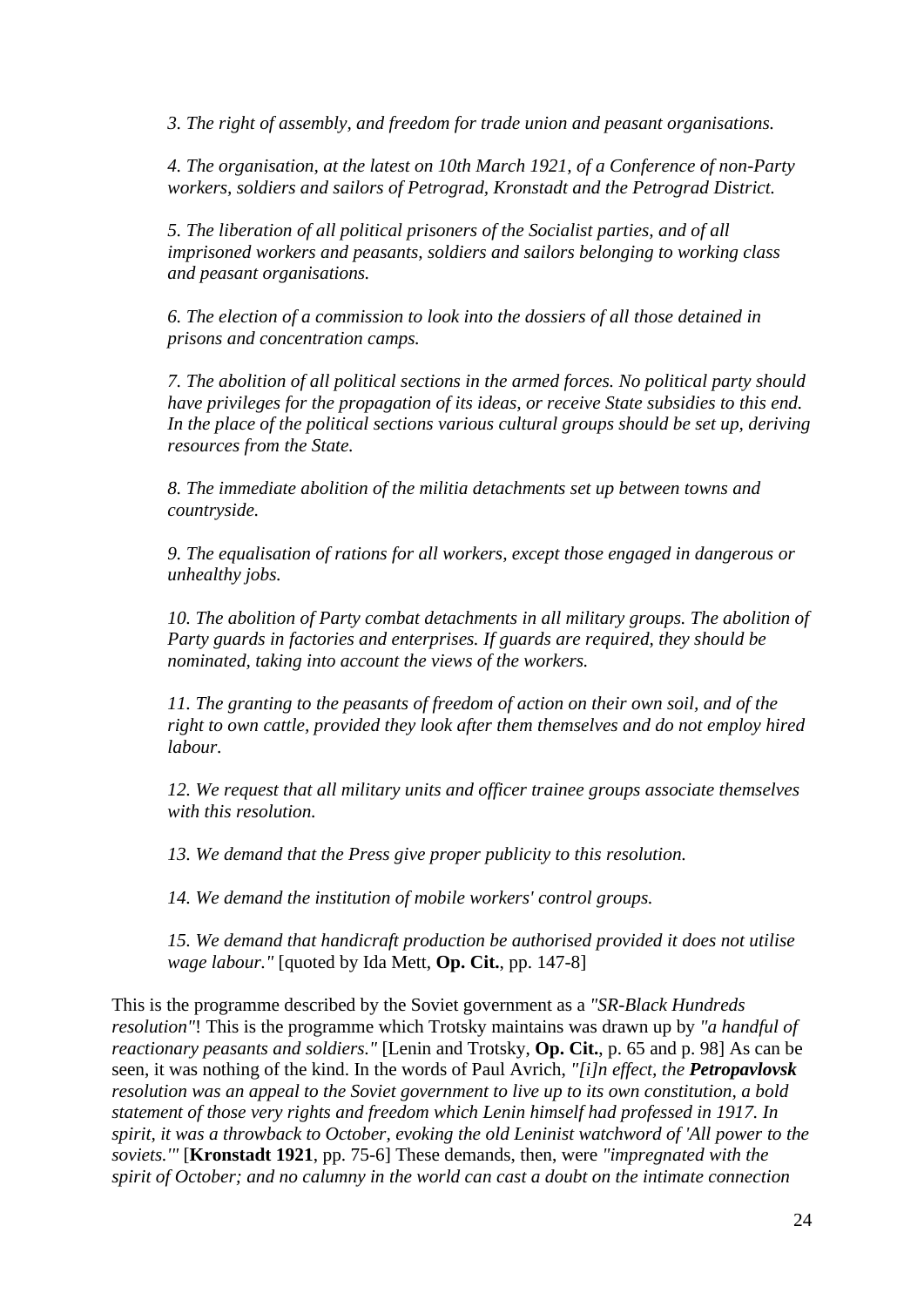*existing between this resolution and the sentiments which guided the expropriations of 1917."* [Anton Ciliga, *"The Kronstadt Revolt"*, **Op. Cit.**, p. 333]

If the ideas of the Kronstadt revolt are reactionary, then so is the slogan *"all power to the soviets."* Perhaps unsurprisingly, given the programme and the initial Bolshevik response, *"Soviet historians had no choice but to claim that the resolution which was published was an amended version of a 'Black Hundreds' resolution (a copy of which could not be found in 1931 [or later]) and to invent a second meeting of the ships' companies at which the resolution was re-written."* [George Katkov, **Op. Cit.**, p. 23]

While these fifteen demands are central to the revolt, looking at the paper produced during it helps us understand the nature of these demands and place them in a fuller political context. *"The pages of Izvestiia"*, as Voline argued, *"give abundant proof of th[e] general enthusiasm, which re-appeared once the masses felt they had regained, in the free Soviets, the true road to emancipation and the hope of achieving the real revolution."* [**The Unknown Revolution**, p. 495] For example, food rations were equalised, except for the sick and to children, who received a larger one. Left-wing political parties were legalised. The Provisional Revolutionary Committee was elected by a *"Conference of Delegates"* made up of over two hundred delegates from military units and workplaces. This body elected the Provisional Revolutionary Committee on March 2nd and enlarged it (again by election) on March 4th as well as *"decid[ing] that all workers, without exception, should be armed and put in charge of guarding the interior of the city"* and to organise re-elections for *"the administrative commissions of all the unions and also of the Council of Unions"* (which could *"become the principle organ of the workers"*). [*Izvestiia* quoted by Voline, **Op. Cit.**, p. 494]

In the article *"The Goals for Which We Fight," Izvestiia* argued that *"[w]ith the aid of state unions"* the Communists have *"chained the workers to the machines, and transformed work into a new slavery instead of making it pleasant."* To the *"protests of the peasants, which have gone so far as spontaneous revolts, to the demands of the workers, compelled by the very conditions of their life to resort to strikes, they reply with mass shootings and a ferocity that the Tsarist generals might have envied."* An *"inevitable third revolution"* was coming, shown by *"increasing"* workers' strikes, which will be *"achieved by the labouring masses themselves."* This would be based on *"freely elected soviets"* and the reorganisation of *"the state unions into free associations of workers, peasants and intellectuals."* Thus *Izvestiia* saw clearly the real nature of nationalisation. Rather than being the basis of socialism, it simply produced more wage-labour this time to the state: *"From a slave of the capitalist the worker was transformed into a slave of state enterprises"*. [quoted by Voline, **Op. Cit.**, pp. 507-8 and p. 518] They clearly saw the need to replace wage slavery to the state (via nationalised property) with free associations of free workers and peasants. Such a transformation would come from the collective direct action and self-activity of working people, as expressed in the strikes which had so recently swept across the country.

This transformation from the bottom up was stressed elsewhere. The unions, *Izvestiia* argued, would *"fulfil the great and urgent task of educating the masses for an economic and cultural renovation of the country . . . The Soviet Socialist Republic cannot be strong unless its administration be exercised by the working class, with the help of renovated unions."* These should *"become real representatives of the interests of the people."* The current unions did *"nothing"* to promote *"economic activity of a co-operative nature"* or the *"cultural education"* of their members due centralised system imposed by the Communist regime. This would change with *"true union activity by the working class."* A strong syndicalist perspective can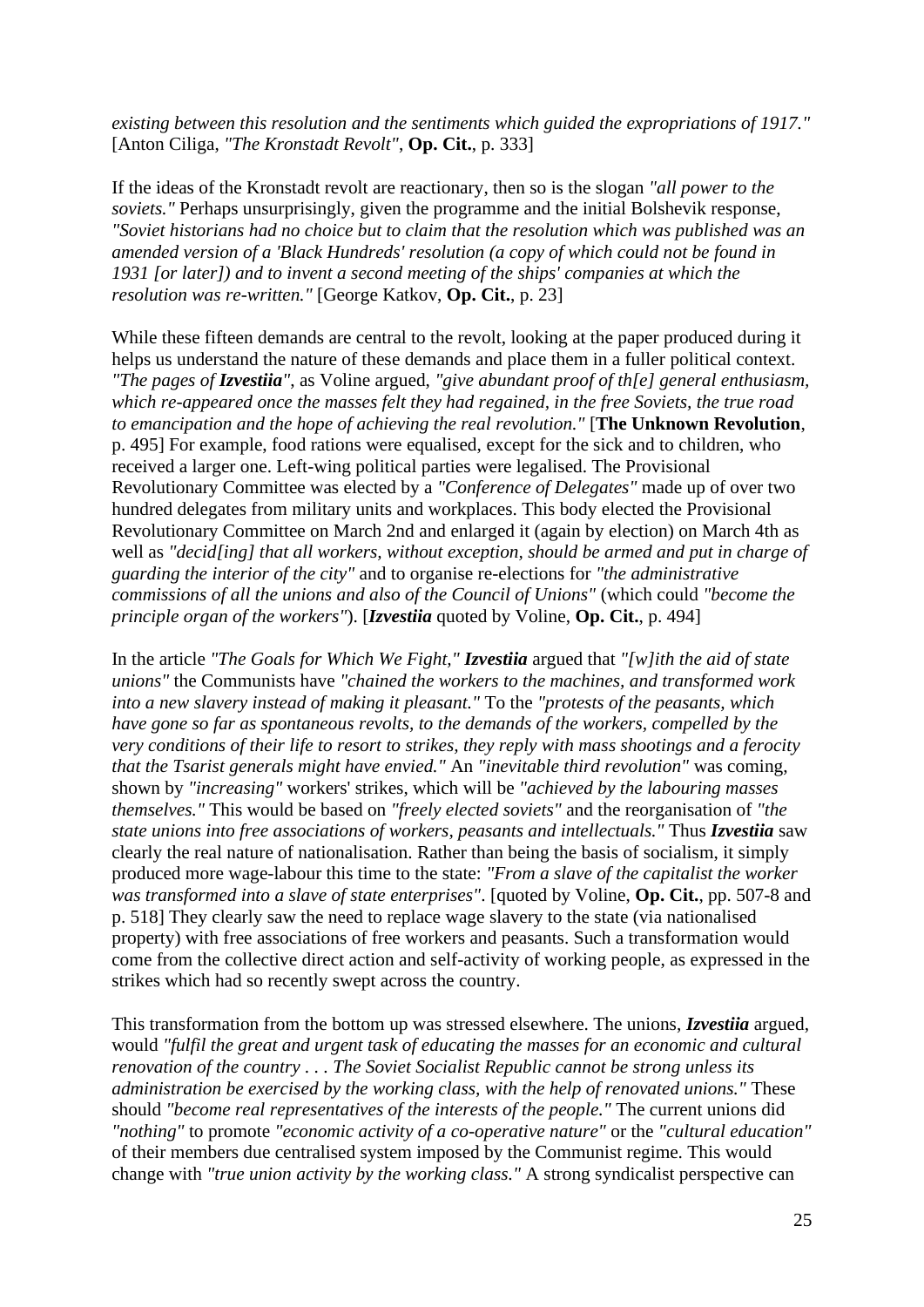be seen here, urging self-managed unions to be at the forefront of transforming the economy into a free association of producers. They opposed any "socialist" system in which the peasant *"has been transformed into a serf"*, the worker *"a simple wage-worker in the State factories"* and those who protest are *"thrown into the jails of the Cheka."* [quoted by Voline, **Op. Cit.**, p. 510 and p. 512]

The rebels wrote in *Izvestiia* that soviet power cannot exist while a political party dominated the soviets, rightly noting that Russia was just *"State Socialism with Soviets of functionaries who vote docilely what the authorities and their infallible commissars dictate to them."* Without real working class power, without *"the will of the worker"* expressed in their free soviets, corruption had become rampant (*"Communists . . . live in ease and the commissars get fat."*). Rather than a *"time of free labour in the fields, factories and workshops,"* where *"power"* was in *"the hands of the workers,"* the *"Communists have brought in the rule of the commissars, with all the despotism of personal power."* Against this travesty of socialism, the paper proclaimed that *"Revolutionary Kronstadt . . . fights for the true Soviet Republic of the workers in which the producer himself will be owner of the products of his labour and can dispose of them as he wishes"*. This would create *"a life animated by free labour and the free development of the individual"* which could only be based on *"All power to the Soviets and not to the parties"* and *"the power of the free soviets."* [quoted by Voline, **Op. Cit.**, p. 519, p. 518, p. 511, p. 518 and p. 519]

Finally, we must note that many -- with pro-Bolsheviks at the forefront -- have proclaimed that the Kronstadt revolt raised the slogan "Soviets without Communists" or "Soviets without Bolsheviks". Thus we find Trotsky stating that the *"Kronstadt slogan"* was *"soviets without Communists."* [Lenin and Trotsky, **Kronstadt**, p. 90] Yet, as Paul Avrich notes in his essential work on the rebellion, *"'Soviets without Communists' was not, as is often maintained by both Soviet and non-Soviet writers, a Kronstadt slogan."* Nor did they agitate under the banner "soviets without parties", instead they argued for *"all power to the soviets and not to parties."* Political parties were not to be excluded from the soviets, simply stopped from dominating them and substituting themselves for them. The Kronstadt programme *"did allow a place for the Bolsheviks in the soviets, alongside the other left-wing organisations . . . Communists . . . participated in strength in the elected conference of delegates, which was the closest thing Kronstadt ever had to the free soviets of its dreams."* [**Kronstadt 1921**, p. 181] Indeed, *"the proportion of Communists among the delegates finally elected to the delegates' meeting was about one third."* [George Katkov, **Op. Cit.**, p. 30]

As can be seen, while the 15 demands are the essence of the revolt, looking at *Izvestiia* confirms its revolutionary nature. The rebels of 1921, as in 1917, looked forward to a system of free soviets in which working people could transform their society into one based on free associations which would encourage individual freedom and be based on working class power. They looked to a combination of renewed and democratic soviets and unions to transform Russian society into a **real** socialist system rather than the system of state capitalism the Bolsheviks had imposed.

Clearly, Kronstadt's political programme was deeply socialist in nature. It opposed the new wage slavery of the workers to the state and argued for free associations of free producers. It was based on the key slogan of 1917, *"All power to the soviets"* but built upon it by adding the rider *"but not to parties."* The sailors had learned the lesson of the October revolution, namely that if a party held power the soviets did not. The politics of the revolt were not dissimilar to those of libertarian socialists and, as we show in [section 9,](append42.html#app9) identical to the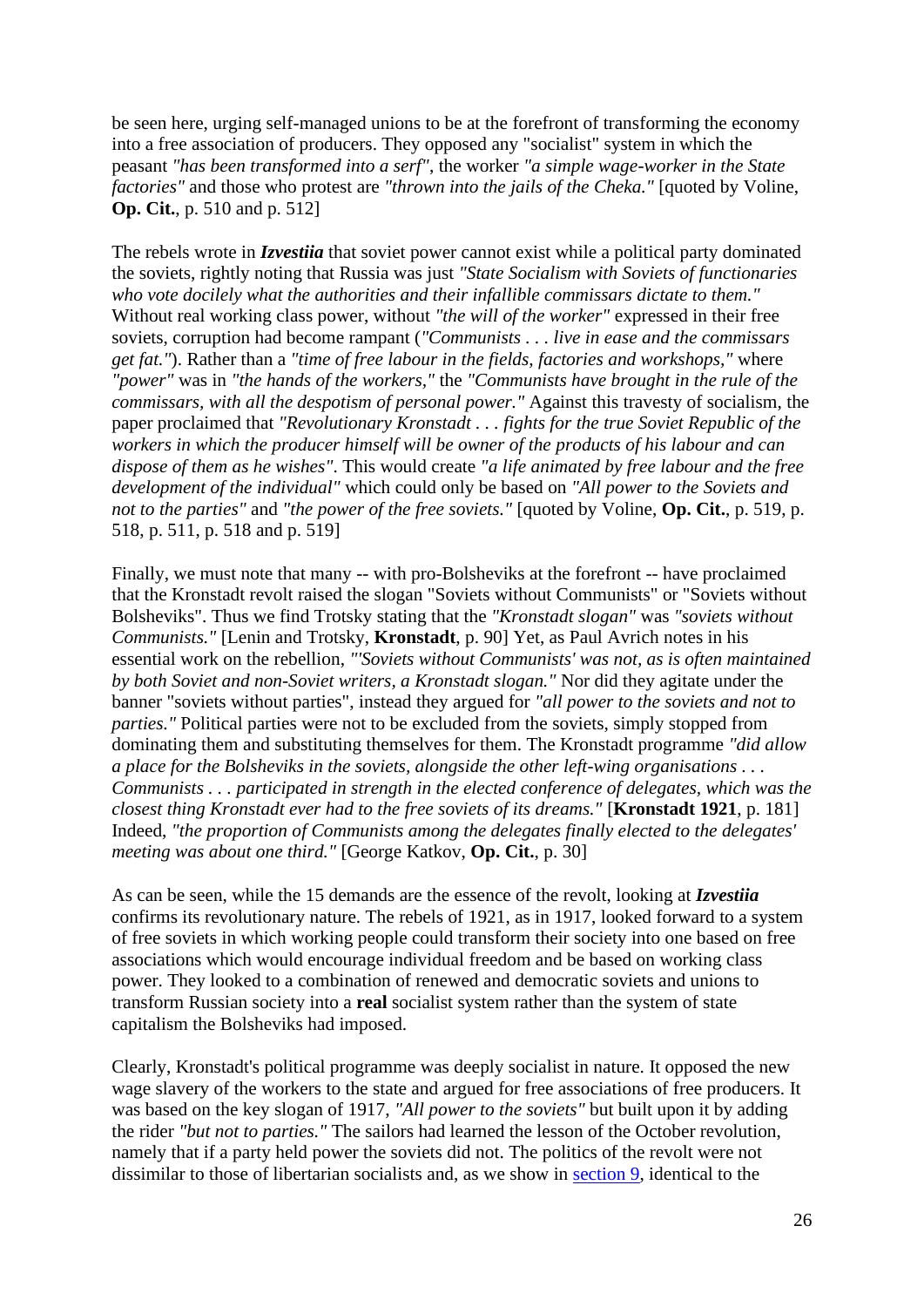dominant ideas of Kronstadt in 1917. Yet, according to Trotskyists, these demands and politics represent the interests of the peasantry and it was these which motivated them. For anarchists, it is an expression of the interests of all working people (proletarian, peasant and artisan) against all those who would exploit and govern them (be it private capitalists or state bureaucrats). We discuss this issue in the [next section.](append42.html#app4)

# <span id="page-26-0"></span>**4 Did the Kronstadt rebellion reflect** *"the exasperation of the peasantry"***?**

The notion that the Kronstadt rebellion reflected the needs and interests of the peasantry a common argument of Trotskyists. As a typical example, we see John Rees -- who needless to say does not provide a summary of revolt's 15 point programme -- assert that the *"sailors represented the exasperated of the peasantry with the War Communism regime"*. [*"In Defence of October"*, pp. 3-82, **International Socialism**, no. 52, p. 63] In this he simply repeats Trotsky's comments that the ideas of the rebellion *"were deeply reactionary"* and *"reflected the hostility of the backward peasantry toward the worker, the self-importance of the soldier or sailor in relation to 'civilian' Petrograd, the hatred of the petty bourgeois for revolutionary discipline."* The revolt *"represented the tendencies of the land-owning peasant, the small speculator, the kulak."* [Lenin and Trotsky, **Kronstadt**, p. 80 and p. 81]

Before discussing these claims, we must note that the Kronstadt sailors had been smeared before by those less revolutionary than themselves. The ex-Bolshevik turned Menshevik Vladimir Voitinsky, for example, who had visited the base in May 1917 later remembered them as being *"degraded and demoralised"* and *"lack[ing] proletarian class-consciousness. It has the psychology of a Lumpenproletariat, a stratum that is a danger to a revolution rather than its support."* They were *"material suitable for a rebellion a la Bakunin."* [quoted by Getzler, **Kronstadt 1917-1921**, p. 253] Four years later, it was the Bolsheviks denouncing them for being non-proletarian -- this time they were peasants.

How true are such claims? Even the most superficial analysis of the *Petropavlovsk* resolution (see [last section\)](append42.html#app3) and the events leading up to the revolt itself can allow the reader to dismiss Trotsky's assertions.

First, according to the definition of *"kulak"* proved by the Trotskyists themselves, we discover that kulak refers to *"well-to-do peasants who owned land and hired poor peasants to work it."* [Lenin and Trotsky, **Op. Cit.**, p. 146] Point 11 of the Kronstadt demands explicitly states their opposition to rural wage labour. How could Kronstadt represent *"the kulak"* when it called for the abolition of hired labour on the land? If it did, then so did the Bolshevik's own land decree of 26 October 1917 which proclaimed that the *"right to use the land shall be accorded to all citizens of the Russian state . . . desiring to cultivate it by their own labour, with the help of their families, or in partnership, but only as long as they are able to cultivate it. The employment of hired labour is not permitted."* [*"Decree on the Land"*, Robert V. Daniels (ed.), **A Documentary History of Communism**, vol. 1, p. 122] Moreover, Trotsky seems to have forgotten that the land decree was inspired by peasant rebellion and this revolutionary movement had transformed the countryside as Lenin admitted in 1921:

*"There are far more middle peasants now than before, the antagonisms have been smoothed out, the land has been distributed for use far more equally, the kulak's position has been undermined and he has been in considerable measure expropriated*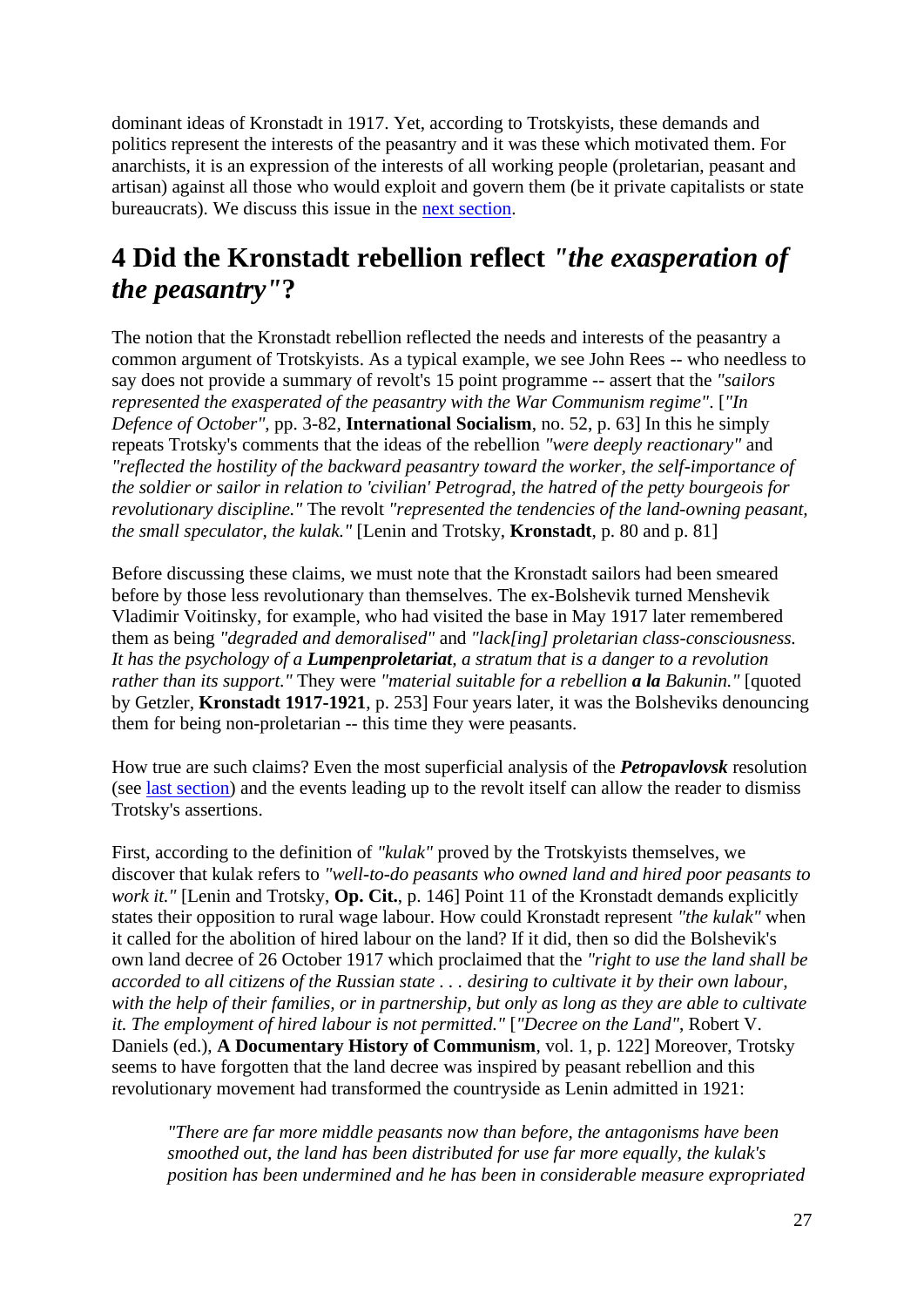*. . . statistics show quite definitely that there has been a levelling out, an equalisation, in the village, that is, the old sharp division into kulaks and cropless peasants has disappeared. Everything has become more equable, the peasantry in general has acquired the status of the middle peasant."* [**Collected Works**, vol. 32, p. 216]

Official Bolshevik figures later estimated that the percentage of peasants owning more than ten hectares had fallen from 3.7% in 1917 to 0.5% in 1920 and so the number of well-off peasants had *"become quite negligible"* as *"the circumstances of peasants had levelled out"* [Alexander Skirda, **Nestor Makhno: Anarchy's Cossack**, pp. 173-4] So, as Ida Mett argued, *"[i]n their resolution, the Kronstadt sailors were taking up once again one of the big demands of October. They were supporting those peasant claims demanding the land and the right to own cattle for those peasants who did not exploit the labour of others. In 1921, moreover, there was another aspect to this particular demand. It was an attempt to solve the food question, which was becoming desperate. Under the system of forced requisition, the population of the towns was literally dying of hunger. Why, incidentally, should the satisfaction of these demands be deemed 'tactically correct' when advocated by Lenin, in March 1921, and 'counter-revolutionary' when put forward by the peasants themselves a few weeks earlier?"* [**Op. Cit.**, p. 151]

Secondly, the Kronstadt revolt started after the sailors at Kronstadt sent delegates to investigate the plight of striking workers in Petrograd. Their actions were inspired by solidarity for these workers and civilians. This clearly shows that Trotsky's assertion that the revolt *"reflected the hostility of the backward peasantry toward the worker, the selfimportance of the soldier or sailor in relation to 'civilian' Petrograd"* to be utter and total nonsense.

Rather than being *"deeply reactionary,"* the ideas that motivated the revolt clearly were not. They called for soviet democracy, free speech, assembly and organisation for workers and peasants. These express the demands of most, if not all, Marxist parties (including the Bolsheviks in 1917) before they take power. They simply repeat the demands of the revolutionary period of 1917 and reflected the Soviet Constitution.

So did the demands represent the interests of the (non-kulak) peasantry? To determine whether this is the case, we must see whether the demands reflected those of industrial workers or not. If the demands do, in fact, match those of striking workers and other proletarian elements then we can easily dismiss this claim as it is impossible to say that they simply reflected the needs of peasants (of course, Trotskyists will argue that these proletarians were also *"backward"* but, in effect, they are arguing that any worker who did not quietly follow Bolshevik orders was *"backward"* -- hardly a sound definition of the term).

We can quickly note that the demands echoed those raised during the Moscow and Petrograd strikes that preceded the Kronstadt revolt. For example, Paul Avrich records that the demands raised in the February strikes included *"removal of roadblocks, permission to make foraging trips into the countryside and to trade freely with the villagers, [and] elimination of privileged rations for special categories of working men."* The workers also *"wanted the special guards of armed Bolsheviks, who carried out a purely police function, withdrawn from the factories"* and raised *"pleas for the restoration of political and civil rights."* One manifesto which appeared (unsigned but bore signs of Menshevik origin) argued that *"the workers and peasants need freedom. They do not want to live by the decrees of the Bolsheviks. They want to control their own destinies."* It urged the strikers to demand the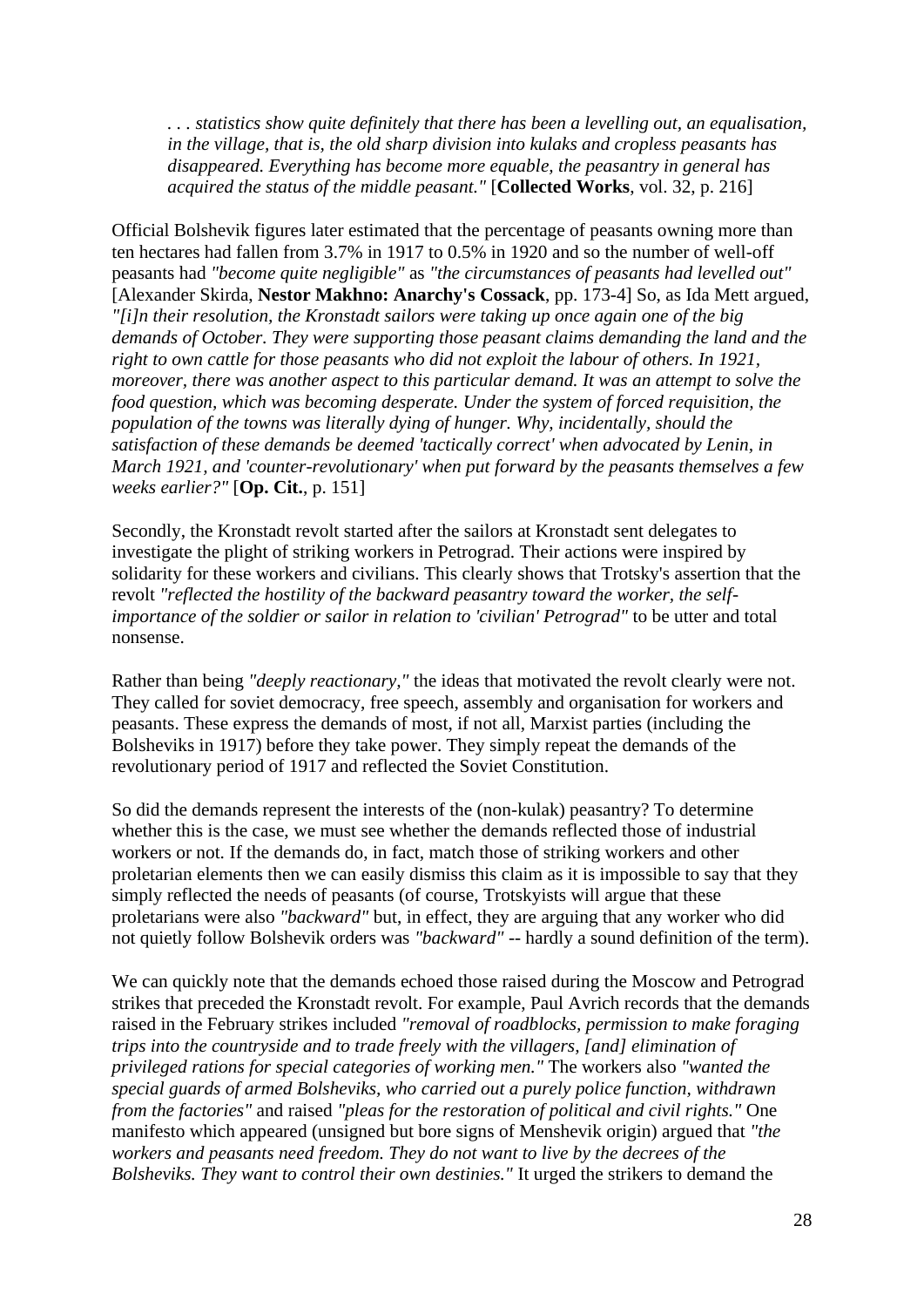liberation of all arrested socialists and non-party workers, abolition of martial law, freedom of speech, press and assembly for all who labour, free elections of factory committees, trade unions, and soviets. [Avrich, **Kronstadt 1921**, pp. 42-3] According to one Bolshevik Commissar) the *"basic demands are everywhere the same: free trade, free labour, freedom of movement, and so on."* Two key demands raised in these strikes dated back to at least 1920, namely *"for free trade and an end to privilege"*, while in March 1919, *"the Rechkin coachbuilding plant demanded equal rations for all workers"* and that one of the *"most characteristic demands of the striking workers at that time were for the free bringing-in of food."* [Mary McAuley, **Bread and Justice**, p. 299 and p. 302] The following proclamation appeared on the walls:

*"A complete change is necessary in the policies of the Government . . . First of all, the workers and peasants need freedom. They don't want to live by the decrees of the Bolsheviki; they want to control their own destinies. We demand the liberation of all arrested Socialists and non-partisan workingmen; abolition of martial law; freedom of speech, press, and assembly for all who labor; free election of shop and factory committees, of labor union and Soviet representatives."* [quoted by Alexander Berkman, **The Bolshevik Myth**, p. 292]

As can be seen, these reflect points 1, 2, 3, 5, 8, 9, 10, 11 and 13 of the revolt. As Paul Avrich summarises, the Kronstadt demands *"echoed the discontents not only of the Baltic Fleet but of the mass of Russians in towns and villages throughout the country. Themselves of plebeian stock, the sailors wanted relief for their peasant and worker kinfolk. Indeed, of the resolution's 15 points, only one -- the abolition of the political departments in the fleet - applied specifically to their own situation. The remainder . . . was a broadside aimed at the policies of War Communism, the justification of which, in the eyes of the sailors and of the population at large, had long since vanished."* He argues that many of the sailors had returned home on leave to see the plight of the villagers with their own eyes played a part in framing the resolution (particularly of point 11, the **only** peasant specific demand raised) but *"[b]y the same token, the sailors' inspection tour of Petrograd's factories may account for their inclusion of the workingmen's chief demands -- the abolition of road-blocks, of privileged rations, and of armed factory squads -- in their program."* [Avrich, **Op. Cit.**, pp. 74-5] Simply put, the Kronstadt resolution *"merely reiterated long standing workers' demands."* [V. Brovkin, **Op. Cit.**, p. 395]

Ignoring all this, Rees informs his readers that Kronstadt revolt *"[a]lthough it was preceded by a wave of serious but quickly resolved strikes, the motivation of the Kronstadt rebellion was much closer to that of the peasantry than it was to dissatisfaction among what remained of the urban working class."* [**Op. Cit.**, 61] In reality, Ida Mett had been correct to argue that the *"Kronstadt revolution had the merit of stating things openly and clearly. But it was breaking no new ground. Its main ideas were being discussed everywhere. For having, in one way or another, put forward precisely such ideas, workers and peasants were already filling the prisons and the recently set up concentration camps."* Nor can it be claimed that these workers were non-proletarians (as if class is determined by thought rather than social position). Rather than being those workers with the closest relations with the countryside who were protesting, the opposite was the case. By 1921 *"[a]ll who had relatives in the country had rejoined them. The authentic proletariat remained till the end, having the most slender connections with the countryside."* [**Op. Cit.**, p. 149 and p. 145] Indeed, *"an analysis of the industrial unrest in 1921 shows that long-standing workers were prominent in protest"* and the *"strongest reason for accepting the idea that it was established workers who were behind*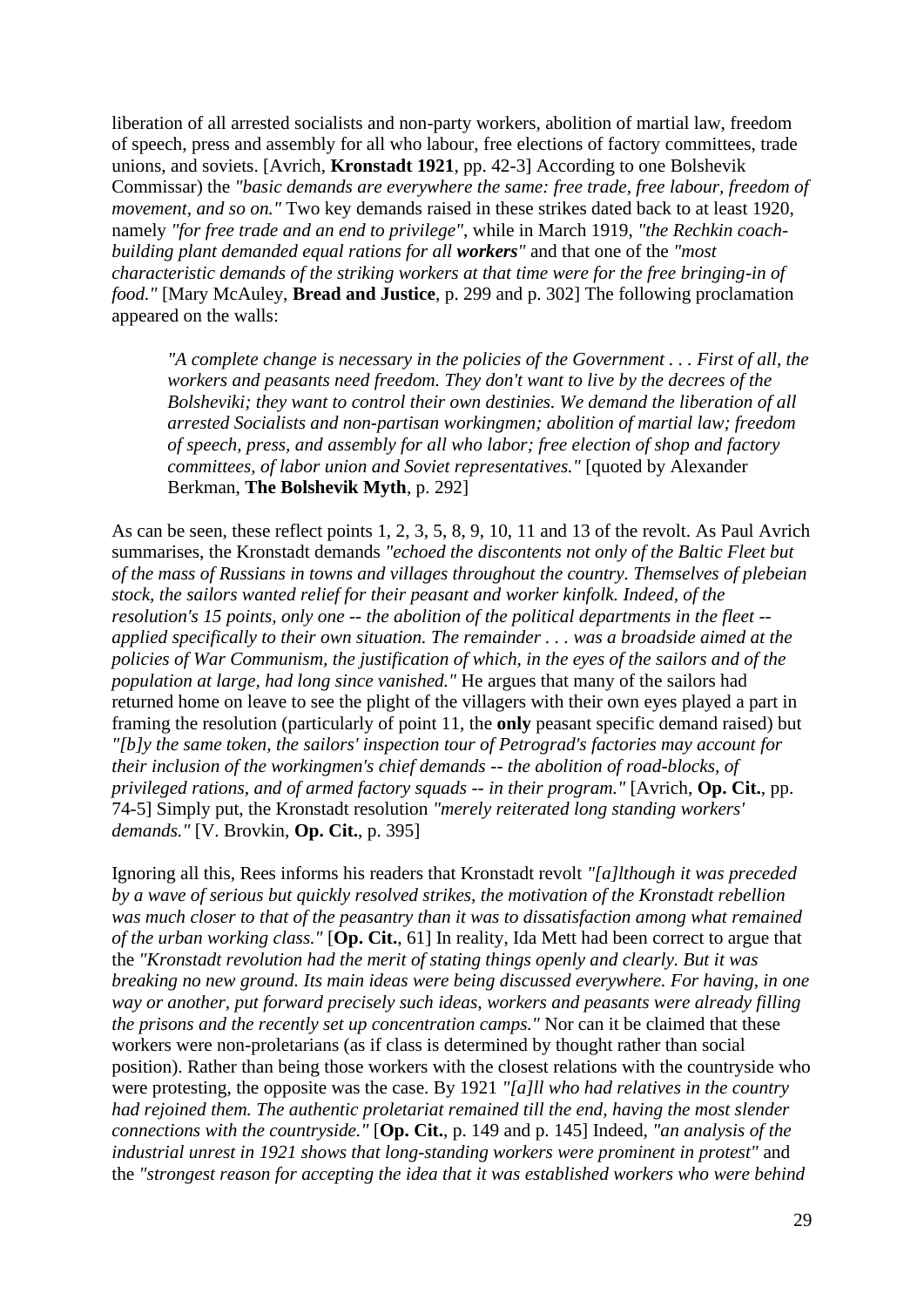*the volynka [i.e. the strike wave] is the form and course of protest. Traditions of protest reaching back through the spring of 1918 to 1917 and beyond were an important factor in the organisation of the volynka. . . . There was also a degree of organisation . . . which belies the impression of a spontaneous outburst."* [Jonathan Aves, **Workers Against Lenin**, p. 91 and p. 126]

Given that the Russian urban working class were also calling for free trade (and often without the political, anti-capitalist, riders Kronstadt added) it seems dishonest to claim that the sailors purely expressed the interests of the peasantry. Perhaps this explains why point 11 becomes summarised as *"restoration of free trade"* by most Trotskyists. [*"Editorial Preface"*, Lenin and Trotsky, **Kronstadt**, p. 6] Yet, by focusing on the *"free trade"* issue, Leninists distort the real reasons for the revolt as the Kronstadt rebellion did not call for "free trade" as Trotskyists argue but rather something far more important:

*"In the Kronstadt Isvestia of March 14th we find a characteristic passage on this subject. The rebels proclaimed that 'Kronstadt is not asking for freedom of trade but for genuine power to the Soviets.' The Petrograd strikers were also demanding the reopening of the markets and the abolition of the road blocks set up by the militia. But they too were stating that freedom of trade by itself would not solve their problems."* [Ida Mett, **Op. Cit.**, p. 77]

Thus we have the Petrograd (and other) workers calling for free trade (and so, presumably, expressing their economic interests) while the Kronstadt sailors were demanding first and foremost soviet power. Their programme called for the *"granting to the peasants of freedom of action on their own soil, and of the right to own cattle, provided they look after them themselves and do not employ hired labour."* This was point 11 of the 15 demands, which showed the importance it ranked in their eyes. This would have been the basis of exchange between town and village, but exchange between worker and peasant and not between worker and kulak. This indicates a level of political awareness, an awareness of the fact that wage labour is the essence of capitalism. Thus Ante Ciliga:

*"People often believe that Kronstadt forced the introduction of the New Economic Policy (NEP) -- a profound error. The Kronstadt resolution pronounced in favour of the defence of the workers, not only against the bureaucratic capitalism of the State, but also against the restoration of private capitalism. This restoration was demanded -- in opposition to Kronstadt -- by the social democrats, who combined it with a regime of political democracy. And it was Lenin and Trotsky who to a great extent realised it (but without political democracy) in the form of the NEP. The Kronstadt resolution declared for the opposite since it declared itself against the employment of wage labour in agriculture and small industry. This resolution, and the movement underlying, sought for a revolutionary alliance of the proletarian and peasant workers with the poorest sections of the country labourers, in order that the revolution might develop towards socialism. The NEP, on the other hand, was a union of bureaucrats with the upper layers of the village against the proletariat; it was the alliance of State capitalism and private capitalism against socialism. The NEP is as much opposed to the Kronstadt demands as, for example, the revolutionary socialist programme of the vanguard of the European workers for the abolition of the Versailles system, is opposed to the abrogation of the Treaty of Versailles achieved by Hitler."* [*"The Kronstadt Revolt"*, **Op. Cit.**, pp. 334-5]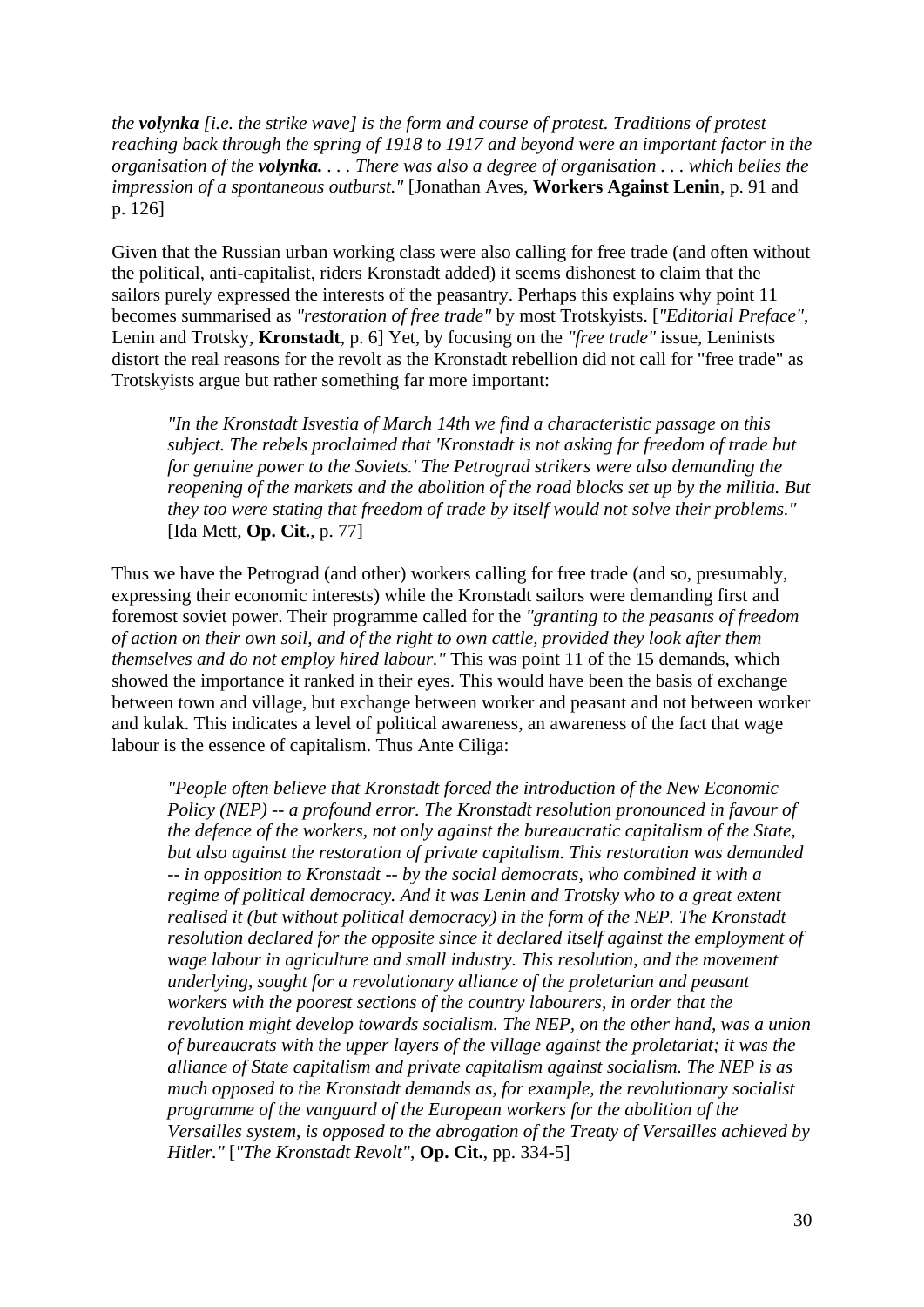Point 11 did, as Ida Mett noted, *"reflected the demands of the peasants to whom the Kronstadt sailors had remained linked -- as had, as a matter of fact, the whole of the Russian proletariat . . . In their great majority, the Russian workers came directly from the peasantry. This must be stressed. The Baltic sailors of 1921 were, it is true, closely linked with the peasantry. But neither more nor less than had been the sailors of 1917."* To ignore the peasantry in a country in which the vast majority were peasants would have been insane (as the Bolsheviks proved) and so a *"workers and peasants' regime that did not wish to base itself exclusively on lies and terror, had to take account of the peasantry."* [**Op. Cit.**, p. 150 and p. 151]

Given this, it comes as no surprise to discover Rees rather lamely admitting in passing that *"no other peasant insurrection reproduced the Kronstadters demands."* Perhaps that explains why he failed to mention any of the demands raised either in the strikes or by Kronstadt for to do so would have shown that clearly **proletarian** strikes, resolutions and activists all produced demands similar or identical to the Kronstadt demands. [**Op. Cit.**, p. 63]

Similarly, the working class nature of the resolution can be seen from who agreed to it. The resolution passed by the sailors on the battleships was ratified by a mass meeting and then a delegate meeting of workers, soldiers and sailors. In other words, by workers **and** peasants. Yet J.G. Wright, following his guru Trotsky without question (and using him as the sole reference for his "facts"), stated that *"the incontestable facts"* were the *"sailors composed the bulk of the insurgent forces"* and *"the garrison and the civil population remained passive."* This, apparently, is evidence that *"underlying the mutiny was the expression of the petty bourgeois reaction against the difficulties and privations imposed by the conditions of the proletarian revolution. Nobody can deny this class character of the two camps."* [*"The Truth about Kronstadt"*, Lenin and Trotsky, **Op. Cit.**, p. 123] Let us contest these *"incontestable facts"* (i.e. assertions by Trotsky).

First, the meeting of 1st March in Anchor Square involved *"some fifteen to sixteen thousand sailors, soldiers and civilians."* [Getzler, **Kronstadt 1917-1921**, p. 215] As this represented over 30% of Kronstadt's total population, it hardly points to a "passive" attitude on behalf of the civilians and soldiers.

Second, the conference of delegates had a *"membership that fluctuated between which two and three hundred sailors, soldiers, and working men."* This body remained in existence during the whole revolt as the equivalent of the 1917 soviet and, like that soviet, had delegates from Kronstadt's *"factories and military units."* It was, in effect, a *"prototype of the 'free soviets' for which the insurgents had risen in revolt."* In addition, a new Trade Union Council was created, free from Communist domination. [Avrich, **Op. Cit.**, p. 159 and p. 157] Elections were held for the Council of Trade Unions on the 7th and 8th of March and this was a *"Council committee consisting of representatives from all trade unions"* while the Conference of Delegates *"had been elected by Kronstadt's body politic at their places of work, in army units, factories, workshops and Soviet institutions."* The revolutionary troikas (the equivalent of the commissions of the Executive Committee of the Soviet in 1917) were also *"elected by the base organisations."* Likewise, *"the secretariats of the trade unions and the newly founded Council of Trade Unions were both elected by the entire membership of trade unions."* [Getzler, **Op. Cit.**, pp. 238-9 and p. 240]

Third, the declarations by sailors, soldiers and workers printed in *Izvestiia* which expressed their support for the revolt and those which announced they had left the Communist Party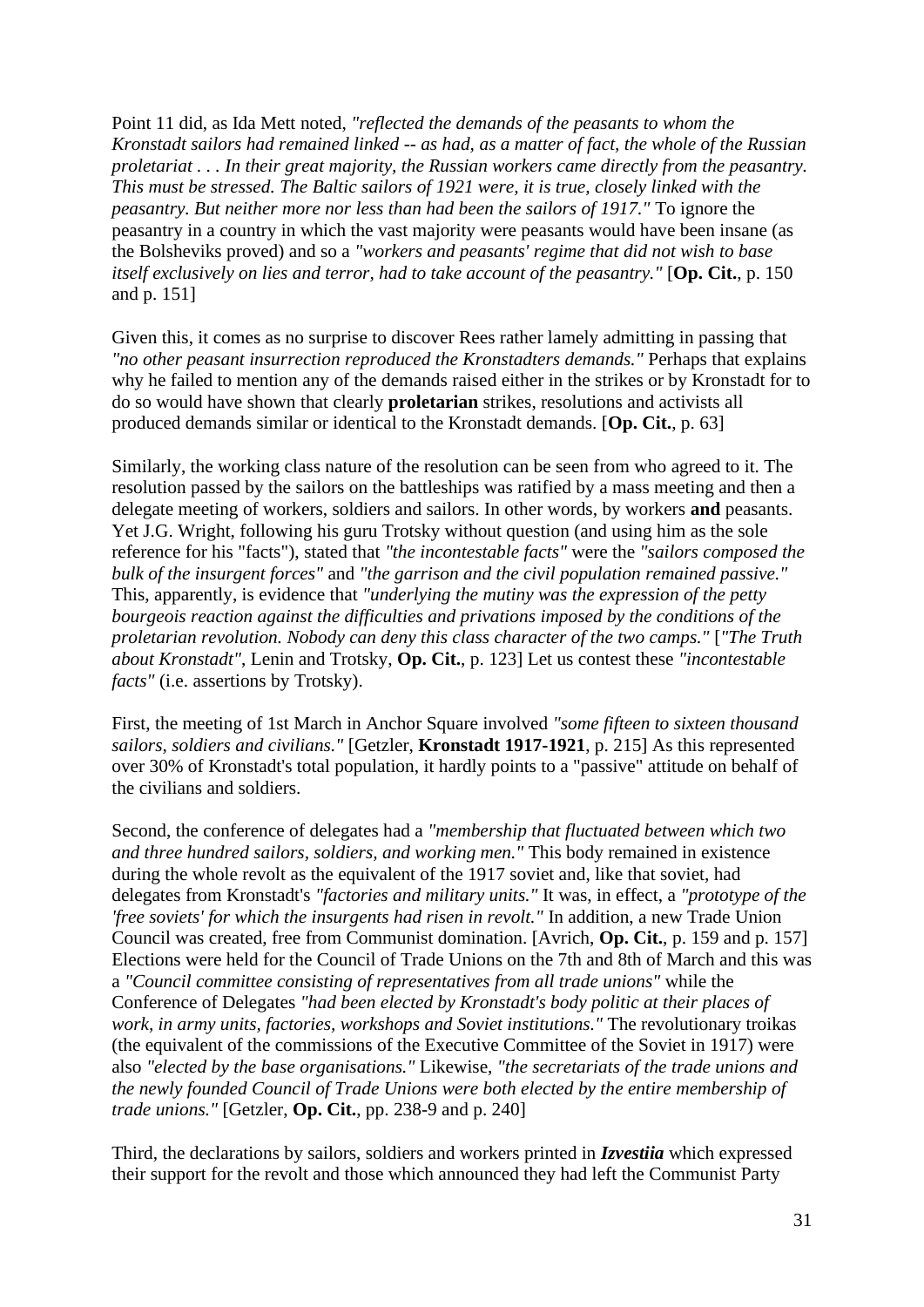also present evidence which clearly contests Wright's *"incontestable facts."* One declaration of the *"soldiers of the Red Army from the fort Krasnoarmeietz"* stated they were *"body and soul with the Revolutionary Committee."* [quoted by Voline, **The Unknown Revolution**, p. 500] Likewise, given that the Red Army troops manned the main bastion and the outlying forts and gun emplacements at Kronstadt and that the Bolshevik troops had to take these forts by force, we can safely argue that the Red Army soldiers did not play a "passive" role during the rebellion. [Paul Avrich, **Op. Cit.**, p. 54 and pp. 205-6] In short, the *"local land forces of the Kronstadt garrison . . . fell in and joined the seamen."* [D. Fedotoff-White, **The Growth of the Red Army**, p. 154]

That is a lot of activity for "passive" people. In short: *"But if the sailors took the lead, the Kronstadt garrison . . . the Red Army troops who manned the surrounding forts and batteries . . . soon fell into line; and the townspeople too, always susceptible to the influence of the seamen, with whom their occupations brought them into close contact, offered their active support"* [Avrich, **Op. Cit.**, p. 159]

As can be seen, the *Petropavlovsk* resolution not only reflected the demands of proletarians in Petrograd, it gained the support of proletarians in Kronstadt in the fleet, the army and the civilian workforce. More, the Kronstadt demands found support in urban areas. For example, *"Workers [in Moscow] applauded pro-Kronshtadt speakers at mass meetings, but at no point during the Kronshtadt events did this sympathy translate into action, however limited. On 25 March workers at the Bromlei factory, who passed a resolution supporting Kronshtadt, were punished with arrests, and the mass sacking and selective re-employment of the entire workforce, which in turn triggered some solidarity strikes in nearby factories. But that was all."* [Simon Pirani, *"The Moscow Workers' Movement in 1921 and the Role of Non-Partyism"*, pp. 143-160, **Europe-Asia Studies**, Vol. 56, No. 1, p. 149] At least two other revolts **did** raise demands similar to those raised by Kronstadt and both were by urban workers.

The first revolt started in Saratov when the authorities cut the already meagre rations at the beginning of March. The strike saw metallurgical plants and other large factories send representatives to the railroad shops and *"the initiative . . . came from the skilled stratum that the Communists normally deemed the most conscious."* Strikers gatherings alarmed the local authorities, which *"agreed to permit the setting up of a commission that would re-examine the activities of all economic organs and the Cheka"* but *"the assemblies held at factories to elect delegates to the commission bitterly denounced the Communists"* and elected 270 members (less than 10 were Communists). This commission *"believed a political solution offered the best answer to putting an end to workers' economic distress . . . the workers' delegates . . . demanded the freeing of political prisoners, new elections to the soviets and to all labour organisations, independent unions, and freedom of speech, the press, and assembly."* These were identical to the demands raised in Kronstadt at the same time. The Bolsheviks *"resolved to shut down the commission before it could issue a public statement calling for free elections and independent labour organisations"* and *"set up a Provincial Revolutionary Committee (gubrevkom), which introduced martial law both in the city and the garrison. It arrested the ringleaders of the workers' movement"* and *"the police crackdown depressed the workers' movement and activities of the rival socialist parties"*. The Cheka *"sentenced 219 people to death and others to various prison terms. It also expanded its network of informants"* while the *"next month the Cheka shot another 62 individuals and sentenced 205 more to jail.* The local party reported to Moscow that the *"all but general*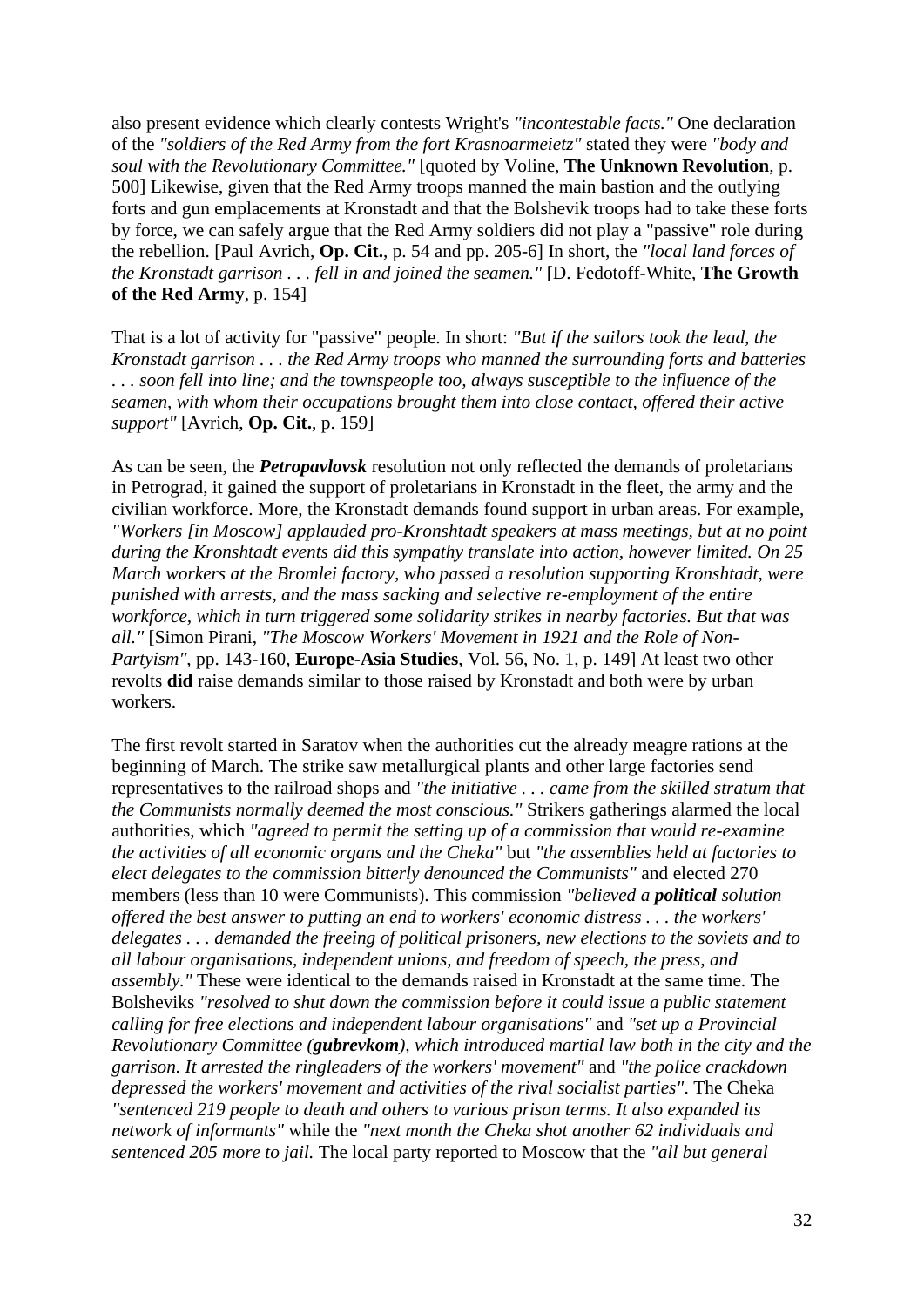#### *strike was liquidated after tremendous efforts of the entire party and Soviet apparatus."* [Donald J. Raleigh, **Experiencing Russia's Civil War**, pp. 387-9]

Another revolt took place in Ekaterinoslavl (in the Ukraine) in May 1921 which the local communists called a *"little Kronstadt."* It started in the railway workshops and became *"quickly politicised,"* with the strike committee raising a *"series of political ultimatums that were very similar in content to the demands of the Kronstadt rebels."* The strike *"spread to the other workshops. The very close similarity of the demands of the Ekaterinoslavl workers to those of the Kronstadt rebels is evidence of their consciousness of being part of a wider movement but even more impressive is the speed and effectiveness with which the strike spread."* On June 1st the main large Ekaterinoslavl factories joined the strike. The strike was spread via the use of trains and telegraph and soon an area up to fifty miles around the town was affected. The local Communist Party leader was instructed *"to put down the rebellion without mercy . . . Use Budennyi's cavalry."* The strike was finally ended by the use of the Cheka, using mass arrests and shootings, with 15 workers immediately shot and their bodies dumped in the River Dnepr. After a trial of 20 strike leaders, the communists held a series of meetings amongst the workers at which they *"spoke at length about the suppression of the Kronstadt revolt and the treatment meted out to the rebels"* and *"warned the workers of the consequences of further protest."* After a guarantee of immunity, a debate was held with Cheka agents hidden in the crowds *"to note the names of those workers who supported anti-Soviet speeches"* but the response to one such speech *"was so overwhelming they could do very little."* [Jonathan Aves, **Workers Against Lenin**, pp. 171-4]

Thus the claim that the Kronstadt resolution purely reflected the interests of the peasantry is refuted. The Kronstadters (like the Petrograd and other workers) raised economic and political demands in 1921 just as they had four years earlier when they overthrew the Tsar. Which, again, refutes the logic of defenders of Bolshevism. For example, Wright excelled himself when he argued the following:

*"The supposition that the soldiers and sailors could venture upon an insurrection under an abstract political slogan of 'free soviets' is absurd in itself. It is doubly absurd in the view of the fact [!] that the rest of the Kronstadt garrison consisted of backward and passive people who could not be used in the civil war. These people could have been moved to an insurrection only by profound economic needs and interests. These were the needs and interests of the fathers and brothers of these sailors and soldiers, that is, of peasants as traders in food products and raw materials. In other words the mutiny was the expression of the petty bourgeoisie's reaction against the difficulties and privations imposed by the proletarian revolution. Nobody can deny this class character of the two camps."* [*"The Truth about Kronstadt"*, Lenin and Trotsky, **Op. Cit.**, pp. 111-2]

Of course, no worker or peasant could possibly reach beyond a trade union consciousness by their own efforts, as Lenin so thoughtfully argued in **What is to be Done?** (see [section H.5\)](sectionH.html#sech5). Neither could the experience of two revolutions have an impact on anyone, nor the extensive political agitation and propaganda of years of struggle. Indeed, the sailors were so backward that they had no *"profound economic needs and interests"* of their own but rather fought for *"the needs and interests of the fathers and brothers"*! Yet, according to Trotsky, *"[t]hey themselves did not clearly understand that what their fathers and brothers needed first of all was free trade."* [Lenin and Trotsky, **Op. Cit.**, p. 92] And these were the sailors the Bolsheviks desired to operate some of the most advanced warships in the world?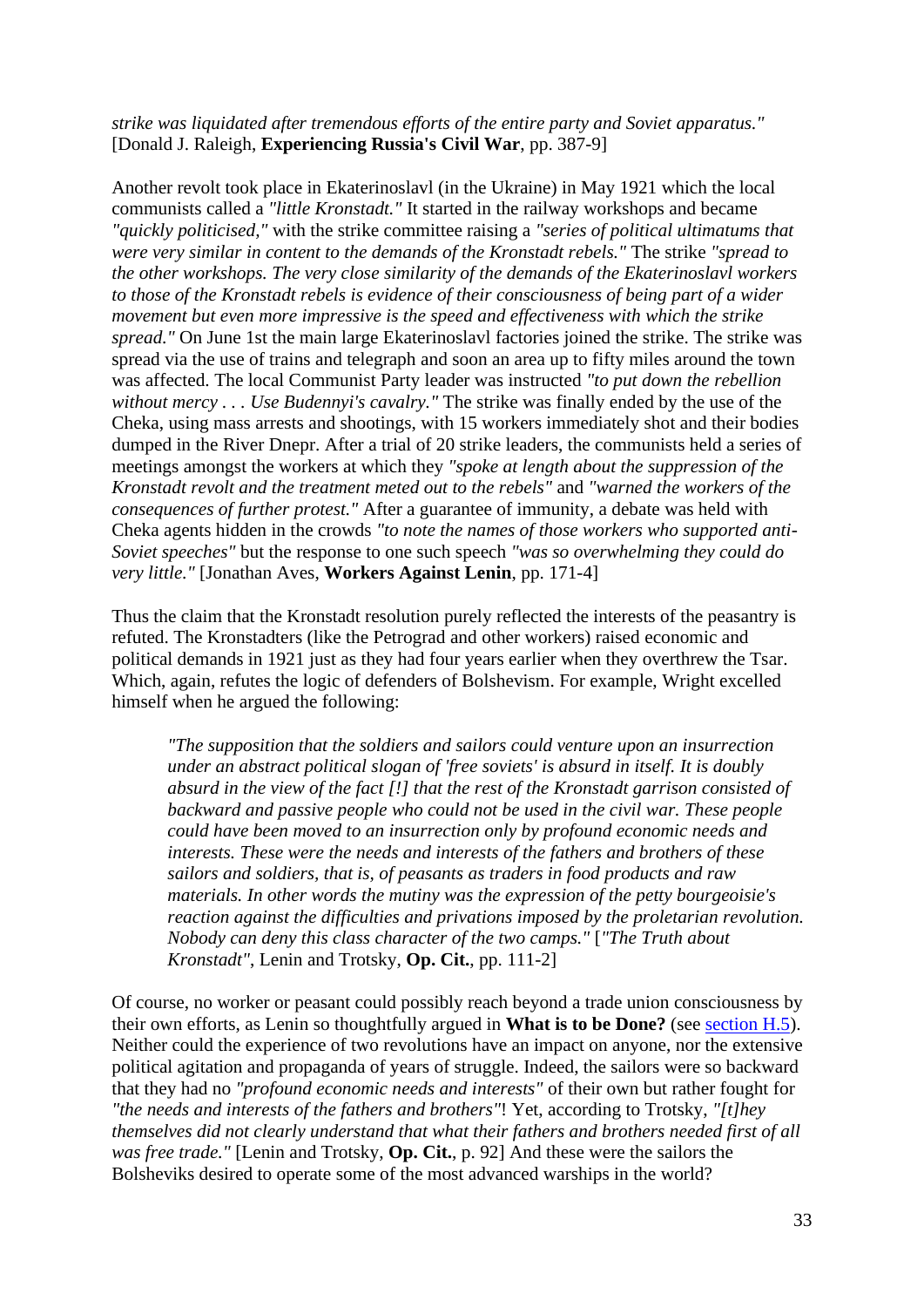Sadly for Wright's assertions history has proven him wrong time and time again. Working people have constantly raised political demands which were far in advance of those of the "professional" revolutionaries (a certain German and the Paris Commune springs to mind, never mind a certain Russian and the soviets). The fact that the Kronstadt sailors not only *"venture[d] upon an insurrection under an abstract political slogan of 'free soviets'"* but actually **created** one (the conference of delegates) goes unmentioned. Likewise, it is forgotten that the motivation for the resolution was solidarity with the strikes in Petrograd and so it also, naturally enough, included the dissatisfaction of both the workers and the peasants. For the Kronstadters, it was a case of the needs of **all** the toilers and so their resolution reflected the needs and demands of both. That two other worker revolts -- waged by that proletarian weapon, the strike -- also raised similar demands shows the baselessness of Wright's assertions.

Thus claims that the Kronstadt demands reflected peasant needs is mistaken. In fact, they reflected the needs of the whole working population, including the urban working class who raised these demands continually throughout the Civil War period during their strikes. Simply put, the policies of the Bolsheviks as regards food did not work and were, in fact, counterproductive -- as many of the Russian proletariat recognised.

So to claim that Kronstadt solely reflected the plight or interests of the peasantry is nonsense, whether that claim was made in 1938, 1991 or now. Yet there is an irony in such assertions for, after all, the very demands which Trotskyists claims show the revolt's peasant nature - point 8 (withdrawn of roadblocks) and point 11 (free action for peasants who do not use wage-labour) -- were quickly agreed to by the Bolshevik authorities. During the revolt Zinoviev announced various *"concessions to the workers' most pressing demands"* which included that *"plans were afoot to abandon the forcible seizure of grain from the peasants in favour of a tax in kind . . . which would at least partially restore freedom of trade between town and country"* plus *"the withdrawal of all roadblocks from the whole of the Petrograd province."* [Avrich, **Op. Cit.**, p. 49] Surely, then, it was the Bolsheviks who represented the most "backward" elements of the peasantry? Moreover, given that the New Economic Policy (NEP) allowed wage labour does this not mean the Bolsheviks represented the interests of the kulak?

# <span id="page-33-0"></span>**5 What lies did the Bolsheviks spread about Kronstadt?**

From the start, the Bolsheviks lied about the uprising. Indeed, Kronstadt provides a classic example of how Lenin and Trotsky used slander against their political opponents. Both attempted to paint the revolt as being organised and lead by the Whites. As Paul Avrich notes, *"every effort was made to discredit the rebels"* and that the *"chief object of Bolshevik propaganda was to show that the revolt was not a spontaneous outbreak of mass protest but a new counterrevolutionary conspiracy, following the pattern established during the Civil War. According to the Soviet press, the sailors, influenced by Mensheviks and SR's in their ranks, had shamelessly cast their lot with the 'White Guards,' led by a former tsarist general named Kozlovsky . . . This, in turn, was said to be part of a carefully laid plot hatched in Paris by Russian emigres in league with French counterintelligence."* [**Op. Cit.**, p. 88 and p. 95]

Lenin, for example, argued in a report to the Tenth Congress of the Communist Party on March 8th that *"White Guard generals were very active over there. There is ample proof of this"* and that it was *"the work of Social Revolutionaries and White Guard emigres."* The first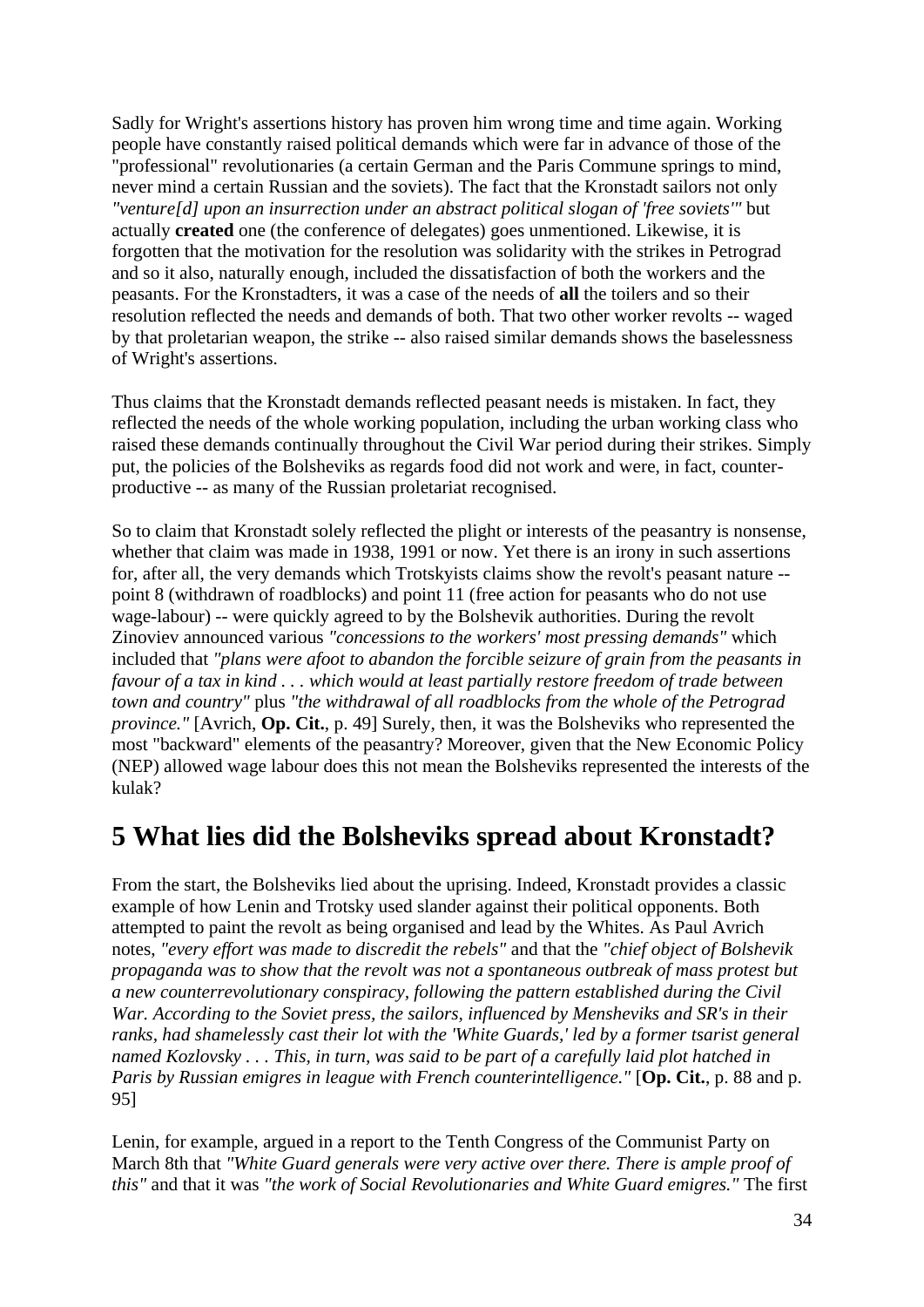government statement on the Kronstadt events was entitled *"The Revolt of Ex-General Kozlovsky and the Warship Petropavlovsk"* and stated that the revolt was *"expected by, and undoubtedly prepared by, French counterintelligence"* and that on the morning of March 2 *"the group around ex-General Kozlovsky . . . had openly appeared on the scene . . . [he] and three of his officers . . . have openly assumed the role of insurgents. Under their direction . . . a number of . . . responsible individuals, have been arrested. . . Behind the SRs again stands a tsarist general."* [Lenin and Trotsky, **Kronstadt**, p. 44 and pp. 65-6]

The reality was different and the Bolsheviks knew it. Victor Serge, a French illegalistanarchist turned Bolshevik, later recounted how he was first told that *"Kronstadt is in the hands of the Whites"* and that *"[s]mall posters stuck on the walls in the still empty streets proclaimed that the counter-revolutionary General Kozlovsky had seized Kronstadt through conspiracy and treason."* However, the *"truth seeped through little by little, past the smokescreen put out by the Press, which was positively berserk with lies"* (indeed, it *"lied systematically"*). He found out that the Bolshevik's official line was *"an atrocious lie"* and that *"the sailors had mutinied, it was a naval revolt led by the Soviet."* However, the *"worse of it all was that we were paralysed by the official falsehoods. It had never happened before that our Party should lie to us like this. 'It's necessary for the benefit of the public,' said some . . . the strike [in Petrograd] was now practically general"* This confirms the obvious: if the Bolshevik leaders had considered the revolt to be counter-revolutionary (passing a *"SR-Black Hundreds"* resolution as Zinoviev informed Lenin on the 28th of February) then why were Kalinin and Kuzmin sent to Kronstadt the next day to parley with the sailors? Is it really conceivable that leading Bolsheviks could safely undertake an official visit to the headquarters of a counter-revolution? Serge suggested that it *"was probably Kalinin who, on his return to Petrograd, invented 'the White General Kozlovsky'"* for he had attended the initial mass meeting at Kronstadt and *"whose brutal bungling provoked the rebellion"* by *"treat[ing] them as rogues and traitors merely out for themselves, and threatened them with merciless reprisals."* [**Memoirs of a Revolutionary**, pp. 124-6 and p. 127]

Thus the claim that the Kronstadt rebellion was the work of Whites and led by a Tsarist General was a lie -- a lie deliberately and consciously spread. This was concocted to weaken support for the rebellion in Petrograd and in the Red Army, to help isolate it. Lenin admitted as much on the 15th of March when he stated at the Tenth Party Conference that in Kronstadt *"they do not want either the whiteguards or our government"*. This did not, of course, stop him proclaiming earlier at this conference that the revolt was *"bound up initially with the whiteguards"* [**Collected Works**, vol. 32, p. 228 and p. 185]

If you agree with Italian Marxist Antonio Gramsci that *"to tell the truth is a communist and revolutionary act"* then it is clear that the Bolsheviks in 1921 (and for a long time previously) were not communist or revolutionary (and as the subsequent Leninist accounts of Kronstadt show, Bolshevism is still neither). [quoted by Gwyn A. Williams, **Proletarian Order**, p. 193] In stark contrast to the Bolsheviks, the Kronstadt paper *Izvestiia* published Bolshevik leaflets, paper articles and radio broadcasts so that the inhabitants of the island could see exactly what lies the Bolsheviks were telling about them.

So by the 1950s even Isaac Deutscher, Trotsky's somewhat uncritical biographer, had to admit that the Bolsheviks *"denounced the men of Kronstadt as counter-revolutionary mutineers, led by a White general. The denunciation appears to have been groundless."* [**The Prophet Armed**, p. 511] Yet this did not stop the Trotskyist editors of **Kronstadt** showing the same contempt for their readers as the Bolsheviks showed for the truth. They include an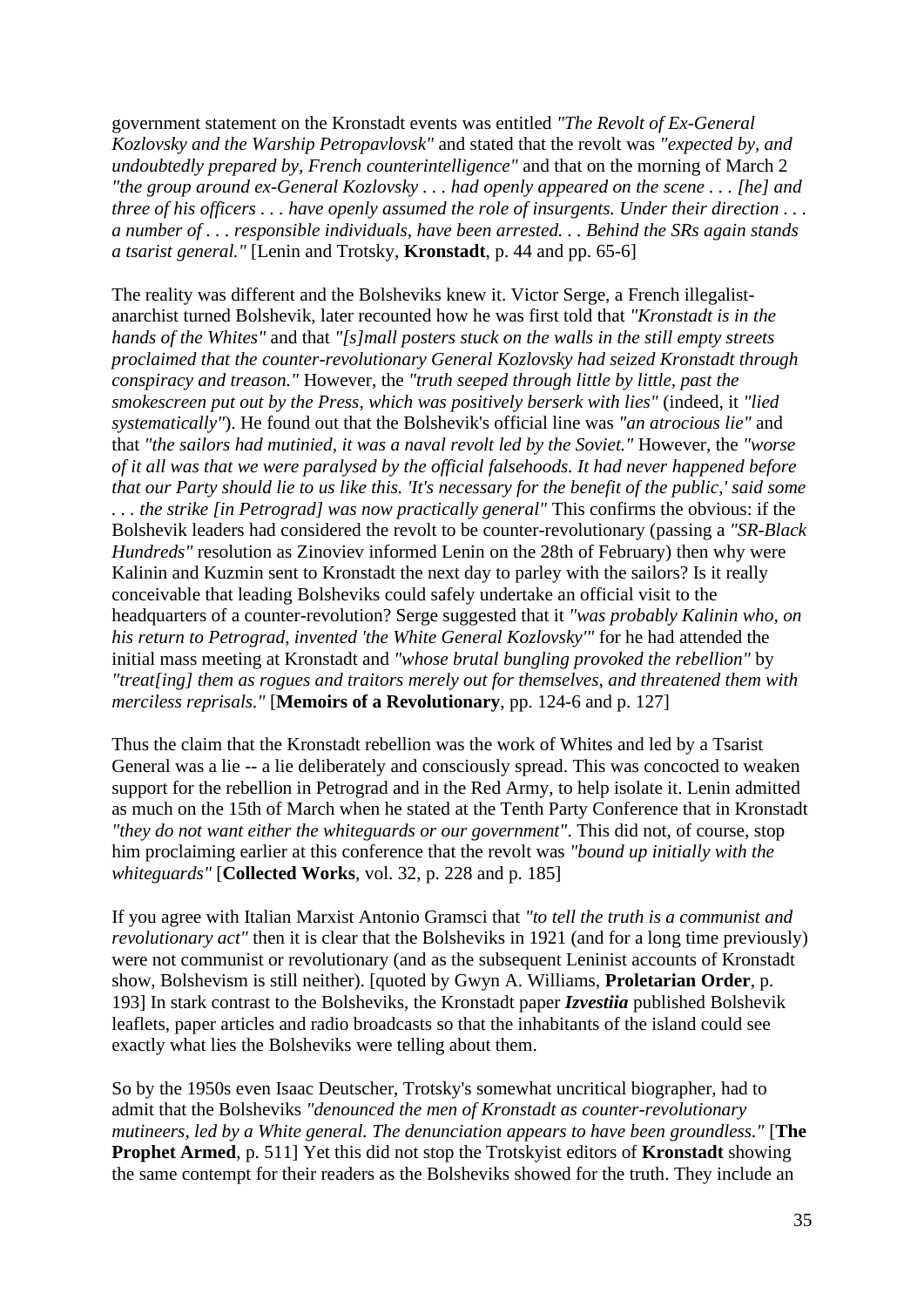*"Introduction"* to their work by Pierre Frank in which he argues that the Bolsheviks merely *"state that [White] generals, counterrevolutionaries, sought to manipulate the insurgents"* and that anarchists *"turn this into a claim that these generals had launched the rebellion and that [quoting Ida Mett] 'Lenin, Trotsky and the whole Party leadership knew quite well that this was no mere "generals' revolt,"'"* . This apparently shows how *"[a]nything having to do with the facts"* gets treated by such authors, who *"merely distort the Bolsheviks' positions."* Somewhat amazingly, Franks states this in the same work that quotes Lenin actually stating on March 8th, 1921, that *"the familiar figures of White Guard generals"* were *"very quickly revealed,"* that *"White generals were very active"* in Kronstadt, that it was *"quite clear that it is the work of Social Revolutionaries and White Guard emigres"* and that Kronstadt was *"bound up initially"* with *"the White Guards."* Lenin is also quoted, on March 9th, arguing that *"the Paris newspapers reported the events two weeks before they actually occurred, and a White general appeared on the scene. That is what actually happened."* Frank makes this claim in spite of the book it appears in including the government statement entitled *"The Revolt of Ex-General Kozlovsky and the Warship Petropavlovsk"* which states on *"the morning of March 2 the group around ex-General Kozlovsky (chief of artillery) and three of his officers . . . have openly assumed the role of insurgents."*. [Lenin and Trotsky, **Op. Cit.**, p. 22, pp. 44-5, p. 48 and p. 66-7]

Nor can it be said that Ida Mett claims that the Lenin and Trotsky had said a general had "launched" the revolt. She quotes Moscow radio as stating that the revolt (*"Just like other White Guard insurrections"*) was in fact *"the mutiny of ex-General Kozlovsky and the crew of the battle ship 'Petropavlovsk'"* and it was *"clear that the Kronstadt revolt is being led from Paris. The French counter espionage is mixed up in the whole affair . . . The Socialist Revolutionaries, who have their headquarters in Paris, are preparing the ground for an insurrection against the Soviet power. The ground prepared, their real master, the Tsarist general appeared"*. [quoted by Mett, **Op. Cit.**, p. 155] It seems strange that Frank complains that others *"distort"* the Bolsheviks position when, firstly, the person he quotes does not and, secondly, he distorts that persons' actual position. As can be seen, Mett provided evidence for her claim -- the quote provided heads the section from which Frank cherry-picks -- yet Frank fails to inform his readers of this before quoting her on how *"Lenin, Trotsky and the whole Party leadership knew quite well that this was no mere 'generals' revolt."* [**Op. Cit.**, p. 43]

After providing evidence that the Bolsheviks had blamed the revolt on a White conspiracy, she **then** turns to General Kozlovsky whom the Bolsheviks indicated by name as its leader and had outlawed in the proclamation of March 2nd. Who was he and what part did he play? Mett sums up the evidence:

*"He was an artillery general, and had been one of the first to defect to the Bolsheviks. He seemed devoid of any capacity as a leader. At the time of the insurrection he happened to be in command of the artillery at Kronstadt. The communist commander of the fortress had defected. Kozlovsky, according to the rules prevailing in the fortress, had to replace him. He, in fact, refused, claiming that as the fortress was now under the jurisdiction of the Provisional Revolutionary Committee, the old rules no longer applied. Kozlovsky remained, it is true, in Kronstadt, but only as an artillery specialist. Moreover, after the fall of Kronstadt, in certain interviews granted to the Finnish press, Kozlovsky accused the sailors of having wasted precious time on issues other than the defence of the fortress. He explained this in terms of their reluctance to resort to bloodshed. Later, other officers of the garrison were also to accuse the sailors of military incompetence, and of complete lack of confidence in*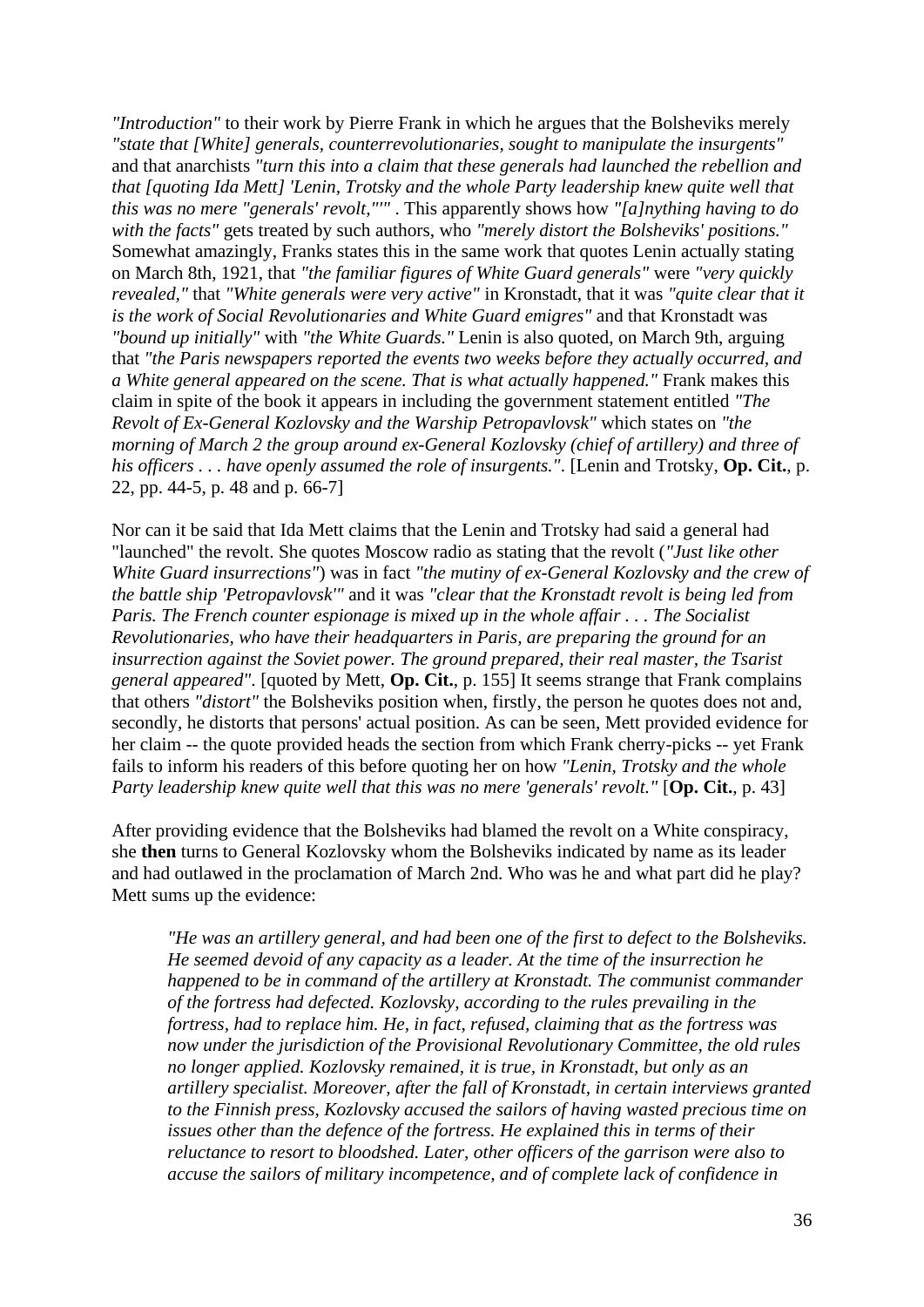*their technical advisers. Kozlovsky was the only general to have been present at Kronstadt. This was enough for the Government to make use of his name.* 

*"The men of Kronstadt did, up to a point, make use of the military know how of certain officers in the fortress at the time. Some of these officers may have given the men advice out of sheer hostility to the Bolsheviks. But in their attack on Kronstadt, the Government forces were also making use of ex Tsarist officers. On the one side there were Kozlovsky, Salomianov, and Arkannihov; On the other, ex-Tsarist officers and specialists of the old regime, such as Toukhatchevsky. Kamenev, and Avrov. On neither side were these officers an independent force."* [**Op. Cit.**, pp. 156-7]

These facts have been well-known since 1921 but they are not good enough for Trotskyists. Wright, for example, would have none of it and after quoting Alexander Berkman -- that there was *"a former general, Kozlovsky, in Kronstadt. It was Trotsky who had placed him there as an Artillery specialist. He played no role whatever in the Kronstadt events."* [*"The Kronstadt Rebellion"*, **Op. Cit.**, p. 69] -- he goes on to protest that this is not true. As evidence, Wright quotes from an interview by Kozlovsky and states that *"[f]rom the lips of the counterrevolutionary general himself . . . we get the unambiguous declaration that from the very first day, he and his colleagues had openly associated themselves with the mutiny, had elaborated the 'best' plans to capture Petrograd . . . If the plan failed it was only because Kozlovsky and his colleagues were unable to convince the 'political leaders', i.e. his SR allies [!], that the moment was propitious for exposing their true visage and program."* [*"The Truth about Kronstadt"*, Lenin and Trotsky, **Kronstadt**, p. 119] In other words, because the Provisional Revolutionary Committee **failed** to take the advice of the military specialists it proves that, in fact, they were in league. That is very impressive. We wonder if the Kronstadters **had** taken their advice then this would have proved that they were not, in fact, in league with them after all?

Every non-Leninist account agrees that Kozlovsky played no part in the revolt. Paul Avrich notes that when trouble erupted *"the Bolsheviks at once denounced him as the evil genius of the movement,"* immediately *"outlawed"* him and seized his family as hostages. He confirms that the military specialists *"threw themselves into the task of planning military operations on behalf of the insurrection"* and that Kozlovsky had refused to succeed as the commander of the fortress after the old one had fled to the mainland (as demanded by military rules). He stresses that *"the officers remained in a purely advisory capacity throughout the rebellion. They had no share, as far as one can tell, in initiating or directing the revolt, or in framing its political program, which was alien to their way of thinking."* Their role *"was confined to providing technical advice, just as it had been under the Bolsheviks."* The Provisional Revolutionary Committee *"showed its distrust of the specialists by repeatedly rejecting their counsel, however sound and appropriate it might be."* And, of course, *"[f]or all the government's accusations that Kronstadt was a conspiracy of White Guard generals, extsarist officers played a much more prominent role in the attacking force than among the defenders."* [**Op. Cit.**, p. 99, p. 100, p. 101 and p. 203]

Kozlovsky before the revolt *"had served the Bolsheviks so loyally that on 20 October 1920 the chief commander of the Baltic Fleet . . . had awarded him a watch 'for courage and feat of arms in the battle against Yudenich'"* [Getzler, **Kronstadt 1917-1921**, p. 219] This officially confirmed the award made on the 3rd of December, 1919, by the Petrograd Soviet *"for military feats and energetic activities during the attack of the Yudenich bands on Petrograd."* Indeed, he was one of the first generals who entered into service of the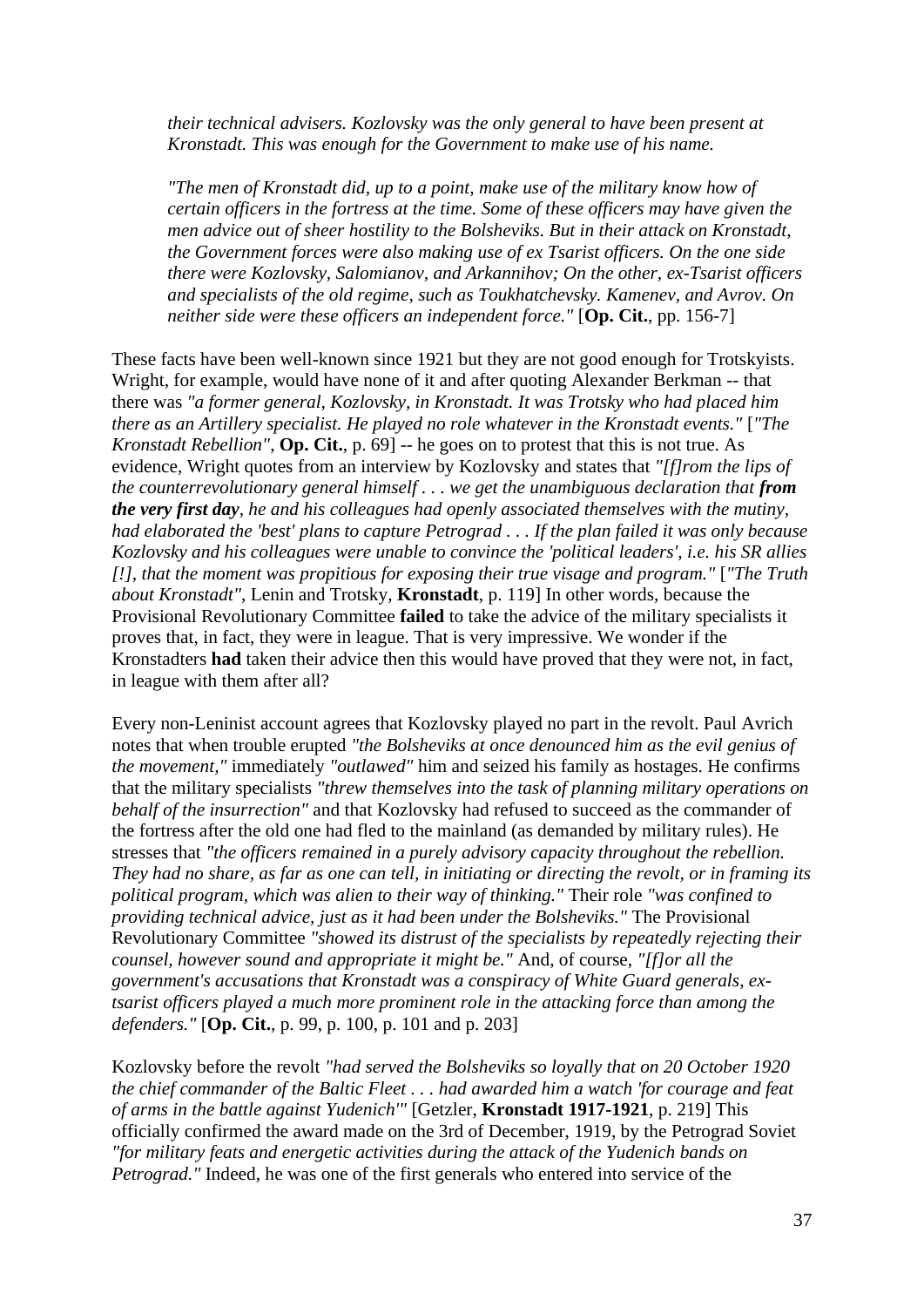Bolsheviks and the Kronstadt soviet had elected him Chief-of-Staff of the fortress in the wake of the February revolution in 1917. All this did not stop the Bolsheviks claiming on March 3rd, 1921, that Kozlovsky was a *"supporter of Yudenich and Kolchak"*. [quoted by Israel Getzler, *"The Communist Leaders' Role in the Kronstadt Tragedy of 1921 in the Light of Recently Published Archival Documents"*, **Op. Cit.**, p. 43 and p. 31]

Berkman was clearly correct and Wright, wrong. Kozlovsky took no role in the revolt and the Trotskyists join the Stalinists in the *"historical falsification [which] had singled out [him] as the leader of the rebellion."* What he did do was offer his expertise to the Kronstadt rebels (just as he had to the Bolsheviks) and make plans which were rejected. If associating yourself with an event and making plans which are rejected by those involved equals a role in that event then Trotsky's role in the Spanish revolution equalled that of Durruti's. Likewise, no Trotskyist concludes that if Tsarist Generals providing advice makes something counterrevolutionary, then the Red Army must also have been. After all, the Bolshevik regime gave command of the assault on Kronstadt to Toukhatchevsky, a professional soldier and former Tsarist officer whose social background would have ensured he would harbour no sympathies -- unlike many of the troops he commanded -- for the socialist ideas being raised by the rebels and who would not think twice at placing machine-guns behind the Red Army forces to ensure their obedience. Indeed, after crushing Kronstadt he *"turned to his next task -- the suppression of the peasant rising in the Tambov and the adjoining provinces"*. [George Katkov, **Op. Cit.**, p. 40 and p. 66]

It should be noted that Bolsheviks slandering their opponents was hardly new. For example, Serge, a few pages before his account of the Kronstadt rebellion in his memoirs, mentions *"the strenuous calumnies put out by the Communist Press"* about Nestor Makhno, *"which went so far as to accuse him of signing pacts with the Whites at the very moment when he was engaged in a life-and-death struggle against them"* which suggests that Kronstadt was hardly the first time the Party had lied to them. [**Op. Cit.**, pp. 124-6 and p. 122] Sadly, he fails to mention that he himself contributed to the Bolshevik lie machine about Kronstadt by, for example, publically repeating the Soviet regime's falsifications about the rebels in March 1922. [**The Serge-Trotsky Papers**, pp. 18-9] Nor was this an isolated case -- he also repeated the usual Bolshevik slanders against the Makhnovists in 1920 before, in 1938, admitting such claims were *"not true"* [Victor Serge, **Anarchists Never Surrender**, p. 169 and p. 223] Likewise, a revolt in Saratov in May 1918 saw the party depict it *"as the outgrowth of the actions of its collective enemies: White Guards, tsarist officer organisations, Black Hundreds, Cossacks, Czechoslovaks, and . . . Right SRs and Mensheviks. But the classified report of the Extraordinary Investigative Commission charged with studying the insurrection saw it as a spontaneous, disorganised movement caused by excessive use of force that turned the city's inhabitants against Soviet power, which lacked a popular mandate."* [Donald J. Raleigh, **Experiencing Russia's Civil War**, p. 54]

Finally, we must note that in the late 1920s the Stalinists tried to link the Trotskyist Opposition to a White General. Thus the *"charge that the Opposition had ties with White Guards was trumpeted"* and, while baseless, *"the objective of further discrediting the Opposition had been accomplished. 'The myth about the "Wrangel officer" is being broadcast through the land, poisoning the minds of a million party members and tens of millions of non party men', reported the Opposition leaders."* [Tony Cliff, **Trotsky**, vol. 3, pp. 256-7]

These days, it is hard to find a Leninist who subscribes to this particular Bolshevik lie about Kronstadt. It has, in the main, been long abandoned by those who follow those who created it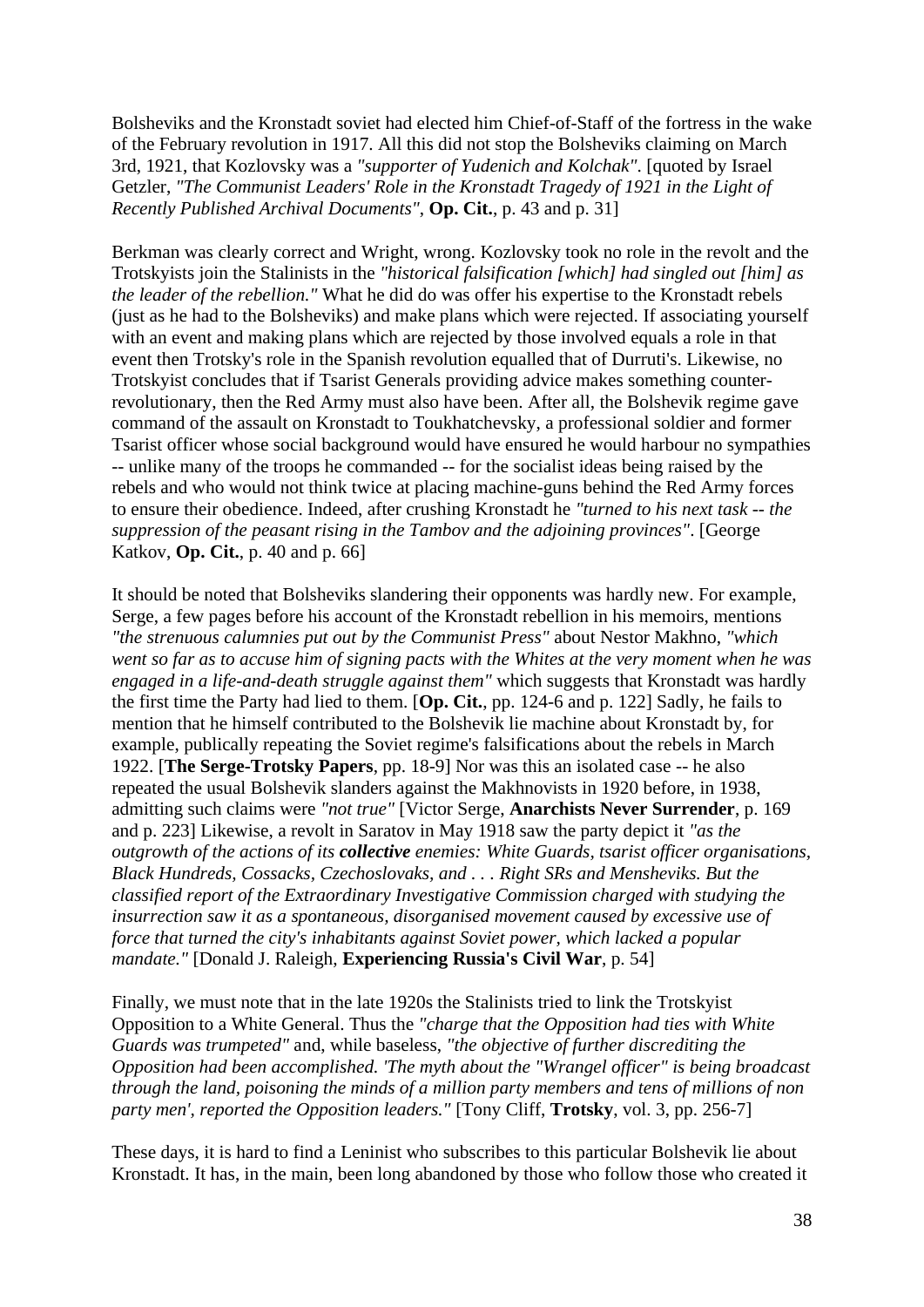despite the fact it was the cornerstone of the official Bolshevik account of the rebellion. As the obvious falseness of the claims became more and more well-known, Trotsky and his followers turned to other ways to slander the uprising. The most famous is the assertion that the *"Kronstadt sailors were quite a different group from the revolutionary heroes of 1917."* [Wright, *"The Truth about Kronstadt"*, **Op. Cit.**, p. 129] We turn to this question in the [section 8](append42.html#app8) and indicate that subsequent research has refuted it (and how Trotskyists have misused this research). The more sophisticated ones utilise a variation on Serge's arguments for why he, in the end, supported the Bolsheviks in 1921 and we discuss this in [section 12.](append42.html#app12) However, first we must discuss whether the Kronstadt revolt was, in fact, a White conspiracy [\(section 6\)](append42.html#app6) and its real relationship to the Whites [\(section 7\)](append42.html#app7).

### **6 Was the Kronstadt revolt a White plot?**

As discussed in the [last section,](append42.html#app5) at the time the Bolsheviks portrayed the Kronstadt revolt as a conspiracy organised by a foreign spies and a former Tsarist General. Lenin, for example, proclaimed on March 8th that *"White Guard generals were very active"* at Kronstadt. *"There is ample proof of this. A fortnight before the Kronstadt events, the Paris newspapers reported a mutiny at Kronstadt. It is quite clear that it is the work of Social Revolutionaries and White Guard emigres."* [**Collected Works**, vol. 32, p. 184] Trotsky, on March 16th, made the same point, arguing that *"in a number of foreign newspapers . . . news of an uprising in Kronstadt appeared as far back as the middle of February . . . How [to] explain this? Very simply . . . The Russian counterrevolutionary organisers promised to stage a mutiny at a propitious moment, while the impatient yellow and financial press write about it as an already accomplished fact."* [Lenin and Trotsky, **Kronstadt**, p. 68]

This appears to be the best, indeed only, "evidence" provided by Lenin and Trotsky as regards the White Guardist nature of the revolt. To see the truth of these claims it is simply a case of looking at how the Bolsheviks reacted to this announcement of an uprising in Kronstadt two weeks before it took place: they did nothing. As the Trotskyist editors of a book justifying the repression note, the *"Red Army command was caught unprepared by the rebellion."* J.G. Wright, in his *"The Truth about Kronstadt"*, similarly noted that the *"Red Army command"* was *"[c]aught off guard by the mutiny."* This in spite of Trotsky stating at the time that on *"basis of the dispatch"* he had *"sent a warning to Petrograd to my naval colleagues."* [Lenin and Trotsky, **Op. Cit.**, p. 6, p. 123 and p. 68] This clearly shows how little weight the newspaper reports were held **before** the rebellion. Of course, **during** and **after** the rebellion was a different matter and they quickly became a focal point for Bolshevik smears.

This is perhaps to be expected for, as proof of a White plot, this evidence is pathetic as can be seen by Lenin himself who noted a *"campaign of lies"* which produced *"a vast number of fabrications in this period"*. [**Collected Works**, vol. 32, p. 269] Likewise, Trotsky admitted that *"the imperialist press . . . prints . . . a great number of fictitious reports about Russia"* but also maintained that the reports on Kronstadt were examples of *"forecasts"* of *"attempts at overturns in specific centres of Soviet Russia"* (indeed, the *"journalistic agents of imperialism only 'forecast' that which is entrusted for execution to other agents of this very imperialism."*). [Lenin and Trotsky, **Kronstadt**, pp. 50-1]

Yet this same press can be used as evidence for a White conspiracy in Kronstadt? *"In reality,"* as Emma Goldman noted, *"this advance news was like other news from Paris, Riga or Helsingfors, and which rarely, if ever, coincided with anything that had been claimed by*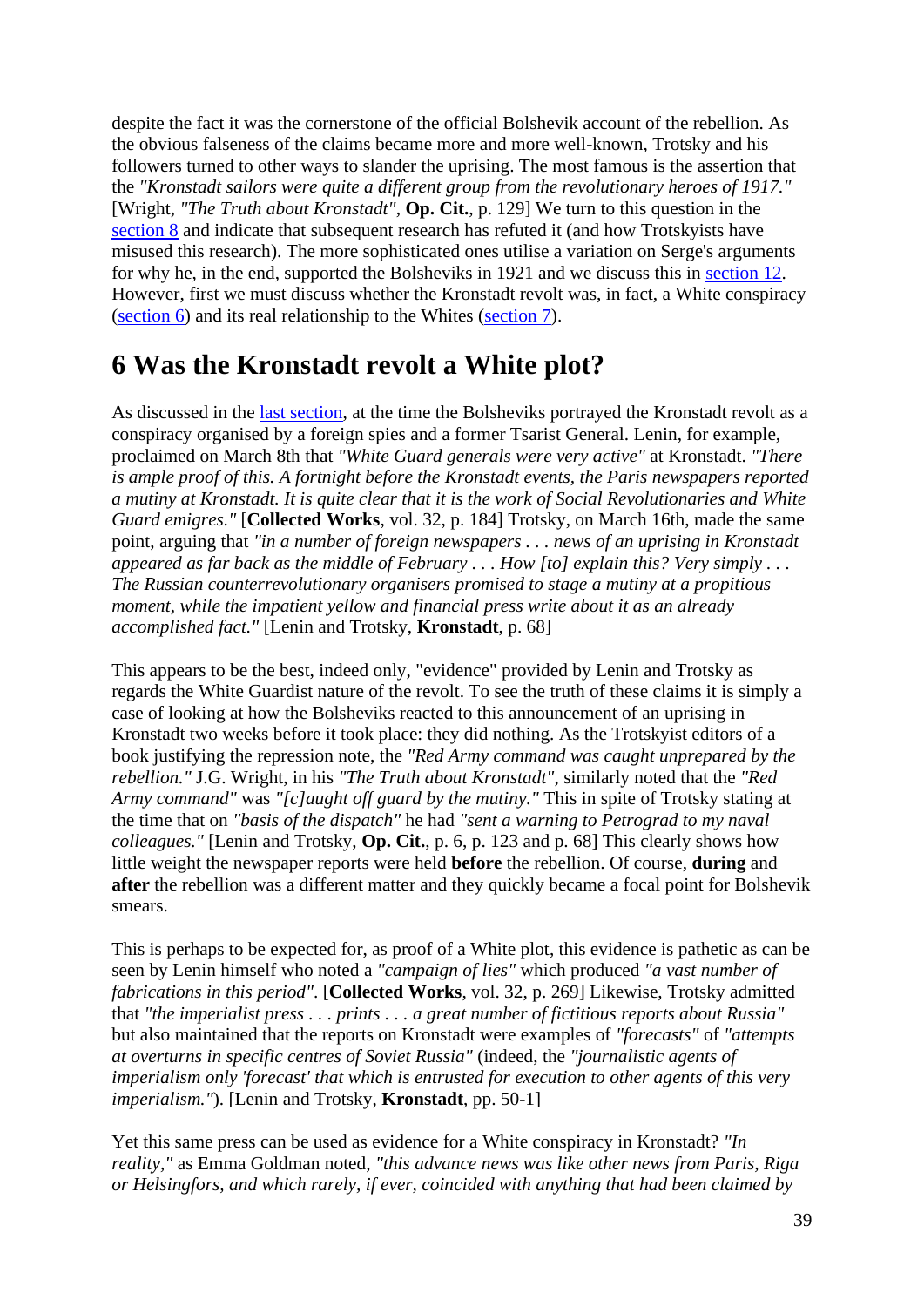*the counter-revolutionary agents abroad . . . No, the advance news in the Paris Press had no bearing whatever on the Kronstadt rebellion. In point of fact, no one in Petrograd in 1921 believed its connection, not even quite a number of Communists."* [*"Trotsky Protests Too Much"*, **Op. Cit.**, p. 262] Ida Mett states the obvious:

*"The publication of false news about Russia was nothing exceptional. Such news was published before, during, and after the Kronstadt events. It is undeniable that the bourgeoisie throughout the world was hostile to the Russian Revolution and would exaggerate any bad news emanating from that country. The Second Communist Conference of the Baltic Fleet had just voted a resounding resolution, critical of the political leadership of the Fleet. This fact could easily have been exaggerated by the bourgeois press, once again confusing the wishes with reality. To base an accusation on a 'proof' of this kind is inadmissible and immoral."*

*In 1938 Trotsky himself was to drop this accusation. But . . . he refers his readers to a study of the Kronstadt rebellion undertaken by an American trotskyist John G Wright . . . [who] takes up once again the claim that the revolt must have been planned before-hand . . . He says: 'the connection between Kronstadt and the counterrevolution can be established not only out of the mouths of the enemies of Bolshevism but also on the basis of irrefutable facts'. What irrefutable facts? Again, quotations from the bourgeois press . . . giving false news before and during the insurrection."* [**Op. Cit.**, p. 196]

The question of **why** the counterrevolutionary plotters would give their enemies advance notice of their plans and so time to take preventive action never cross Leninist minds. How seriously these reports were taken can be seen by how the revolt took all the various Bolshevik hierarchies by surprise. Similarly, at the time **no** evidence was forthcoming that the Whites organised or took part in the revolt. Bukharin in July 1921, for example stated that, as regards Kronstadt, the *"documents which have since been brought to light show clearly that the affair was instigated by purely White Guard centres."* [**In Defence of the Russian Revolution**, Al Richardson (ed.), p. 192] It is redundant to note that said "documents" were not published by the Soviet Government then or since:

*"If, at the time the Bolshevik Government had proofs of these alleged contacts between Kronstadt and the counter-revolutionaries why did it not try the rebels publicly? Why did it not show the working masses of Russia the 'real' reasons for the uprising? If this wasn't done it was because no such proofs existed."* [Mett, **Op. Cit.**, p. 197]

The first soviet investigation into the revolt came to the conclusion that it was spontaneous. A special plenipotentiary of the Secret-Operation Department of the **Vecheka** was sent by the presidium of that body to Kronstadt soon after the crushing of the uprising. His mandate was *"to ascertain the role of various parties and groups in the start and development of the uprising and the ties of its organisers and inspirers with counter-revolutionary parties and organisations operating both in and outside Soviet Russia."* He produced a report on the 5th of April, 1921, which expressed his considered opinion that the *"uprising was entirely spontaneous in origin and drew into its maelstrom almost the entire population and the garrison of the fortress . . . the investigation failed to show the outbreak of the mutiny was preceded by the activity of any counter-revolutionary organisation at work among the fortress's command or that it was the work of the entente. The entire course of the movement*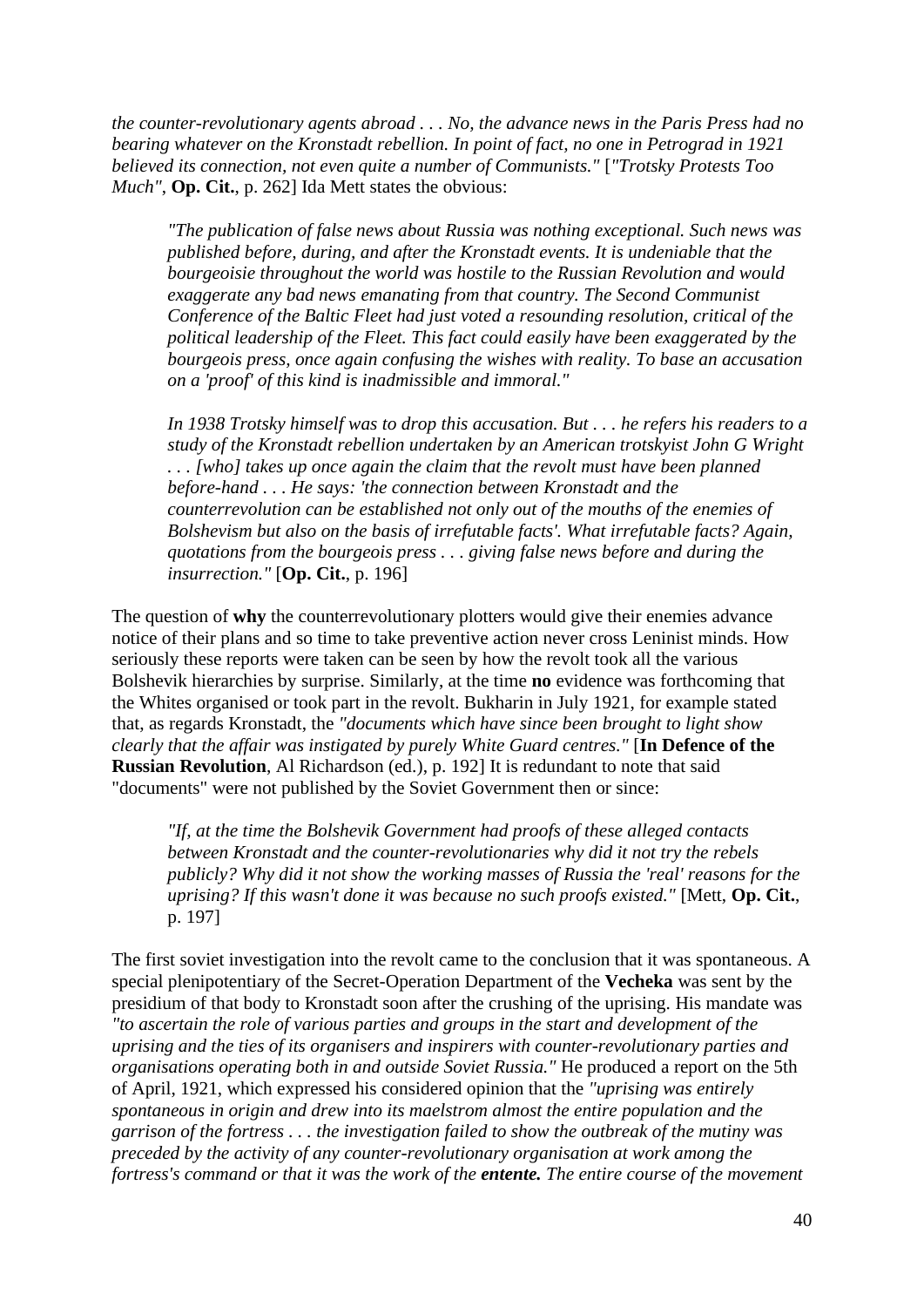*speaks against that possibility. Had the mutiny been the work of some secret organisation which predated its outbreak, then that organisation would not have planned it for a time when the reserves of fuel and provisions were hardly sufficient for two weeks and when the thawing of the ice was still far off."* He noted that the *"masses"* in Kronstadt *"were fully aware of the spontaneity of their movement."* This conclusion was shared by chairman of the Extraordinary **Troika** of the First and Second Special Section who was given the double assignment of *"the punishment of the mutineers and the unmasking of all the organisations that prepared and led the mutiny."* He reported on April 20th, 1921, that *"in spite of all efforts we have been unable to discover the presence of any organisation and to seize any agents."* [quoted by Israel Getzler, *"The Communist Leaders' Role in the Kronstadt Tragedy of 1921 in the Light of Recently Published Archival Documents"*, **Op. Cit.**, pp. 25-6]

These conclusions were drawn in spite of the interrogation of prisoners who would have been willing to tell the authorities what they wanted to hear in order to escape execution or imprisonment (unless of course placing the word "proletarian" before interrogation or torture -- like state -- produces different results?). Still, the Bolsheviks were apparently quite willing to consider inventing evidence of a conspiracy. Trotsky, for example, raised, on the 24th of March 1921, the possibility of a *"Political Trial of Kronstadters and Makhnovites."* This show trial would be part of the *"struggle"* against *"anarchism (Kronstadt and Makhno)."* This was *"presently an important task"* and so it *"seems . . . appropriate to organise trials of Kronstadters . . . and of Makhnovites."* The *"effect of the reports and the speeches of the prosecutor etcetera would be far more powerful than the effects of brochures and leaflets about . . . anarchism."* [quoted by Getzler, **Op. Cit.**, p. 39] While Trotsky's show trial was never staged, the fact that the idea was taken seriously can be seen from the invented summaries of the testimonies of three men considered by the Bolsheviks as ringleaders of the revolt. Perhaps the fact that the three (Kozlovsky, Petrichenko, Putilin) managed to escape to Finland ensured that Trotsky's idea was never carried out. Stalin, of course, utilised the *"powerful"* nature of such trials in the 1930s.

While the Bolsheviks never published any of the documents they at times claimed to have proving the White conspiracy at Kronstadt, decades later historian Paul Avrich **did** discover an unsigned hand written manuscript labelled *"Top Secret"* and entitled *"Memorandum on the Question of Organising an Uprising in Kronstadt."* Trotskyist Pierre Frank considered it *"so convincing"* that he *"reproduced it in its entirety"* to prove a White conspiracy existed behind the Kronstadt revolt. Indeed, he considers it as an *"indisputable"* revelation and that Lenin and Trotsky *"were not mistaken in their analysis of Kronstadt."* [Lenin and Trotsky, **Op. Cit.**, p. 26 and p. 32]

However, reading the document quickly shows that Kronstadt was not a product of a White conspiracy but rather that the White National Centre aimed to try and use a spontaneous *"uprising"* it thought was likely to *"erupt there in the coming spring"* for its own ends. The report notes that *"among the sailors, numerous and unmistakable signs of mass dissatisfaction with the existing order can be noticed."* Indeed, the Memorandum states that *"one must not forget that even if the French Command and the Russian anti-Bolshevik organisations do not take part in the preparation and direction of the uprising, a revolt in Kronstadt will take place all the same during the coming spring, but after a brief period of success it will be doomed to failure."* [quoted by Avrich, **Kronstadt 1921**, p. 235 and p. 240] Avrich himself rejected the idea that this Memorandum explains the revolt: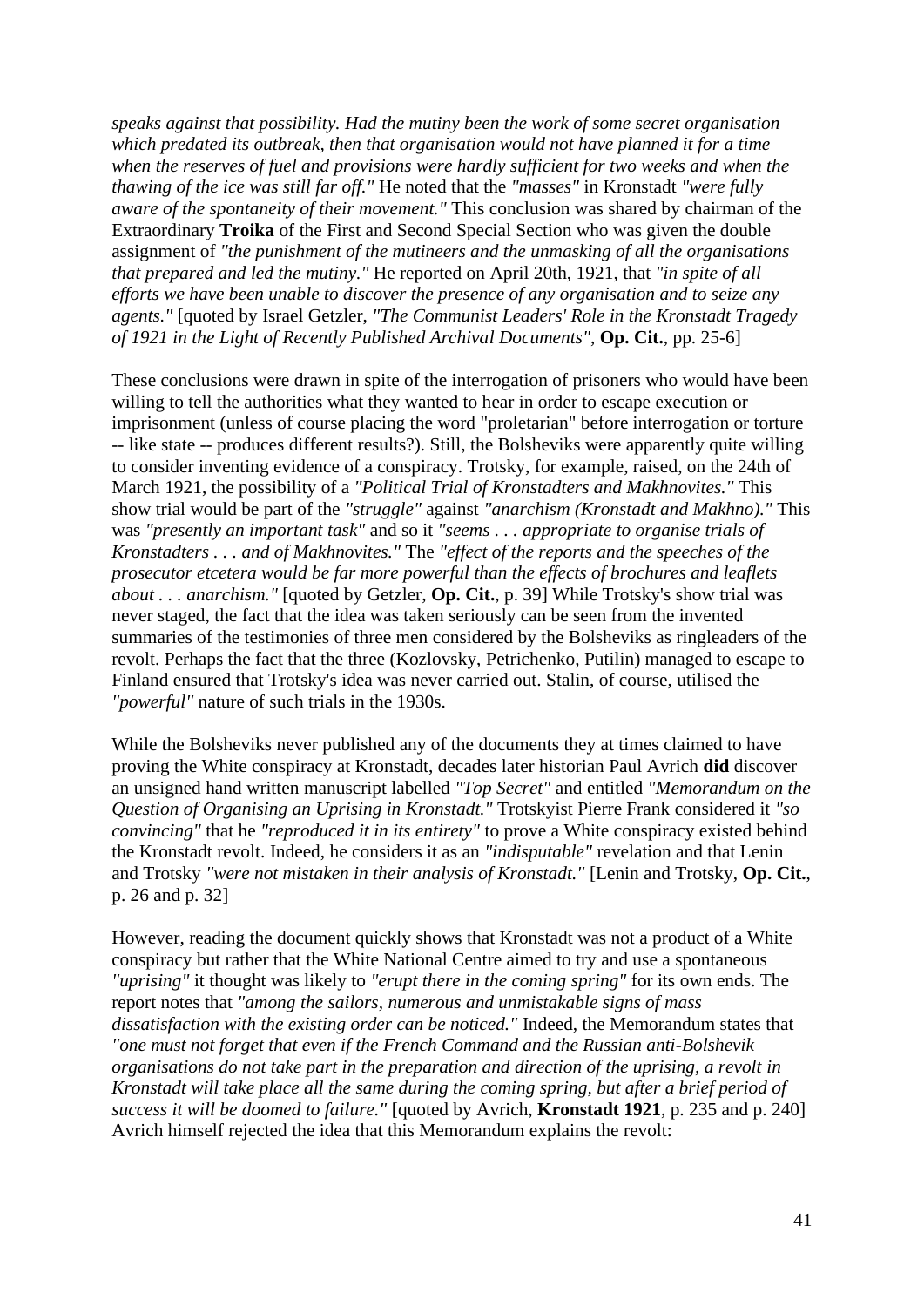*"Nothing has come to light to show that the Secret Memorandum was ever put into practice or that any links had existed between the emigres and the sailors before the revolt. On the contrary, the rising bore the earmarks of spontaneity . . . there was little in the behaviour of the rebels to suggest any careful advance preparation. Had there been a prearranged plan, surely the sailors would have waited a few weeks longer for the ice to melt . . . The rebels, moreover, allowed Kalinin [a leading Communist] to return to Petrograd, though he would have made a valuable hostage. Further, no attempt was made to take the offensive . . . Significant too, is the large number of Communists who took part in the movement . . .* 

*"The Sailors needed no outside encouragement to raise the banner of insurrection . . . Kronstadt was clearly ripe for a rebellion. What set it off were not the machinations of emigre conspirators and foreign intelligence agents but the wave of peasant risings throughout the country and the labour disturbances in neighbouring Petrograd. And as the revolt unfolded, it followed the pattern of earlier outbursts against the central government from 1905 through the Civil War."* [**Op. Cit.**, pp. 111-2]

He concludes that while the National Centre had *"anticipated"* the revolt and *"laid plans to help organise it,"* they had *"no time to put these plans into effect."* The *"eruption occurred too soon, several weeks before the basic conditions of the plot . . . could be fulfilled."* It *"is not true,"* he stresses, *"that the emigres had engineering the rebellion."* The revolt was *"a spontaneous and self-contained movement from beginning to end."* Most obviously, as Avrich notes, an *"underlying assumption of the Memorandum is that the revolt would not occur until after the springtime thaw, when the ice had melted and Kronstadt was immune from an invasion from the mainland."* [**Op. Cit.**, pp. 126-7 and pp. 106-7]

Voline, then, just stated the obvious when he argued that the revolt *"broke out spontaneously"* for if it *"had been the result of a plan conceived and prepared in advance, it would certainly not have occurred at the beginning of March, the least favourable time. A few weeks later, and Kronstadt, freed of ice, would have become an almost impregnable fortress . . . The greatest opportunity of Bolshevik government was precisely the spontaneity of the movement and the absence of any premeditation, of any calculation, in the action of the sailors."* [**Op. Cit.**, p. 487] Given that the Memorandum also recognised this need for the ice to thaw and it was the basic assumption behind it, the revolt **was** spontaneous and actually undercut the assumptions behind the Memorandum. Likewise, a prominent right-SR leader and head of the SR Administrative Centre in Finland wrote a letter on the 18th of March that while *"[o]ne usually looks for those responsible [for the failure]; it is difficult to find them in this case, as it is generally difficult to analyse the causes and results of events that are so absolutely spontaneous. The movement began spontaneously, without any organisation and quite unexpectedly. After all, a month later, Kronstadt would have been inaccessible to the Bolsheviks and a hundred times more dangerous to them."* [quoted by Getzler, **Op. Cit.**, pp. 25-6]

Moreover, whether the Memorandum played a part in the revolt can be seen from the reactions of the White National Centre to the uprising. Firstly, they failed to deliver aid to the rebels nor get French aid to them. Secondly, Professor Grimm, the chief agent of the National Centre in Helsingfors and General Wrangel's official representative in Finland, stated to a colleague after the revolt had been crushed that if a new outbreak should occur then their group must not be caught unawares again. Avrich also notes that the revolt *"caught the emigres off balance"* and that *"[n]othing . . . had been done to implement the Secret*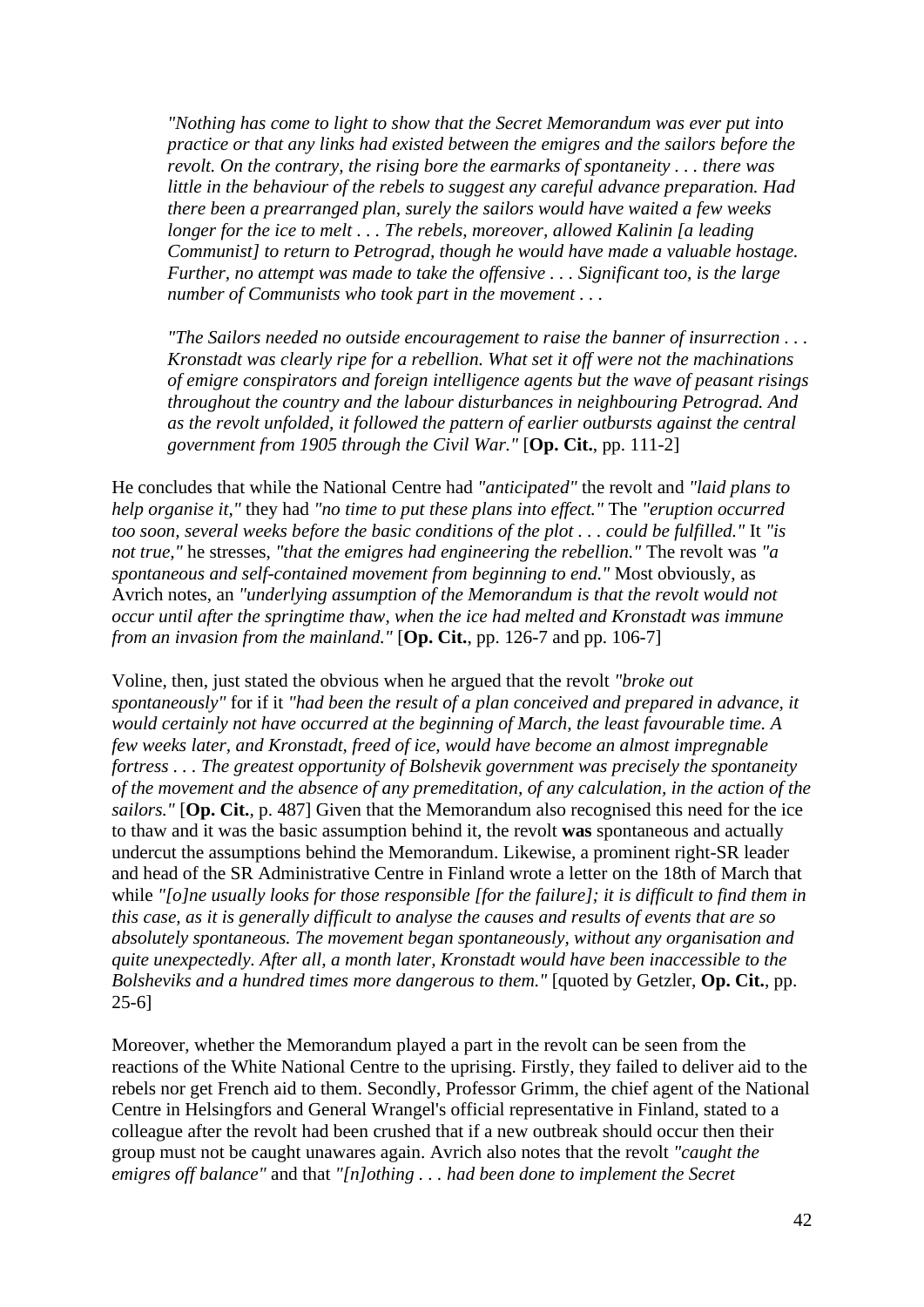*Memorandum, and the warnings of the author were fully borne out."* [**Op. Cit.**, p. 212 and p. 123] If Kronstadt was a White conspiracy then how could the organisation of the conspiracy have been caught unawares?

Clearly, the attempts of certain later-day Trotskyists to justify and prove their heroes slanders against Kronstadt are pathetic. No evidence of a White-Guardist plot existed until 1970 when Paul Avrich produced his study of the revolt and the single document in question clearly does not support the claim that the Whites organised the revolt. Rather, the Whites aimed to use a sailors uprising to further their cause, an uprising which they predicted would occur in the spring with or without them. The predicted revolt **did** take place, but earlier than expected and was not a product of a conspiracy. Indeed, the historian who discovered this document explicitly argues that it proves nothing and that the revolt was spontaneous in nature. All it shows is that Whites were better informed of the alienation of the Kronstadt sailors than the Bolshevik state and its military hierarchies.

The claim that Kronstadt was a White plot cannot be defended with anything but assertions. No evidence exists to back up such claims.

## **7 What was the real relationship of Kronstadt to the Whites?**

As we indicated in the [last section,](append42.html#app6) the Kronstadt revolt was not a White conspiracy. It was a spontaneous popular revolt from below. However, some Trotskyists still try and smear the revolt by arguing that it was, in fact, really or "objectively" pro-White. We turn to this question now.

We must first stress that the Kronstadters' rejected every offer of help from the National Centre and other obviously pro-White group. Historian Israel Getzler stressed that *"the Kronstadters were extremely resentful of all gestures of sympathy and promises of help coming from the White-Guardist emigres."* He quotes a Red Cross visitor who stated that Kronstadt *"will admit no White political party, no politician, with the exception of the Red Cross."* [Getzler, **Kronstadt 1917-1921**, p. 235] Avrich notes that the Kronstadter's *"passionately hated"* the Whites and that *"both during and afterwards in exile"* they *"indignantly rejected all government accusations of collaboration with counterrevolutionary groups either at home or abroad."* As the Communists themselves acknowledged, no outside aid ever reached the insurgents. [Avrich, **Op. Cit.**, p. 187, p. 112 and p. 123] In short, there was no relationship between the revolt and the Whites.

It must be noted that the rebels did accept help towards the end of the rebellion from the Russian Red Cross when the food situation had become critical but the fortress fell before any supplies sent. Yet, the Bolsheviks themselves turned to the American Relief Administration and the International Red Cross to fight the famine in the Volga provinces and southern Urals later in 1921 and without whose aid *"millions more would have died."* [S.A. Smith, **Russia in Revolution**, pp. 232-3] This crisis, a direct result of the disastrous Bolsheviks policies as regards the peasantry and food supplies the Kronstadters opposed, also saw the Bolshevik rebuff others of help by left dissidents in favour of the right *"who had bitterly fought the October Revolution. They had repeatedly been arrested as counterrevolutionists, but now they were accepted with open arms as the 'Citizens' Committee.' Every facility was given them in their work: a building, telephones, typists, and the right to publish*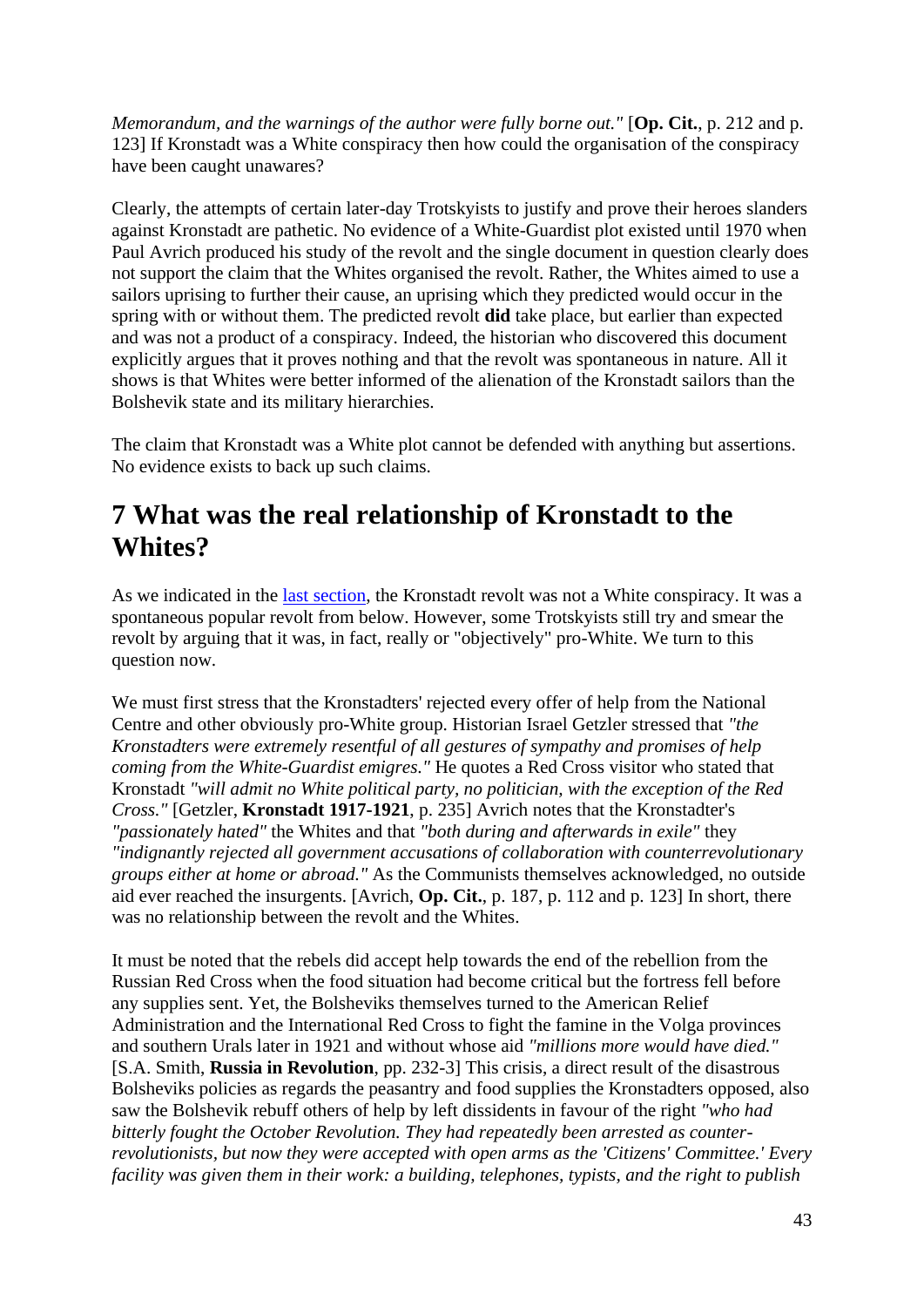*a paper"* This, though, was short-lived and they were soon *"again denounced as counterrevolutionary, and its leaders exiled to distant parts of the country."* [Emma Goldman, **Living My Life**, vol. 2, pp. 900-1]

While there were no direct links between the rebels and the Whites, there is no denying that the latter **were** extremely happy that Kronstadt had revolted. However, it would be weak politics indeed that based itself on the reactions of reactionaries to evaluate social struggles. If we did then we would have to conclude that the Stalinists were right to crush the 1956 Hungarian revolt and the 1968 Prague Spring. Likewise, we would have to conclude that the overthrow of Stalinism in 1989 was nothing more than a counter-revolution rather than a popular revolt against a specific form of capitalism (namely state capitalism) and, indeed, many orthodox Trotskyists took this position. It smacks of the crude Stalinist amalgam which argued that because fascists and Trotskyists criticised Stalin, this showed that they were somehow linked.

Unsurprisingly, the Kronstadters themselves acknowledged that the Whites were happy to support their actions (indeed, **any** actions against the Bolsheviks) and the danger this represented. However, they noted that this joy was for different reasons than theirs:

*"The . . . Kronstadt sailors and workers have wrested the tiller from the Communists' hands and have taken over the helm . . . Comrades, keep a close eye upon the vicinity of the tiller: enemies are even now trying to creep closer. A single lapse and they will wrest the tiller from you, and the soviet ship may go down to the triumphant laughter from tsarist lackeys and henchmen of the bourgeoisie.* 

*"Comrades, right now you are rejoicing in the great, peaceful victory over the Communists' dictatorship. Now, your enemies are celebrating too.* 

*"Your grounds for such joy, and theirs, are quite contradictory.* 

*"You are driven by a burning desire to restore the authentic power of the soviets, by a noble hope of seeing the worker engage in free labour and the peasant enjoy the right to dispose, on his land, of the produce of his labours. They dream of bringing back the tsarist knout and the privileges of the generals.* 

*"Your interests are different. They are not fellow travellers with you.* 

*"You needed to get rid of the Communists' power over you in order to set about creative work and peaceable construction. Whereas they want to overthrow that power to make the workers and peasants their slaves again.* 

*"You are in search of freedom. They want to shackle you as it suits them. Be vigilant! Don't let the wolves in sheep's clothing get near the tiller."* [**No Gods, No Masters**, vol. 2, pp. 187-8]

Of course, this is not enough for the followers of Lenin and Trotsky. John Rees, for example, quotes Paul Avrich to support his assertion that the Kronstadt revolt was, in fact, pro-White. He argues as follows: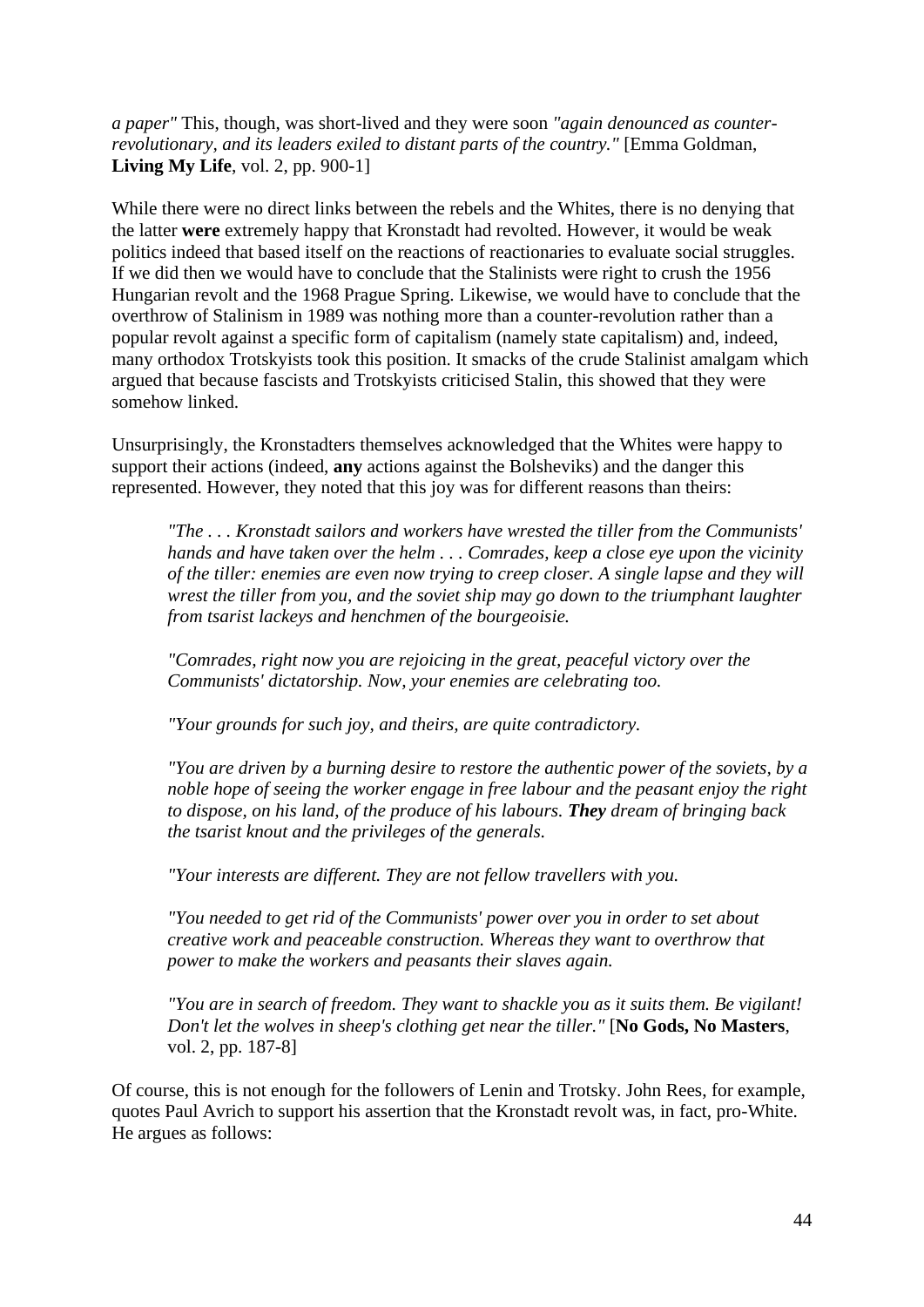*"Paul Avrich . . . says there is 'undeniable evidence' that the leadership of the rebellion came to an agreement with the Whites after they had been crushed and that 'one cannot rule out the possibility that this was the continuation of a longstanding relationship.'"* [**Op. Cit.**, p. 64]

What Rees **fails** to mention is that Avrich **immediately** adds *"[y]et a careful search has yielded no evidence to support such a belief"* before stating that *"[n]othing has come to light to show that . . . any links had existed between the emigres and the sailors before the revolt."* How strange that Rees fails to quote or even mention Avrich's conclusion to his own speculation! As for the post-revolt links between the leadership of the rebellion and the Whites, Avrich correctly argues that *"[n]one of this proves that there were any ties between the [National] Centre and the Revolutionary Committee either before or during the revolt. It would seem, rather, that the mutual experience of bitterness and defeat, and a common determination to overthrow the Soviet regime, led them to join hands in the aftermath."* [Avrich, **Op. Cit.**, p. 111 and p. 129] Seeing you friends and fellow toilers murdered by dictators may affect your judgement, unsurprisingly enough.

Let us, however, assume that certain elements in the leadership of the revolt were, in fact, scoundrels. What does this mean when evaluating it?

Firstly, we must point out that this leadership was elected by and under the control of the Conference of Delegates which was, in turn, elected by and under the control of the rank-andfile sailors, soldiers and civilians. This body met regularly during the revolt *"to receive and debate the reports of the Revolutionary Committee and to propose measures and decrees."* [Getzler, **Kronstadt 1917-1921**, p. 217] The actions of the leadership were not independent of the mass of the population and so, regardless of their own agendas, had to work under control from below. In other words, the revolt cannot be reduced to a discussion of whether a few of the leadership were scoundrels or not. Indeed, to do so just reflects the elitism of bourgeois history yet Rees does just that and reduces the Kronstadt revolt and its "ideology" down to just one person (Petrichenko). Perhaps we can evaluate Bolshevism with this method? Or Italian Socialism. After all, influential figures in both these movements ended up making contacts and deals with extremely suspect organisations and acting in ways we (and the movements they sprang from) would oppose. Does that mean we gain an insight into their natures by concentrating on Stalin's or Mussolini's later activities? Or evaluating their revolutionary nature from such individuals? Of course not. Indeed, Rees's article is an attempt to argue that objective circumstances rather than Bolshevism as such lead to Stalinism. Rather than do the same for Kronstadt, he prefers to concentrate on an individual. This indicates a distinctly bourgeois perspective:

*"What passes as socialist history is often only a mirror image of bourgeois historiography, a percolation into the ranks of the working class movement of typically bourgeois methods of thinking. In the world of this type of 'historian' leaders of genius replace the kings and queens of the bourgeois world . . . . The masses never appear independently on the historic stage, making their own history. At best they only 'supply the steam', enabling others to drive the locomotive, as Stalin so delicately put it . . . This tendency to identify working class history with the history of its organisations, institutions and leaders is not only inadequate -- it reflects a typically bourgeois vision of mankind, divided in almost pre-ordained manner between the few who will manage and decide, and the many, the malleable mass, incapable of acting consciously on its own behalf . . . Most histories of the degeneration of the Russian*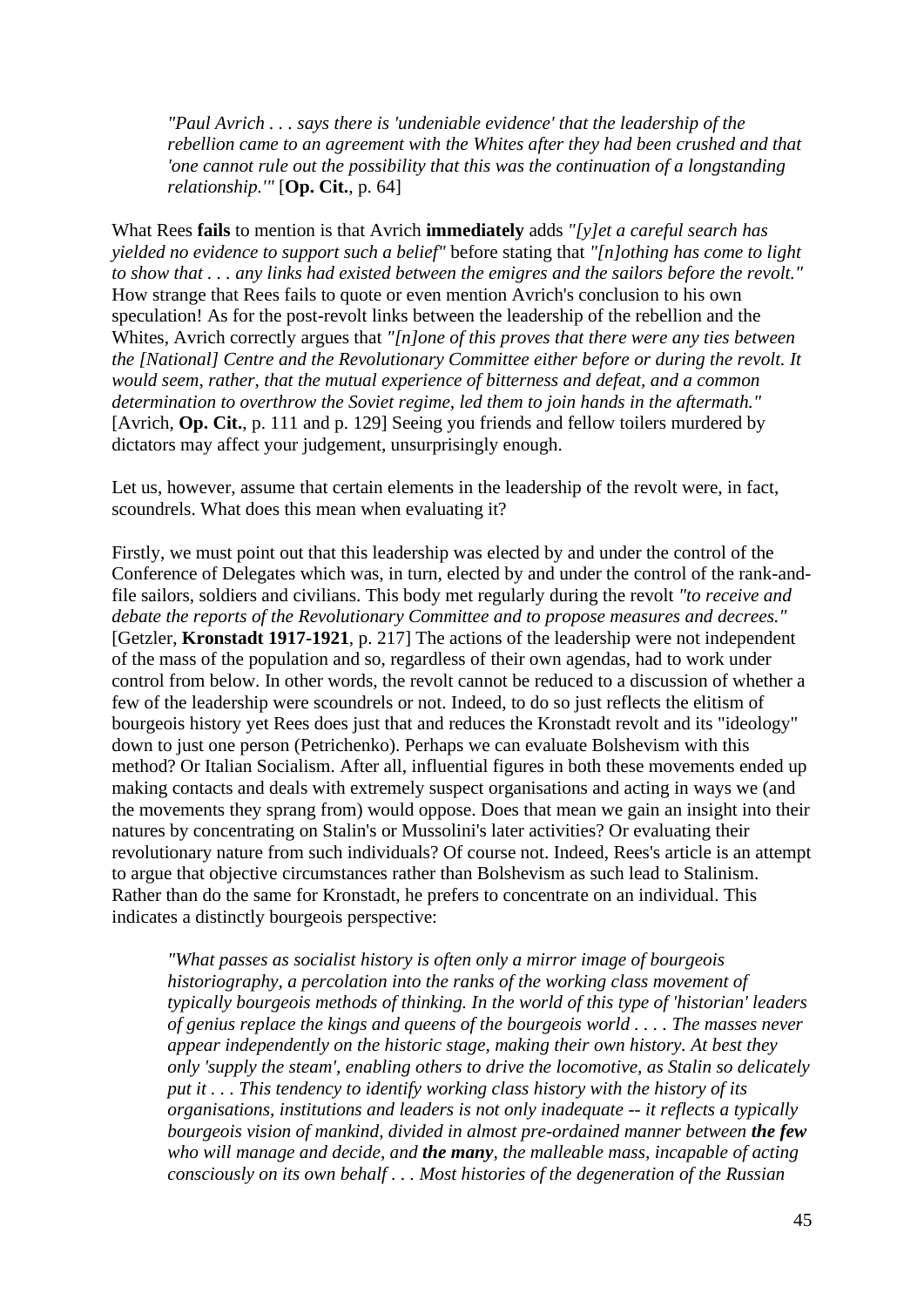*Revolution rarely amount to more than this."* [Maurice Brinton *"Preface to Ida Mett's 'The Kronstadt Commune'"*, **Op. Cit.**, pp. 18-9]

Secondly, the question is one of whether workers are in struggle and what they aim for and definitely **not** one of whether some of the "leaders" are fine upstanding citizens. Ironically, Trotsky indicates why. In 1934, he had argued *"[a]nyone who had proposed that we not support the British miners' strike of 1926 or the recent large-scale strikes in the United States with all available means on the ground that the leaders of the strikes were for the most part scoundrels, would have been a traitor to the British and American workers."* [*"No Compromise on the Russian Question"*, **Writings of Leon Trotsky: Supplement (1934-40)**, p. 539] The same applies to Kronstadt. Even if we assume that some of the leadership or those active in revolt did have links with the National Centre (an assumption we must stress has no evidence to support it), this in no way invalidates the Kronstadt revolt. The movement was not produced by the so-called "leaders" of the revolt but rather came from below and so reflected the demands and politics of those involved. To use an obvious example, if it were proved, as KGB and other soviet sources argued, that some of the leaders of the Hungary uprising of 1956 had CIA links or were CIA agitators, would that make the revolution and its workers' councils somehow invalid? Of course not. If some of the leadership were scoundrels, as Trotsky argued, this does not invalid the revolt itself. Maurice Brinton stated the obvious:

*"During the Hungarian Revolution of 1956 many were the messages of verbal or moral support for the rebels, emanating from the West, piously preaching the virtues of bourgeois democracy or of free enterprise. The objective of those who spoke in these terms were anything but the institution of a classless society. But their support for the rebels remained purely verbal, particularly when it became clear to them what the real objectives of the revolution were . . . The backbone of the Hungarian revolution was the network of workers' councils. Their main demands were for workers' management of production and for a government based on the councils. These facts justified the support of revolutionaries throughout the world . . . The class criterion is the decisive one.*

*"Similar considerations apply to the Kronstadt rebellion. Its core was the revolutionary sailors. Its main objectives were ones with which no real revolutionary could disagree. That others sought to take advantage of the situation is inevitable - and irrelevant."* [*"Preface to Ida Mett's 'The Kronstadt Commune'"*, **Op. Cit.**, p. 137]

This is recognised in their own way by the Trotskyists themselves. Trotsky used the strike example against those claiming, correctly, that to unconditionally defend the Soviet Union was to give an endorsement to Stalinism. Hence we see him, immediately after the words quoted above, add: *"Exactly the same thing applies to the USSR!"* [**Op. Cit.**, p. 539] Wright echoes this with regards to Kronstadt:

*"underlying the mutiny was the expression of the petty bourgeois reaction against the difficulties and privations imposed by the conditions of the proletarian revolution. Nobody can deny this class character of the two camps. All other questions are only of secondary importance. That the Bolsheviks may have committed errors of a general or concrete character, cannot alter the fact that they defended the acquisitions of the proletarian revolution against the bourgeois (and petty bourgeois) reaction. That is why every critic must himself be examined from the standpoint as to which side of the*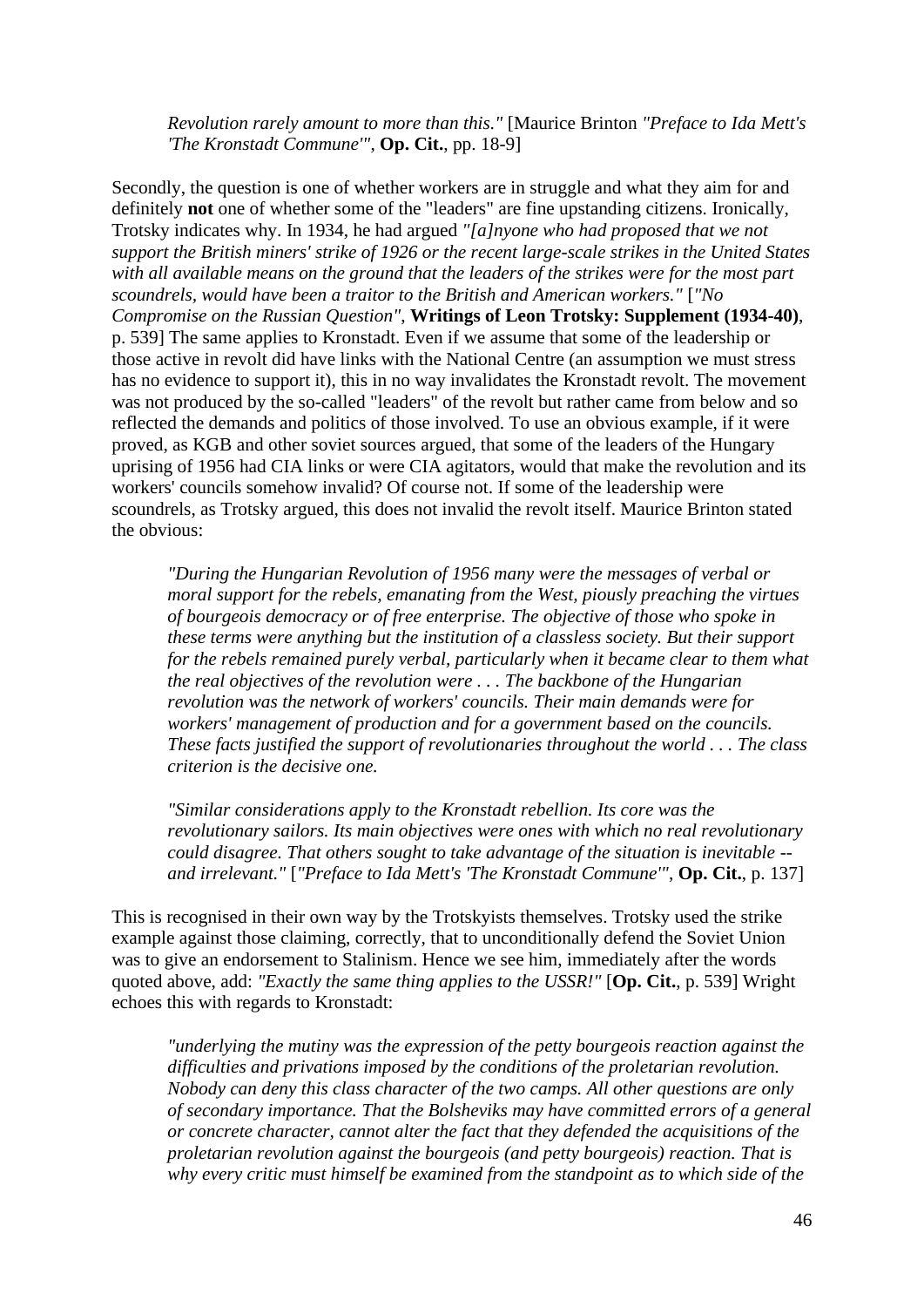*firing line he finds himself. If he closes his eyes to the social and historical content of the Kronstadt mutiny then he is himself an element of petty bourgeois reaction against the proletarian revolution . . . A trade union, say, of agricultural labourers may commit errors in a strike against farmers. We can criticise them but our criticism should be based upon a fundamental solidarity with the worker's trade union and upon our opposition to the exploiters of the workers even if these exploiters happen to be small farmers."* [*"The Truth about Kronstadt"*, **Op. Cit.**, p. 112]

This was written in 1938 in apparent ignorance that Emma Goldman had debunked similar assertions over ten years previously:

*"There is another objection to my criticism on the part of the Communists. Russia is on strike, they say, and it is unethical for a revolutionist to side against the workers when they are striking against their masters. That is pure demagoguery practised by the Bolsheviki to silence criticism.*

*"It is not true that the Russian people are on strike. On the contrary, the truth of the matter is that the Russian people have been locked out and that the Bolshevik State - even as the bourgeois industrial master -- uses the sword and the gun to keep the people out. In the case of the Bolsheviki this tyranny is masked by a world-stirring slogan: thus they have succeeded in blinding the masses. Just because I am a revolutionist I refuse to side with the master class, which in Russia is called the Communist Party."* [**My Disillusionment in Russia**, p. xlix]

So there was a few obvious differences which invalidates the Trotskyist analogy as regards both Stalinism and Kronstadt. First, in both cases there are more than two classes involved - along with the peasants and workers, there is the bureaucracy. In Russia in 1921 as in 1934, the state and party bureaucracy was oppressing and exploiting the workers. Trade union bureaucrats, for all their faults, are not at a head of a dictatorship defended by troops and secret police. Second, in 1921 as before, the heads of the bureaucratic class had declared martial law and utilised troops, lock-outs and arrests against the striking workers -- a practice continued under Stalin. Trade union bureaucrats are, at best, hesitant to make a strike official and may well sell it out but they rarely call in the armed might of the state against their own members. Third, the regime in Russia in both 1921 and 1934 was a party dictatorship. Strikes are usually run to some degree by the strikers. Fourth, strikes are examples of proletarian direct action which can, and do, get out of control of union structures and bureaucrats. They can be the focal point for creating new forms of working class organisation and power which can end the power of the union bureaucrats and replace it with self-managed strikers assemblies and councils. Both the Bolshevik and Stalinist regimes were organised to repress any attempts at unseating them -- indeed, the Kronstadt revolt was precisely such a rank-andfile movement. In short, Russian state was **not** a form of working class self-defence in even the limited form that trade unions are -- rather, it was as Emma Goldman noted the organ of a new master class. That neither Trotsky nor Wright could see this obvious fact explains why they sided with the bureaucratic reaction against the proletarian revolution -- although as the former was then part of the ruling bureaucracy, this is understandable.

While being more aware of the bureaucratic nature of the Bolshevik regime, John Rees continued this line of attack on Kronstadt: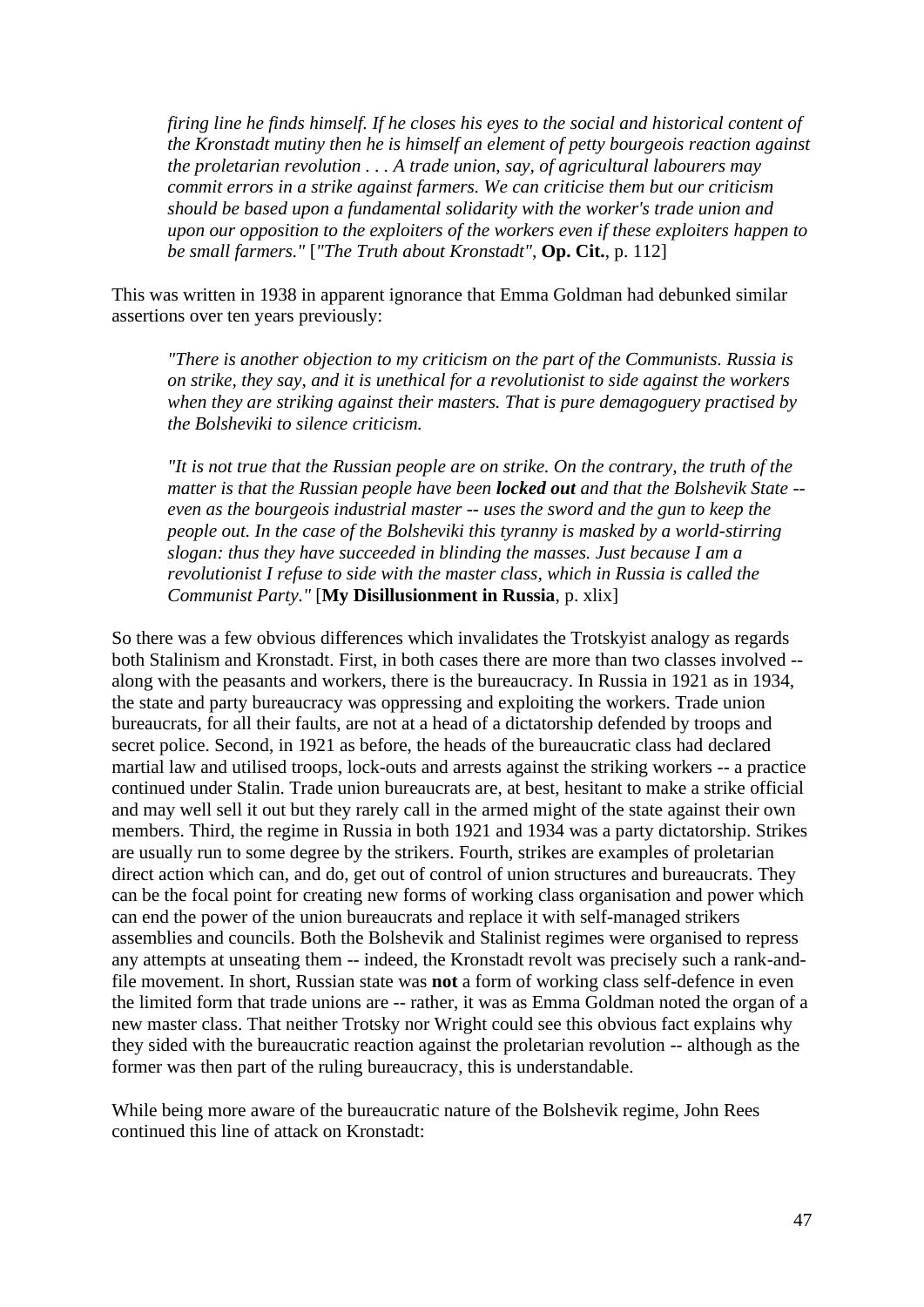*"As it became clear that the revolt was isolated Petrichenko was forced to come to terms with the reality of the balance of class forces. On 13 March Petrichenko wired David Grimm, the chief of the National Centre and General Wrangel's official representative in Finland, for help in gaining food. On 16 March Petrichenko accepted an offer of help from Baron P V Vilkin, an associate of Grimm's whom 'the Bolsheviks rightly called a White agent.' None of the aid reached the garrison before it was crushed, but the tide of events was pushing the sailors into the arms of the Whites, just as the latter had always suspected it would."* [**Op. Cit.**, p. 64]

We should note that it was due to the *"food situation in Kronstadt . . . growing desperate"* that Petrichenko contacted Grimm. [Avrich, **Op. Cit.**, p. 121] If the revolt had spread to Petrograd and the striking workers there, such requests would have been unnecessary. However, as historian V. Brovkin notes, the *"key here is that the Communists suppressed the workers uprising in Petrograd in the first days of March. The sailors' uprising in Kronstadt, which was an outgrowth of the uprising in Petrograd, was now cut off from its larger social base and localised on a small island. From this moment on the Kronstadt sailors were on the defensive."* [**Behind the Lines during the Civil War**, pp. 396-7] So, in a sense, Rees is correct to point to *"the reality of the balance of class forces"* but he fails to appreciate that the bureaucratic class has to be factored in. Isolation was a product of the actions and so power of the state bureaucracy and was due to the reality of the balance of coercive forces -- the Bolshevik state machine had successfully repressed the Petrograd strikes (see [section 10\)](append42.html#app10).

So, in his analysis of the *"balance of class forces"*, Rees -- like Trotsky and Wright -- fails to account for the class which had real power (and the related privileges) in Russia at the time - the state and party bureaucracy. The working class and peasantry were officially powerless and the only influence they exercised in the "workers' and peasants state" was when they rebelled, forcing "their" state to make concessions or to repress them (usually, a combination of both happened). The balance of class forces was between the workers, peasants and ruling bureaucracy. To ignore this class, the ruling class in Russia, means to misunderstand the problems facing the revolution and the Kronstadt revolt itself.

Given that the Bolshevik dictatorship had lied to and suppressed the Petrograd working class, the Kronstadters had few options left as regards aid. Rees's argument smacks of the "logic" of Right as regards the Spanish Civil War, the Cuban revolution and the Sandinistas. Isolated, each of these revolts turned to the Soviet Union for aid thus proving what the Right had always known from the start, namely their objectively Communist nature and their part in the International Communist Conspiracy. Few revolutionaries would evaluate these struggles on such an illogical and narrow basis but Rees wants us to do so with Kronstadt.

Worse, the logic of Rees arguments was used by the Stalinists -- yet it is doubtful he would agree with them that the fact the Hungarian revolution of 1956 called on Western aid against the Red Army shows that it was objectively counter-revolutionary and pro-capitalist, just as the Communist Party bureaucrats had argued. The fact that during that revolt many messages of support for the rebels also preached bourgeois values would also, according to Rees's logic, damn that revolt in the eyes of all socialists. Similarly, the fact that the Polish union **Solidarity** got support from the West against the Stalinist regime does not mean that its struggle was counter-revolutionary. So the arguments used by Rees are identical to those used by Stalinists to support their repression of working class revolt in the Soviet Empire. Indeed, orthodox Trotskyists drew these conclusions and called **Solidarnosc** a company union of the CIA, bankers, the Vatican and Wall Street for capitalist counterrevolution in Poland and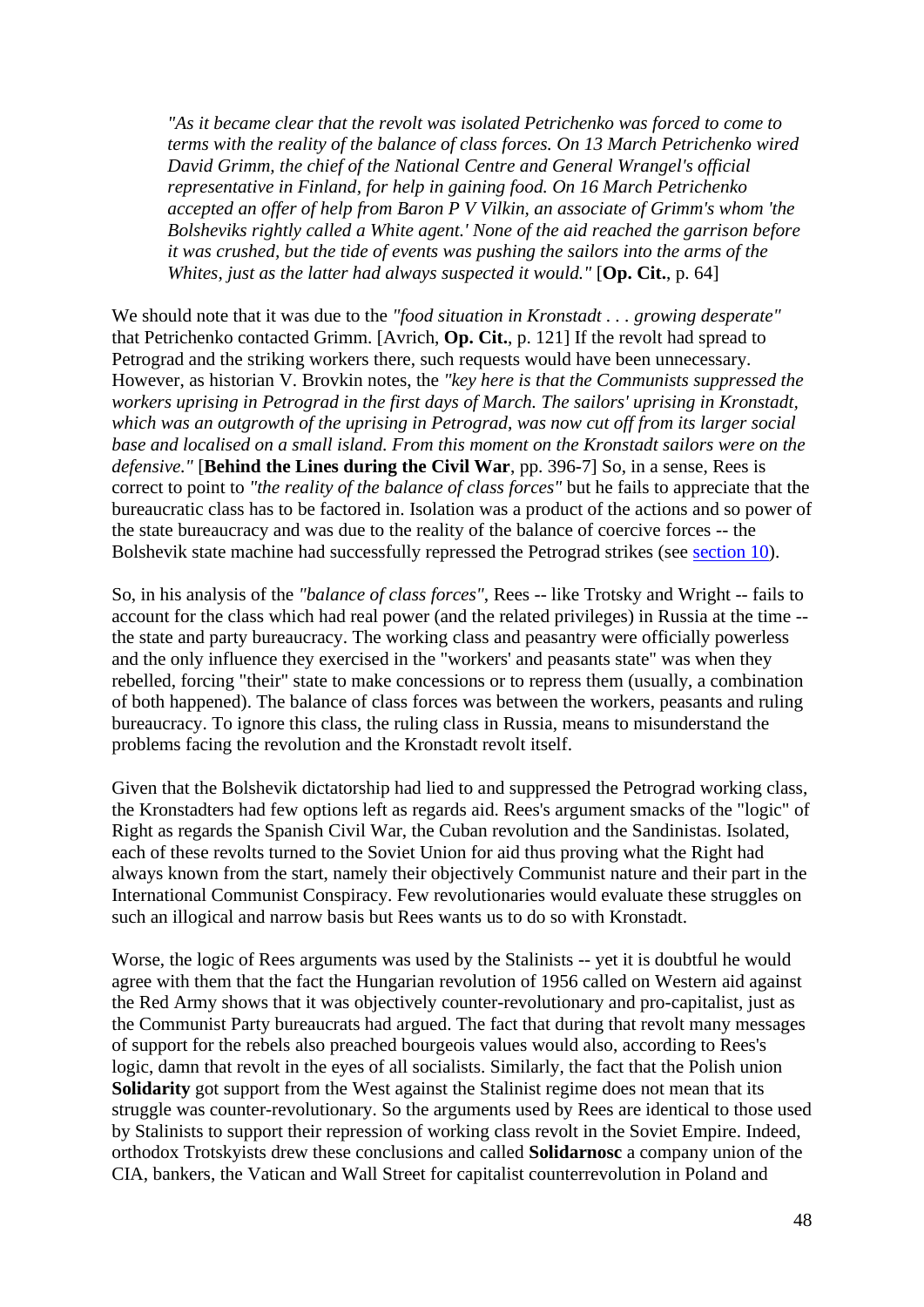considered the fall of the Soviet Union as a defeat for the working class and socialism, in other words, a counterrevolution. As evidence they pointed to the joy and support each generated in Western elite circles -- and denounced neo-Trotskyists like Rees' party when they, rightly, argued that these were popular revolts against state-capitalist exploitation.

In reality, of course, the fact that others sought to take advantage of these (and other) situations is inevitable and irrelevant. The important thing is whether working class people were in control of the revolt and what the main objectives of it were. By this class criteria, it is clear that the Kronstadt revolt was a **revolutionary** revolt as, like Hungry 1956, the core of the revolt was working people and their councils. It was they who were in control and called the tune. That Whites tried (unsuccessfully) to take advantage of it is as irrelevant to evaluating the Kronstadt revolt as the fact that Stalinists tried (successfully) to take advantage of the Spanish struggle against Fascism.

Lastly, we must comment upon the fact that members of Kronstadt's Revolutionary Committee took refuge in Finland along with *"[s]ome 8,000 people (some sailors and the most active part of the civilian population)."* [Mett, **Op. Cit.**, p. 172] This was as the Bolsheviks had predicted on March 5th: *"At the last minute, all those generals, the Kozlovskys, the Bourksers, and all that riff raff, the Petrichenkos, and the Tourins will flee to Finland, to the White guards"*. [quoted by Mett, **Op. Cit.**, p. 162] However, this does not indicate any "White guardist" connections for where else **could** they go? The fact that active participants in the revolt ended up in the only place they could end up to avoid death has no bearing to that nature of that revolt nor can it be used as "evidence" of a "white conspiracy."

In short, the attempts of Trotskyists to smear the Kronstadt sailors with having White links have no basis. That the Whites celebrated the revolt is as irrelevant as any warm words expressed towards the Hungarian revolution of 1956 by politicians in the West. Likewise, the actions of some rebels **after** the Bolsheviks had crushed the revolt cannot be used to discredit the revolt itself. The real relationship of the revolt to the Whites is clear. It was one of hatred and opposition.

#### **8 Did the rebellion involve new sailors?**

The most common Trotskyist assertion to justify the repression of the Kronstadt revolt was first raised by Trotsky. It consists of arguing that the sailors in 1921 were different than those in 1917. Trotsky started this line of justification towards the end of the revolt itself when he stated on March 16th that the Baltic Fleet had been *"inevitably thinned out with respect to personnel"* and so a *"great many of the revolutionary sailors"* of 1917 had been *"transferred"* elsewhere. They had been *"replaced in large measure by accidental elements"* and this had *"facilitated"* the work of the *"counterrevolutionary organisers"* who had *"selected"* Kronstadt. In 1937 and 1938, he repeated this claim. [Lenin and Trotsky, **Kronstadt**, pp. 68- 9, p. 79, p. 81 and p. 87]

His followers have repeated his assertions since. Wright suggested that *"the personnel of the fortress could not possibly have remained static throughout the years between 1917 and 1921"* and doubted that the revolutionary sailors of 1917 could have remained behind in the fortress while their comrades fought the Whites. [*"The Truth about Kronstadt"*, **Op. Cit.**, pp. 122-3] John Rees, continuing this line of rationale, argued that *"the composition of the garrison had changed . . . it seems likely that the peasants had increased their weight in the*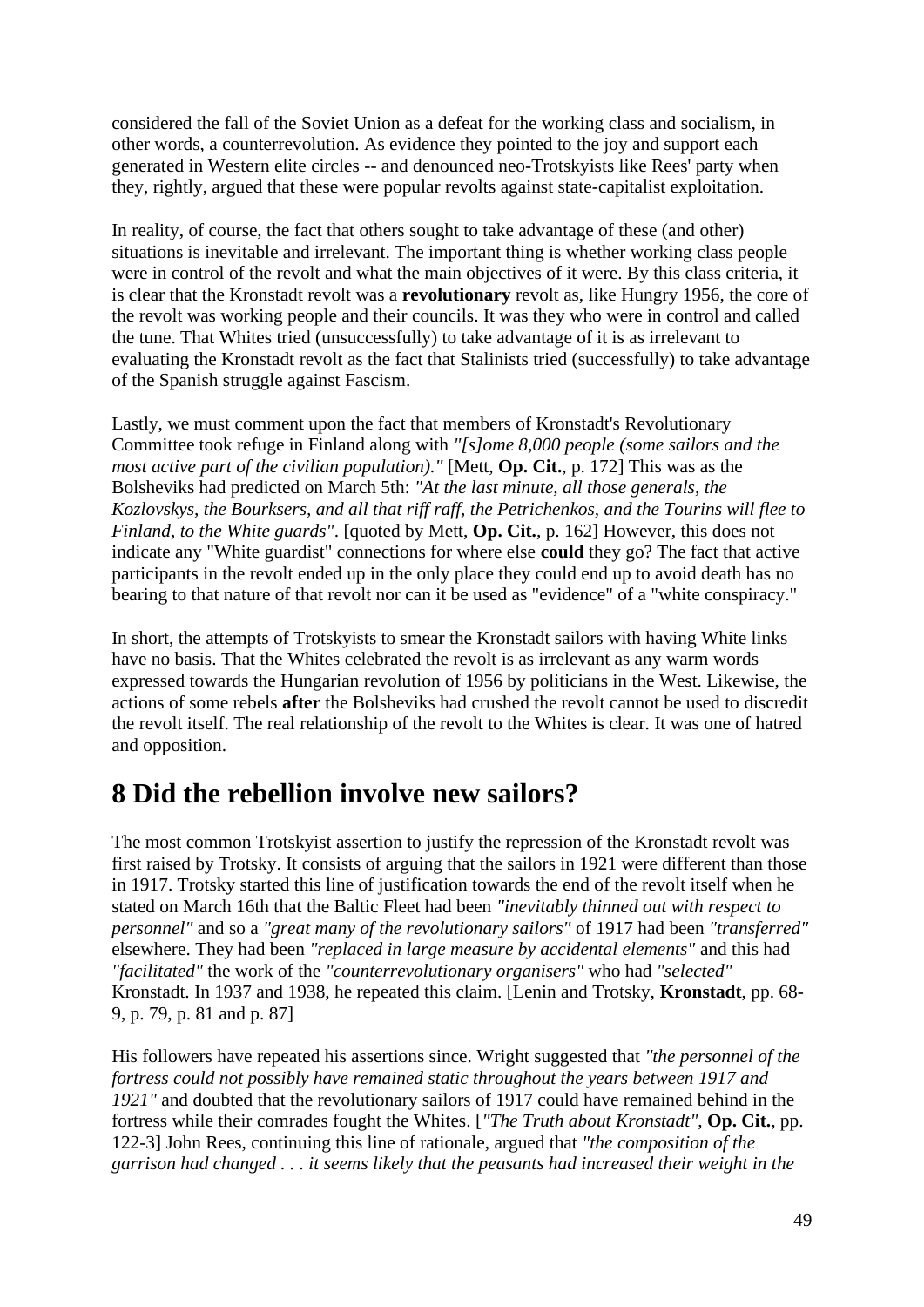*Kronstadt, as Trotsky suggested."* [Rees, **Op. Cit.**, p. 61] In short, the revolutionary sailors of 1917 had been replaced by peasant conscripts in 1921. What are we to make of these claims?

First, we must note that this defence is completely irrelevant. If, as the Bolsheviks claimed, the revolt was a White plot or have led to a White counter-revolution then whether the sailors of 1921 had been there in 1917 is beside the point. Even if it were proven categorically that the bulk of the sailors had been revolutionary veterans the Bolsheviks would still have crushed the rebellion and their supporters would still justify this act. At best, this defence amounts to the unstated assumption that the revolutionary sailors of 1917 would have been either completely indifferent to, or supportive of, the Bolshevik repression of the Petrograd strikes in 1921. This, to say the least, seems unlikely but it suggests that for Leninists the highest expression of class consciousness is identical to the lowest once they are in power.

Second, we have to determine what are the facts as regards the social composition and turnover of personnel in Kronstadt. Thanks to research by academics, this can be done and the evidence is clear -- the bulk of the sailors in 1921 were veterans from 1917. Given this conclusion, it may come as no surprise to discover that these sources have been misused by Trotskyists and we will, after presenting the evidence, discuss this in order to indicate how far they will abuse the truth.

Academic Evan Mawdsley concludes that *"it seems reasonable to challenge the previous interpretation"* that there had been a *"marked change in the composition of the men in the fleet . . . particularly . . . at the Kronstadt Naval Base."* From the *"statistical data, it would appear that the situation in the DOT [Active Detachment] was"* that *"the majority of men have been veterans of 1917 . . . and available information indicates that as many as threequarters of the DOT ratings -- the Kronstadt mutineers -- had served in the fleet at least since the World War."* The data suggests *"for the DOT as a whole on 1 January 1921, 23.5% could have been drafted before 1911, 52% from 1911 to 1918 and 24.5% after 1918."* In terms of the two battleships whose sailors played the leading role in 1921 revolt, the Petropavlovsk and the Sevastopol, he shows that *"at the time of the uprising"* of the 2,028 sailors, 20.2% were recruited into the navy before 1914, 59% joined in the years 1914-16, 14% in 1917 and 6.8% in the years 1918-21. So 93.2% of the sailors who launched the revolt in 1921 had been there in 1917. In short, the *"majority of men seem to have been veterans of 1917"*. [*"The Baltic Fleet and the Kronstadt Mutiny"*, pp. 506-521, **Soviet Studies**, vol. 24, no. 4, pp. 508- 9] Thus:

*"Although the number of ratings in the Baltic Fleet as a whole rose by 1 December 1920 to 24,914 -- still 1,079 below the establishment -- the basic composition of the DOT did not change greatly. The important point is that the 10,000 new recruits were trainees, not replacements . . . and these men were in training depots in Petrograd, not at Kronstadt; furthermore, as at 1 December only 1,313 of a planned total of 10,384 had arrived. It also seems unlikely that the new volunteers could have been appeared in large numbers by the end of February 1921; those that did were probably in Petrograd and not aboard the ships of the DOT . . . [and so] remobilisation, difficulties in finding suitable replacements . . . [meant] that as many as threequarters of the DOT ratings -- the Kronstadt mutineers -- had served in the fleet at least since the World War."*

*"By the time of the rising the demobilisation of the older classes had hardly begun . . . The composition of the DOT had not fundamentally changed, and anarchistic young*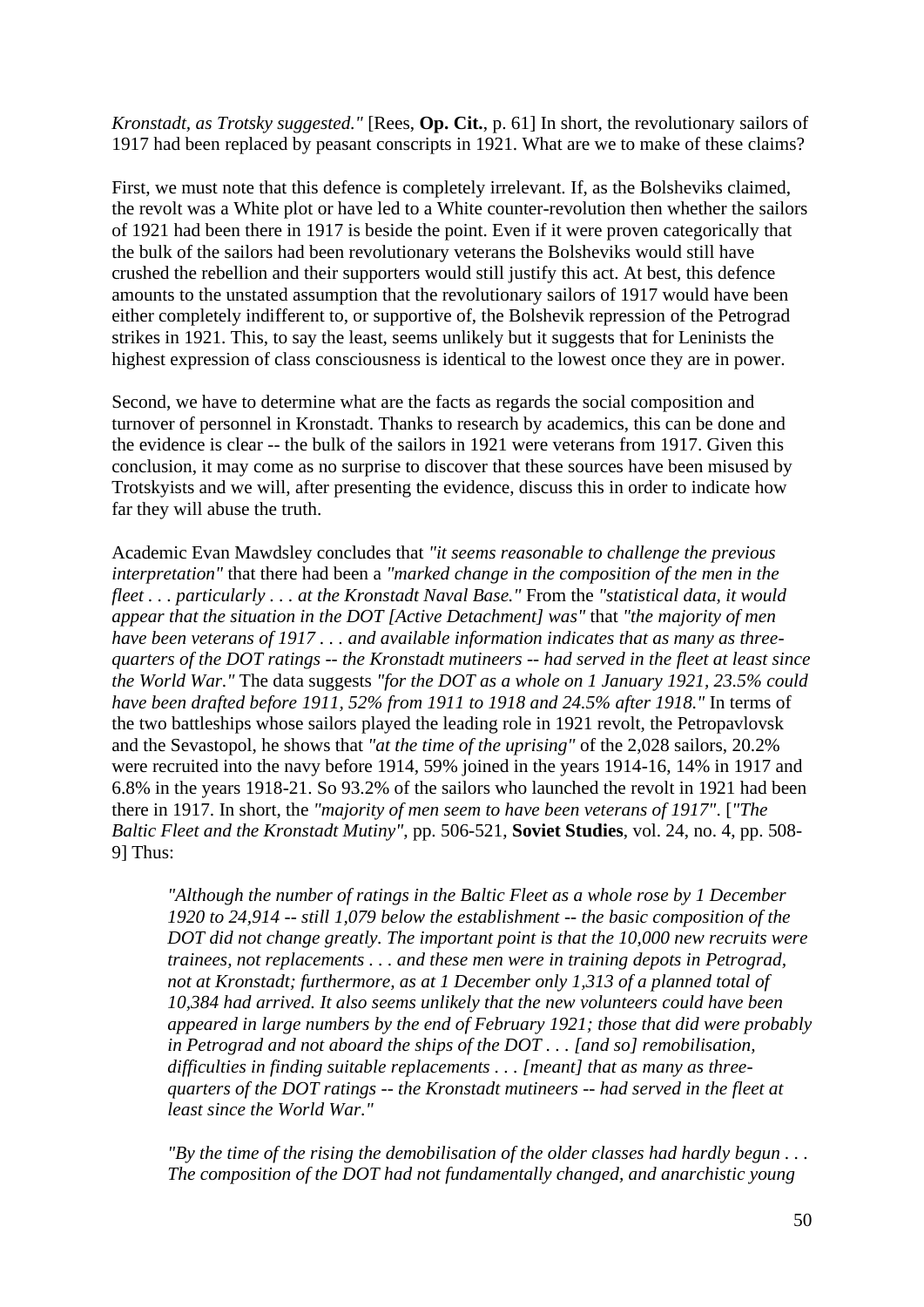*peasants did not predominate there. The available data suggest that the main difficulty was not . . . that the experienced sailors were being demobilised. Rather, they were not being demobilized rapidly enough."* [**Op. Cit.**, pp. 509-10]

Another academic, Israel Getzler in his excellent account of Kronstadt during the revolution, also investigated this issue and presented identical conclusions. He demonstrated that of those serving in the Baltic fleet on 1st January 1921 at least 75.5% were drafted before 1918. Over 80% were from Great Russian areas, 10% from the Ukraine and 9% from Finland, Estonia, Latvia and Poland. He argues that the *"veteran politicised Red sailor still predominated in Kronstadt at the end of 1920"* and presents more *"hard statistical data"* like that just quoted by also investigating the crews of the two main battleships, the *Petropavlovsk* and the *Sevastopol*, showing like Mawdsley that of the 2,028 sailors where years of enlistment are known, only 6.8% were recruited in the years 1918-21 (including three who were conscripted in 1921) and they were the only ones who had not been there during the 1917 revolution. [**Kronstadt 1917-1921**, pp. 207-8]

Historian Fedotoff-White also noted that *"a good many"* of the rebels *"had had ample experience in organisational and political work since 1917. A number had long-standing associations with Anarchists and the Socialist Revolutionaries of the Left"*. The cruiser **Rossiia** joined in the decision to re-elect the Kronstadt Soviet and its *"crew consisted mostly of old seamen."* [**The Growth of the Red Army**, p. 155 and p. 138] Moreover, the majority of the revolutionary committee were veterans of the Kronstadt Soviet and the October revolution. [Ida Mett, **Op. Cit.**, p. 42] While obviously not a miniature of the 1917 Baltic Fleet, the available information indicates that by length of service the sailors of Kronstadt in 1921 had been there since 1917 -- including the sailors manning the battleships which were *"the powder kegs of the rising."* Moreover, *"[g]iven their maturity and experience, not to speak of their keen disillusionment as former participants in the revolution, it was only natural that these seasoned bluejackets should be thrust into the forefront of the uprising."* [Avrich, **Krondtadt 1921**, p. 93 and p. 91]

So Getzler was right to conclude that it was *"certainly the case"* that the *"activists of the 1921 uprising had been participants of the 1917 revolutions"* for the *"1,900 veteran sailors of the Petropavlovsk and the Sevastopol who spearheaded it. It was certainly true of a majority of the Revolutionary Committee and of the intellectuals . . . Likewise, at least three-quarters of the 10,000 to 12,000 sailors -- the mainstay of the uprising -- were old hands who had served in the navy through war and revolution."* [**Op. Cit.**, p. 226] As Paul Avrich notes in a review of Getzler's book:

*"Getzler draws attention to the continuity in institutions, ideology, and personnel linking 1921 with 1917. In doing so he demolishes the allegation of Trotsky and other Bolshevik leaders that the majority of veteran Red sailors had, in the course of the Civil War, been replaced by politically retarded peasant recruits from the Ukraine and Western borderlands, thereby diluting the revolutionary character of the Baltic fleet. He shows, on the contrary, that no significant change had taken place in the fleet's political and social composition, that at least three-quarters of the sailors on active duty in 1921 had been drafted before 1918 and were drawn predominantly from Great Russian areas."* [**Soviet Studies**, Vol. 36, No. 1, pp. 139-40]

This is not the end of the matter. A report by Vasilii Sevei, Plenipotentiary of the Special Section of the **Vecheka,** dated March 7th, 1921, stated that a *"large majority"* of the sailors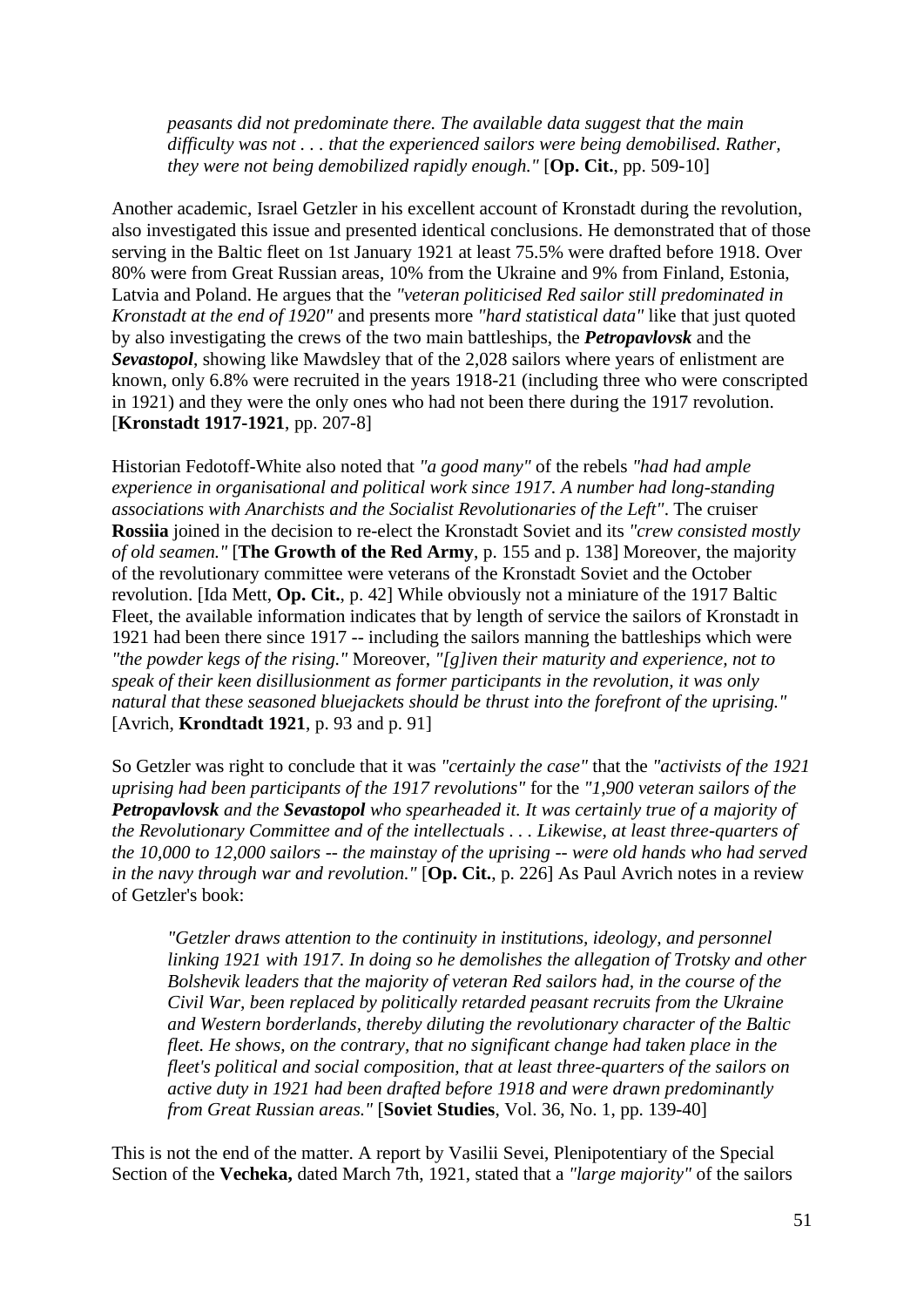of Baltic Fleet *"were and still are professional revolutionaries and could well form the basis for a possible third revolution."* He notes that the *"disease from which they suffer has been too long neglected."* What is significant about this social-political profile of the *"large majority"* of sailors was that it was **not** written in response of the Kronstadt revolt but that it was formulated well before. As its author put it in the report, *"I stated these views more than a month ago in my memorandum to comrade Krestinskii"* (then secretary of the Communist Party). And the recipient of this March 7th, 1921, report? Leon Trotsky. [quoted by Israel Getzler, *"The Communist Leaders' Role in the Kronstadt Tragedy of 1921 in the Light of Recently Published Archival Documents"*, **Op. Cit.**, pp. 32-3]

It should also be noted that Stalinist works on the Kronstadt Rebellion tried to prove that the Red Sailors of 1917 had been replaced by 1921. As one historian notes: *"Statistical arguments used by these authors are not convincing. They show that the actual proportion of peasants serving in the Baltic Navy in 1921 was at that time rather smaller than the proportion of peasants in the Red Army in the same year."* [George Katkov, **Op. Cit.**, p. 21] This places Trotsky's assertion that the *"workers who marched over the ice against the fortress represented the proletarian revolution"* while the *"sailors in revolt represented the peasant Thermidor"* in context. [Lenin and Trotsky, **Kronstadt**, p. 82] Perhaps, for Trotskyists, this explains the fact that the *"ordinary Red Army soldiers . . . were reluctant and unreliable fighters against Red Kronstadt, although driven at gunpoint onto the ice and into battle"*? [Getzler, **Kronstadt 1917-1921**, p. 243]

Needless to say, this statistical information was unavailable when libertarians wrote their accounts of the uprising. All they could go on were the facts of the uprising itself and the demands of the rebels. Based on these, it is little wonder that anarchists like Alexander Berkman stressed the continuity between the Red Kronstadters of 1917 and the rebels of 1921. Firstly, the rebels in 1921 took action in *solidarity* with the striking workers in Petrograd. In the words of Emma Goldman, it was *"after the report of their Committee of the real state of affairs among the workers in Petrograd that the Kronstadt sailors did in 1921 what they had done in 1917. They immediately made common cause with the workers. The part of the sailors in 1917 was hailed as the red pride and glory of the Revolution. Their identical part in 1921 was denounced to the whole world as counter-revolutionary treason"* by the Bolsheviks. [*"Trotsky Protests Too Much"*, **Op. Cit.** p. 259] Secondly, their demands were thoroughly in-line with the aspirations and politics of 1917 and clearly showed a socialist awareness and analysis. Thirdly, Emma Goldman spoke to some of those wounded in the attack on Kronstadt. She records how one *"had realised that he had been duped by the cry of 'counter-revolution.' There were no Tsarist generals in Kronstadt, no White Guardists -- he found only his own comrades, sailors and soldiers who had heroically fought for the Revolution."* [**My Disillusionment in Russia**, pp. 199-200] Similarly, Ante Ciliga quoted the testimony regarding Kronstadt of a fellow political prisoner in Soviet Russia: *"'It is a myth that, from the social point of view, Kronstadt of 1921 had a wholly different population from that of 1917,' [a] man from Petrograd, Dv., said to me in prison. In 1921 he was a member of the Communist youth, and was imprisoned in 1932 as a 'decist' (a member of Sapronov's group of 'Democratic Centralists')."* [*"The Kronstadt Revolt"*, **Op. Cit.**, pp. 335-6] Hence Goldman:

*"Now, I do not presume to argue what the Kronstadt sailors were in 1918 or 1919. I did not reach Russia until January, 1920. From that time on until Kronstadt was 'liquidated' the sailors of the Baltic fleet were held up as the glorious example of valour and unflinching courage. Time on end I was told not only by Anarchists,*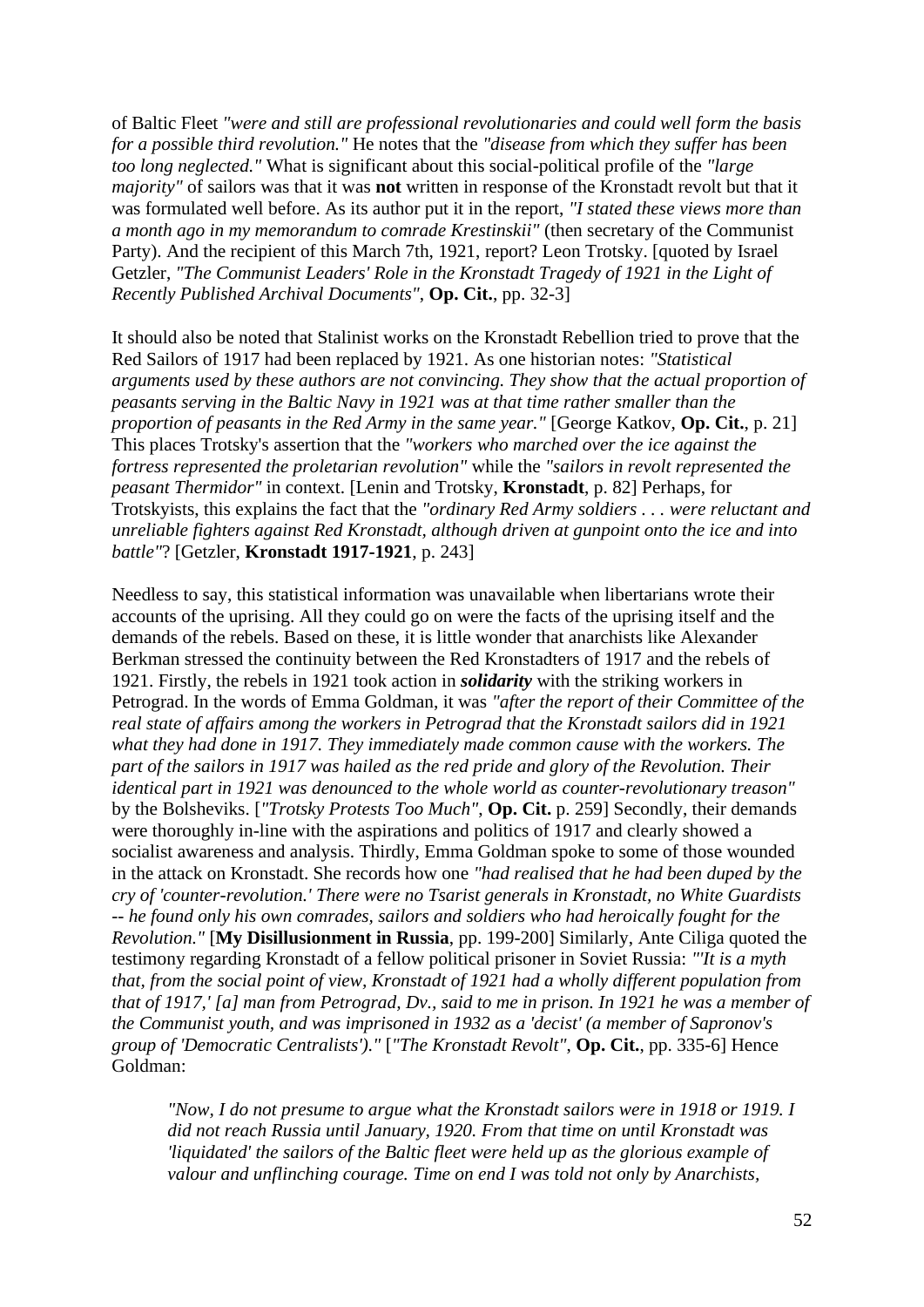*Mensheviks and social revolutionists, but by many Communists, that the sailors were the very backbone of the Revolution. On the 1st of May, 1920, during the celebration and the other festivities organised for the first British Labour Mission, the Kronstadt sailors presented a large clear-cut contingent, and were then pointed out as among the great heroes who had saved the Revolution from Kerensky, and Petrograd from Yudenich. During the anniversary of October the sailors were again in the front ranks, and their re-enactment of the taking of the Winter Palace was wildly acclaimed by a packed mass.* 

*"Is it possible that the leading members of the party, save Leon Trotsky, were unaware of the corruption and the demoralisation of Kronstadt, claimed by him? I do not think so. Moreover, I doubt whether Trotsky himself held this view of the Kronstadt sailors until March, 1921. His story must, therefore, be an afterthought, or is it a rationalisation to justify the senseless 'liquidation' of Kronstadt?"* [*"Trotsky Protests Too Much"*, **Op. Cit.**, pp. 257-8]

In short, the continuity between the sailors of 1917 and 1921 could be seen from their actions (rising in solidarity with the Petrograd workers) and in their politics (as expressed in their demands and in their paper). The later research has just confirmed what is obvious from an analysis of such facts, namely that the rebels in 1921 were acting in the spirit of their comrades of 1917 and this implies a significant continuity in personnel (which perhaps explains the unwillingness of Leninists to mention that the revolt was in solidarity with the strikers or the demands of the rebels). The empirical evidence available supports the political analysis of the revolt conducted by revolutionaries like Berkman, Voline, Goldman and Ciliga.

So academic research refutes the claims of Trotskyists since Trotsky suggested that Kronstadt had *"been completely emptied of proletarian elements"* as *"[a]ll the sailors"* belonging to the ships' crews *"had become commissars, commanders, chairmen of local soviets."* Later, realising the stupidity of this claim, he changed it to Kronstadt being *"denuded of all revolutionary forces"* by *"the winter of 1919."* He also acknowledged that *"a certain number of qualified workers and technicians"* remained to *"take care of the machinery"* but these were *"politically unreliable"* as proven by the fact they had not been selected to fight in the civil war. As evidence, he mentions that he had wired a *"request at the end of 1919, or in 1920, to 'send a group of Kronstadt sailors to this or that point'"* and they had answered *"No one left to send."* [Lenin and Trotsky, **Kronstadt**, p. 87, p. 90 and p. 81] Obviously, the Communist commander at Kronstadt had left his fortress and its ships totally unmanned! Such common sense is sadly lacking from Trotsky and the evidence does not support his claims.

Moreover, does this claim not also apply to the Communist Party membership at Kronstadt? Is Trotsky **really** arguing that the Bolsheviks in Kronstadt after the winter of 1919 were not revolutionary? Given that the bulk of them had joined the party during or after this time, we must obviously conclude that the recruiters let anyone join. Moreover, there had been a *"rigorous local purge"* of the party conducted in the autumn of 1920 by the commander of the Baltic Fleet. [Getzler, **Kronstadt 1917-1921**, p. 211 and p. 205] Must we also conclude that this purge did not have revolutionary politics as a factor when determining whether a party member should be expelled or not?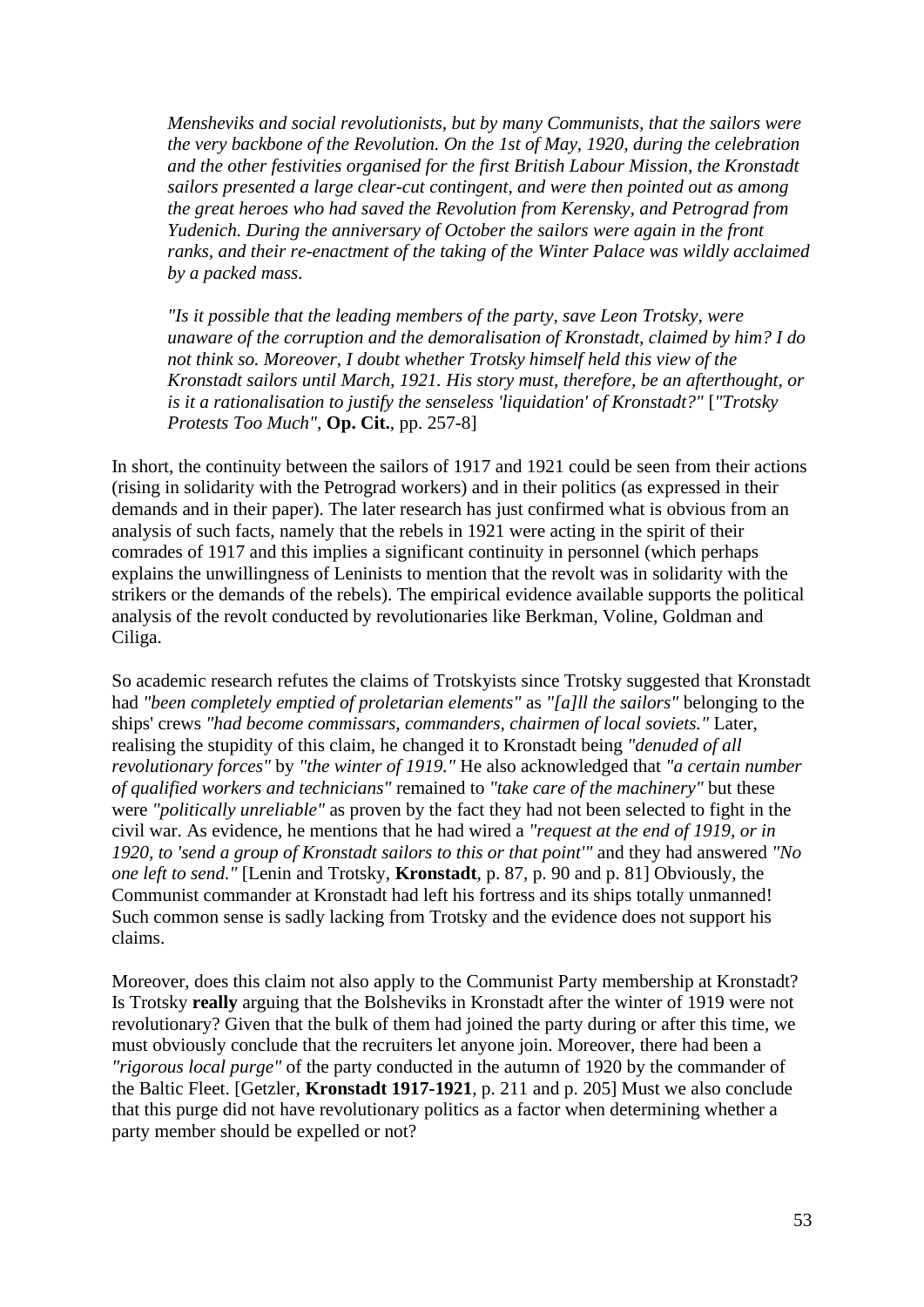Trotsky claims too much. There are two possibilities. The first is that the Kronstadt Communist Party was not revolutionary and was made up of politically backward individuals, careerists and so on. If that were the case in Kronstadt then it must also have been the case elsewhere in Russia and this discredits any attempt to argue that the Bolshevik party dictatorship was revolutionary. The second is that it **did** have revolutionary elements. If so, then the fact that hundreds of these members left the party during the revolt and only a minority opposed it makes the claim that the rebellion was "counter-revolutionary" difficult (indeed, impossible) to maintain. Of the around 2,000 members of the Communist Party in Kronstadt, some 500 officially resigned along nearly 300 candidate members. Trotsky later estimated that 30% of the party in Kronstadt took an active part in the revolt while 30% remained neutral. [Avrich, **Kronstadt 1921**, tp. 183-4] This shows that Trotsky's claims that Kronstadt was denuded of revolutionary elements were false.

J.G. Wright, as noted above, thought that it was *"impossible"* to believe that the sailors of 1917 could leave their comrades to fight the Whites while they stayed at Kronstadt. [*"The Truth About Kronstadt"*, **Op. Cit.**, pp. 122-3] This may have been a valid argument **if** the Soviet armed forces were democratically run. However, as we indicated in [section 2,](append42.html#app2) it was organised in a typically bourgeois fashion. Trotsky had abolished democratic soldiers and sailors councils and the election of officers in favour of appointed officers and hierarchical, top-down, military structures. This meant that the sailors would have stayed in Kronstadt if they had been ordered to -- and probably shot if they had not followed those orders. The fact that they had to defend Petrograd combined with the level of technical knowledge and experience required to operate the battleships and defences at Kronstadt would have meant that many of the sailors of 1917 would have been irreplaceable and so had to remain at Kronstadt. This is what, in fact, did happen:

*"One reason for the remarkable survival in Kronstadt of these veteran sailors, albeit in greatly diminished numbers, was precisely the difficulty of training, in war-time conditions, a new generation competent in the sophisticated technical skills required of Russia's ultra-modern battleships, and, indeed, in the fleet generally."* [**Op. Cit.**, p. 208]

We should also note here that *"by the end of 1919 thousands of veteran sailors, who had served on many fronts of the civil war and in the administrative network of the expanding Soviet state, had returned to the Baltic Fleet and to Kronstadt, most by way of remobilisation."* [Getzler, **Op. Cit.**, pp. 197-8] Thus the idea that any sailors who had been ordered away did not come back is not a valid one.

Trotsky obviously felt that this argument of changing social composition of the sailors would hold more water than claims White Guards organised it and he continued this theme:

*"The best, most self-sacrificing sailors were completely withdrawn from Kronstadt and played an important role at the fronts and in the local soviets throughout the country. What was left was the grey mass with big pretensions ('We are from Kronstadt'), but without the political education and unprepared for revolutionary sacrifice. The country was starving. The Kronstadters demanded privileges. The uprising was dictated by a desire to get privileged food rations."* [Lenin and Trotsky, **Op. Cit.**, p. 79]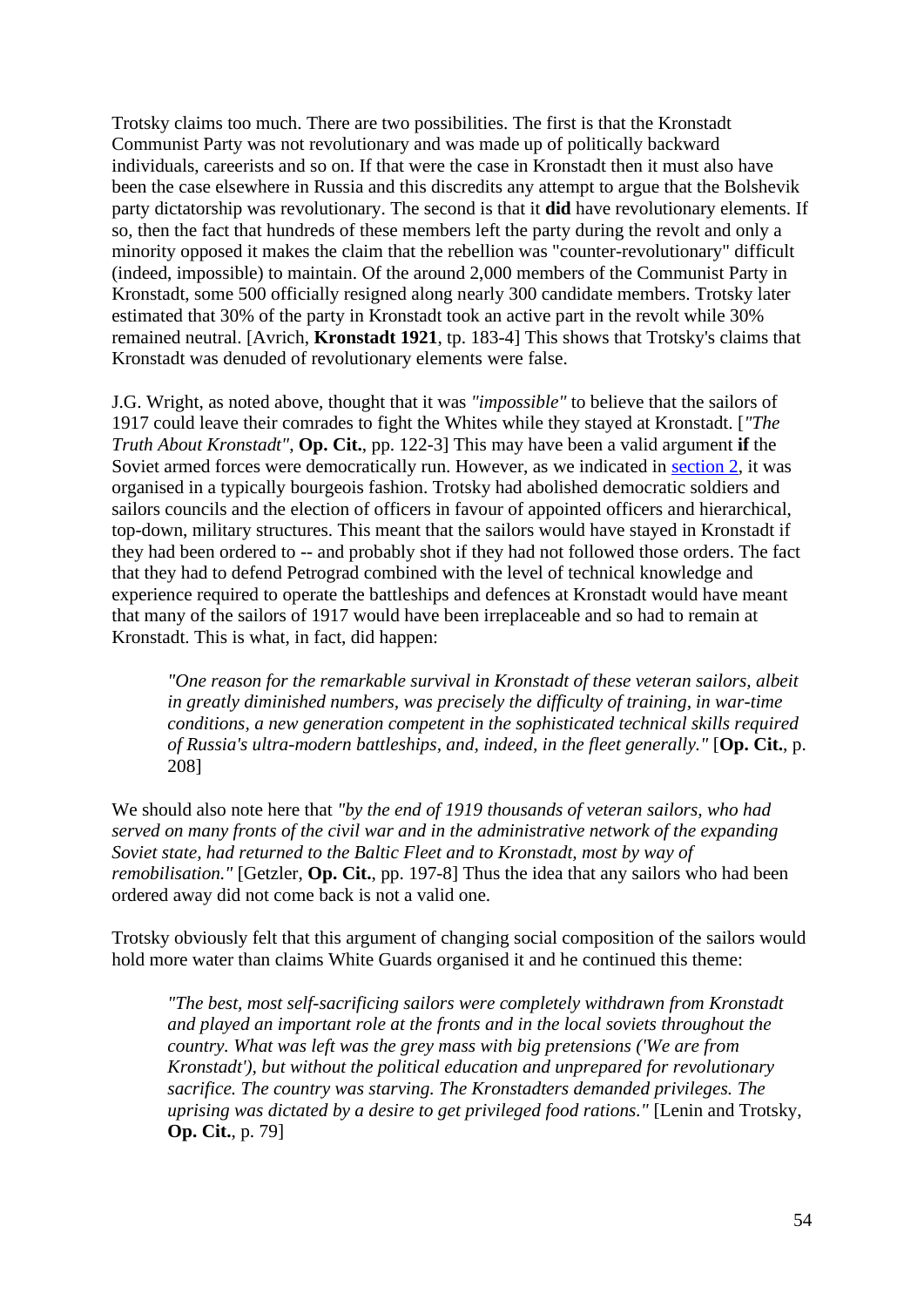This was Trotsky's first comment on the uprising for 16 years and, as Ida Mett notes, *"[s]uch a demand was never put forward by the men of Kronstadt"* and so Trotsky *"started his public accusations with a lie."* [**Op. Cit.**, p. 191] He repeated the claim again, six months later [Lenin and Trotsky, **Op. Cit.**, p. 92] Unfortunately for him, the opposite was the case: point 9 of the Kronstadt demands explicitly called for an **end** of privileges by the *"equalisation of rations for all workers."* This was implemented during the uprising.

As an aside, Trotsky later stated that *"[w]hen conditions became very critical in hungry Petrograd, the Political Bureau more than once discussed the possibility of securing an 'internal loan' from Kronstadt, where a quantity of old provisions still remained. But delegates of the Petrograd workers answered: 'You will get nothing from them by kindness. They speculate in cloth, coal, and bread. At present in Kronstadt every kind of riffraff has raised its head.'"* [Lenin and Trotsky, **Op. Cit.**, pp. 87-8] As Ida Mett pointed out, *"[w]e should add that before the insurrection these 'stores' were in the hands of communist functionaries and that it was upon these people alone that consent to the proposed 'loan' depended. The rank and file sailor, who took part in the insurrection, had no means open to him whereby he could have opposed the loan, even if he had wanted to."* [**Op. Cit.**, p. 193] If Trotsky's words were true, then they were a crushing indictment of the Bolshevik regime and **not** the Kronstadt rebels.

As for Trotsky's claim of a lack of political education and unwillingness for sacrifice, the 15 point resolution voted upon by the sailors exposes this as nonsense and the fact the sailors fought the Red Army to the end indicates that there were prepared to die for their ideals. Similarly, his argument that *"in 1917-18, the Kronstadt sailor stood considerably higher than the average level of the Red Army"* but by 1921 they *"stood . . . on a level considerably lower, in general, than the average level of the Red Army"* but, as we indicate in [section 9,](append42.html#app9) the political programme of the revolt was fundamentally the same as the dominant ideas within Kronstadt during 1917. [**Op. Cit.**, p. 87] More, we should note that the Kronstadt rebels opposed the introduction of wage labour, a basic socialist idea and one raised in 1917 by anarchists and others, while this was missing from the Bolshevik's NEP policies. This shows clear continuity between 1921 and 1917 and, moreover, the mass meeting that agreed the resolution did so unanimously, meaning old and new sailors agreed to it. So much for Trotsky's assertions.

Now we turn to the misuse of these sources to support their case. This indicates well the nature of Bolshevik ethics. *"While the revolutionaries,"* argued Ciliga with regards to the Bolsheviks, *"remaining such only in words, accomplished in fact the task of the reaction and counter-revolution, they were compelled, inevitably, to have recourse to lies, to calumny and falsification."* [*"The Kronstadt Revolt"*, **Op. Cit.**, p. 335] Defending these acts also pays its toll on those who follow this tradition, as we shall see.

Needless to say, such evidence as provided by Avrich and Getzler is rarely mentioned by supporters of Bolshevism. However, rather than ignore these works, the Trotskyists use them in their own way, for their own purposes -- indeed, both Paul Avrich's **Kronstadt 1921** and Getzler's **Kronstadt 1917-1921** have been used to support pro-Bolshevist conclusions when, in fact, they do the opposite. The misuse of these references is quite unbelievable and shows the mentality of Trotskyism well.

Pierre Frank, for example argues that Avrich's work has *"conclusions"* which are *"similar to Trotsky's"* and *"confirms the changes in the composition of the Kronstadt garrison that took*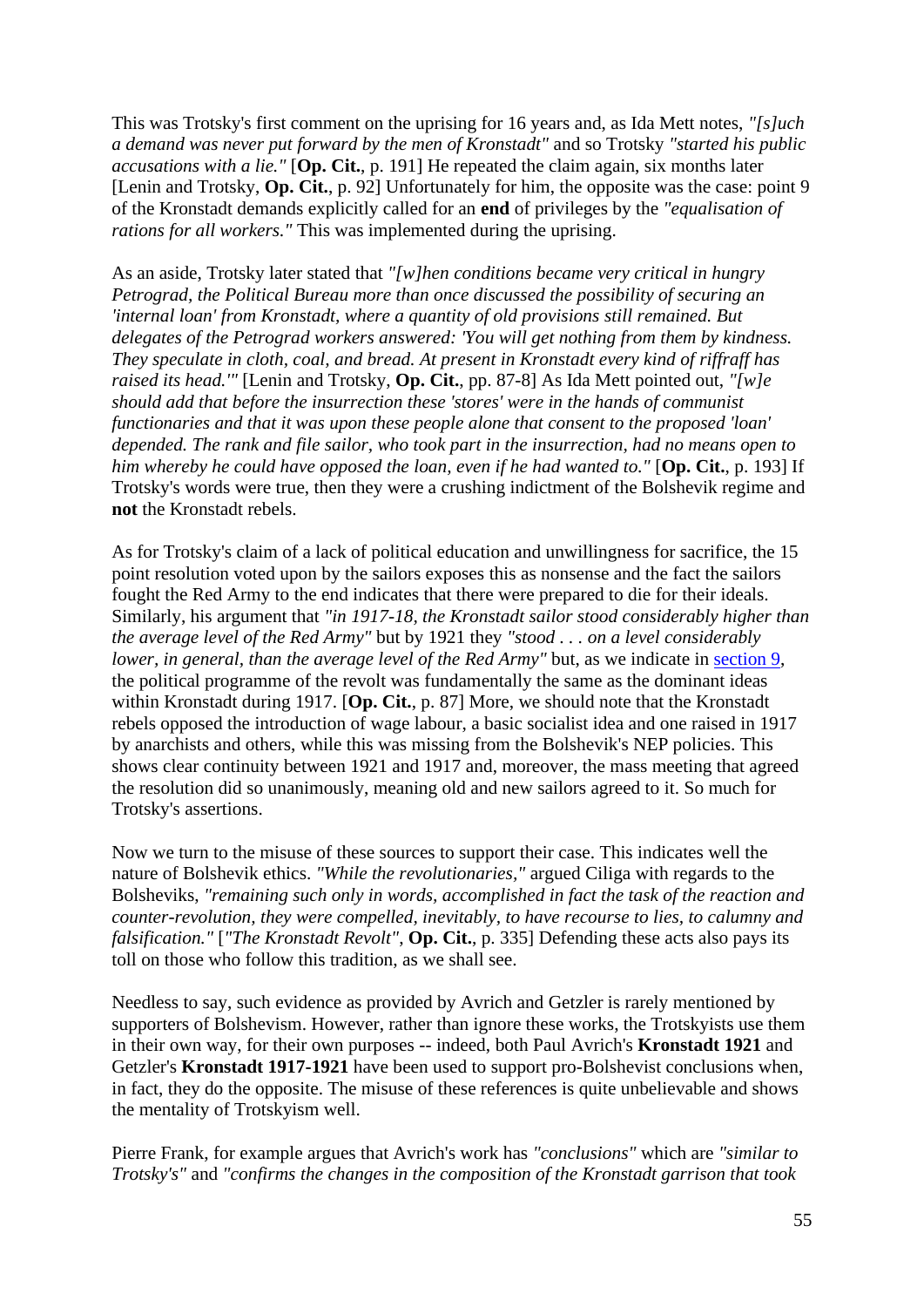*place during the civil war, although with a few reservations."* [Lenin and Trotsky, **Op. Cit.**, p. 25] A quick look at these reservations shows how false Frank is. It is worth quoting Avrich at length to show this:

*"There can be little doubt that during the Civil War years a large turnover had indeed taken place within the Baltic Fleet, and that many of the old-timers had been replaced by conscripts from rural districts who brought with them the deeply felt discontent of the Russian peasantry. By 1921, according to official figures, more than threequarters of the sailors were of peasant origin, a substantially higher proportion that in 1917 . . . Yet this does not necessarily mean that the behavioural patterns of the fleet had undergone any fundamental change. On the contrary, alongside the technical ratings, who were largely drawn from the working class, there had always been a large and unruly peasant element among the sailors . . . Indeed, in 1905 and 1917 it was these very youths from the countryside who had given Kronstadt its reputation as a hotbed of revolutionary extremism. And throughout the Civil War the Kronstadters had remained an independent and headstrong lot, difficult to control and far from constant in their support for the government. It was for this reason so many of them . . . had found themselves transferred to new posts remote from the centres of Bolshevik powers. Of those who remained, many hankered for the freedoms they had won in 1917 before the new regime began to establish its one-party dictatorship throughout the country.* 

*"Actually, there was little to distinguish the old-timers from the recent recruits in their midst. Both groups were largely of peasant background . . . Not unexpectedly, when the rebellion finally erupted, it was the older seamen, veterans of many years of service (dating in some cases before the First World War) who took the lead . . . Given their maturity and experience, not to speak of their keen disillusionment as former participants of the revolution, it was only natural that these seasoned bluejackets should be thrust into the forefront of the uprising . . . The proximity of Petrograd, moreover, with its intense intellectual and political life, had contributed towards sharpening their political awareness, and a good many had engaged in revolutionary activity during 1917 and after. . .* 

*"As late as the autumn of 1920, Emma Goldman recalled, the sailors were still held up by the Communists themselves as a glowing example of valour and unflinching courage; on November 7, the third anniversary of the Bolshevik seizure of power, they were in the front ranks of the celebrations . . . No one at the time spoke of any 'class degeneration' at Kronstadt. The allegation that politically retarded muzhiks had diluted the revolutionary character of the fleet, it would seem, was largely a device to explain away dissident movements among the sailors, and had been used as such as early as October 1918, following the abortive mutiny at the Petrograd naval station, when the social composition of the fleet could not yet have undergone any sweeping transformation."* [**Kronstadt 1921**, pp. 89-92]

As can be seen, Avrich's *"few reservations"* are such as to make clear he does **not** share Trotsky's *"conclusions"* as regards the class make-up of Kronstadt and, indeed, noted the ideological bias in it.

Moreover, Avrich points to earlier revolts which the Bolsheviks had also explained in terms of a diluting of the revolutionary sailors of the Baltic Fleet by peasants. In April 1918 *"the*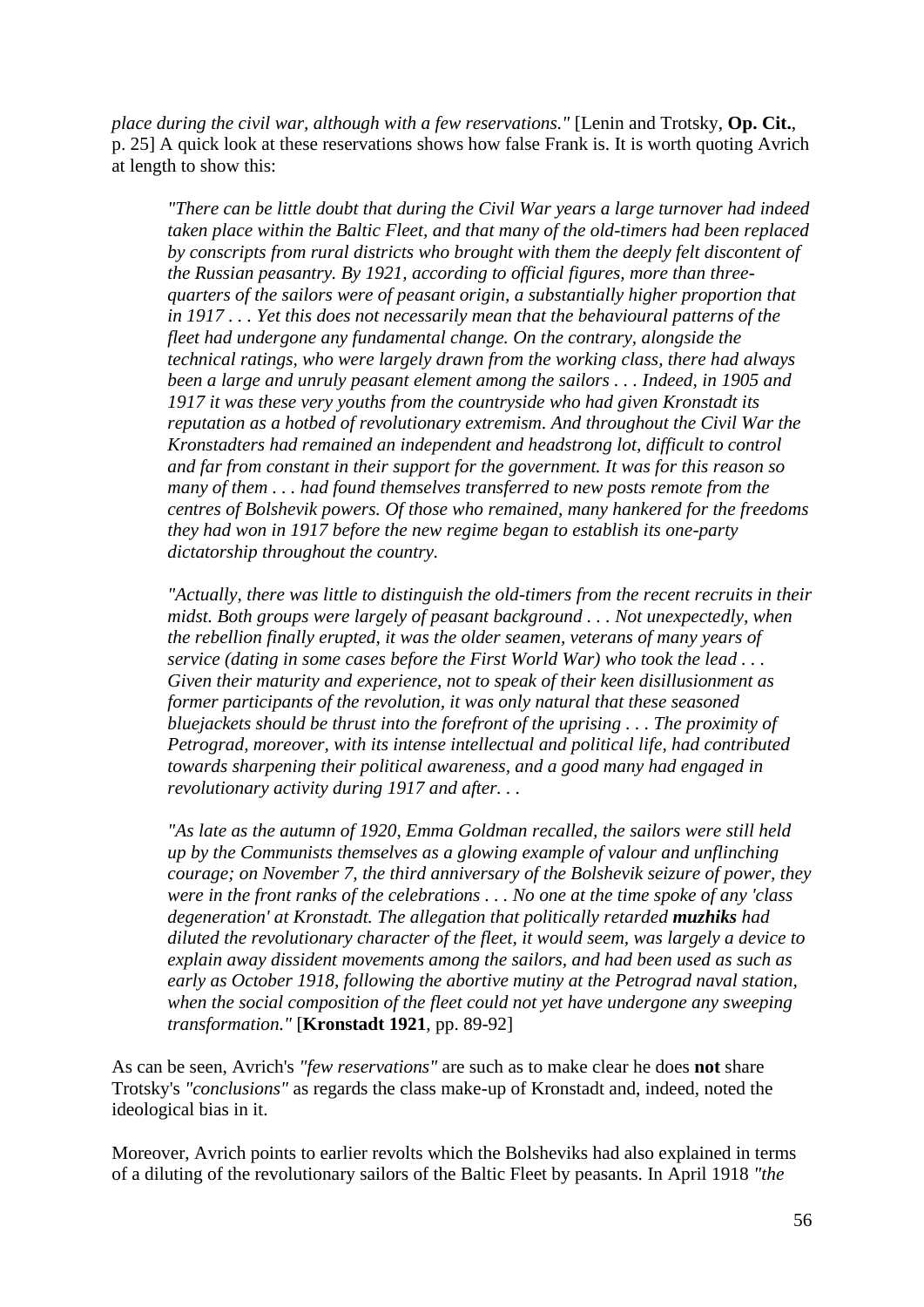*crews of several Baltic vessels passed a strongly worded resolution"* which *"went so far as to call for a general uprising to dislodge the Bolsheviks and install a new regime that would adhere more faithfully to the principles of the revolution."* In October that year, *"a mass meeting at the Petrograd naval base adopted a resolution"* which included the sailors going *"on record against the Bolshevik monopoly of political power. Condemning the suppression of the anarchists and opposition socialists, they called for free elections to the soviets"* and *"denounced the compulsory seizure of gain."* Their demands, as Avrich notes, *"strikingly anticipated the Kronstadt programme of 1921, down to the slogans of 'free soviets' and 'Away with the commissarocracy.'"* He stresses that a *"glance at the behaviour of the Baltic Fleet from 1905 to 1921 reveals many elements of continuity."* [**Op. Cit.**, pp. 63-4] Frank's selective quoting should be sufficient to dismiss his arguments.

However, an even worse example of Trotskyist betrayal of the truth is provided by the British SWP's John Rees. The evidence Rees musters for the claim that the *"composition"* of the Kronstadt sailors *"had changed"* between 1917 and 1921 is a useful indication of the general Leninist method when it comes to the Russian revolution. Rees argues as follows:

*"In September and October 1920 the writer and Bolshevik party lecturer Ieronymus Yasinksky went to Kronstadt to lecture 400 naval recruits. They were 'straight from the plough'. And he was shocked to find that many, 'including a few party members, were politically illiterate, worlds removed from the highly politicised veteran Kronstadt sailors who had deeply impressed him'. Yasinsky worried that those steeled in the revolutionary fire' would be replaced by 'inexperienced freshly mobilised young sailors'."* [**Op. Cit.**, p. 61]

This quote is referenced to Israel Getzler's **Kronstadt 1917-1921**. Rees account is a fair version of the first half of Yasinskys' report. However, Getzler continues exactly as reproduced below:

*"Yasinsky was apprehensive about the future when, 'sooner or later, Kronstadt's veteran sailors, who were steeled in revolutionary fire and had acquired a clear revolutionary world-view would be replaced by inexperienced, freshly mobilised young sailors'. Still he comforted himself with the hope that Kronstadt's sailors would gradually infuse them with their 'noble spirit of revolutionary self-dedication' to which Soviet Russia owed so much. As for the present he felt reassured that 'in Kronstadt the red sailor still predominates.'"* [Getzler, **Kronstadt 1917-1921**, p. 207]

Rees handy 'editing' of this quote transforms it from one showing that three months before the rising that Kronstadt had retained its revolutionary spirit to one implying the garrison had indeed been replaced.

Rees also tries to generate *"[f]urther evidence of the changing class composition"* by looking at the *"social background of the Bolsheviks at the base."* What is the basis of Rees *"further evidence"*? Simply that in *"September 1920, six months before the revolt, the Bolsheviks had 4,435 members at Kronstadt. Some 50 per cent of these were peasants, 40 percent workers and 10 percent intellectuals . . . Thus the percentage of peasants in the party was considerably higher than nationally . . . If we assume that the Bolshevik party was more working class in composition than the base as a whole, then it seems <i>likely* that the peasants *had increased their weight in the Kronstadt, as Trotsky suggested."* [our emphasis, **Op. Cit.**,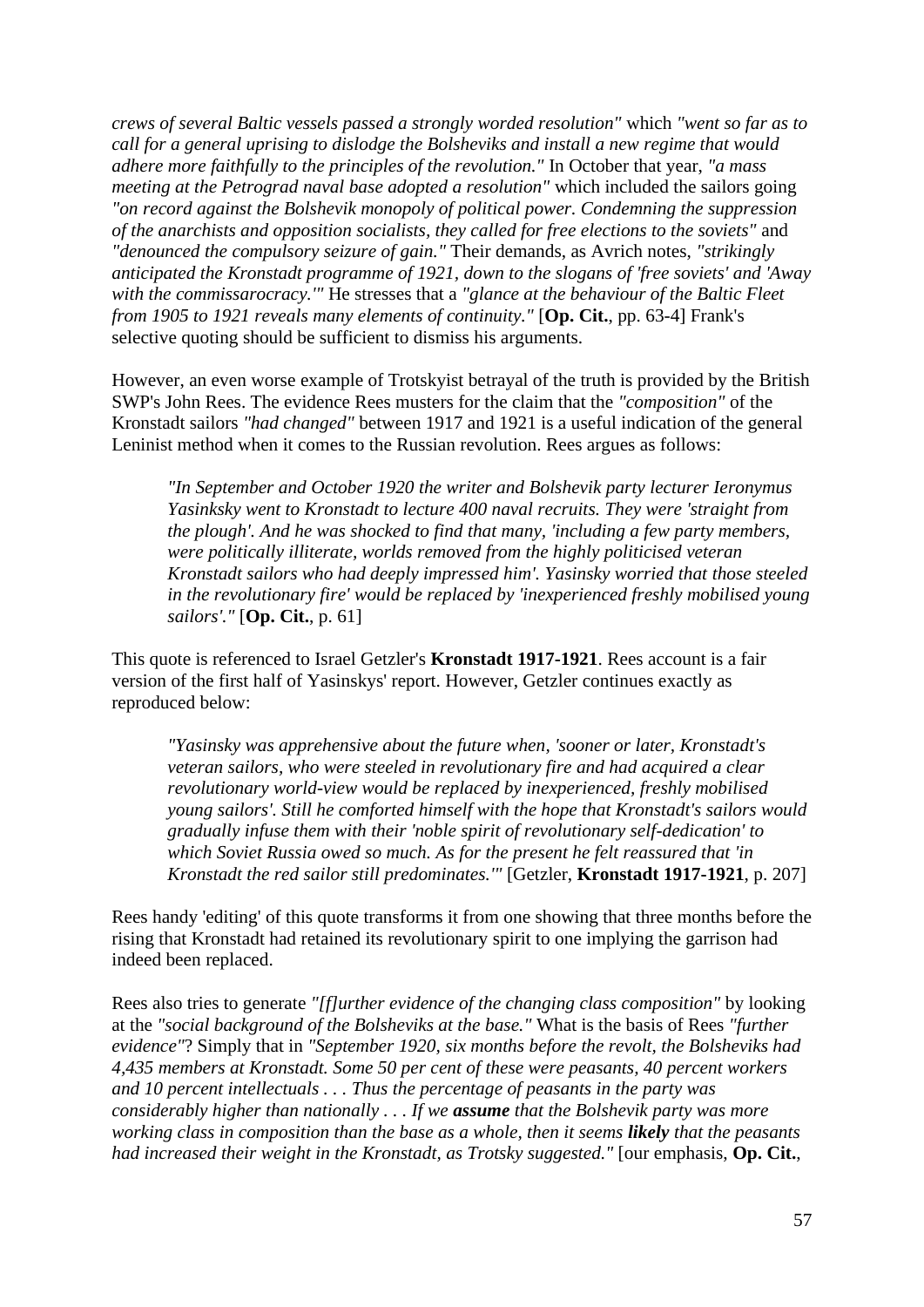p. 61] So on the basis of an assumption, it may be *"likely"* that Trotsky was correct: impressive *"evidence"* indeed.

The figures Rees uses are extracted from D. Fedotoff-White's **The Growth of the Red Army**. Significantly, Rees fails to mention that the Kronstadt communists had just undergone a *"re-registration"* which saw about a quarter of the 4,435 members in August 1920 voluntarily resigning. By March 1921, the party had half as many members as in the previous August and during the rebellion 497 members (again, about one-quarter of the total membership) voluntarily resigned, 211 were excluded after the defeat of the rebellion and 137 did not report for re-registration. [Fedotoff-White, **Op. Cit.**, p. 140] It seems strange that the party leadership had not taken the opportunity to purge the Kronstadt party of "excessive" peasant influence in August 1920 when it had the chance.

Other questions arise from Rees' argument. He uses the figures of Communist Party membership in an attempt to prove that the class composition of Kronstadt had changed, favouring the peasantry over the workers. Yet this is illogical. Kronstadt was primarily a military base and so its "class composition" would be skewed accordingly. Since the Bolshevik military machine was made up mostly of peasants, can we be surprised that the Communist Party in Kronstadt had a higher percentage of peasants than the national average? Significantly, Rees does not ponder the fact that the percentage of workers in the Kronstadt Communist Party was around the national average (indeed, Fedotoff-White notes that it *"compares favourably in that respect with some of the large industrial centres."* [**Op. Cit.**, p. 142]).

Also, given that Rees acknowledges that by December 1920 only 1,313 new recruits had arrived in the Baltic Fleet, his pondering of the composition of the Communist organisation at Kronstadt smacks more of desperation than serious analysis. By arguing that we *"do not know how many more new recruits arrived in the three months before Kronstadt erupted,"* Rees fails to see that this shows the irrelevance of his statistical analysis. [**Op. Cit.**, p. 61] After all, how many of these *"new recruits"* would been allowed to join the Communist Party in the first place? Given that the Bolshevik membership had halved between August 1920 and March 1921, his analysis is simply pointless, a smokescreen to draw attention away from the weakness of his own case. Moreover, as evidence of **changing** class composition these figures are not very useful. This is because they do not compare the composition of the Kronstadt Bolsheviks in 1917 to those in 1921. Given that the Kronstadt base always had a high percentage of peasants in its ranks, it follows that in 1917 the percentage of Bolsheviks of peasant origin could have been higher than normal as well. If this were the case, then Rees argument falls. Simply put, he is not comparing the appropriate figures.

It would have been very easy for Rees to inform his readers of the real facts concerning the changing composition of the Kronstadt garrison. He could quoted Getzler's work on this subject. As noted above, Getzler demonstrates that the crew of the battleships *Petropavlovsk* and *Sevastopol*, which formed the core of the rising, were recruited into the navy before 1917, only 6.9% having been recruited between 1918 and 1921. These figures are on the same page as the earlier quotes Rees uses but are ignored by him. Or, then again, he could have reported Samuel Farber's summary of Getzler's (and others) evidence. Rees rather lamely notes that Farber *"does not look at the figures for the composition of the Bolsheviks"* [**Op. Cit.**, p. 62] Why should he when he has the appropriate figures for the sailors? Here is Farber's account of the facts: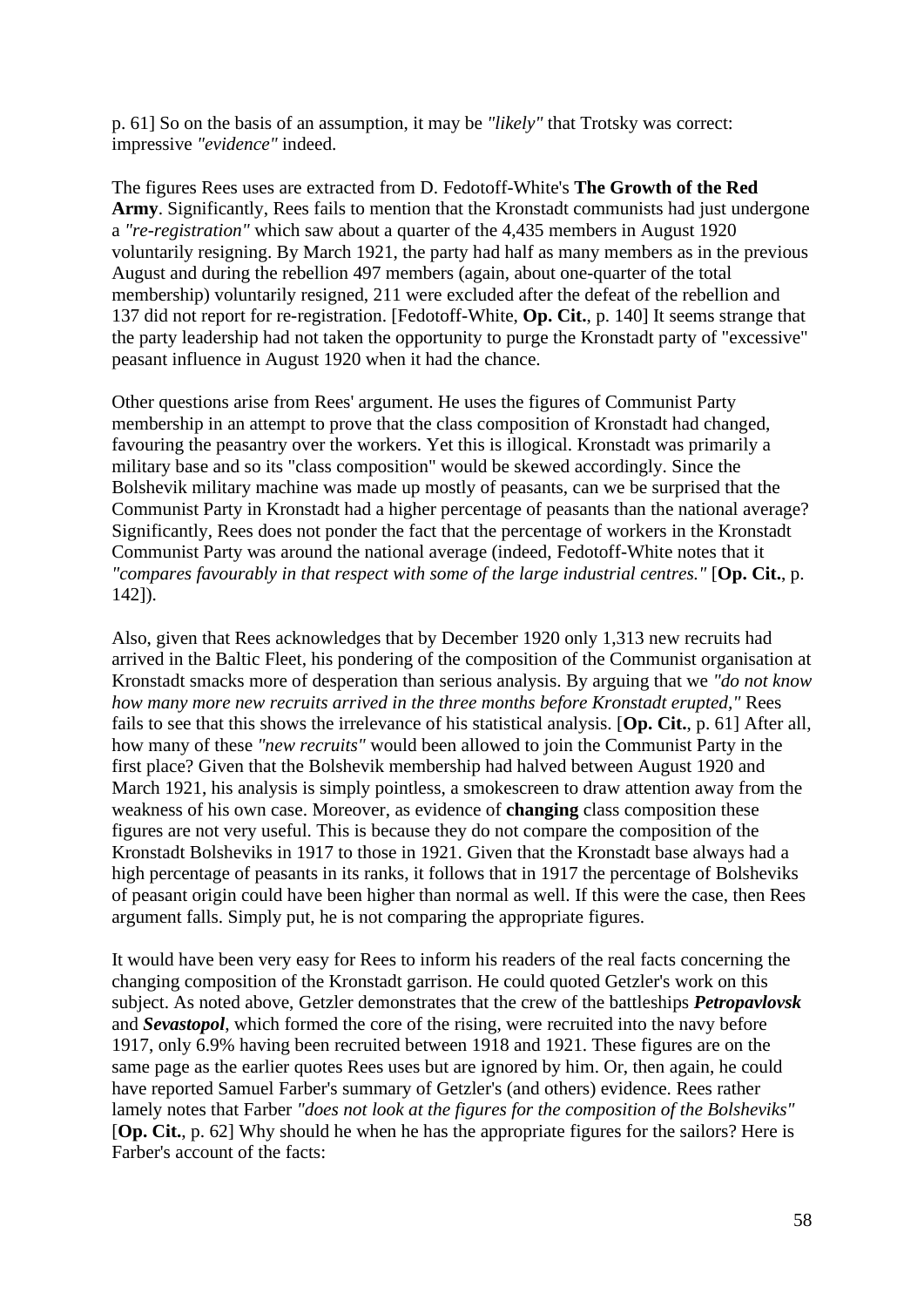*"this [Trotsky's class composition] interpretation has failed to meet the historical test of the growing and relatively recent scholarship on the Russian Revolution . . . In fact, in 1921, a smaller proportion of Kronstadt sailors were of peasant social origin than was the case of the Red Army troops supporting the government . . . recently published data strongly suggest that the class composition of the ships and naval base had probably remained unchanged since before the Civil War. We now know that, given the war-time difficulties of training new people in the technical skills required in Russia's ultra-modern battleships, very few replacements had been sent to Kronstadt to take the place of the dead and injured sailors. Thus, at the end of the Civil War in late 1920, no less than 93.9 per cent of the members of the crews of the Petropavlovsk and the Sevastopol . . . were recruited into the navy before and during the 1917 revolutions. In fact, 59 per cent of these crews joined the navy in the years 1914-16, while only 6.8 per cent had been recruited in the years 1918-21 . . . of the approximately 10,000 recruits who were supposed to be trained to replenish the Kronstadt garrison, only a few more than 1,000 had arrived by the end of 1920, and those had been stationed not in Kronstadt, but in Petrograd, where they were supposed to be trained."* [**Before Stalinism**, pp. 192-3]

Yet Rees bemoans Farber for not looking at the Bolshevik membership figures! Yes, assumptions and likely conclusions drawn from assumptions are more important than hard statistical evidence.

After stating *"if, for the sake of argument, we accept Sam Farber's interpretation of the evidence"* (evidence Rees refuses to inform the reader of) Rees then tries to save his case. He states Farber's *"point only has any validity if we take the statistics in isolation. But in reality this change [!] in composition acted on a fleet whose ties with the peasantry had recently been strengthened in other ways. In particular, the Kronstadt sailors had recently been granted leave for the first time since the civil war. Many returned to their villages and came face to face with the condition of the countryside and the trials of the peasantry faced with food detachments."* [**Op. Cit.**, p. 62] Yet such an argument has **nothing to do with Rees original case.** Let us not forget that he argued that the **class** composition of the garrison had changed, **not** that its **political** composition had changed. Faced with overwhelming evidence against his case, he not only does not inform his readers of it, he changes his original argument. Very impressive.

So, what of this argument? Hardly an impressive one. Let us not forget that the revolt came about in response to the wave of strikes in Petrograd, **not** a peasant revolt. Moreover, the demands of the revolt predominantly reflected worker demands, **not** peasant ones (as noted in [section 4,](append42.html#app4) Rees himself acknowledged that the Kronstadt demands were not reproduced by any peasant insurrection). The political aspects of these ideas reflected the political traditions of Kronstadt, which were not, in the main, Bolshevik. The sailors supported soviet power in 1917, not party power, and they again raised that demand in 1921. In other words, the **political** composition of the garrison was the same as in 1917 (see [section 9\)](append42.html#app9). Rees is clearly clutching at straws.

The fact that the class composition of the sailors was similar in 1917 and in 1921 **and** that the bulk of the sailors at the heart of the revolt were veterans of 1917, means that Trotskyists can only fall back on their ideological definition of class. This perspective involves defining a specific "proletarian" political position (i.e. the politics of Bolshevism) and arguing that anyone who does not subscribe to that position is "petty-bourgeois" regardless of their actual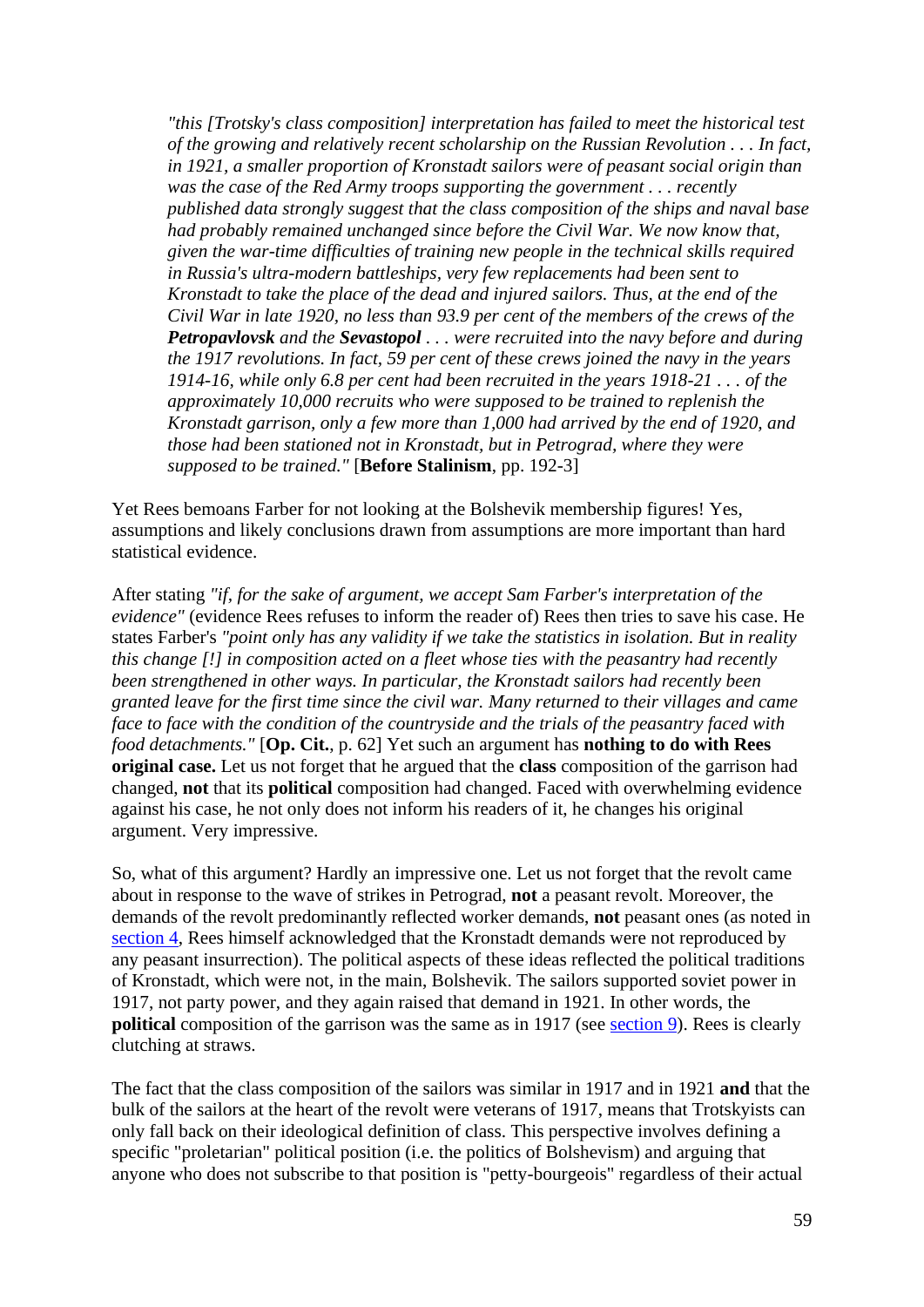position in society (i.e. their class position). As Ida Mett suggests, *"[w]hen Trotsky asserts that all those supporting the government were genuinely proletarian and progressive, whereas all others represented the peasant counterrevolution, we have a right to ask of him that he present us with a serious factual analysis in support of his contention."* [**Op. Cit.**, p. 195]

Given the political aspects of the Kronstadt demands we can safely argue that even if the rebellion had been the work of recent recruits they obviously had been influenced by the veteran sailors who remained. They, like the peasant-workers of 1905 and 1917, would have been able to raise their own political demands and ideas while, at the same time, listening to those among them with more political experience. Unsurprisingly, this is what did happen.

Rees, while studiously ignoring the hard data provided by Gelzter and repeated by Farber, comments that while we did not know the composition of the sailors, we did *"know about the composition of some of the other units based at Kronstadt, like the 2,5000 Ukrainians of the 160th Rifle Regiment, recruited from areas particularly friendly to the Makhno guerrillas and with less than 2 percent of Bolsheviks in its ranks."* [**Op. Cit.**, p. 61] In other words, we know the origin of **one** other unit at Kronstadt, not the class *"composition"* of *"some of the other units"* there. Ignoring this, there are a few issues with Rees's use of this fact. First, Rees gained his information on the 160th Rifle Regiment from Fedotoff-White's work but does not think it important to note that he also indicated that Communists numbered less than 2 per cent of metal-workers in Petrograd and only 4 per cent of 2,200 employed in metal works in Moscow. [Fedotoff-White, **Op. Cit.**, p. 132] As such the low figure for Communists in the 160th Rifle Regiment does not tell us much about its class composition. Second, as Fedotoff-White notes, while *"the soldiers were also disaffected and had no love of the Communists and the commissars,"* they were *"unable to formulate their grievances clearly and delineate the issues at stake . . . They did not have it in them to formulate a plan of action. All that was done at Kronstadt was the work of the bluejackets [the sailors], who were the backbone of the movement.*" If, as Rees argues, that new recruits explain the uprising, then how can he explain the differences between the army and navy? He cannot. The difference can be explained only in terms of what Rees is at pains to deny, namely the existence and influence of sailors who had been there since 1917. As Fedotoff-White speculates, *"the younger element among the seamen"* would *"easily [fall] under the spell of the . . . older men they served with on board ships"* and of the *"large number of old-ex-sea men, employed in the industrial enterprises of Kronstadt."* He notes that *"a good many"* of the rebels *"had had ample experience in organisational and political work since 1917. A number had longstanding associations with Anarchists and the Socialist Revolutionaries of the Left."* Thus the *"survival of the libertarian pattern of 1917... made it possible for the bluejackets not only to formulate, but carry out a plan of action, no doubt under a certain amount of influence of the Anarchists, and those who had left the party in such great numbers during the September 1920 re-registration."* [**Op. Cit.**, pp. 154-5]

Rees, needless to say, ignores all this and how it shows the political and personnel continuity of the Kronstadt rebellion. Ultimately, though, the assumption that the sailors could not raise revolutionary political demands if they were "raw recruits" only makes sense if we subscribe to Lenin's dictum that the working class, by its own efforts, can only reach a trade union consciousness (i.e. that toiling people cannot liberate themselves). The bulk of the sailors at the start of 1921 had been there since 1917 but even if this were not the case and we assume that a majority of the sailors at Kronstadt were recent recruits, does this invalidate the rebellion? Of course not. After all, the Red sailors of 1917 were once raw recruits. They had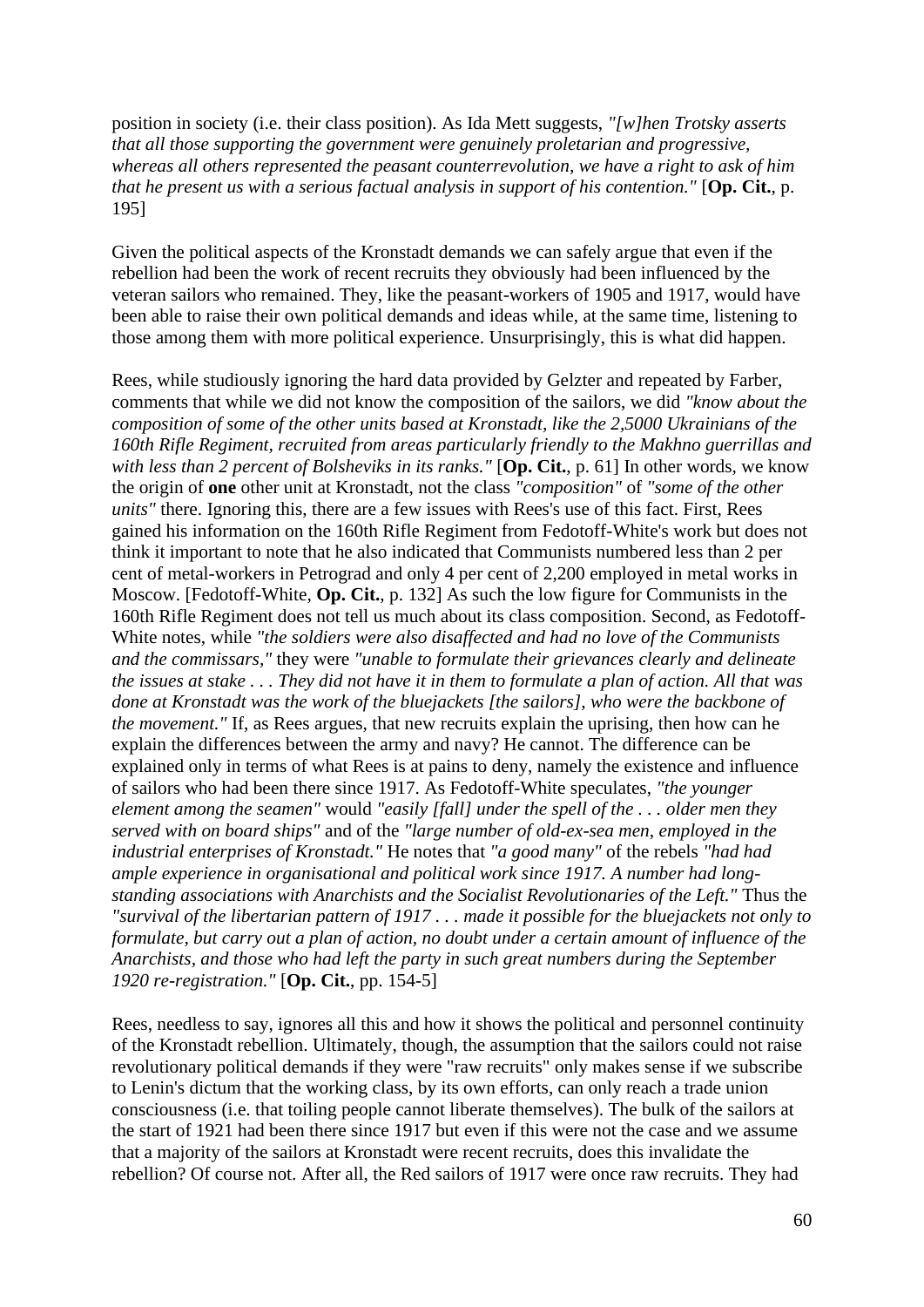become politicised over time by debate, discussion and struggle. So had the workers in Petrograd and elsewhere. Would Leninists have denounced strikers in 1905 or 1917 if it were discovered that most of them were recent peasant arrivals in the city? Of course not -- they do so with regards to Kronstadt only because the rebels in question are facing Lenin and Trotsky.

Ironically, the Bolsheviks were simply repeating old Menshevik arguments once raised against them. Between 1910 and 1914, the industrial workforce in Russia grew from 1,793,000 workers to 2,400,000. At the same time, the influence of the Bolsheviks grew at Menshevik expense which the latter considered as *"consequence of the changes that were taking place in the character of urban Russia"* with peasants joining the labour force. [*"Introduction"*, **The Mensheviks in the Russian Revolution**, Abraham Archer (ed.), p. 24] The Mensheviks argued that the Bolsheviks gained their influence from such worker-peasant industrial *"raw recruits"* and not from the genuine working class. [Orlando Figes, **A People's Tragedy**, p. 830] As Robert Service noted, *"Menshevik critics were fond of carping that most Bolshevik newcomers were young lads fresh from the villages and wanting in long experience of industrial life and political activity. It was not completely unknown for Bolshevik spokesmen to come close to admitting this."* [**The Bolshevik Party in Revolution**, p. 44] It was the industrial "raw recruits" who took part in the 1905 and 1917 revolutions, helping to raise and formulate demands as well as organising soviets, strikes and demonstrations and raising slogans which were to the left of the Bolsheviks. Does this process somehow grind to a halt when these "raw recruits" oppose the vanguard party? Of course not.

In short, this Trotsky inspired sociology has been debunked -- and misses the point. Sadly, we have to address it in order to refute common-place Leninist arguments against Kronstadt and expose how willing they are to selectively quote from the sources they use. As we show in the [next section,](append42.html#app9) the political composition of the Kronstadt rebels, like their class composition, was basically unchanged in 1921 when compared to that which pre-dominated in 1917.

# **9 Was Kronstadt different politically in 1921?**

As we indicated in the [last section,](append42.html#app8) over 90% of the Kronstadt sailors on the two battleships which were the catalyst for the rebellion for whom years of enlistment are known had been there since 1917. However, given that most Leninists mean "support the party" by the term "class consciousness," it is useful to compare the political perspectives of Kronstadt in 1917 to that raised in the 1921 revolt. As will soon become clear, the political ideas expressed in 1921 were essentially similar to those popular in 1917. This similarly also proves the continuity between the Red sailors of 1917 and the rebels of 1921.

Kronstadt in 1917 was **never** dominated by the Bolsheviks, they were always a minority and a *"radical populist coalition of Maximalists and Left SRs held sway, albeit precariously, within Kronstadt and its Soviet"* while *"externally Kronstadt was a loyal stronghold of the Bolshevik regime"*. [Getzler, **Kronstadt 1917-1921**, p. 179] This confirms Trotsky's recollections from 1938 that *"the Bolsheviks constituted less than one-half of the Kronstadt Soviet. The majority consisted of SRs and anarchists."* [*"Hue and Cry Over Kronstadt"*, Lenin and Trotsky, **Kronstadt**, p. 86] Indeed, in 1917 Trotsky even stated that the Kronstadters *"are anarchists."* [quoted by Getzler, **Op. Cit.**, p. 98]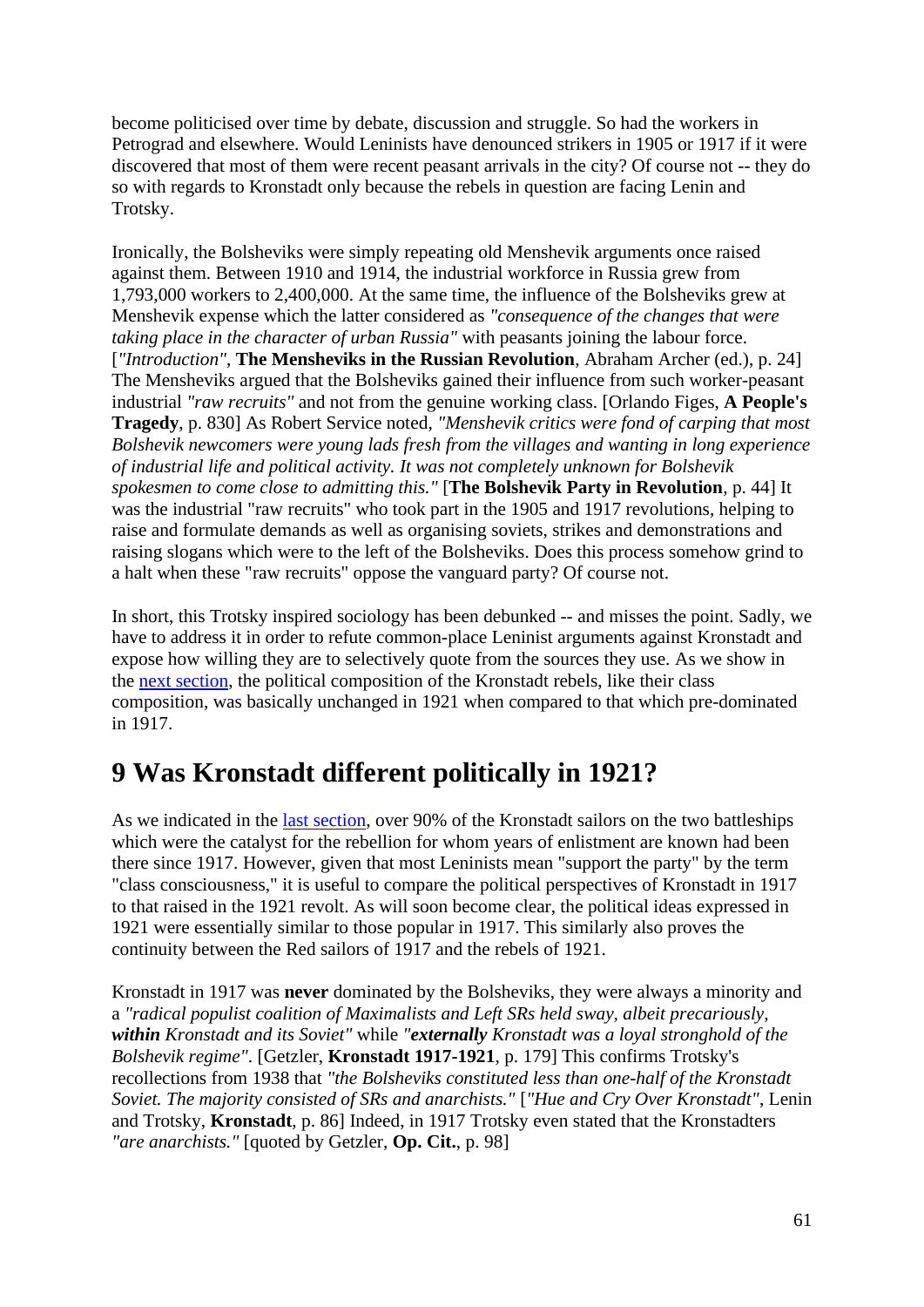Kronstadt was in favour of soviet power and, unsurprisingly, supported those parties which claimed to support that goal, which explains its initial support for the Bolshevik regime. Yet internally, the political climate in Kronstadt was *"very close to the politics of the Socialist Revolutionary Maximalists, a left-wing split-off from the SR Party, politically located somewhere between the Left SRs and the Anarchists."* [Farber, **Before Stalinism**, p. 194] In Kronstadt this group was led by Anatolii Lamanov and *"it rejected party factionalism"* and *"stood for pure sovietism"*. They sought an immediate agrarian and urban social revolution, calling for the *"socialisation of power, of the land and of the factories"* to be organised by a federation of soviets based on direct elections and instant recall, as a first step towards socialism. [Getzler, **Op. Cit.**, p. 135] The similarities with anarchism are clear.

At the time of the October revolution, the Kronstadt soviet did not have a Bolshevik majority. The soviet elections in August saw the Bolsheviks receive 96 seats, as did the Non-Party grouping, the Left-SRs receiving 73, the Menshevik Internationalists 13 and anarchists 7. Kronstadt's delegates to the third All-Russian Congress of Soviets were a Left-SR (157 votes), a SR-Maximalist (147 votes) and a Bolshevik (109 votes). It was only in the January elections in 1918 that the Bolsheviks improved their position, gaining 139 deputies compared to their previous 96. In spite of securing their highest ever vote during the era of multi-party soviets the Bolsheviks only gained 46 percent of seats in the soviet. Also elected at this time were 64 SRs (21 percent), 56 Maximalists (19 percent), 21 non-party delegates (7 percent), 15 Anarchists (5 percent) and 6 Mensheviks (2 percent). The soviet elected a Left SR as its chairman and in March it elected its three delegates to the Fourth Congress of Soviets, with the Bolshevik delegate receiving the lowest vote (behind a Maximalist and an anarchist with 124, 95 and 79 votes respectively). By the April 1918 elections, as in most of Russia, the Bolsheviks found their support had decreased. Only 53 Bolsheviks were elected (29 per cent) as compared to 41 SR Maximalists (22 percent), 39 Left SRs (21 percent), 14 Menshevik Internationalists (8 percent), 10 Anarchists (5 percent) and 24 non-party delegates (13 percent). Indeed, Bolshevik influence at Kronstadt was so weak that on April 18th, the Kronstadt soviet denounced the Bolsheviks attack against the anarchists in Moscow, April 12th by a vote of 81 to 57. The *"Bolshevisation"* of Kronstadt *"and the destruction of its multi-party democracy was not due to internal developments and local Bolshevik strength, but decreed from outside and imposed by force."* [Getzler, **Op. Cit.**, p. 134, pp. 182-4 and p. 186]

Thus the dominant political perspective in 1917 was one of *"sovietism"* -- namely, all power to the soviets and not to parties. This was the main demand of the 1921 uprising. Politically, Kronstadt had not changed: *"What is impressive is that Kronstadt seems to have changed so little throughout the period from 1905 to 1921. Moreover, the argument of ideological degeneration was used against the sailors as early as the mutiny of October 1918, when it was quite implausible".* [Nicolas Walter, **The Anarchist Past and Other Essays**, p. 138]

In addition to the soviet, there was the *"general meetings in Anchor square, which were held nearly every day."* [Avrich, **Op. Cit.**, p. 57] The Kronstadt Soviet was itself constantly pressurised by these mass meetings. For example, on 25 May 1917, a large crowd, inspired by Bolshevik and anarchist speakers, marched to the Naval Assembly and forced the leaders of the Soviet to rescind their agreement with the more moderate Petrograd Soviet. In February 1921, the Kronstadt rebels met in Anchor square to pass the *Petropavlovsk* resolution -- just as happened before in 1917. And as in 1917, they elected a Conference of Delegates to manage the affairs of the Kronstadt. In other words, the sailors re-introduced exactly the same political forms they practised in 1917.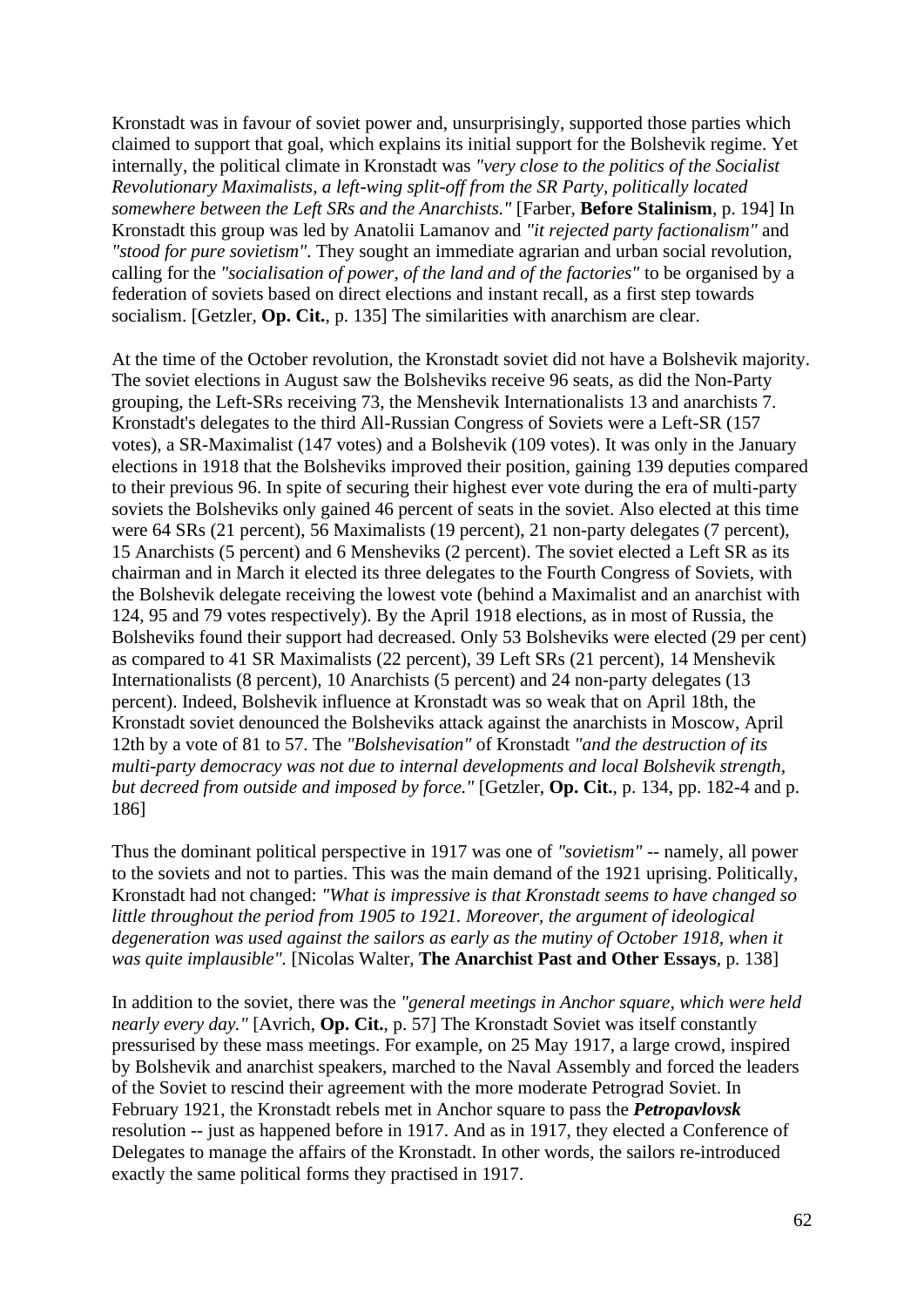These facts suggest that any claims that the majority of sailors, soldiers and workers in Kronstadt had changed politically are unfounded. This, ironically enough, is confirmed by Trotsky.

Trotsky's memory (which, after all, seems to be the basis of most of his and his followers' arguments) did play tricks on him. He states that there *"were no Mensheviks at all in Kronstadt."* As for the anarchists, *"most"* of them *"represented the city petty bourgeoisie and stood at a lower level than the SRs."* The Left SRs *"based themselves on the peasant part of the fleet and of the shore garrison."* [Lenin and Trotsky, **Op. Cit.**, p. 86] So we have Trotsky arguing that the majority of the *"pride and glory"* of the revolution in 1917 voted for groups of a *"lower level"* than the Bolsheviks (and quite a few for a party, the Mensheviks, Trotsky said did not exist there).

Looking at the politics of these groups, we discover some strange inconsistencies which undermine the validity of Trotsky's claims. For example, in the beginning of 1918, *"the working population of Kronstadt, after debating the subject at many meetings, decided to proceed to socialise dwelling places . . . A final monster meeting definitely instructed several members of the Soviet -- Left Social-Revolutionaries and Anarcho-Syndicalists -- to raise the question at the next [soviet] plenary session."* While the Bolshevik delegates tried to postpone the decision (arguing in the soviet that the decision was too important and should be decided by the central government) the *"Left Social-Revolutionaries, Maximalists and Anarcho-Syndicalists asked for an immediate discussion and carried the vote."* [Voline, **The Unknown Revolution**, pp. 460-1] This fits in exactly with the communist-anarchist programme of socialisation but it is hardly an expression of representatives of *"the city petty bourgeoisie."* Let us quote one:

*"I am an anarchist because contemporary society is divided into two opposing classes: the impoverished and dispossessed workers and peasants . . . and the rich men, kings and presidents . . .*

*"I am an anarchist because I scorn and detest all authority, since all authority is founded on injustice, exploitation and compulsion over the human personality. Authority dehumanises the individual and makes him a slave.*

*"I am an opponent of private property when it is held by individual capitalist parasites, for private property is theft . . .*

*"I am an anarchist because I believe only in the creative powers and independence of a united proletariat and not of the leaders of political parties of various kinds.*

*"I am an anarchist because I believe that the present struggle between the classes will end only when the toiling masses, organised as a class, gain their true interests and conquer, by means of a violent social revolution, all the riches of the earth . . . having abolished all institutions of government and authority, the oppressed class must proclaim a society of free producers . . . The popular masses themselves will conduct their affairs on equal and communal lines in free communities."* [N. Petrov, quoted by Paul Avrich, **Anarchists in the Russian Revolution**, pp. 35-6]

Very "petty bourgeois"! Of course Trotsky could argue that this represented the minority of *"real revolutionaries,"* the *"elements most closely linked to the Bolsheviks"* among the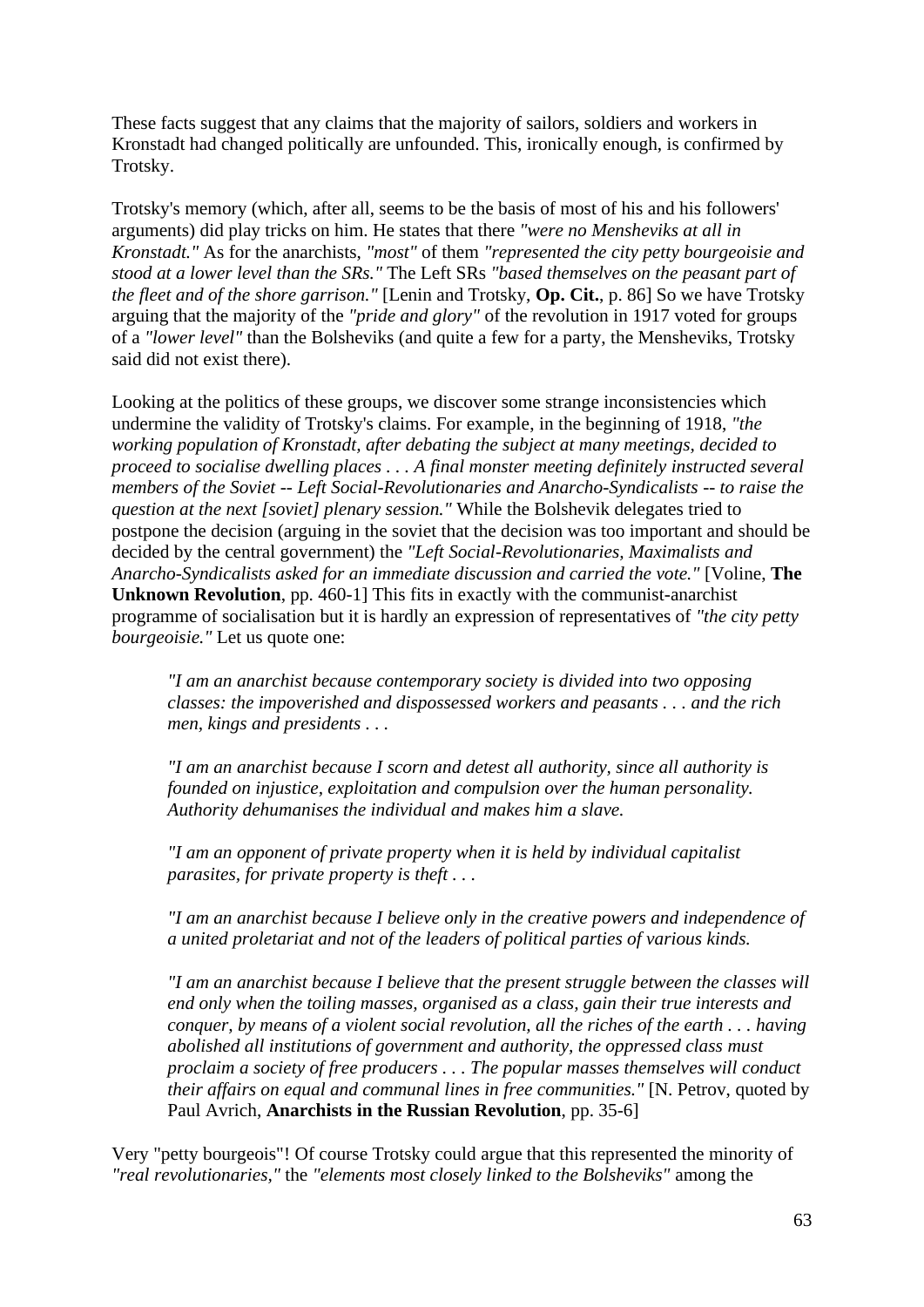anarchists, but such an analysis cannot be taken seriously considering the influence of the anarchists in Kronstadt. [Lenin and Trotsky, **Op. Cit.**, p. 86] For example, a member of the Petrograd Committee and the Helsingfors party organisation in 1917 recalled that the Anarchist-Communists had great influence in Kronstadt. Moreover, according to historian Alexander Rabinowitch, they had an *"undeniable capacity to influence the course of events"* and he speaks of *"the influential Anarcho-Syndicalist Communists [of Kronstadt] under Iarchuk."* Indeed, anarchists *"played a significant role in starting the July uprising"* in 1917. [**Prelude to Revolution**, p. 62, p. 63, p. 187 and p. 138] This confirms Paul Avrich's comments that the *"influence of the anarchists . . . had always been strong within the fleet"* and *"the spirit of anarchism"* had been *"powerful in Kronstadt in 1917"* (it *"had by no means dissipated"* in 1921). [Arvich, **Op. Cit.**, p. 168 and p. 169]

A similar analysis of the Maximalists would produce the same results for Trotsky's claims. Paul Avrich provides a useful summary of their politics. He notes the Maximalists occupied *"a place in the revolutionary spectrum between the Left SR's and the anarchists while sharing elements of both."* They *"preached a doctrine of total revolution"* and called for a *"'toilers' soviet republic' founded on freely elected soviets, with a minimum of central state authority. Politically, this was identical with the objective of the Kronstadters [in 1921], and 'Power to the soviets but not the parties' had originally been a Maximalist rallying-cry."* Economically, the parallels *"are no less striking."* They denounced grain requisitioning and demanded that *"all the land be turned over to the peasants."* For industry they rejected the Bolshevik theory and practice of *"workers' control"* over bourgeois administrators in favour of the *"social organisation of production and its systematic direction by representatives of the toiling people."* Opposed to nationalisation and centralised state management, they argued for socialisation and workers' self-management of production. Little wonder he states that the *"political group closest to the rebels in temperament and outlook were the SR Maximalists"* and *"[o]n nearly every important point the Kronstadt program, as set forth in the rebel Izvestiia, coincided with that of the Maximalists."* [Paul Avrich, **Op. Cit.**, pp. 171-2]

This can be quickly seen from reading both the *Petropavlovsk* resolution and the Kronstadt newspaper *Izvestiia* (see **No Gods, No Masters**, vol. 2, pp. 183-204). The political continuity is striking between 1917 and 1921, as can be seen from the article *"So-Called Socialism"* published in its last issue on March 16th:

*"In making the October Revolution, the sailors and Red soldiers, the workers and peasants, spilled their blood for the power of the Soviets, for the building of a workers' republic.*

*"The Communist Party paid close attention to the aspirations of the masses. Having inscribed on its banners attractive slogans which aroused the enthusiasm of the workers, it swept them into the struggle and promised them that it would lead them into the beautiful kingdom of socialism which only the Bolsheviks knew how to build . . . It seemed as if the time of free labour in the fields, factories and workshops had come. It seemed as if power were going to pass into the hands of the workers . . . Then, feeling themselves strong enough, the Communists progressively eliminated from power first the socialists of other tendencies, then they pushed workers and peasants out of many state posts, while continuing to govern in their name.*

*"In this way the Communists have brought in the rule of the commissars, with all the despotism of personal power. Against all reason and contrary to the will of the*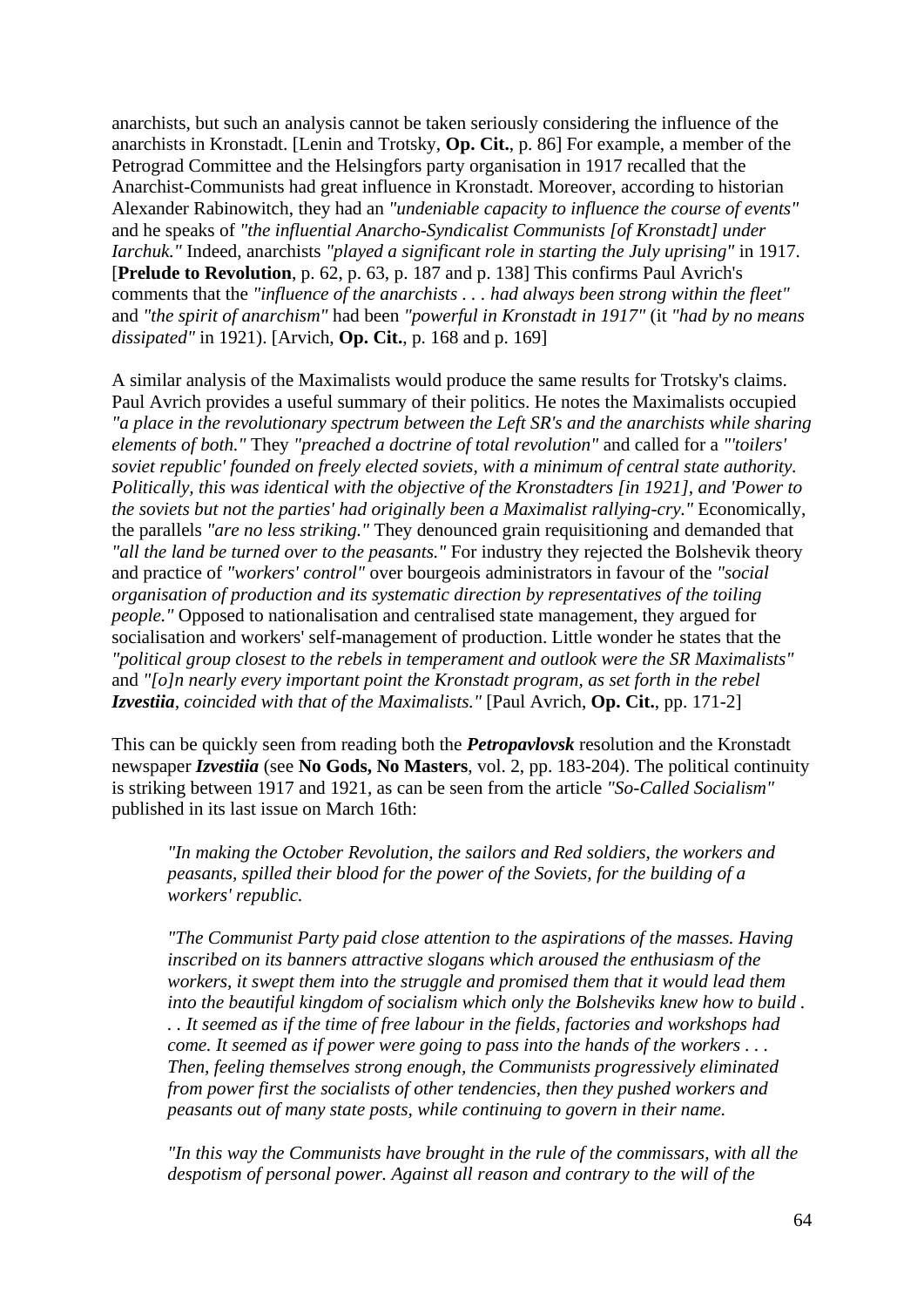*workers, they then began stubbornly to build a state socialism with slaves, instead of building a society based on free labour . . . the Bolsheviks established the nationalisation of works and factories. From a slave of the capitalist the worker was transformed into a slave of state enterprises. Soon this no longer sufficed, and they planned the application of the Taylor system.*

*"The whole mass of the peasants were declared enemies of the people and identified with the 'kulaks.' Very enterprisingly the Communists then set about ruining the peasants and substituting Soviet exploitation, that is to say, establishing the estates of the new agrarian profiteer, the State. That is what the peasants have obtained from the Socialism of the Bolsheviks, instead of free labour on the liberated land for which they had hoped. In exchange for bread and livestock, almost entirely requisitioned, they obtained the raids of the Cheka and mass shootings. A fine system of exchange in a workers' state -- lead and bayonets for bread!*

*"The life of the citizen became monotonous and banal to the point of death, regulated according to the rules of the authorities. Instead of a life animated by free labour and the free development of the individual, an unprecedented and incredible slavery was born. All independent thought, all just criticism of the acts of the criminal rulers became crimes, punished by prison and often by death. Indeed, the death penalty, that disgrace to humanity, was extended in the 'socialist fatherland.'*

*"Such is the beautiful kingdom of socialism to which the dictatorship of the Communist party has brought us. We have received State Socialism with Soviets of functionaries who vote docilely what the authorities and their infallible commissars dictate to them. The slogan, 'He who does not work shall not eat,' has been modified under this beautiful 'Soviet' regime to 'Everything for the Commissars.' And as for the workers, peasants and intellectual workers, they have just to carry out their tasks in a prison.*

*"This has become insupportable. Revolutionary Kronstadt has been the first to break the chains and bars of the prison. It fights for the true Soviet republic of the workers in which the producer himself will be owner of the products of his labour and can dispose of them as he wishes."* [quoted by Voline, **Op. Cit.**, pp. 518-9]

So as can be seen, the Maximalists were in advance of the Bolsheviks too. They argued for soviet power, not party power, as well as workers' self-management to replace the state capitalism of the Bolshevik party dictatorship. The political outlook of the Kronstadt rebels had not changed dramatically. Heavily influenced by anarchist and semi-anarchists in 1917, in 1921 the same political ideas came to the fore again once the sailors, soldiers and civilians had freed themselves from Bolshevik dictatorship and created the Conference of Delegates.

According to the logic of Trotsky's argument, the Kronstadt sailors were revolutionary simply because of the actions of the Bolshevik minority, as a *"revolution is 'made' directly by a minority. The success of a revolution is possible, however, only where this minority finds more or less support . . . on the part of the majority. The shift in different stages of the revolution . . . is directly determined by changing political relations between the minority and the majority, between the vanguard and the class."* It is this reason that necessitates *"the dictatorship of the proletariat"* as the level of the masses cannot be *"equal"* and of *"extremely high development."* Trotsky argued that the *"political composition of the Kronstadt Soviet*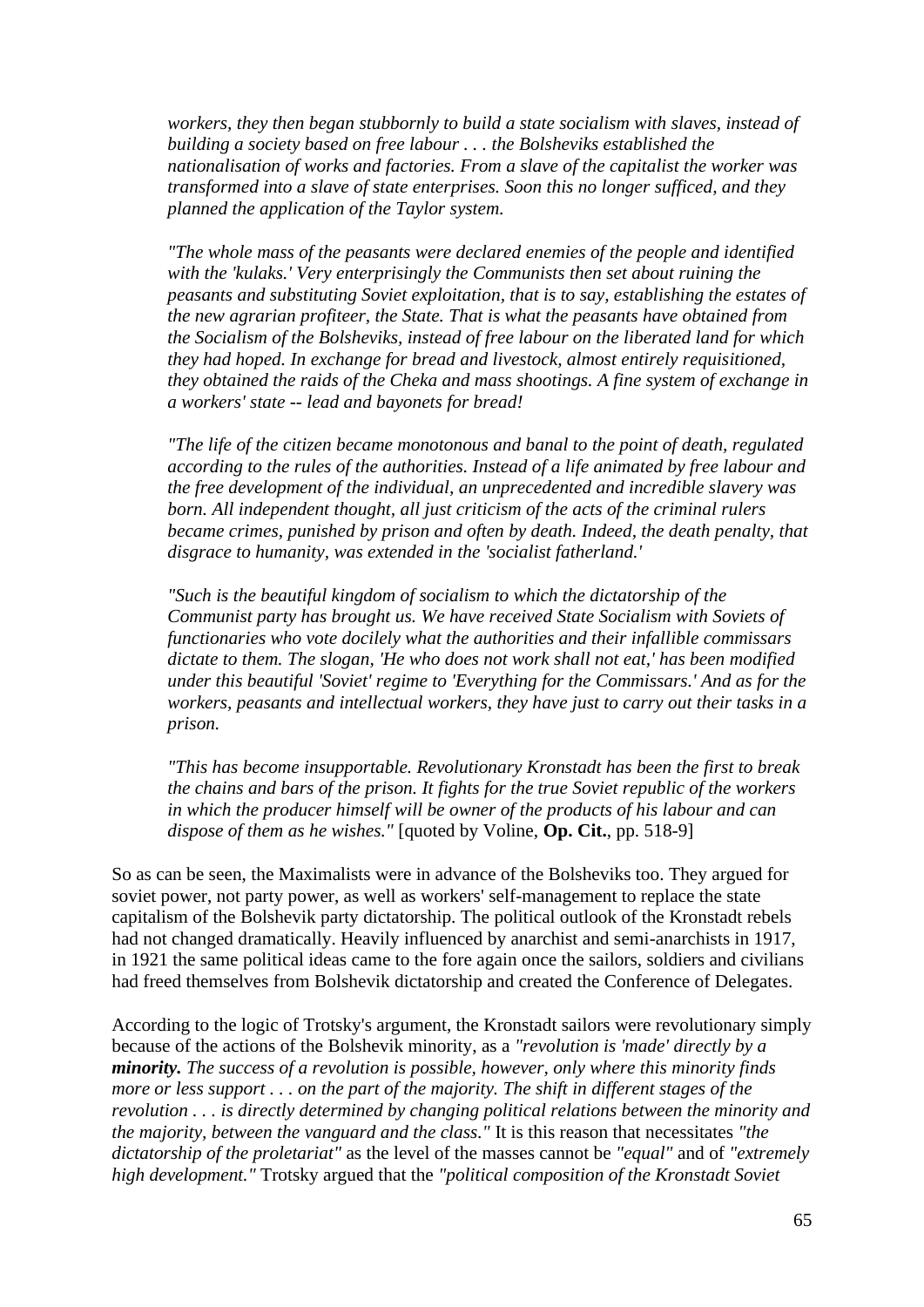*reflected the composition of the garrison and the crews."* [Lenin and Trotsky, **Op. Cit.**, p. 85, p. 92 and p. 86]

In other words, with the vanguard (the minority of Bolsheviks) gone, the majority of the Kronstadters fell back to their less developed ways. Yet, if the political composition of the revolt reflected the composition of the crews, then Trotsky's argument suggests that this composition was remarkably unchanged for in the early months of 1918 the Bolsheviks saw their vote nearly half between late January and April 1918. Similarly, we find John Rees, in contradiction to his main argument that the sailors were backward new recruits, admitting that the *"ideology of the Kronstadt garrison was one factor"* in the revolt because *"in its heroic days the garrison had an ultra-left air."* [Rees, **Op. Cit.**, p. 62] Yet if, as he maintains, the sailors **were** new, how could they had time to be influenced by this ideology, the ideology of sailors he claims were not there? And if the new recruits he claims were there **had** been influenced by the sailors of 1917 then it is hard to maintain that the revolt was alien to the spirit of 1917. By this apparently simple admission of the facts, he seems unaware that he fatally undermines his own case.

All of which raises an interesting question. If revolutions are made by a minority who gain the support of the majority, what happens when the majority reject the vanguard? As we indicate in [section 15,](append42.html#app15) Trotsky was not shy in providing the answer -- party dictatorship. Such socialism from above, as the Kronstadt sailors recognised, cannot create genuine socialism but only state-capitalism.

To conclude, the evidence shows that the political ideas dominant in Kronstadt had not changed since 1917 -- the same libertarian socialist ideas prevailed although now enriched by the experience of the state socialism anarchists had warned of. Indeed, it is the politics expressed in 1921 which clearly confirm the statistical evidence on the length of service of the rebel sailors we presented in the [last section.](append42.html#app8) The revolt of 1921 reflected the politics and aspirations of those active since at least 1917. It was these politics which had made Kronstadt the *"pride and glory"* of the revolution in 1917 and, four years later, made it so dangerous to the Bolsheviks.

## **10 Why did the Petrograd workers not support Kronstadt?**

For Trotskyists, the inaction of the Petrograd workers during the revolt is a significant factor in showing its *"backward peasant"* character. Trotsky, for example, argued that from *"the class point of view"* it is *"extremely important to contrast the behaviour of Kronstadt to that of Petrograd in those critical days"* for the *"uprising did not attract the Petrograd workers. It repelled them. The stratification proceeded along class lines. The workers immediately felt that the Kronstadt mutineers stood on the opposite side of the barricades -- and they supported the Soviet power. The political isolation of Kronstadt was the cause of its internal uncertainty and its military defeat."* [*"Hue and Cry Over Kronstadt"*, Lenin and Trotsky, **Kronstadt**, pp. 90-1]

First, it should be noted that Trotsky's claims in 1937 are at odds with his opinion during the crisis. In a cable dated March 5th, 1921, to a member of the Council of Labour and Defence Trotsky insisted that *"only the seizure of Kronstadt will put an end to the political crisis in Petrograd."* [quoted by Israel Getzler, *"The Communist Leaders' Role in the Kronstadt*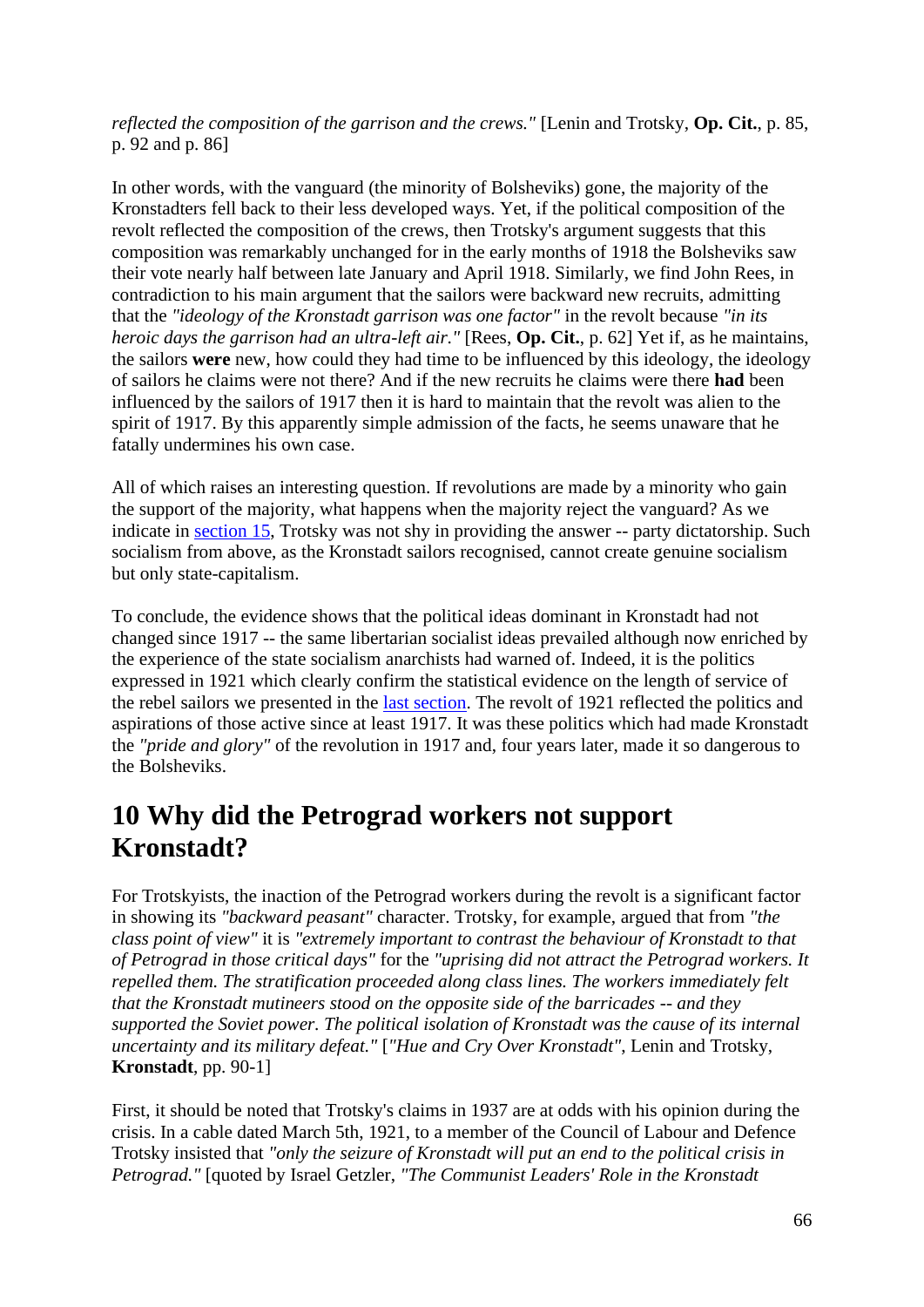*Tragedy of 1921 in the Light of Recently Published Archival Documents"*, **Op. Cit.**, p. 32] Thus, in 1921, Trotsky was well aware of the links between the Kronstadt revolt and the Petrograd strikes, seeing the destruction of the former as a means to defeating the latter. Simply put, the crushing of Kronstadt would give the rebel workers in Petrograd a clear message of what to expect if they persisted in their protests.

Second, Trotsky's later arguments leave a lot to be desired. For example, he fails to note (to use Victor Serge's words that the state and Communist Press *"was positively berserk with lies"* and *"lied systematically"* [**Memoirs of a Revolutionary**, pp. 125-6] The press and radio campaign directed against Kronstadt stated that the revolt had been organised by foreign spies and was led by ex-Tsarist generals. As an example (see [section 5](append42.html#app5) for more details), on 5th March the Petrograd Defence Committee put out a call to the insurgents, inviting them to surrender:

*"You are being told fairy tales when they tell you that Petrograd is with you or that the Ukraine supports you. These are impertinent lies. The last sailor in Petrograd abandoned you when he learned that you were led by generals like Kozlovsky. Siberia and the Ukraine support the Soviet power. Red Petrograd laughs at the miserable efforts of a handful of White Guards and Socialist Revolutionaries."* [quoted by Mett, **Op. Cit.**, p. 162]

These lies would, of course, alienate many workers in Petrograd. Two hundred emissaries were sent from Kronstadt to distribute their demands but only a few avoided capture. The Party had brought the full weight of its propaganda machine to bear, lying about the revolt and those taking part in it. The government also placed a *"careful watch"* on the *"trains from Petrograd to mainland points in the direction of Kronstadt to prevent any contact with the insurgents."* [Avrich, **Op. Cit.**, p. 140 and p. 141]

However, while lying is a factor in the lack of active support, it is by no means the key one. That factor was state repression. Emma Goldman recalled the situation in Petrograd at the time:

*"Extraordinary martial law was declared over the entire Petrograd Province, and none but specially authorised officials could leave the city. The Bolshevik press opened a campaign of calumny and vituperation against Kronstadt, proclaiming that the sailors and soldiers had made common cause with the 'tsarist general Kozlovsky,' and declaring the Kronstadt people outlawed."* [**Living My Life**, vol. 2, pp. 878-9]

Given what everyone knew what happened to people outlawed by the Bolsheviks, is it surprising that many workers in Petrograd (even if they knew they were being lied to) did not act? Particularly as the threat could be seen on the streets of Petrograd:

*"On March 3 the Petrograd Defence Committee, now vested with absolute power throughout the entire province, took stern measures to prevent any further disturbances. The city became a vast garrison, with troops patrolling in every quarter. Notices posted on the walls reminded the citizenry that all gatherings would be dispersed and those who resisted shot on the spot. During the day the streets were nearly deserted, and, with the curfew now set at 9 p.m., night life ceased altogether."* [Avrich, **Op. Cit.**, p. 142]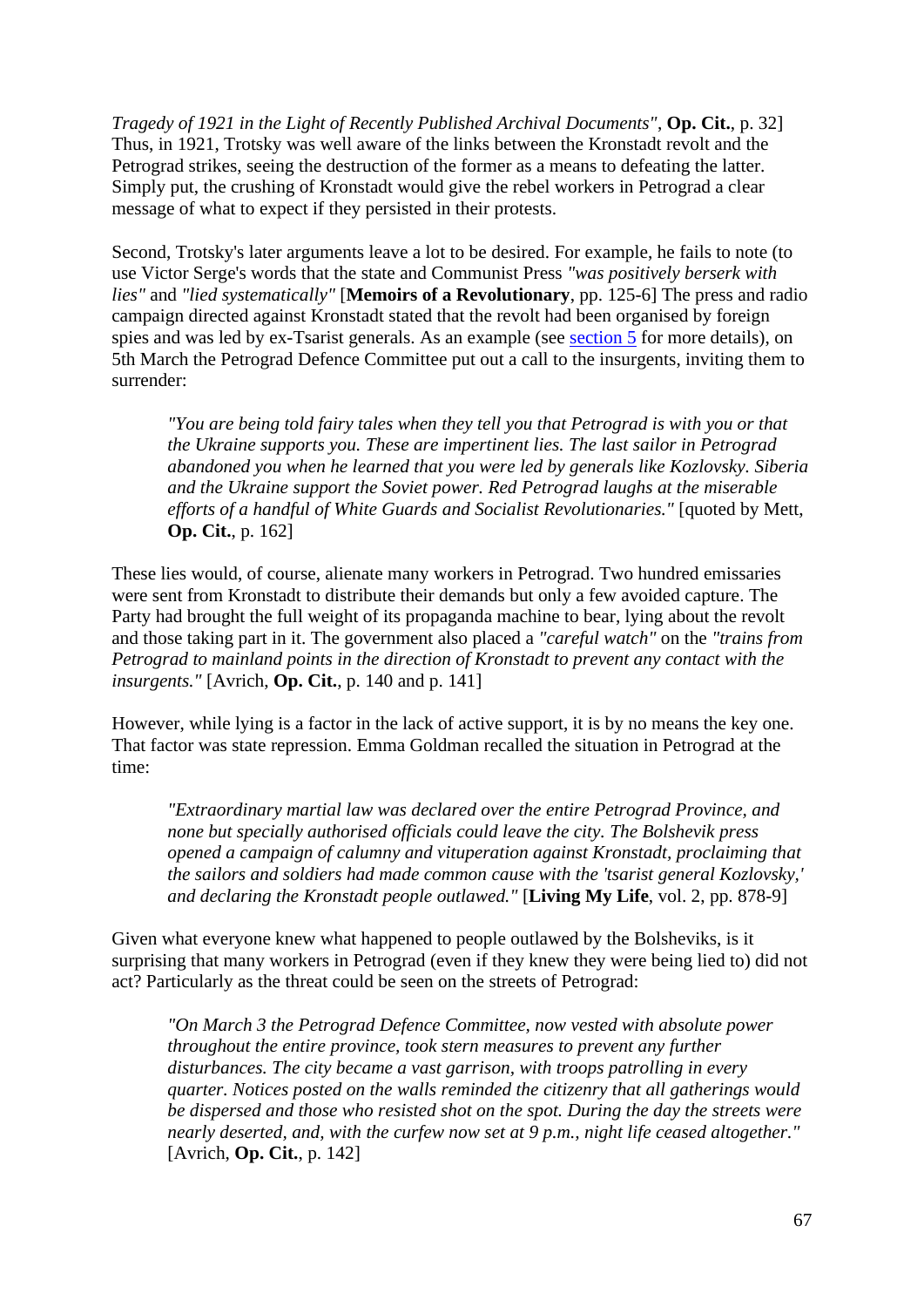Berkman, also an eyewitness to the repression like Goldman, stated that:

*"The Petrograd committee of defence, directed by Zinoviev, its chairman, assumed full control of the city and Province of Petrograd. The whole Northern District was put under martial law and all meetings prohibited. Extraordinary precautions were taken to protect the Government institutions and machine guns were placed in the Astoria, the hotel occupied by Zinoviev and other high Bolshevik functionaries. The proclamations posted on the street bulletin boards ordered the immediate return of all strikers to the factories, prohibited suspension of work, and warned the people against congregating on the streets. 'In such cases', the order read, 'the soldiery will resort to arms. In case of resistance, shooting on the spot.'* 

*"The committee of defence took up the systematic 'cleaning of the city.' Numerous workers, soldiers and sailors suspected of sympathising with Kronstadt, placed under arrest. All Petrograd sailors and several Army regiments thought to be 'politically untrustworthy' were ordered to distant points, while the families of Kronstadt sailors living in Petrograd were taken into custody as hostages."* [*"The Kronstadt Rebellion"*, **Op. Cit.**, p. 71]

As we noted in [section 2,](append42.html#app2) the events in Kronstadt were in solidarity with the strike wave in Petrograd at the end of February. Then the Bolsheviks had repressed the workers with *"arrests, the use of armed patrols in the streets and in the factories, and the closing and reregistration of an enterprise labour force."* [Mary McAuley, **Op. Cit.**, p. 409] A three-man Defence Committee was formed and Zinoviev *"proclaimed martial law"* on February 24th (this was later *"vested with absolute power throughout the entire province"* on March 3rd). As part of this process, they had to rely on the *kursanty* (Communist officer cadets) as the local garrisons had been caught up the general ferment and could not be relied upon to carry out the government's orders: *"Overnight Petrograd became an armed camp. In every quarter pedestrians were stopped and their documents checked . . . the curfew [was] strictly enforced."* The Petrograd Cheka made widespread arrests. [Avrich, **Op. Cit.**, p. 39, p. 142 and pp. 46-7]

However, part of the Petrograd proletariat continued to strike during the Kronstadt events including the biggest factories of Petrograd: Poutilov, Baltisky, Oboukhov, Nievskaia Manoufactura, etc. However, the Bolsheviks acted quickly to shut down the factories and started the re-registration of the workers. For workers to be locked out of a factory meant to be *"automatically deprived of their rations."* [Avrich, **Op. Cit.**, p. 41] On the day the Bolsheviks attacked Kronstadt (March 7th) the Cheka reported that it was launching *"decisive actions against the workers."* These *"decisive actions"* involved a *"massive purge of Petrograd factories and plants."* At the Arsenal factory, for example, *"the workers organised a mass meeting on 7th March, (the day the bombardment of Kronstadt began). This meeting adopted a resolution of the mutinous sailors! It elected a commission which was to go from factory to factory, agitating for a general strike."* [Mett, **Op. Cit.**, p. 164] The Cheka confirms this event, reporting to Zinoviev on March 8th that *"[a]t a rally of workers of the Arsenal Plant a resolution was passed to join the Kronstadt uprising. The general meeting had elected a delegation to maintain contact with Kronstadt."* This delegation had already been arrested. This was a common practice and during this period the Cheka concentrated its efforts on the leaders and on disrupting communication: all delegates to other workplaces, all Mensheviks and SRs who could be found, all speakers at rallies were being arrested day after day. Thus the Communists *"suppressed the workers' uprising in Petrograd in the first days of*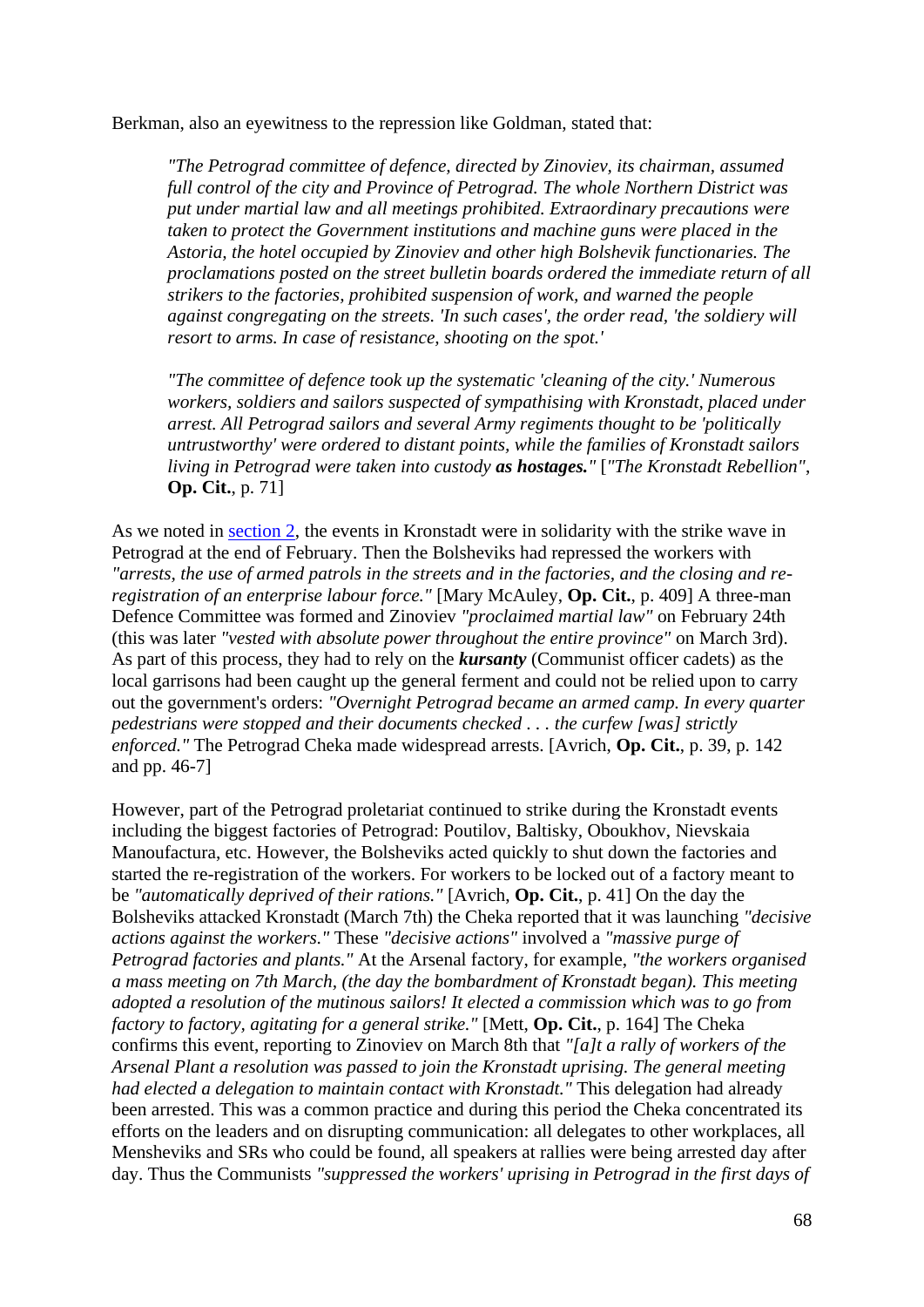*March."* Unlike the Kronstadt sailors, the workers did not have weapons and *"were essentially defenceless vis-a-vis the Cheka."* [V. Brovkin, **Op. Cit.**, p. 396]

The state of siege was finally lifted on the 22nd of March, five days after the crushing of Kronstadt. The city had been *"appeased by [economic] concessions and cowed by the presence of troops."* [Avrich, **Op. Cit.**, p. 200] In these circumstances, is it surprising that the Petrograd workers did not join in the rebellion? So Trotsky is insulting the intelligence of his readers by arguing that the lack of support in Petrograd for Kronstadt reflected *"class lines."* Indeed, by failing to mention (to use Emma Goldman's words) *"the campaign of slander, lies and calumny against the sailors"* conducted by the Soviet Press (which *"fairly oozed poison against the sailors"*) or that *"Petrograd was put under martial law"* Trotsky, quite clearly, *"deliberately falsifies the facts."* [*"Trotsky Protests Too Much"*, **Op. Cit.**, p. 264] In short:

*"Here again Trotsky is saying things which are quite untrue. Earlier on we showed how the wave of strikes had started in Petrograd and how Kronstadt had followed suit. It was against the strikers of Petrograd that the Government had to organise a special General Staff: the Committee of Defence. The repression was first directed against the Petrograd workers and against their demonstrations, by the despatch of armed detachments of Koursantys.* 

*"But the workers of Petrograd had no weapons. They could not defend themselves as could the Kronstadt sailors. The military repression directed against Kronstadt certainly intimidated the Petrograd workers. The demarcation did not take place 'along class lines' but according to the respective strengths of the organs of repression. The fact that the workers of Petrograd did not follow those of Kronstadt does not prove that they did not sympathise with them. Nor, at a later date, when the Russian proletariat failed to follow the various 'oppositions' did this prove that they were in agreement with Stalin! In such instances it was a question of the respective strengths of the forces confronting one another."* [Mett, **Op. Cit.**, pp. 191-2]

Not that this was the first time Trotsky confused force with class. In 1920 he had defended the fact *"of having substituted for the dictatorship of the Soviets the dictatorship of our party"* by arguing that *"it can be said with complete justice that the dictatorship of the Soviets became possible only by means of the dictatorship of the party"* and that there is *"no substitution at all"* when the *"power of the party"* replaces that of the working class. The rule of the party *"has afforded to the Soviets the possibility of becoming transformed from shapeless parliaments of labour into the apparatus of the supremacy of labour."* [**Terrorism and Communism**, p. 109] He continued:

*"But where is your guarantee, certain wise men ask us, that it is just your party that expresses the interests of historical development? Destroying or driving underground the other parties, you have thereby prevented their political competition with you, and consequently you have deprived yourselves of the possibility of testing your line of action.* 

*"This idea is dictated by a purely liberal conception of the course of the revolution. In a period in which all antagonisms assume an open character, and the political struggle swiftly passes into a civil war, the ruling party has sufficient material standard by which to test its line of action, without the possible circulation of Menshevik papers. Noske [in Germany] crushes the Communists, but they grow. We*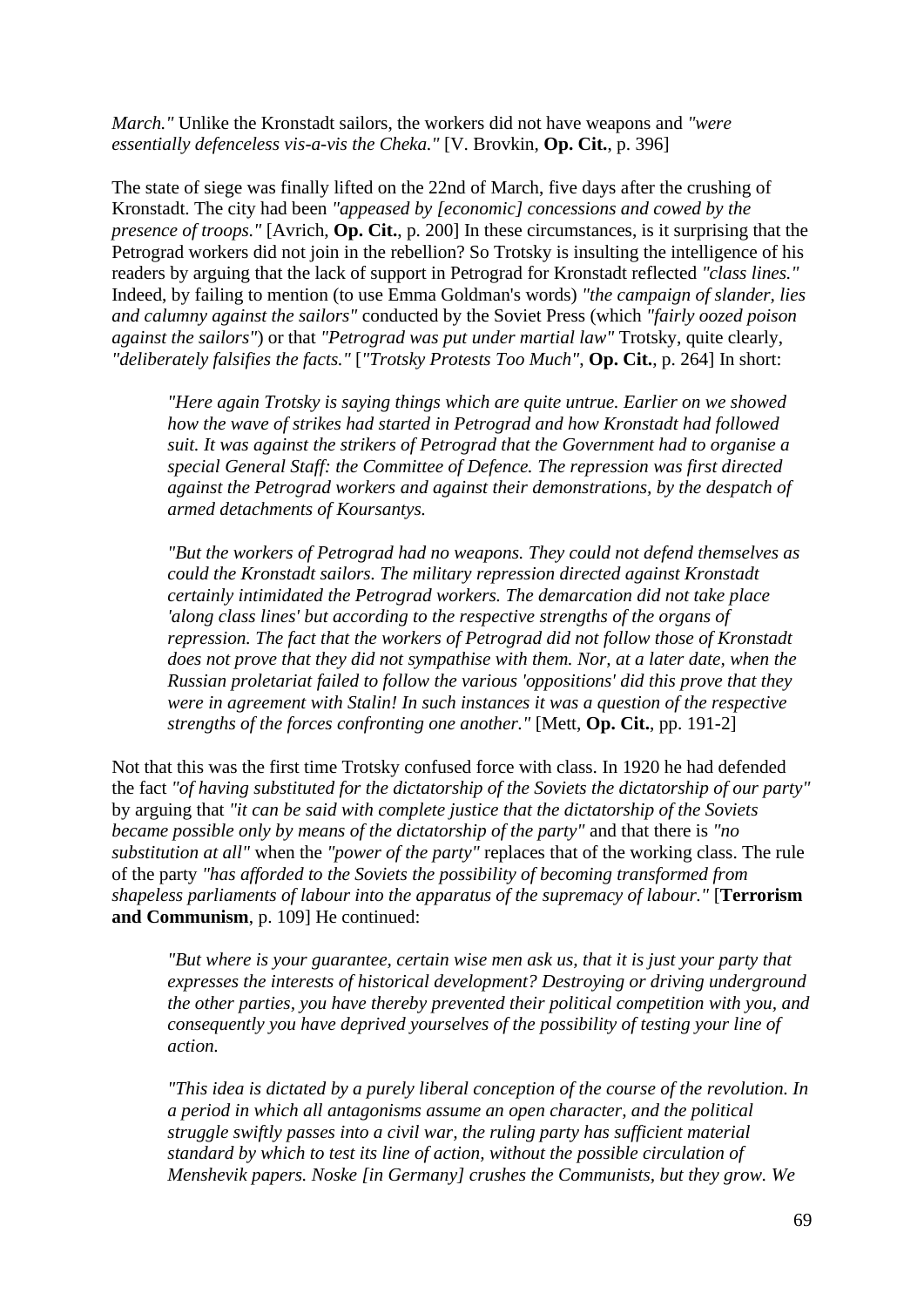*have suppressed the Mensheviks and the S.R.s -- and they have disappeared. This criterion is sufficient for us."* [**Op. Cit.**, pp. 109-10]

An interesting criterion, to say the least. By this logic Hitler expressed the *"interests of historical development"* when the German Communists and Trotskyists *"disappeared"* by leaps and bounds. Similarly, the Trotskyists in Russia *"disappeared"* under Stalin. Is this a Trotskyist justification of Stalinism? After all, in November 1927, the Left Opposition called for workers to demonstrate in its support during the 10th anniversary celebrations of the October Revolution. The workers did not heed their call, leading neo-Trotskyist Tony Cliff to lament *"the passivity of the mass of the workers, their lack of will to fight for the Opposition"*. This lack of response was critical for the success of Stalinism: *"For the ruling group to win it needed the passivity of the mass of the workers, while the Opposition needed the activity and consciousness of the masses for success."* [**Trotsky**, vol. 3, p. 263] So, if we apply the Leninist arguments against Kronstadt to this then, surely, we must conclude that the fact the workers remained passive shows that the Stalinists represented the "proletarian revolution" while the Trotskyists represented "petty bourgeois reaction"? That the Left Opposition proclaimed its proletarian credentials matters little, as Trotsky reminded us as regards the Kronstadt rebels, *"Marx has said that it is impossible to judge either parties or peoples by what they say about themselves"*. [Lenin and Trotsky, **Kronstadt**, p. 88] Likewise, noting the repressive nature of the regime in 1927 to explain this passivity would be acceptable if the repression in Petrograd before, during and after the Kronstadt rebellion was not ignored by the Trotskyists.

Rather than being an irrefutable case against Kronstadt Trotskyists think it is, all that the isolation of Kronstadt proves is the power of the repressive system the rebels and the Russian masses faced.

On this theme, we can see the depths which Trotskyists go to re-write history from Pierre Frank's *"Introduction"* to the work **Kronstadt**. He decides to quote Paul Avrich's work (after, of course, warning the reader that Avrich *"is not a Bolshevik or a Trotskyist"* and his *"political features are blurred"*) and states that Avrich *"done his work conscientiously, without skipping over the facts."* It is a shame that the same cannot be said of Frank who states that Avrich *"discusses the strikes in Petrograd preceding Kronstadt and comes to the following conclusion"*:

*"For many intellectuals and workers, moreover, the Bolsheviks, with all their faults, were still the most effective barrier to a White resurgence and the downfall of the revolution.* 

*"For these reasons, the strikes in Petrograd were fated to lead a brief existence. Indeed, they ended almost as suddenly as they had begun, never having reached the point of armed revolt against the regime."* [quoted by Frank, Lenin and Trotsky, **Op. Cit.**, pp. 24-25]

It is the *"moreover"* in the first paragraph that gives the game away. Avrich lists a few more reasons than the one given by Frank. Here is what Avrich actually lists as the reasons for the end of the strike wave:

*"after several days of tense excitement, the Petrograd disturbances petered out . . . The concessions had done their work, for more than anything else it was cold and*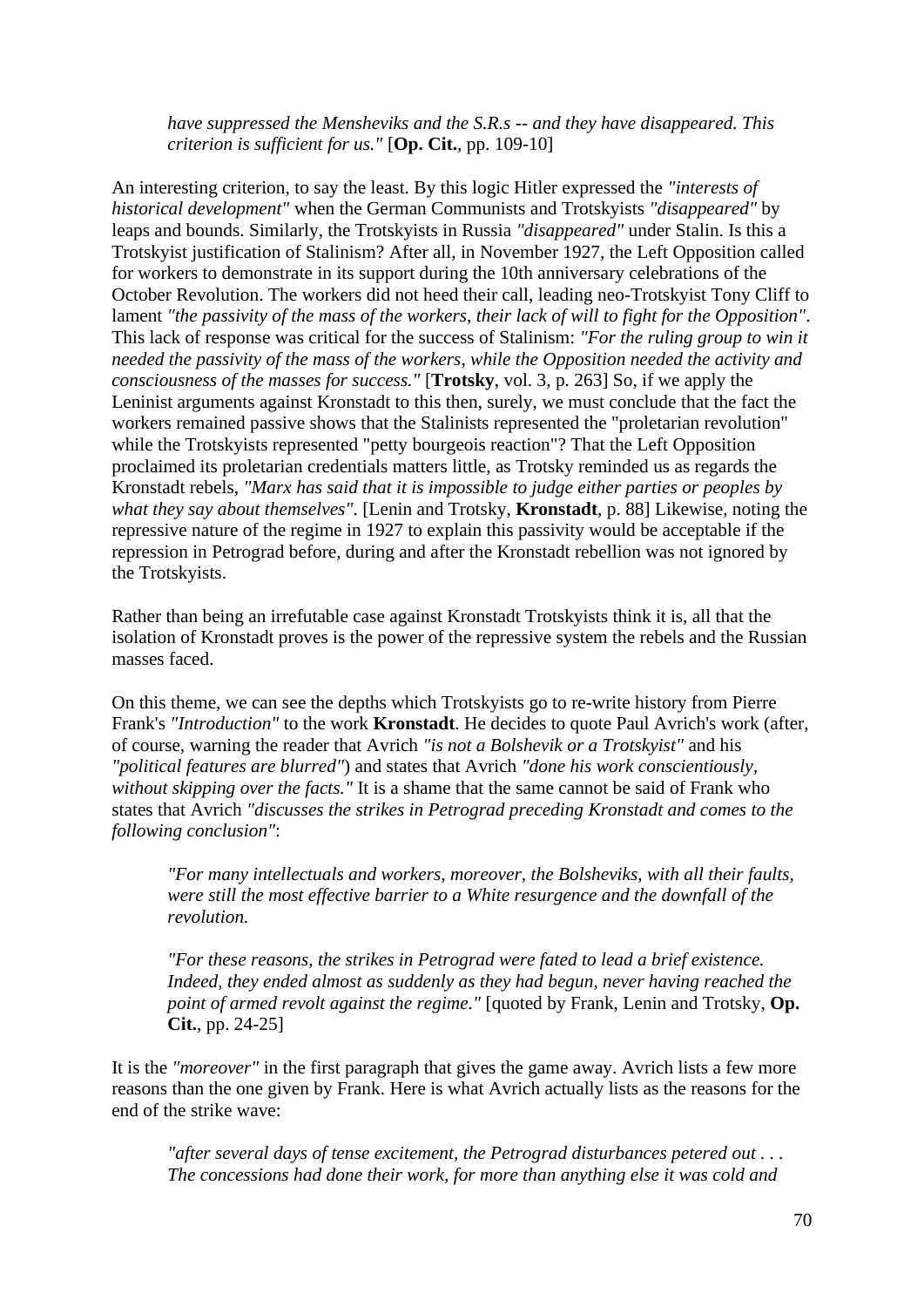*hunger which had stimulated popular disaffection. Yet there is no denying that the application of military force and the widespread arrests, not to speak of the tireless propaganda waged by the authorities had been indispensable in restoring order. Particularly impressive in this regard was the discipline shown by the local party organisation. Setting aside their internal disputes, the Petrograd Bolsheviks swiftly closed ranks and proceeded to carry out the unpleasant task of repression with efficiency and dispatch . . .* 

*"Then, too, the collapse of the movement would not have come so soon but for the utter demoralisation of Petrograd's inhabitants. The workers were simply too exhausted to keep up any sustained political activity . . . What is more, they lacked effective leadership and a coherent program of action. In the past these had been supplied by the radical intelligentsia . . . [but they] were themselves in no condition to lend the workers any meaningful support, let alone active guidance . . . they now felt too weary and terrorised . . . to raise their voices in opposition. With most of their comrades in prison or exile, and some already executed, few of the survivors were willing to risk the same fate, especially when the odds against them were so overwhelming and when the slightest protest might deprive their families of their rations. For many intellectuals and workers, moreover, the Bolsheviks, with all their faults, were still the most effective barrier to a White resurgence and the downfall of the revolution.* 

*"For these reasons, the strikes in Petrograd were fated to lead a brief existence. Indeed, they ended almost as suddenly as they had begun, never having reached the point of armed revolt against the regime."* [Paul Avrich, **Kronstadt**, pp. 49-51]

As can be seen, Frank "skips over" most of Avrich's argument and so the basis of his conclusion. Indeed, what Frank calls Avrich's "conclusion" cannot be understood by providing, as Frank does, the **last** reason Avrich gives for it. The dishonesty is clear, if not unexpected nor an isolated case.

John Rees, to provide another example, states that the revolt was *"preceded by a wave of serious but quickly resolved strikes."* No mention that the strikes were *"resolved"* by force nor that the Kronstadt revolt was not only *"preceded"* by the strikes but was directly inspired by them, was in **solidarity with them** and raised many of the same demands. Similarly, he argues that the Kronstadters' *"insistence that they were fighting for a 'third revolution', freedom of expression and for 'soviets without parties' [although, as Avrich notes, they never raised that slogan and so we have to wonder who Rees is quoting here] has convinced many historians that this revolt was fundamentally distinct from the White Rebellions."* But this, apparently, is not the case as *"one must be careful to analyse the difference between the conscious aims of the rebels and the possible outcome of their actions. The Bolshevik regime still rested on the shattered remnants of the working class. The Kronstadt sailors' appeals to the Petrograd workers had met with little or no response."* [**Op. Cit.**, p. 61 and p. 63]

One has to wonder what planet Rees is on. After all, **if** the Bolsheviks **had** rested on the *"shattered remnants of the working class"* then they would **not** have had to turn Petrograd into an armed camp, repress strikes, impose martial law and arrest militant workers. The Kronstadt sailors' appeals *"met with little or no response"* due to the Bolshevik coercion exercised in those fateful days. To not mention the repression in Petrograd is to deliberately deceive the reader. That the Kronstadt demands would have met with strong response in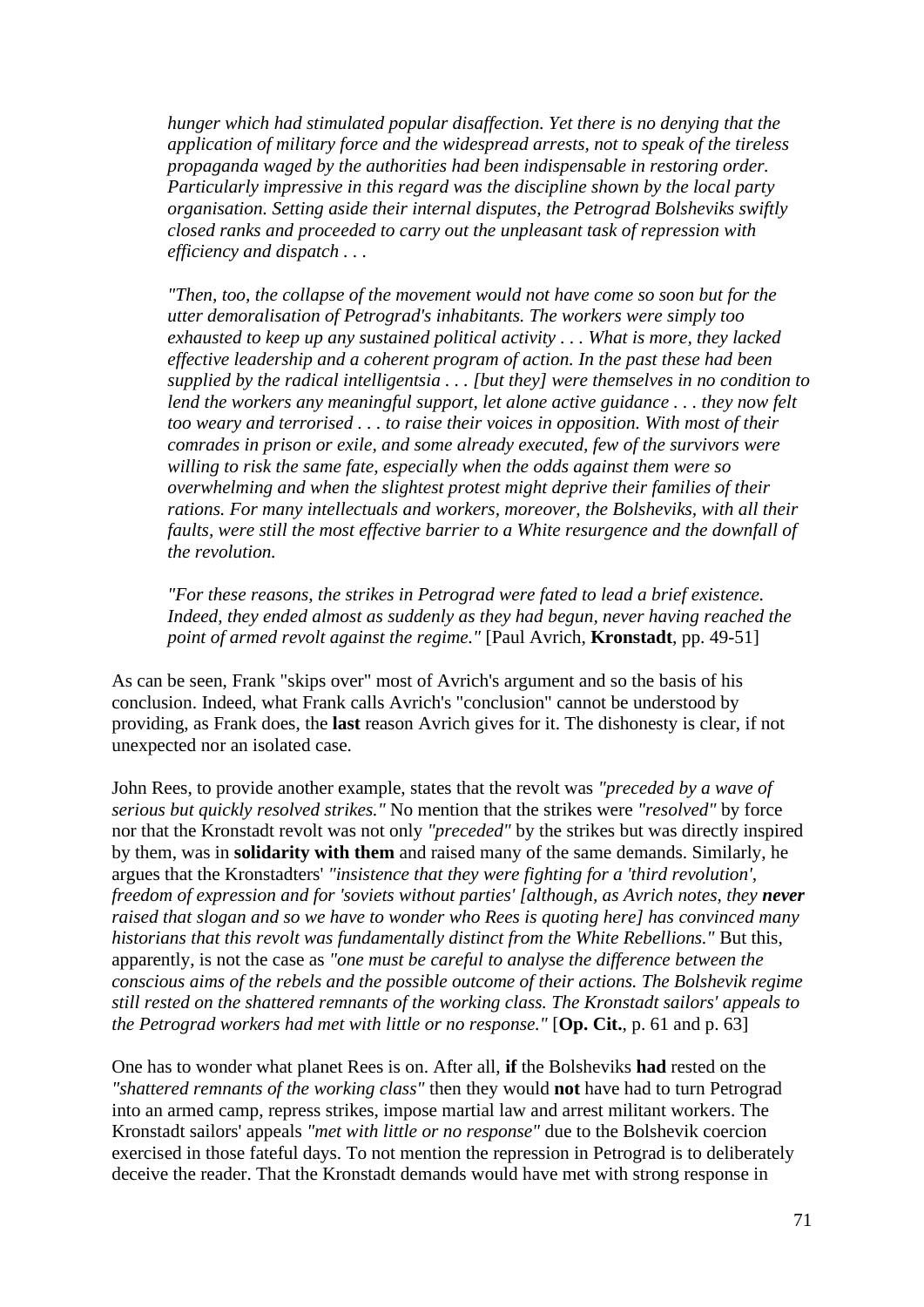Petrograd can be seen from the actions of the Bolsheviks (who did not rest upon the workers but rather arrested them). Given that the Kronstadt demands simply reflected those raised by the Petrograd strikers **themselves** we can safely say that Rees is talking nonsense (see [section](append42.html#app4)  [4\)](append42.html#app4). Thus Rees' "class analysis" of the Kronstadt revolt is pathetic and has no bearing to the reality of the situation in Petrograd nor to the history of the revolt itself.

As can be seen, any attempt to use the relative inaction of the Petrograd workers as evidence of the class nature of the revolt has to be based on ignoring all the relevant facts of the situation. This can go so far as to selectively quote from academic accounts to present a radically different conclusion to that of the misused author's.

## **11 Were the Whites a threat during the Kronstadt revolt?**

The lack of foreign intervention during the Kronstadt revolt suggests more than just the fact that the revolt was not a "White conspiracy." It also suggests that the White forces were in no position to take advantage of the rebellion or even support it. This is significant simply because the Bolsheviks and their supporters argue that the revolt had to be repressed simply because the Soviet State was in danger of White or foreign intervention. How much danger was there? According to John Rees, a substantial amount:

*"The Whites, even though their armies had been beaten in the field, were still not finished -- as the emigre response to the Kronstadt rising shows . . . They had predicted a rising at Kronstadt and the White National Centre abroad raised a total of nearly 1 million French Francs, 2 million Finnish marks, £5000, \$25,000 and 900 tons of flour in just two weeks; Indeed, the National Centre was already making plans for the forces of the French navy and those of General Wrangel, who still commanded 70,000 men in Turkey, to land in Kronstadt if the revolt were to succeed."* [**Op. Cit.**, pp. 63-4]

To back up his argument, Rees references Paul Avrich's book. We, in turn, will consult that work to evaluate his argument.

First, the Kronstadt revolt broke out months after the end of the Civil War in Western Russia. Wrangel had fled from the Crimea in November 1920. The Bolsheviks were so afraid of White invasion that by early 1921 they demobilised half the Red Army (some 2,500,000 men). Second, the Russian emigres *"remained as divided and ineffectual as before, with no prospect of co-operation in sight."* Third, as far as the last of the White Generals goes, Wrangel's forces were in no state to re-invade Russia. His troops were *"dispersed and their moral sagging"* and it would have taken *"months . . . merely to mobilise his men and transport them from the Mediterranean to the Baltic."* A second front in the south *"would have meant almost certain disaster."* Indeed, in a call issued by the Petrograd Defence Committee on March 5th, they asked the rebels: *"Haven't you heard what happened to Wrangel's men, who are dying like flies, in their thousands of hunger and disease?"* The call goes on to add *"[t]his is the fate that awaits you, unless you surrender within 24 hours."* [Paul Avrich, **Kronstadt 1921**, p. 13, p. 219, p. 146 and p. 105]

Clearly, the prospect of a White invasion was slim. This leaves the question of capitalist governments. Avrich has this to say on this: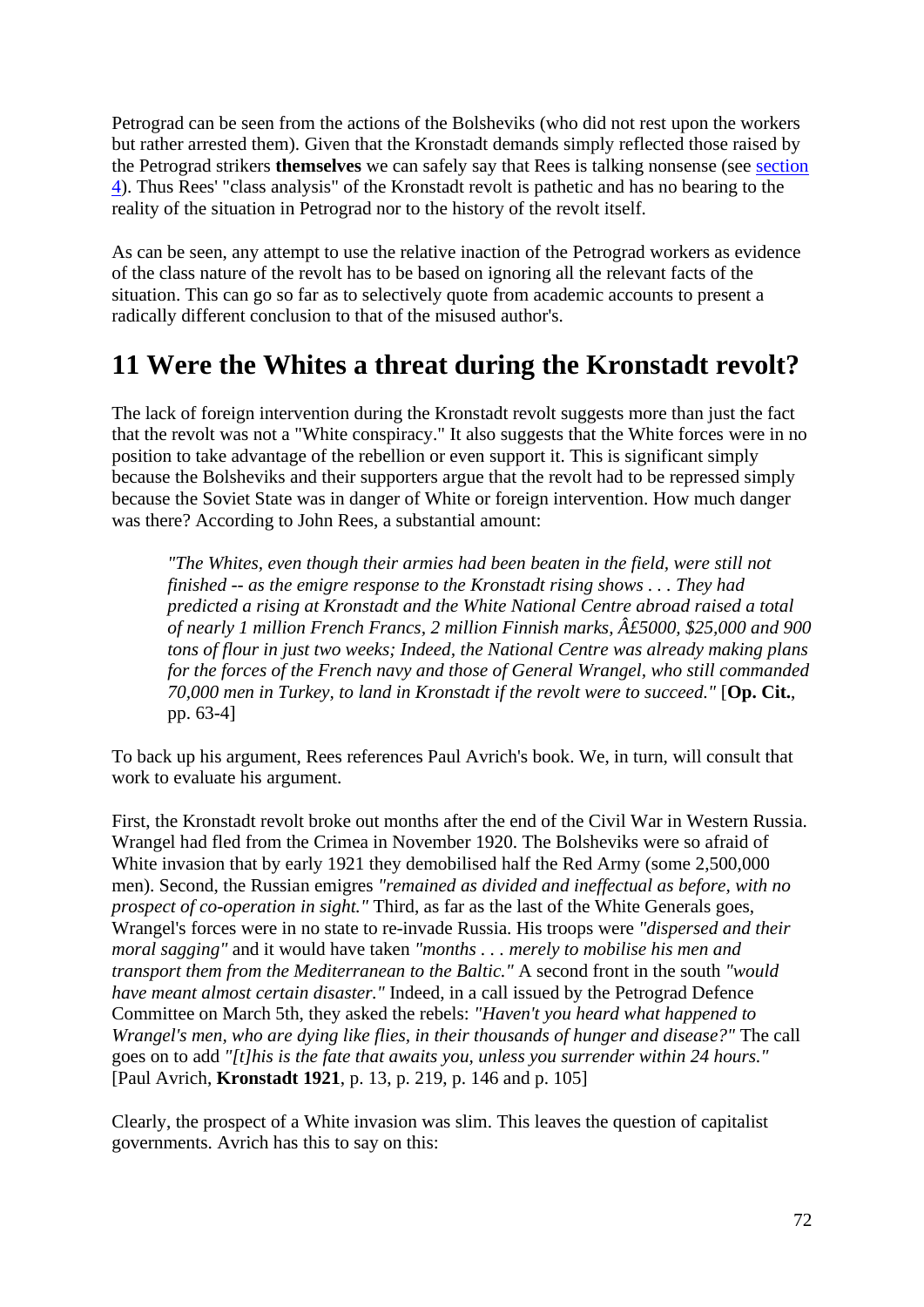*"Apart from their own energetic fund-raising campaign, the emigres sought the assistance of the Entente powers . . . the United States government, loath to resume the interventionist policies of the Civil War, turned a deaf ear to all such appeals. The prospects of British aid were even dimmer . . . The best hope of foreign support came from France . . . the French refused to interfere either politically or militarily in the crisis."* [**Op. Cit.**, pp. 117-9]

The French government had also *"withdrew its recognition of Wrangel's defunct government"* in November 1920 *"but continued to feed his troops on 'humane grounds,' meanwhile urging him to disband."* [**Op. Cit.**, p. 105] The demobilising of the Red Army confirms that this threat was considered non-existent.

Thus, the claim that foreign intervention was likely seems without basis. Indeed, the Communist radio was arguing that *"the organisation of disturbances in Kronstadt have the sole purpose of influencing the new American President and changing his policy toward Russia. At the same time the London Conference is holding its sessions, and the spreading of similar rumours must influence also the Turkish delegation and make it more submissive to the demands of the Entente. The rebellion the Petropavlovsk crew is undoubtedly part of a great conspiracy to create trouble within Soviet Russia and to injure our international position."* [quoted by Berkman, *"The Kronstadt Rebellion"*, **Op. Cit.**, p. 71] Lenin himself argued on March 16th that *"the enemies"* around the Bolshevik state were *"no longer able to wage their war of intervention"* and so were launching a press campaign *"with the prime object of disrupting the negotiations for a trade agreement with Britain, and the forthcoming trade agreement with America"* for *"we see that what they fear most, from the practical angle of international capital, is the resumption of proper trade relations. But they will fail in their attempts to disrupt them."* [Lenin, **Collected Works**, vol. 32, p. 270]

Moreover, these governments had to take into account of its own working class. It was doubtful that they would, after years of war, been able to intervene, particularly if there was a clearly socialist revolt coming from below. Their own working class, in such a situation, would have prevented intervention by foreign capitalist states. This was, in fact, acknowledged in Lenin on 5 July 1921: *"we are not entirely isolated, since the whole international bourgeoisie is incapable of waging open war against us just now, because the whole working class, even though the majority is not yet communist, is sufficiently classconscious to prevent intervention. The bourgeoisie is compelled to reckon with the temper of the masses even though they have not yet entirely sided with communism."* [**Op. Cit.**, p. 495]

So in spite of massive social unrest and the revolt of a key fortress protecting Petrograd, the Western powers took no action. The Whites were disorganised and could only raise nonmilitary supplies (none of which reached Kronstadt). Could this situation have changed if Kronstadt had spread to the mainland? It is doubtful simply because the Western governments, as Lenin argued, had to take into account the anti-interventionist position of their own working classes. The Whites had no military forces available, as the Bolsheviks themselves admitted. Avrich notes it would have taken months for what was left of these forces to reach Kronstadt by which time soviet democracy would have been consolidated and ready to protect itself.

Even if we assume that Kronstadt had survived until the ice melted while Petrograd remained under Bolshevik dictatorship it, again, is doubtful that it would have been the basis for renewed White attacks. Neither Wrangel's troops nor foreign government forces would have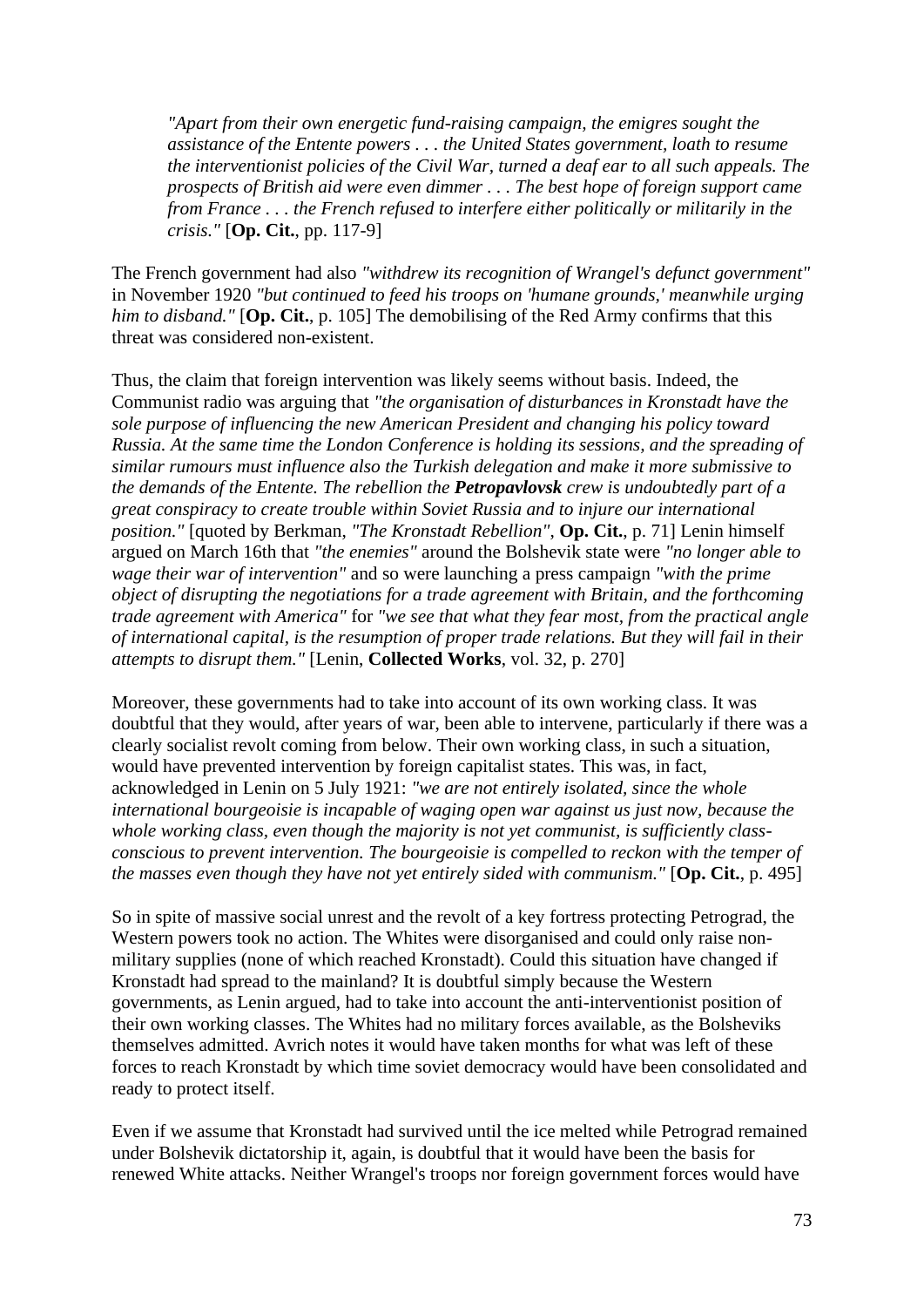been welcomed by Red Kronstadt. While non-military aid would have been welcome (i.e. food supplies and so on), it is hard to believe that the Conference of Delegates would have allowed troops to arrive or pass them by to attack Petrograd. Simply put, the Kronstadters were fighting for soviet power and were well aware that others may try to support the revolt for their own, anti-revolutionary, reasons (see [section 7\)](append42.html#app7).

In short, the possibility of foreign intervention was negligible. The arguments of Lenin at the time, plus the demobilisation of the Red Army, all point in that direction. Moreover, the lack of response by Western governments during the revolt indicates that they were unlikely to take advantage of continuing unrest in Kronstadt, Petrograd and other towns and cities. Their working classes, sick of war and class consciousness enough to resist another intervention in Russia, would have been a factor in this apathetic response. Wrangel's troops, as the Bolsheviks were aware, were not a threat.

The only real threat to Bolshevik power was internal -- from the workers and peasants the Bolsheviks claimed to be representing. Many of the deserters from the Red Army swelled the ranks of peasant guerrilla forces fighting the repressive and counter-productive food collection squads. In the Ukraine, the Bolsheviks were fighting the remnants of the Makhnovist army (a fight, incidentally, brought upon the Bolsheviks by themselves as they had betrayed the agreements made with the anarchist forces and attacked them once Wrangel had been defeated). In the towns and cities, the Bolsheviks faced general strikes, protests and mass meetings.

Thus the only danger facing the "soviet power" (i.e. Bolshevik power) was soviet democracy, a danger which had existed since the October revolution. As in 1918, when the Bolsheviks disbanded any soviet elected with non-Bolshevik majorities, they met the danger of soviet democracy with violence. The Bolsheviks were convinced that their own dictatorship was equivalent to the revolution and that their power was identical to that of the working class. They considered themselves to be the embodiment of "soviet power" and it obviously did not bother them that the demand for free soviets can hardly be considered as actions against the power of the soviets.

In such circumstances, the Bolshevik government viewed the Kronstadt revolt **not** as socialists should but rather as a ruling class. It was suppressed for "reasons of state" and not to defend a revolutionary regime (which was, by this stage, revolutionary in name only). This is reflected in Paul Avrich's introduction which ends by suggesting that *"[e]ach side behaved in accordance with its own particular goals and aspirations. To say this is not to deny the necessity of moral judgment. Yet Kronstadt presents a situation in which the historian can sympathise with the rebels and still concede that the Bolsheviks were justified in subduing them. To recognise this, indeed, is to grasp the full tragedy of Kronstadt."* [**Op. Cit.**, p. 6] As anarchist Nicolas Walter suggests:

*"But to recognise this is in fact to surrender the possibility of moral judgement and so to abdicate the responsibility of the historian. World history, as Hegel said, is world judgement; the historian is not just a mechanical recorder of facts, but also part of the human process he is investigating. If we sympathise with the Kronstadt rebels and still concede that the Bolsheviks were justified in subduing them -- as indeed Victor Serge did -- then we can sympathise with any rebels (the Paris Commune, say, or the plots against Hitler, Mussolini, and Franco) and still concede that any government is justified in subduing them."* [**Op. Cit.**, p. 152]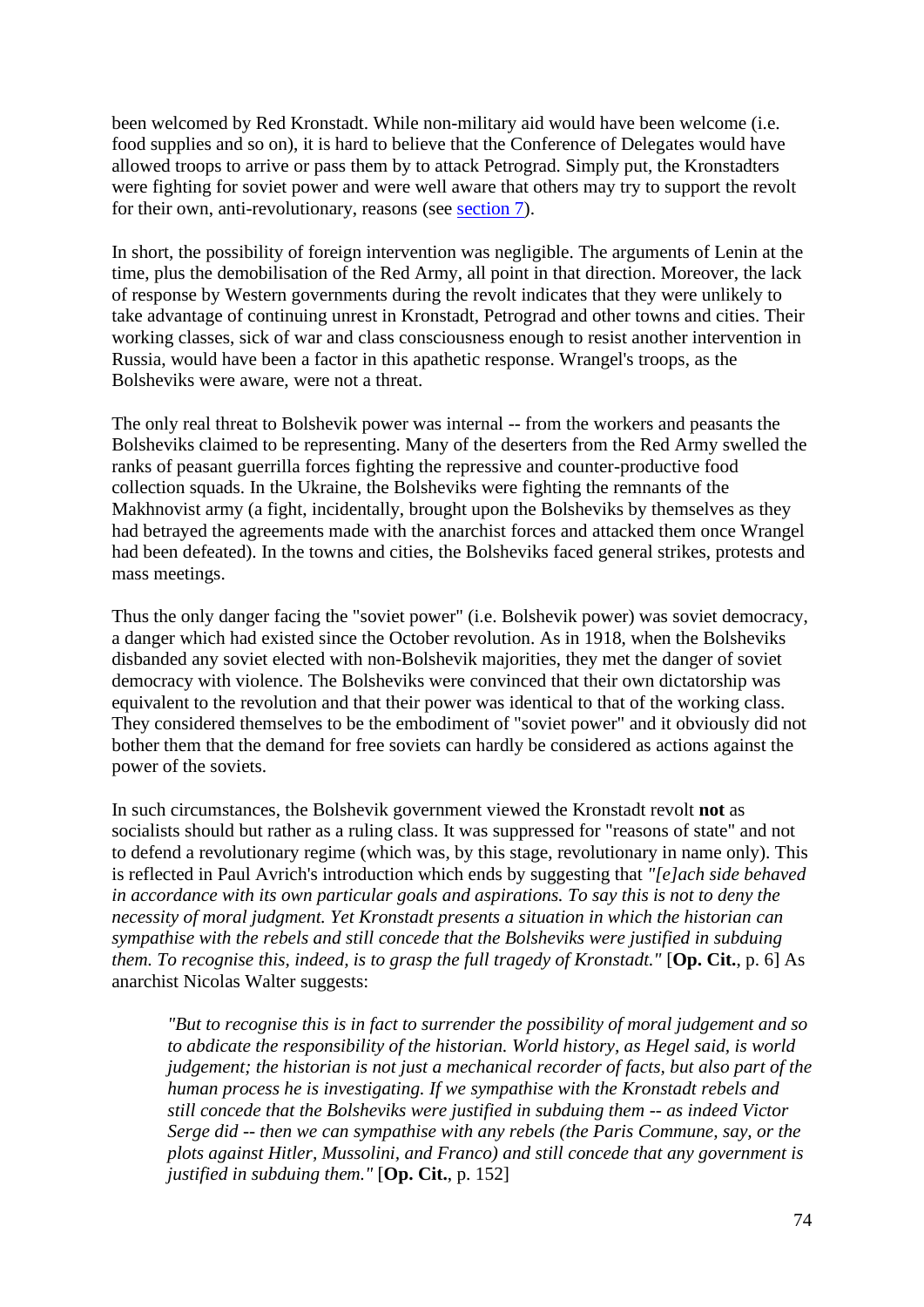A socialist regime cannot be defended by proclaiming that they did the same as a capitalist regime would do in similar circumstances. The criteria must be higher as the goals it is meant to embody and pursue are meant to be higher -- they are meant to reflect the goal of human liberation. To suggest that it can act the same as a regime dedicated to defending human exploitation and oppression shows a confusion of mind.

The only possible justification for maintaining the party dictatorship was the argument that soviet democracy would have led to the defeat of the Communists at the polls (which would mean admitting that it was a dictatorship **over** the proletariat and had been for some time). This would, it is argued, have resulted in (eventually) a return of the Whites and an antiworking class dictatorship that would have slaughtered the Russian workers and peasants *en masse*. As we note in [section 13,](append42.html#app13) this was the position of Victor Serge in his Memoirs and echoed by more sophisticated Leninists ever since. Yet, such a position is self-serving and could have been used by Stalin to justify **his** regime and, unsurprisingly enough, the Hungarian Stalinists argued after crushing the 1956 revolution that *"the dictatorship of the proletariat, if overthrown, cannot be succeeded by any form of government other than fascist counter-revolution."* [quoted by Andy Anderson, **Hungary '56**, p. 101] Moreover, such an argument ignores the awkward facts that Lenin's regime was by any objective measure an anti-working class dictatorship and that an even worse one did appear which **did** slaughter the Russian workers and peasants *en masse*, namely Stalinism.

Finally, why was the call that *"[b]ureaucratic autocracy must give place to Soviet democracy"* inevitably counter-revolution in 1921 when raised in Kronstadt but revolutionary when (apparently) raised by Trotsky in 1936? [**The Revolution Betrayed**, p. 289] After all, in 1936 Russia was still surrounded by capitalist countries which hated it as well as facing rearmed and belligerent fascist Germany, Italy and Japan rather than states weary and exhausted after the First World War and facing internal revolts of their own. We will discuss this in [section 13](append42.html#app13) and here simply note that, by opposing the Kronstadt revolt, Trotskyists *"weaken their own case, for if the demands for freely elected soviets, for freedom of expression (proletarian democracy) and for workers' management of production were wrong in 1921, why did they become partially correct in 1923? If in 1921 Lenin and Trotsky represented the 'real' interests of the workers (against the actual workers), why couldn't Stalin? Why couldn't Kadar in Hungary in 1956? The Trotskyist school of hagiography has helped to obscure the real lessons of the struggle against the bureaucracy."* [Maurice Brinton, *"Preface to Ida Mett's 'The Kronstadt Commune'"*, **Op. Cit.**, pp. 130-1]

## **12 Was the country too exhausted to allow soviet democracy?**

Trotskyists have, in general, three main lines of attack with regards the Kronstadt revolt. The first was that it was simply a White General revolt (see [section 6\)](append42.html#app6). The second is that the sailors of 1921 were not those of 1917 (see [section 8\)](append42.html#app8). The third is that the country was too exhausted for the Bolshevik dictatorship to agree to the revolt's demands and introduce soviet democracy. The working class was decimated and in such circumstances, it is argued, objective conditions meant that soviet democracy was impossible and so the Bolsheviks had to maintain their dictatorship at all costs to defend what was left of the revolution. Leninist Pat Stack of the British SWP is typical of this approach: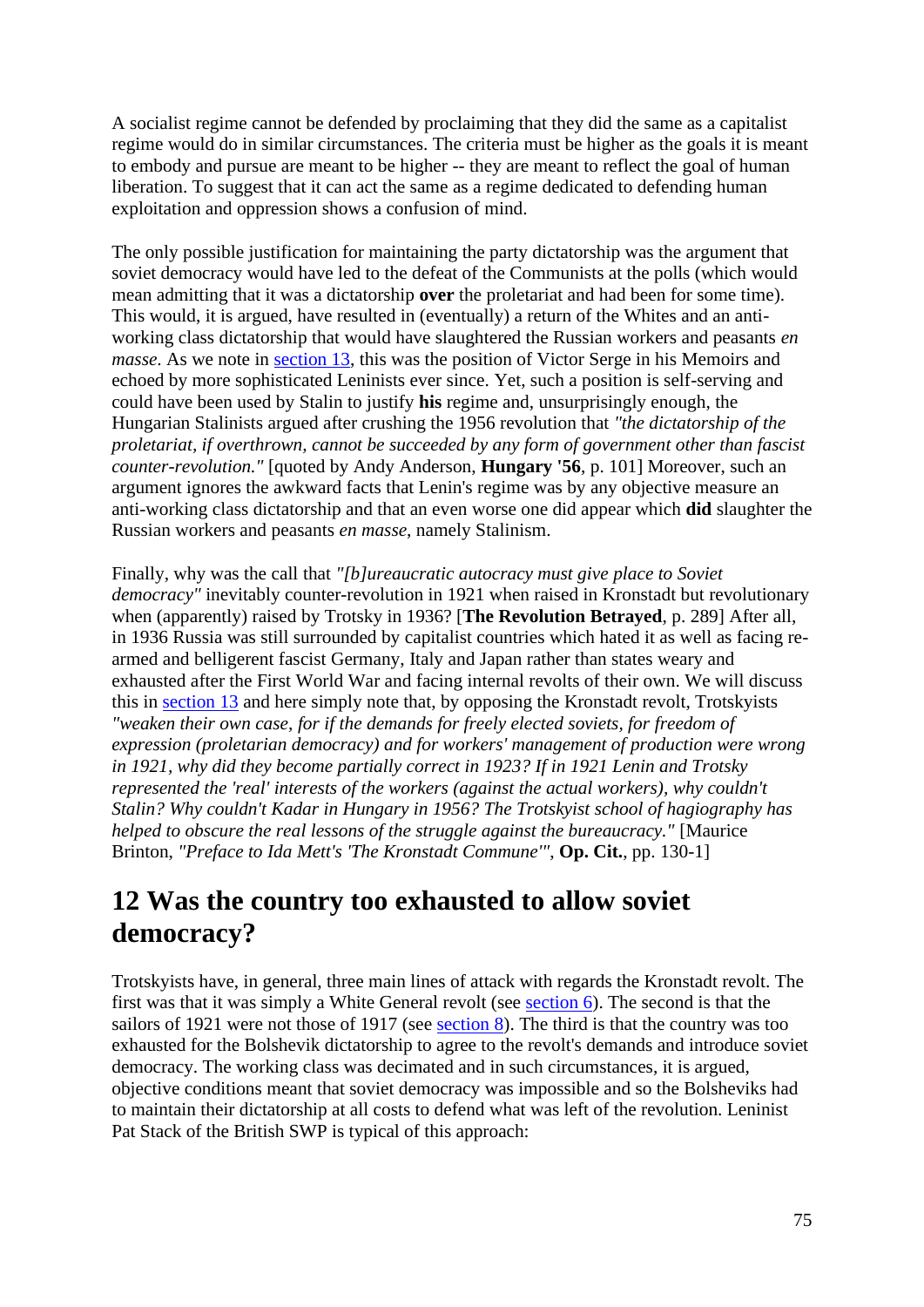*"Because anarchists dismiss the importance of material reality, events such as the 1921 Kronstadt rising against the Bolshevik government in Russia can become a rallying cry. The revolutionary Victor Serge was not uncritical of the Bolshevik handling of the rising, but he poured scorn on anarchist claims for it when he wrote, 'The third revolution it was called by certain anarchists whose heads were stuffed by infantile delusions.'*

*"This third revolution, it was argued, would follow the first one in February 1917 and the second in October. The second had swept away the attempts to create capitalist power, had given land to the peasants and had extracted Russia from the horrible imperialist carnage of the First World War. The revolution had introduced a huge literacy programme, granted women abortion rights, introduced divorce and accepted the rights of the various Russian republics to self-determination. It had done so, however, against a background of a bloody and horrendous civil war where the old order tried to regain power. Sixteen imperialist powers sent armies against the regime, and trade embargoes were enforced.*

*"The reality of such actions caused huge suffering throughout Russia. The regime was deprived of raw materials and fuel, transportation networks were destroyed, and the cities began running out of food. By 1919 the regime only had 10 percent of the fuel that was available in 1917, and the production of iron ore in the same year stood at 1.6 percent of that in 1914. By 1921 Petrograd had lost 57 percent of its population and Moscow 44.5 percent. Workers were either dead, on the frontline of the civil war, or were fleeing the starvation of the city. The force that had made the revolution possible was being decimated . . .* 

*"The choice facing the regime in Russia was either to crush the uprising and save the revolution, or surrender to the rising and allow the forces of reaction to march in on their back. There was no material basis for a third way. A destroyed economy and infrastructure, a population faced with starvation and bloody war, and a hostile outside world were not circumstances in which the revolution could move forward. Great efforts would have to be made to solve these problems. There were no overnight solutions and preserving the revolutionary regime was crucial. Ultimately real solutions could only be found if the revolution were to spread internationally, but in the meantime to have any chance of success the regime had to survive. Only the right and the imperialist powers would have benefited from its destruction."* [*"Anarchy in the UK?"*, **Socialist Review**, no. 246]

As we discuss in the **next section**, Victor Serge's own mind was stuffed by infantile delusions on the nature of the regime he was part of and the possibility of a benevolent dictatorship. Here, we address the suggestion that objective circumstances meant that genuine socialist solutions to the problems facing the Russian Revolution were impossible.

The first thing to note is how disingenuous Stack is being. *"World history"*, as Marx himself noted, *"would indeed be very easy to make if the struggle were taken up only on condition of infallibly favourable chances"* [Marx, **Marx-Engels Collected Works**, vol. 44. p. 136] Revolutions have a habit of breaking out when circumstances are hardly ideal -- the Paris Commune springs to mind -- but that is not reason to oppose them. Indeed, Stack's fellow party member provides this very quote by Marx against those who dismiss the Bolshevik revolution as a complete delusion due to the backwardness of the country, arguing that *"[t]he*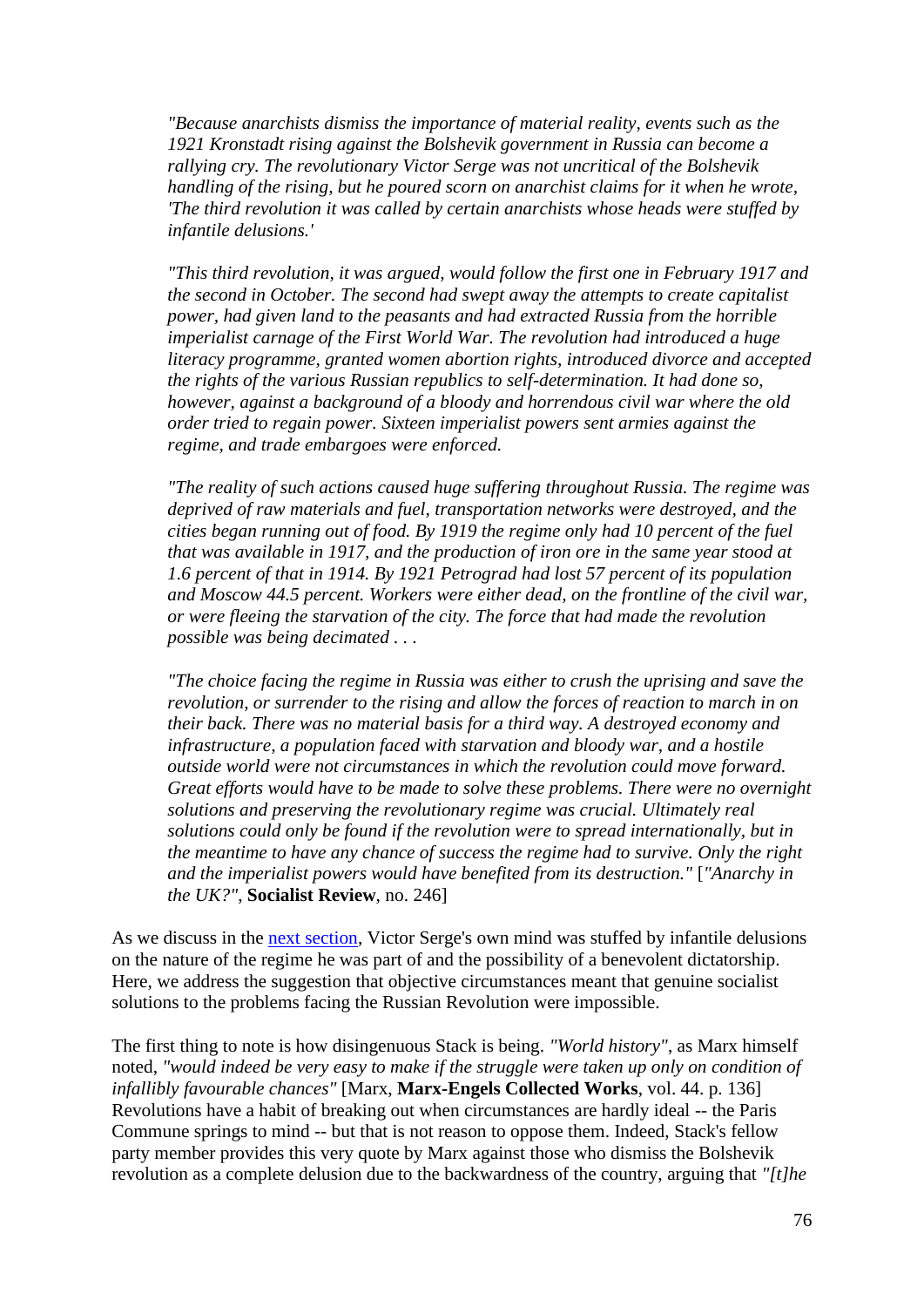*unavoidable conclusion is that all the talk about 'premature' revolution ... is an excuse born of expediency, not a serious argument against revolutionary socialism."* [**Op. Cit.**, pp. 9-10] The **real** question is whether revolutionaries, when faced with a popular revolt for socialism, should side with the rebels or a bureaucratic, state-capitalist party dictatorship.

The second thing to note is that Anarchists, regardless of Stack's assertions, were and are well aware of the problems facing the revolution. Alexander Berkman (who was in Petrograd at the time) pointed out the *"[l]ong years of war, revolution, and civil struggle"* which *"had bled Russia to exhaustion and brought her people to the brink of despair."* [*"The Kronstadt Rebellion"*, **Op. Cit.**, p. 61] Like every worker, peasant, sailor and soldier in Russia, anarchists knew (and know) that reconstruction would not take place "overnight." The Kronstadters' recognised this in the first issue of their newspaper **Izvestiia**:

*"Comrades and citizens, our country is passing through a tough time. For three years now, famine, cold and economic chaos have trapped us in a vice-like grip. The Communist Party which governs the country has drifted away from the masses and proved itself powerless to rescue them from a state of general ruination . . . All workers, sailors and Red soldiers today can clearly see that only concentrated efforts, only the concentrated determination of the people can afford the country bread, wood and coal, can clothe and shoe the people and rescue the Republic from the impasse in which it finds itself."* [quoted in **No Gods, No Masters**, vol. 2, p. 183]

The Kronstadt *Izvestiia* of March 8 wrote that it was *"here in Kronstadt that the foundation stone was laid of the Third Revolution that will smash the last shackles on the toiler and open up before him the broad new avenue to socialist construction."* It stressed that the *"new revolution will rouse the toiling masses of the Orient and Occident. For it will offer the example of fresh socialist construction as opposed to mechanical, governmental 'Communist' construction."* [**Op. Cit.**, p. 194] Clearly, the Kronstadt rebels knew that construction would take time and were arguing that the only means of rebuilding the country in a socialist direction was via the participation of what of left of the working class and peasantry in free class organisations like freely elected soviets and unions. Rather than wasting resources - both human and material -- on repressing their strikes and revolts, Kronstadt's success would have seen these used for reconstruction.

So, for example, the partial freeing of the economy from the Bolshevik bureaucracy expressed by the New Economic Policy (NEP) saw factory output rise by over 40% between 1920 and 1921 and by a further 30% between 1921 and 1922 while agriculture *"too made remarkable strides forward."* [Robert Service, **The Bolshevik Party in Revolution**, p. 160] Victor Serge recalled how the NEP *"was, in the space of a few months, already giving marvellous results. From one week to the next, the famine and the speculation were diminishing perceptibly. Restaurants were opening again"*. [**Memoirs of a Revolutionary**, p. 147] Would workers' freedom and democracy not have had at least a similar result and have the benefit of not enriching a new boss class?

The experience of the revolt provides evidence that this analysis was far from utopian. A Finish reporter in Kronstadt was struck by the *"enthusiasm"* of its inhabitants, by their renewed sense of purpose and mission. Avrich argues that for a *"fleeting interval Kronstadt was shaken out if its listlessness and despair."* [**Kronstadt 1921**, p. 159] The sailors, soldiers and civilians sent their delegates to delegates, started to re-organise their trade unions and so on. Freedom and soviet democracy was allowing the masses to start to rebuild their society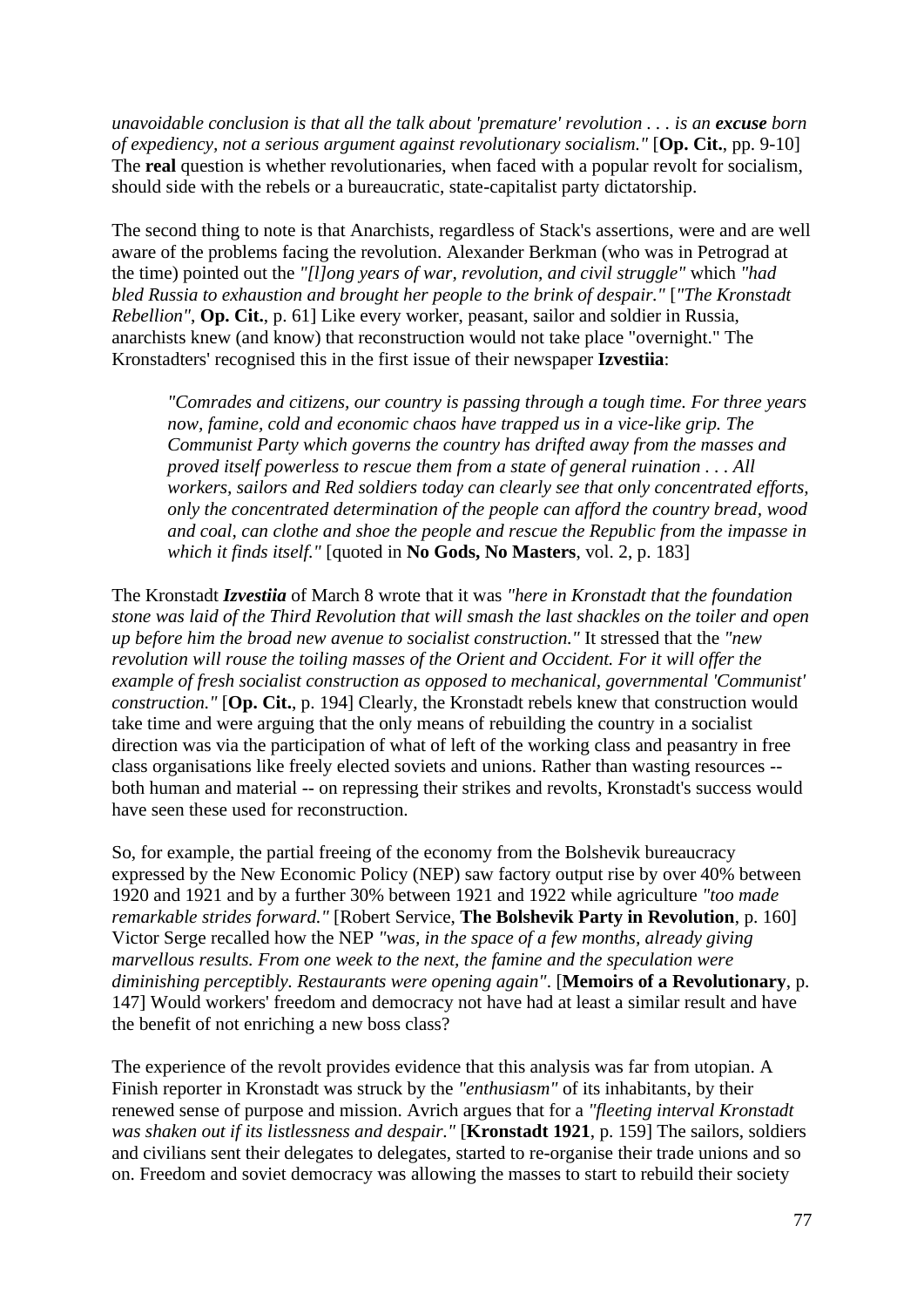and they took the opportunity. This suggests that a similar policy implemented by the workers who had just organised general strikes, demonstrations and protest meetings all across Russia's industrial centres was neither impossible nor doomed to failure.

Indeed, this wave of strikes refutes Stack's claim that *"[w]orkers were either dead, on the frontline of the civil war, or were fleeing the starvation of the city. The force that had made the revolution possible was being decimated."* Clearly, a sizeable percentage of the workers were still working: approximately one-third of factory workers were still in Petrograd (the overall decrease of urban working people throughout Russia exceeded 50 percent [Avrich, **Op. Cit.**, p. 24]). So, yes, the size of the working class in 1921 **was** smaller in 1921 than it was in 1917 but the figures for May 1918 and 1920 were nearly identical. In 1920, the number of factory workers in Petrograd was 148,289 (which was 34% of the population and 36% of the number of workers in 1910). [Mary McAuley, **Op. Cit.**, p. 398] In January 1917, the number was 351,010 and in April 1918, it was 148,710. [S.A. Smith, **Red Petrograd**, p. 245] Thus factory worker numbers were about 40% of the pre-Civil War number and remained so throughout the Civil War. Does soviet democracy become invalid once a certain number of workers is reached? So we should remember that a proletarian core remained in every industrial town or city in Russia and, more importantly, this work force was capable of collective action and decision making in the face of state repression under Lenin from 1918 onwards (see [section H.6.3\)](sectionH.html#sech63). By the start of 1921, another strike wave surfaced and became near general strikes in many cities, including Petrograd and Moscow (see [section 2\)](append42.html#app2). If the workers could organise strikes (and near general strikes at that), protest meetings and committees to co-ordinate their struggles, what could stop them starting to manage their own destinies and begin to rebuild an economy suffering under the counter-productive policies of a party dictatorship?

So, in stark contrast to Stack's claims, all across Russia in February 1921 the Russian working class were going on strike, organising meetings and demonstrations. In other words, **taking collective action** based on demands collectively agreed in workplace meetings. One factory would send delegates to others, urging them to join the movement which soon became a general strike in Petrograd and Moscow. In Kronstadt, workers, soldiers and sailors went the next step and organised a delegate conference. In other places they tried to do so, with various degrees of success. During the strikes in Petrograd *"workers from various plants elected delegates to the Petrograd Assembly of Plenipotentiaries"* which raised demands later championed in Kronstadt. Its activities and other attempts to organise collectively were obviously hindered by the fact the Cheka arrested *"all delegates to other enterprises"* the strikers sent. Brovkin states that following the example of Petrograd, *"workers in some cities set up assemblies of plenipotentiaries"* as well. In Saratov *"such a council grew out of a strike co-ordination committee."* [**Op. Cit.**, p. 393, p. 396 and p. 398]

Any claim that the Russian working class had no capacity for collective action seems invalidated by such events. If anything was going to shatter what was left of working class collective power it would have been the Bolshevik repression of these strikes which, by its very nature, atomised and individualised the masses in order to break the collective action being practised. Martial law, the use of armed patrols on the streets and in the factories, the closing and re-registration of an enterprise labour force were all designed to break the strike and atomise the workforce -- these actions would not have been needed if the Russian working class was, as Stack claims, non-existent, atomised and incapable of collective action and decision making.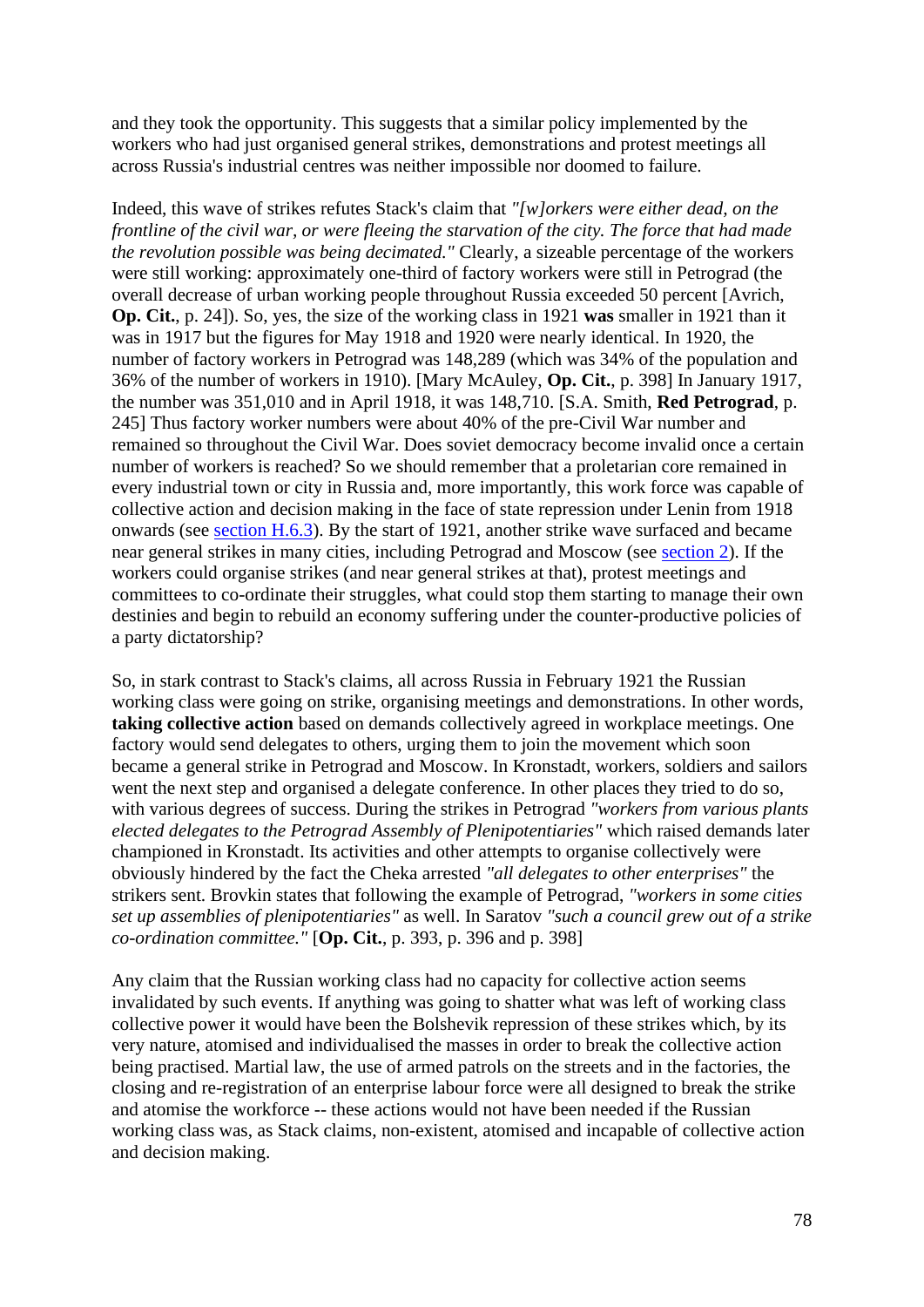The fact that these strikes did not last longer of course suggests that the strikers could not sustain this activity indefinitely. However, this was more a product of state repression and the rations being withheld by the authorities to break the strike than any objectively predetermined impossibility of collective decision making. The workers may have been too exhausted to wage indefinite general strikes against a repressive state but that does not imply they could not practice collective decision making if that regime was replaced by a genuine soviet democracy. Likewise, the poor state of the Russian economy cannot be understood without reference to the negative impact of Bolshevik economic policies which made a bad situation far worse -- both in terms of limiting economic activity and initiative as well as the powerful bureaucracy it had created. As Emma Goldman suggested:

*"In the economic field this transformation must be in the hands of the industrial masses: the latter have the choice between an industrial State and anarchosyndicalism. In the case of the former the menace to the constructive development of the new social structure would be as great as from the political State. It would become a dead weight upon the growth of the new forms of life . . . It is only when the libertarian spirit permeates the economic organizations of the workers that the manifold creative energies of the people can manifest themselves and the revolution be safeguarded and defended. Only free initiative and popular participation in the affairs of the revolution can prevent the terrible blunders committed in Russia. For instance, with fuel only a hundred versts [about sixty-six miles] from Petrograd there would have been no necessity for that city to suffer from cold had the workers' economic organizations of Petrograd been free to exercise their initiative for the common good. The peasants of the Ukraina would not have been hampered in the cultivation of their land had they had access to the farm implements stacked up in the warehouses of Kharkov and other industrial centres awaiting orders from Moscow for their distribution. These are characteristic examples of Bolshevik governmentalism and centralisation, which should serve as a warning to the workers of Europe and America of the destructive effects of Statism."* [**My Disillusionment in Russia**, p. 253]

The fact, of course, is that the majority of what remained of the working class would not have voted Communist in free soviet elections. Thus political considerations have to be factored in when evaluating Stack's arguments. Likewise, he makes no mention of the Bolshevik orthodoxy on the necessity of party dictatorship nor makes any comments on the Bolshevik embrace of centralised economic and political structures and their obvious negative impact on the situation. Rather all the blame for the terrible economic situation he describes is laid purely at the feet of the counter-revolution -- a position which, at best, is a half-truth and deliberately obscures the failure of Bolshevik policies. Nor was it believed at the time, for as Berkman summarised *"the workers of Petrograd . . . charged that, aside from other causes, Bolshevik centralisation, bureaucracy, and autocratic attitude toward the peasants and workers were directly responsible for much of the misery and suffering of the people."* [*"The Kronstadt Rebellion"*, **Op. Cit.**, p. 61] As such, it takes an impressive amount of gall to argue that we must support the repressive actions of a party dictatorship because the nation is exhausted when it is the case that *"the dictatorship had paralysed the initiative of both the city proletariat and the peasantry."* [Goldman, *"Trotsky Protests Too Much"*, **Op. Cit.**, p. 263]

Incredibly, Stack fails to even mention the power and privileges of the bureaucracy at the time. Officials got the best food, housing and so on. The lack of effective control or influence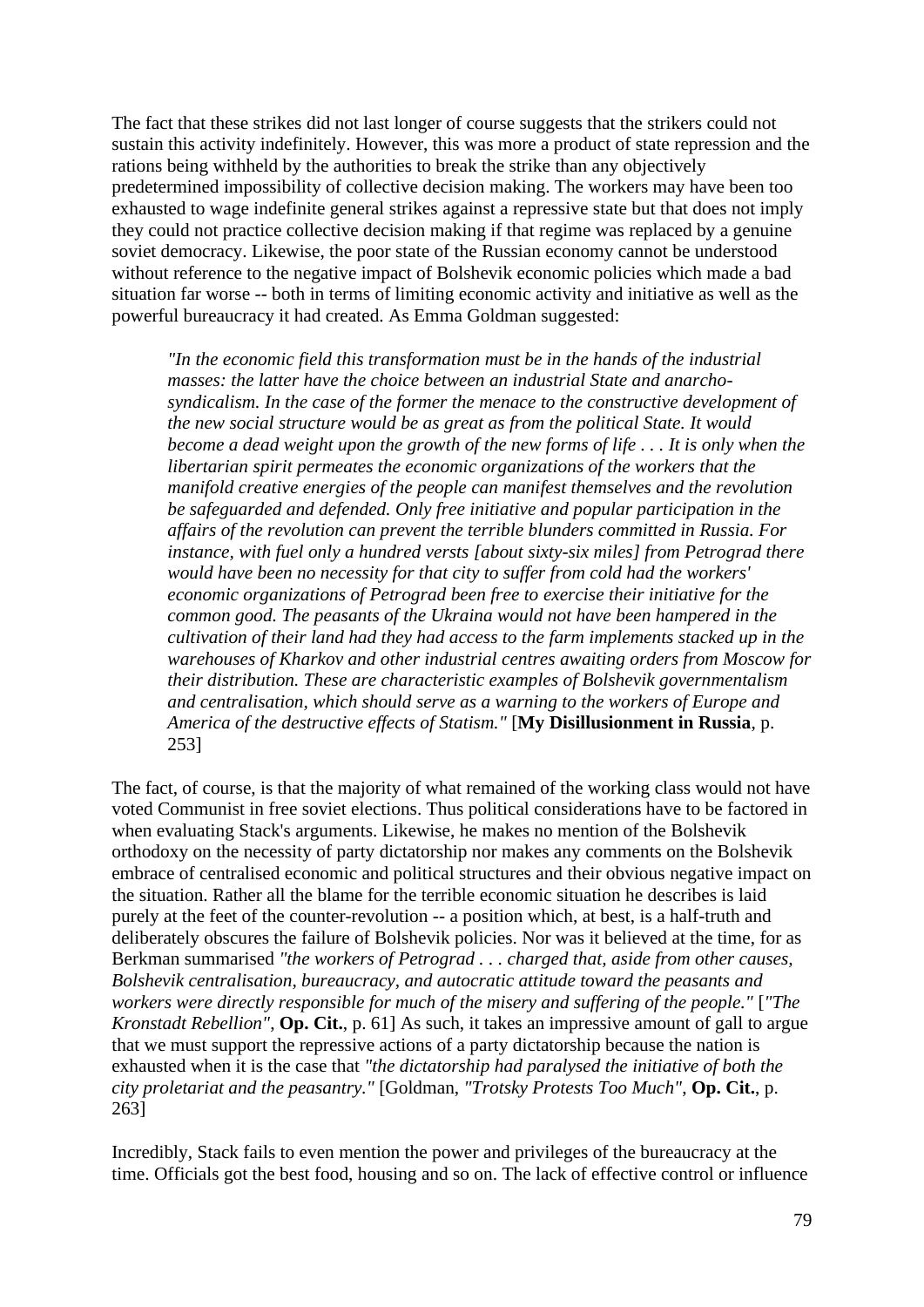from below ensured that corruption was widespread. One of the leaders of the Workers' Opposition gives us an insight of the situation which existed at the start of 1921:

*"The rank and file worker is observant. He sees that so far . . . the betterment of the workers' lot has occupied the last place in our policy . . . We all know that the housing problem cannot be solved in a few months, even years, and that due to our poverty, its solution is faced with serious difficulties. But the facts of ever-growing inequality between the privileged groups of the population in Soviet Russia and the rank and file workers, 'the frame-work of the dictatorship', breed and nourish the dissatisfaction.* 

*"The rank and file worker sees how the Soviet official and the practical man lives and how he lives . . . [It will be objected that] 'We could not attend to that; pray, there was the military front.' And yet whenever it was necessary to make repairs to any of the houses occupied by the Soviet institutions, they were able to find both the materials and the labour."* [Alexandra Kollontai, **The Workers' Opposition**, p. 10]

A few months earlier, the Communist Yoffe wrote to Trotsky expressing the same concerns. *"There is enormous inequality,"* he wrote, *"and one's material position largely depends on one's post in the party; you'll agree that this is a dangerous situation."* [quoted by Orlando Figes, **A People's Tragedy**, p. 695] Indeed, part of the factors resulting in Kronstadt was *"the privileges and abuses of commissars, senior party functionaries and trade union officials who received special rations, allocations and housing and . . . quite openly enjoying the good life."* [Getzler, **Kronstadt 1917-1921**, p. 210] As one historian summarised:

*"Between the Eighth Congress (March 1919) and the Tenth, the party grew from 310,000 to 730,000 . . . Worker members comprised 41 per cent of the membership, as opposed to 60 per cent in 1917, but most of these were workers by social origin who no longer worked on the factory floor, having been promoted to positions in the state administration, economic organs, or the Red Army. The rest of the membership was more or less equally divided between peasants (most soldiers) and white-collar employees (most of whom worked in the state apparatuses. On the eve of the Tenth Party Congress, L.B. Krasin declared: 'The source of the woes and unpleasantness that we are currently experiencing is the fact that the Communist Party consists of 10% convinced idealists, and 90% hangers-on without consciences, who have joined the party in order to get a position.' Krasin articulated a growing sense that the party had been hijacked by careerists; and if the purge of 1921 is any guide, he was right . . . many rank-and-file party members began vociferously to attack the privileges enjoyed by 'those at the top'. In June 1920 Preobrazhenskii reported to the Central Committee that the 'majority of rank-and-file members' supported slogans such as 'Down with the privileged caste of the communist elite!' . . . in September 1920 . . . a commission was set up to investigate 'Kremlin privileges.' Its recommendations were never implemented . . . [Even party members showed] exasperation at red tape and careerism [as well as] disaffection at the arbitrary transfers of cadres and the substitution of political departments, such as Trotsky had created in the Red Army, for party committees . . . it was clear that proletarians promoted into positions of authority often behaved little differently from those officials who had moved seamlessly from positions in tsarist ministries or zemstvos into commissariats or soviets."* [S.A. Smith, **Russia in Revolution**, pp. 212-3]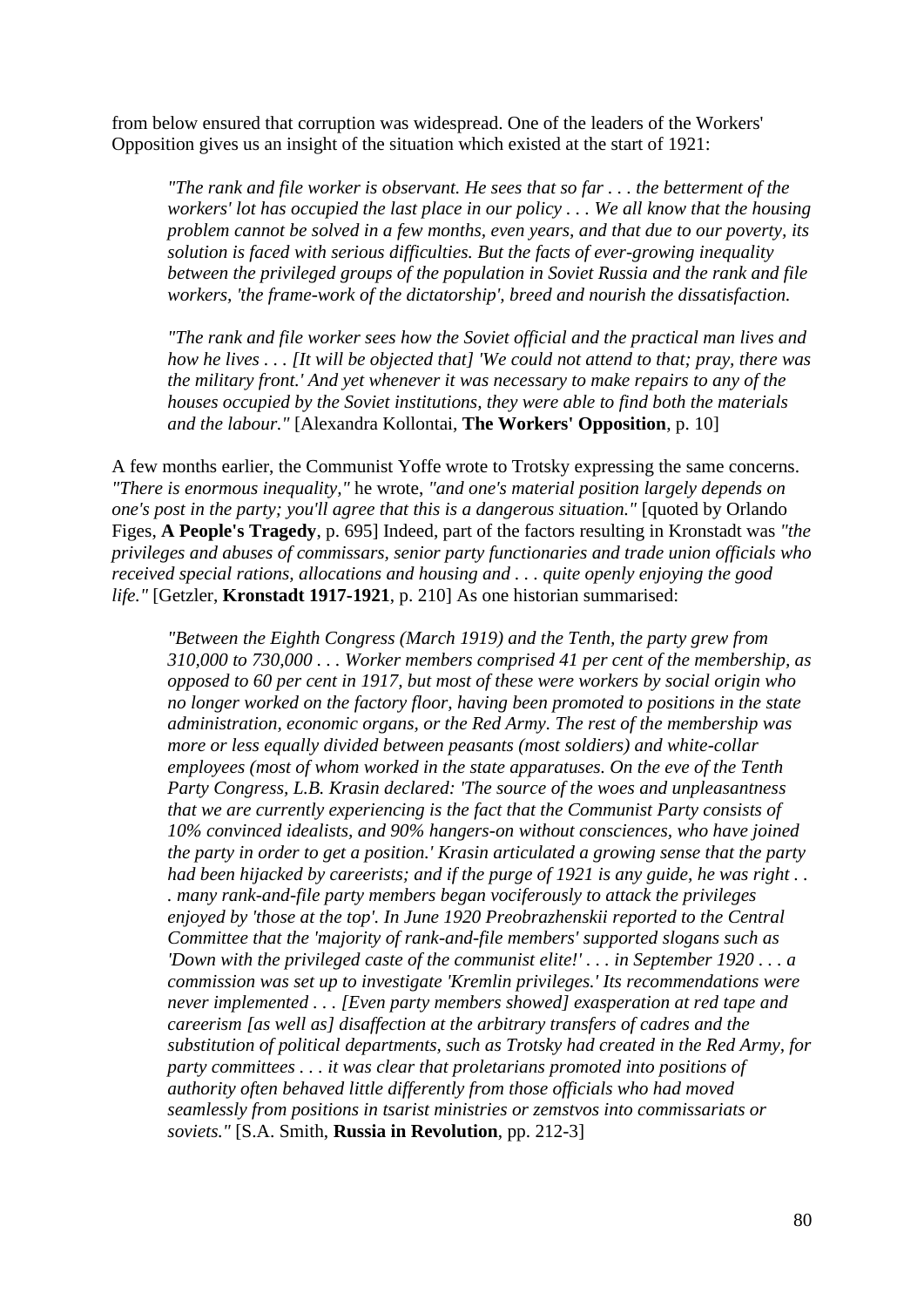As such, to talk about anarchists dismissing the importance of material reality and a *"revolutionary regime"* while ignoring the inequalities in power and wealth, and the bureaucratisation and despotism which were their root, is definitely a case of the pot calling the kettle black! It means joining Lenin in having *"no inkling that the state itself could become an instrument of exploitation and showed little understanding of how the Bolsheviks could themselves be 'captured' by the apparatus which they notionally controlled."* [S.A. Smith, **Op. Cit.**, p. 216]

The question for anarchists, as for the Kronstadt rebels, was what the necessary preconditions for the needed reconstruction were. Could Russia be re-built in a socialist way while being subject to a dictatorship which crushed every sign of working class protest and collective action? It is an infantile delusion to think that such a regime could achieve this and it ill-suits a self-proclaimed socialist to suggest that a benevolent dictatorship is possible, particularly one who claims to believe in "socialism from below." Surely the first step, as Kronstadt shows, would have to be the re-introduction of workers' democracy and power for only this would give allow expression to the creative powers of the masses and interest them in the reconstruction of the country. Continuing party dictatorship would **never** do this:

*"by its very essence a dictatorship destroys the creative capacities of a people. . . The revolutionary conquest could only be deepened through a genuine participation of the masses. Any attempt to substitute an 'elite' for those masses could only be profoundly reactionary.*

*"In 1921 the Russian Revolution stood at the cross roads. The democratic or the dictatorial way, that was the question. By lumping together bourgeois and proletarian democracy the Bolsheviks were in fact condemning both. They sought to build socialism from above, through skilful manoeuvres of the Revolutionary General Staff. While waiting for a world revolution that was not round the corner, they built a state capitalist society, where the working class no longer had the right to make the decisions most intimately concerning it."* [Mett, **Op. Cit.**, pp. 204-5]

Under the harsh material conditions facing Russia at the time, it goes without saying that the bureaucracy would utilise its position to gather the best resources around it. Stack fails to mention this and instead talks about the necessity of defending a "workers' state" in which workers had no power and where bureaucratic abuses were rampant. If anyone is denying reality, it is him. Thus Ciliga:

*"The Soviet Government and the higher circles in the Communist Party applied their own solution [to the problems facing the revolution] of increasing the power of the bureaucracy. The attribution of powers to the 'Executive Committees' which had hitherto been vested in the soviets, the replacement of the dictatorship of the class by the dictatorship of the party, the shift of authority even within the party from its members to its cadres, the replacement of the double power of the bureaucracy and the workers in the factory by the sole power of the former -- to do all this was to 'save the Revolution!' . . . The Bureaucracy prevented the bourgeois restoration . . . by eliminating the proletarian character of the revolution."* [*"The Kronstadt Revolt"*, **Op. Cit.**, p. 331]

Perhaps, in light of this, it is significant that, in his list of revolutionary gains from October 1917, Stack fails to mention what anarchists would consider the most important, namely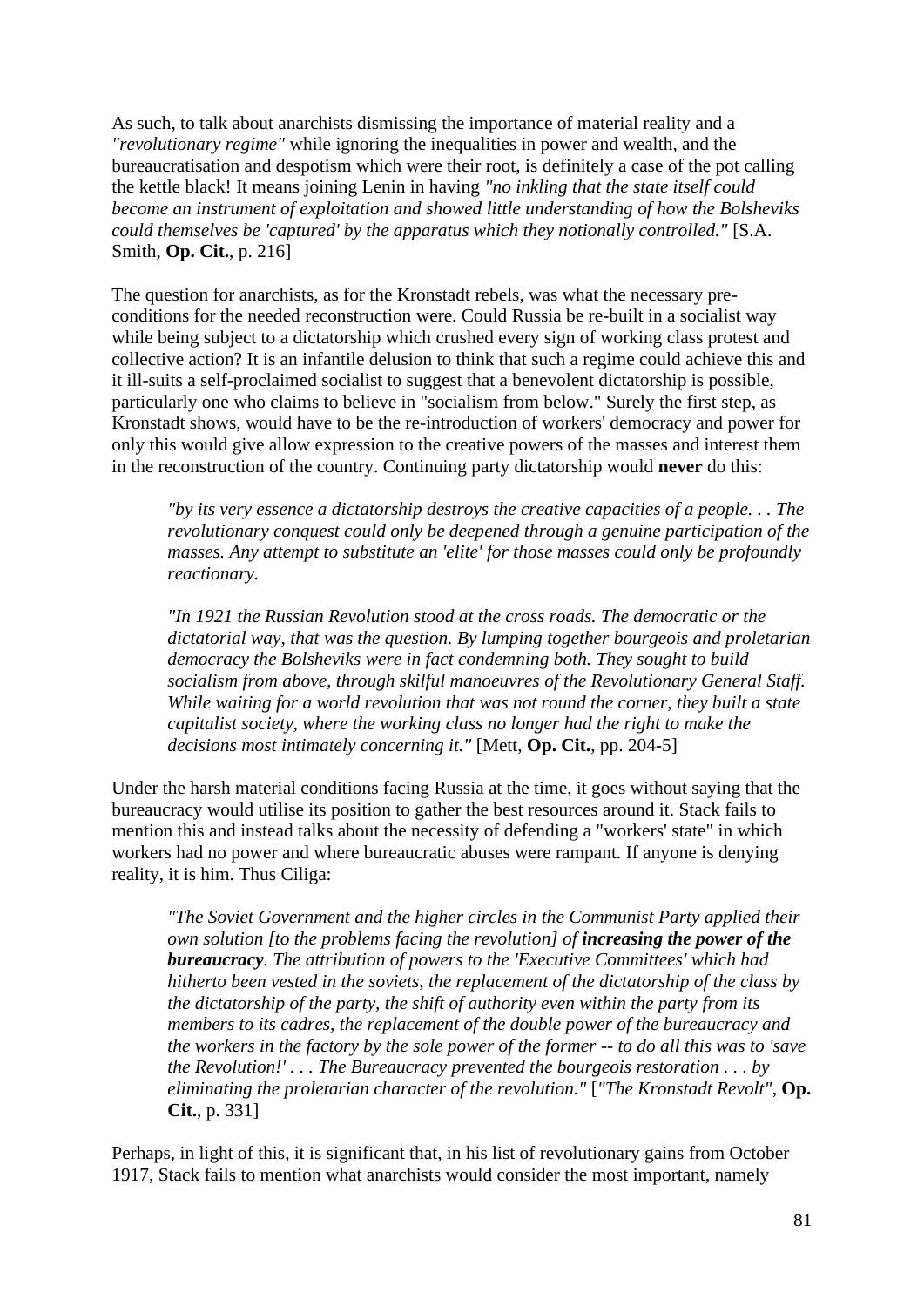workers' power, freedom, democracy and rights. But, then again, the Bolsheviks did not rate these gains highly either and were more than willing to sacrifice them to ensure their most important gain, state power. So when Stack argues that it was necessary to crush Kronstadt to *"save the revolution"* and *"preserv[e] the revolutionary regime"* we feel entitled to ask what was there left to save and preserve? The dictatorship and decrees of "Communist" leaders? In other words, party power. Yes, by suppressing Kronstadt Lenin and Trotsky saved the revolution: saved it for Stalin. This is hardly something to be proud of.

Ironically, given Stack's assertions that anarchists ignore *"material reality"*, anarchists had long predicted that a revolution would be marked by economic disruption. Kropotkin, for example, argued that it was *"certain that the coming Revolution . . . will burst upon us in the middle of a great industrial crisis . . . There are millions of unemployed workers in Europe at this moment. It will be worse when Revolution has burst upon us . . . The number of the outof-works will be doubled as soon as barricades are erected in Europe and the United States . . . we know that in time of Revolution exchange and industry suffer most from the general upheaval . . . A Revolution in Europe means, then, the unavoidable stoppage of at least half the factories and workshops."* He stressed that there would be *"the complete disorganisation"* of the capitalist economy and that during a revolution *"[i]nternational commerce will come to a standstill"* and *"the circulation of commodities and of provisions will be paralysed."* [**The Conquest of Bread**, pp. 69-70 and p. 191]

Elsewhere, Kropotkin argued that a revolution would *"mean the stoppage of hundreds of manufactures and workshops, and the impossibility of reopening them. Thousands of workmen will find no employment . . . The present want of employment and misery will be increased tenfold."* He stressed that *"the reconstruction of Society in accordance with more equitable principles will necessitate a disturbed period"* and argued that any revolution will be isolated to begin with and so (with regards to the UK) *"the imports of foreign corn will decrease"* as will *"exports of manufactured wares."* A revolution, he argued, *"is not the work of one day. It means a whole period, mostly lasting for several years, during which the country is in a state of effervescence."* To overcome these problems he stressed the importance of reconstruction from the bottom up, organised directly by working people, with local action being the basis of wider reconstruction. The *"immense problem -- the reorganisation of production, redistribution of wealth and exchange, according to new principles -- cannot be solved by . . . any kind of government. It must be a natural growth resulting from the combined efforts of all interested in it, freed from the bonds of the present institutions. It must grow naturally, proceeding from the simplest up to complex federations; and it cannot be something schemed by a few men and ordered from above. In this last shape it surely would have no chance of living at all."* [**Act for Yourselves**, pp. 71-2, p. 67, pp, 72- 3, pp. 25-6 and p. 26]

The Russian revolution confirmed all this. It had faced economic crisis all through 1917 and 1918. Indeed, by the spring of 1918 Russia was living through an almost total economic collapse, with a general scarcity of all resources and mass unemployment. According to Tony Cliff (the leader of the SWP) in the spring of 1918 Russia's *"[w]ar-damaged industry continued to run down. 'The bony hand of hunger' . . . gripped the whole population . . . One of the causes of the famine was the breakdown of transport . . . Industry was in a state of complete collapse. Not only was there no food to feed the factory workers; there was no raw materials or fuel for industry. The oilfields of the Baku, Grozny and Emba regions came to a standstill. The situation was the same in the coalfields. The production of raw materials was in no better a state . . . The collapse of industry meant unemployment for the workers."*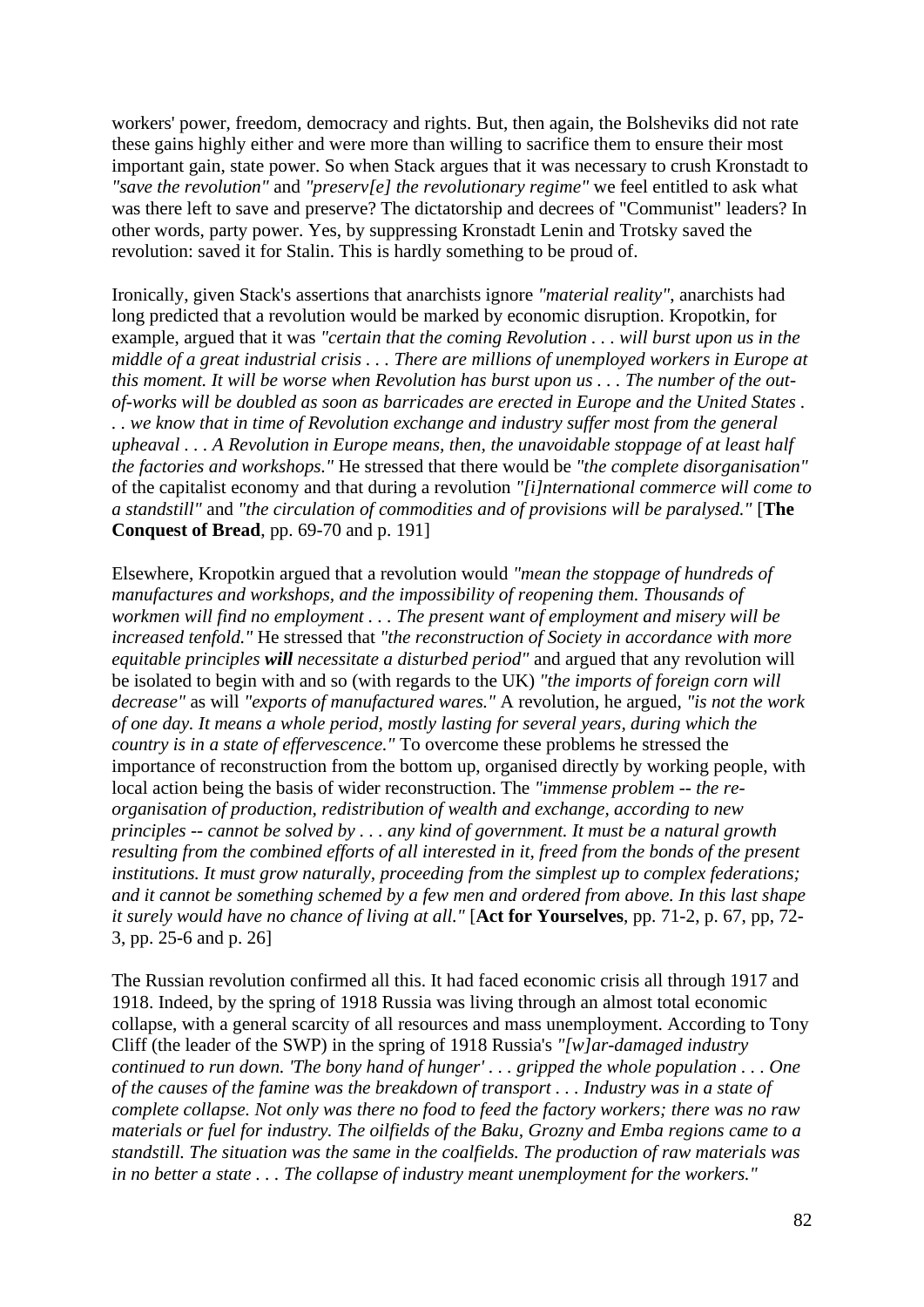[**Lenin**, vol. 3, pp. 67-9] The industrial workforce dropped to 40% of its 1917 levels. The similarities to Stack's description of the situation in early 1921 is striking.

The fact is that Lenin and Trotsky had argued that revolution inevitably meant civil war, economic crisis and so exceptional and difficult circumstances. They did not, for that reason, suggest that revolution was impossible. Thus, for example, Lenin in 1917 mocked those who argued that revolution was out of the question because *"the circumstances are exceptionally complicated."* He noted that **any** revolution, *"in its development, would give rise to exceptionally complicated circumstances"* and that it was *"the sharpest, most furious, desperate class war and civil war. Not a single great revolution in history has escaped civil war. No one who does not live in a shell could imagine that civil war is conceivable without exceptionally complicated circumstances. If there were no exceptionally complicated circumstances there would be no revolution."* [**Collected Works**, vol. 26, pp. 118-9]

Does this mean that, for Leninists, soviet democracy was impossible in early 1918? After all, then the Russian Revolution also faced a *"destroyed economy and infrastructure, a population faced with starvation and bloody war, and a hostile outside world."* If these *"were not circumstances in which the revolution could move forward"* then it also applied in 1918 - in 1917, in fact -- as well as in 1921. If so, then this means admitting that soviet democracy is impossible during a revolution, marked as it will always be by exceptionally difficult circumstances. Which, of course, means to defend party power and not soviet power and promote the dictatorship of the party over the working class, positions Leninists deny holding. Of course, as noted in [section H.6,](sectionH.html#sech6) the Bolsheviks **in practice** were making soviet democracy impossible by suppressing soviets that elected the wrong people while the Bolshevik policies aiming to address these problems -- which in 1917 Lenin had proclaimed could only be solved by revolution and placing the Bolsheviks into power -- made the problems worse by their centralised and top-down nature. To suggest that the Bolsheviks had to remain in power because the country was exhausted in part as a result of their policies is hard to take seriously.

So anarchists had predicted the problems facing the Russian Revolution decades previously and, given the lack of success of Bolshevik attempts to solve these problems via centralism, had also predicted the only way to solve them. Far from ignoring *"material reality"* anarchists have long been aware of the difficulties a revolution would face and had organised our politics around them. In contrast, Stack is arguing that these inevitable effects of a revolution create *"circumstances"* in which the revolution cannot *"move forward"*. If this is so, then revolution is an impossibility as it will always face economic disruption and isolation at some stage in its development, for a longer or shorter period. If we base our politics on the "bestcase scenario" then they will soon be proven to be lacking.

Ultimately, Stack's arguments (and those like it) are the ones which ignore *"material reality"* by arguing that Lenin's state was a *"revolutionary regime"* and reconstruction could be anything but to the advantage of the bureaucracy without the active participation of what was left of the working class and the independence of their class organisations -- unions, soviets and co-operatives. Indeed, the logic of his argument would mean rejecting the idea of socialist revolution **as such** as the problems he lists will affect **every** revolution and had affected the Russian Revolution from the start. So while the problems facing the Russian working class were difficult in the extreme in 1921, we should not forget that many of which were due to the results of Bolshevik economic policies which compounded economic chaos via centralisation as well as the inevitable results of monopolising political power which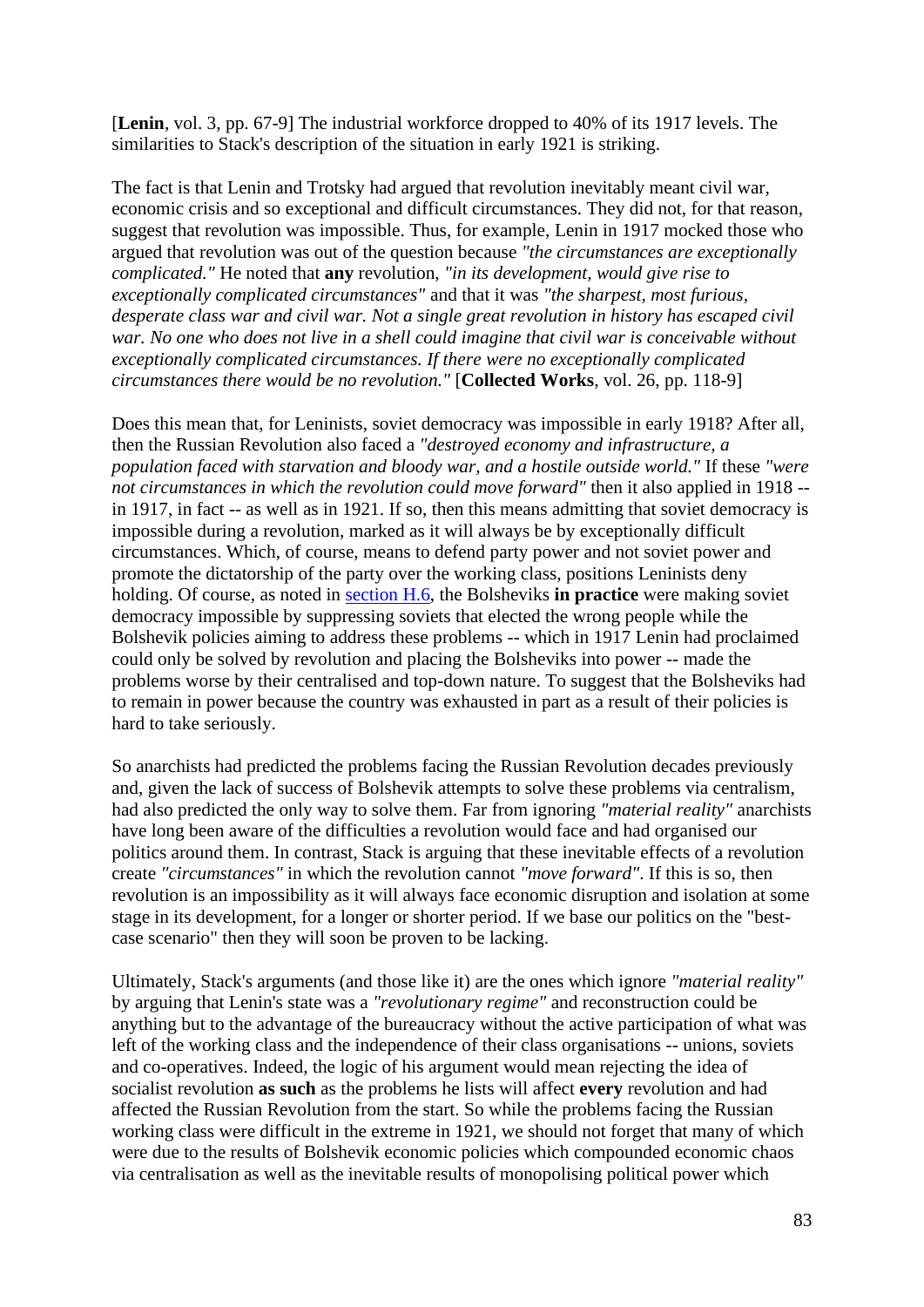meant the crushing of all independent working class organisation and initiative. They could **never** be solved by someone else bar the thousands of workers taking strike action all across Russia at the time: *"And if the proletariat was that exhausted how come it was still capable of waging virtually total general strikes in the largest and most heavily industrialised cities?"* [Ida Mett, **Op. Cit.**, p. 202]

The problem after October 1917 was that when the proletariat **did** organise itself, it was repressed as counterrevolutionary by the Bolsheviks. The reconstruction from below, the organisation of the proletariat, automatically came into conflict with party power. The workers and peasants could not act because soviet and trade union democracy would have ended Bolshevik dictatorship -- little wonder the country was *"exhausted"* as all the means of addressing the situation were systematically smashed by the ruling elite.

Indeed, Serge himself admitted as much when he noted that *"[t]hrough its intolerance and its arrogation of an absolute monopoly of power and initiative in all fields, the Bolshevik regime was floundering in its own toils, spreading a sort of general paralysis throughout the country . . . By freeing the State-strangled cooperatives, and inviting various associations to take over the management of different branches of economic activity, an enormous degree of recovery could have been achieved straightaway . . . [this] would have caused less inconvenience than did our stringently bureaucratic centralisation, with its muddle and paralysis . . . However, since the Bolshevik mind had already ordained other solutions, it was a vision confined to the realms of pure theory."* [**Op. Cit.**, pp. 147-8] Serge at the time, however, did not seem to support the one part of the party, the Workers' Opposition, which did raise this idea -- albeit within the context of a party dictatorship (see [section 2](append45.html#app2) of the appendix on "Were any of the [Bolshevik oppositions a real alternative?"\)](append45.html). Trotsky dismissed this suggestion precisely because of the threat this posed to the party's position: *"we are against it. Why ? . . . Because, in the first place, we want to retain the dictatorship of the Party, and, in the second place, because we think that the [democratic] way of managing important and essential plants is bound to be incompetent and prove a failure from an economic point of view."* [quoted by James Bunyan, **The Origin of Forced Labor in the Soviet State, 1917-1921**, p. 252]

So, as far as *"material reality"* goes, it is clear that it is Stack who ignores it, not anarchists nor the Kronstadt rebels. Both recognised that the country was in dire straits and that a huge effort was required for reconstruction. The material basis at the time offered two possibilities for reconstruction -- either from above or from below. Such a reconstruction could **only** be socialist in nature if it involved the direct participation of the working masses in determining what was needed and how to do it. In other words, the process had to start **from below** and no central committee utilising a fraction of the creative powers of the country could achieve it. Such a bureaucratic, top-down re-construction would rebuild the society in a way which benefited a few. Which, of course, was what happened.

What is surprising is that any self-proclaimed socialist could think otherwise. In a country with no workers' democracy, where the masses do not have even limited control over those in power, where all power and rights are held by the administration, where workers can do nothing on their own initiative, it is naive in the extreme to believe that any social reconstruction will not reflect the interests of the ruling bureaucracy. To suggest so, as Stack does, means ignoring the class reality of the situation in favour of wishful thinking over the possibility of benevolent dictatorship. It means ignoring that by crushing Kronstadt, the Bolsheviks not only crushed the Third Revolution but also paved the way for Stalinism.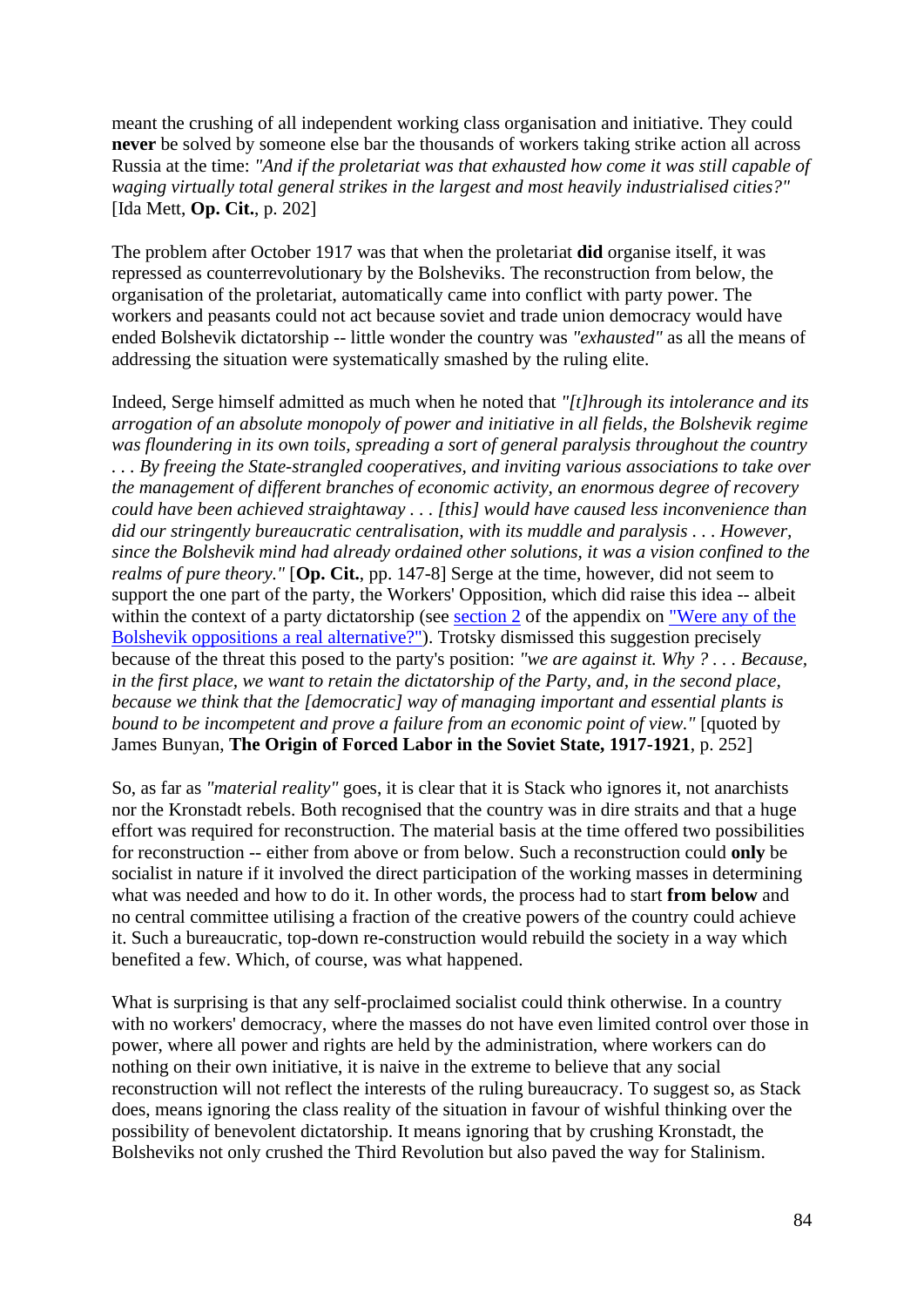Ultimately, Stack's arguments fail to convince. As noted, his ideological gurus clearly argued that revolution without civil war and economic exhaustion was impossible. Sadly, the means to mitigate the problems of Civil War and economic crisis (namely workers' self-management and control) inevitably came into conflict with party power and a vision of socialism premised on the efficiency of centralisation and could not be encouraged. If Bolshevism cannot meet the inevitable problems of revolution and maintain the principles it pays lipservice to (i.e. soviet democracy and workers' control) then it clearly does not work and should be avoided. This argument, in short, represents the bankruptcy of Bolshevik ideology rather than a serious argument against the Kronstadt revolt.

## **13 Was there a real alternative to Kronstadt's** *"Third Revolution"***?**

Another Trotskyist argument against Kronstadt and in favour of Bolshevik repression is related to the country was exhausted argument we discussed in the [last section.](append42.html#app12) It finds its clearest expression in Victor Serge's argument:

*"After many hesitations, and with unutterable anguish, my Communist friends and I finally declared ourselves on the side of the Party. This is why. Kronstadt had right on its side. Kronstadt was the beginning of a fresh, liberating revolution for popular democracy: 'The Third Revolution!' it was called by certain anarchists whose heads were stuffed with infantile illusions. However, the country was exhausted, and production practically at a standstill; there was no reserves of any kind, not even reserves of stamina in the hearts of the masses. The working-class elite that had been moulded in the struggle against the old regime was literally decimated. The Party, swollen by the influx of power-seekers, inspired little confidence . . . Soviet democracy lacked leadership, institutions and inspiration; at its back there were only masses of starving and desperate men.* 

*"The popular counter-revolution translated the demand for freely-elected soviets into one for 'Soviets without Communists.' If the Bolshevik dictatorship fell, it was only a short step to chaos, and through chaos to a peasant rising, the massacre of the Communists, the return of the emigres, and in the end, through the sheer force of events, another dictatorship, this time anti-proletarian . . . In these circumstances it was the Party's duty to make concessions, recognising that the economic regime was intolerable, but not to abdicate power."* [**Memoirs of a Revolutionary**, pp. 128-9]

Serge is at least being honest here and not suggesting that it was a White Guard plot or a product of backward peasant recruits. Still, he supported the Bolsheviks, considering them as the only possible means of defending the revolution. Some of the more sophisticated modern day Leninists follow this line of reasoning and quote Trotsky somewhat out of context to proclaim that crushing the revolt was *"a tragic necessity"*. [Lenin and Trotsky, **Kronstadt**, p. 98] They want us to believe that the Bolsheviks were defending the remaining gains of the revolution and ensuring that no counter-revolution took place indirectly by allowing the Russian workers soviet democracy. The hope was that the revolution could survive until it spread internationally. As John Rees put it: *"But ultimately, without a revival of struggle in Russia or successful revolution elsewhere, the [Left] Opposition was doomed to failure. That, however, could not be known in advance."* [**Op. Cit.**, p. 69] This is echoed in different ways by other Leninists -- the Bolsheviks had to crush Kronstadt to secure the revolution until it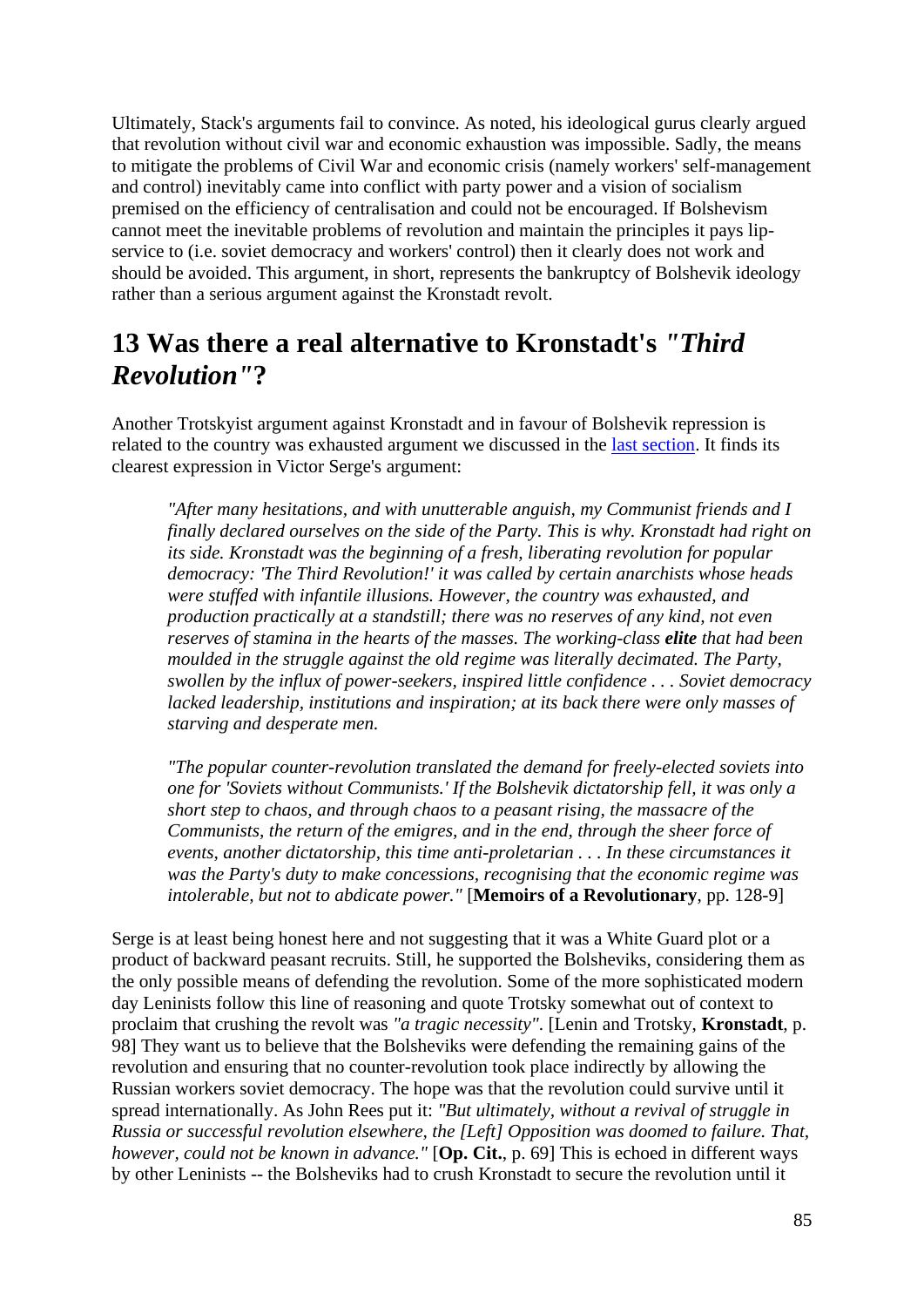could spread to other countries, particularly advanced industrial nations. The isolation of the revolution ensured the victory of the bureaucracy and Stalin.

Let us accept Serge's argument and those who, like Rees, echo it. This means that the only alternative to the *"Third Revolution"* would have been self-reform of the party dictatorship and, therefore, of the soviet state. Such an attempt was made after 1923 by the **Left Opposition** headed by Trotsky. Given the logic of such arguments, this is the only option left for Leninists. How viable was this alternative? Could the soviet dictatorship reform itself? Was soviet democracy more of a danger than the uncontrolled dictatorship of a party within a state marked by already serious levels of corruption, bureaucracy and despotism? History provides the answer with the rise of Stalin.

However, given how widespread this infantile delusion is within the Leninists, more needs to be said. From a libertarian perspective, there are three main problems with this argument. First, it ignores the reality of the Bolshevik regime. Second, it ignores the politics of the Left Opposition. Third, it ignores how Bolshevik ideology would have impacted on any other revolution. We will discuss each in turn after making an obvious point -- libertarian socialists who defend the Kronstadt revolt and oppose the actions of the Bolsheviks are not foolish enough to argue that Kronstadt's *"Third Revolution"* would have definitely succeeded as every revolution is a gamble and may fail. Ante Ciliga put it well:

*"Let us consider, finally, one last accusation which is commonly circulated: that action such as that at Kronstadt could have indirectly let loose the forces of the counter-revolution. It is possible indeed that even by placing itself on a footing of workers' democracy the revolution might have been overthrown; but what is certain is that it has perished, and that it has perished on account of the policy of its leaders. The repression of Kronstadt, the suppression of the democracy of workers and soviets by the Russian Communist party, the elimination of the proletariat from the management of industry, and the introduction of the NEP, already signified the death of the Revolution."* [*"The Kronstadt Revolt"*, **Op. Cit.**, p. 335]

No revolution is guaranteed to succeed. The same with Kronstadt's *"Third Revolution."* Its call for soviet democracy may have led to a return of the Whites, that is possible just as it was possible in 1917. One thing is sure, by maintaining the Bolshevik dictatorship the Russian Revolution **was** crushed and (Stalinist) counter-revolution ensued. As such, we must always remember what the alternatives were: *"Were there not real dangers in the democratic way? Was there no reason to fear reformist influences in the soviets, if democracy had been given free rein? We accept that this was a real danger. But it was no more of a danger than what inevitably followed the uncontrolled dictatorship of a single party"*. [Mett, **Op. Cit.**, p. 204]

After all, the most obvious objection is what gains, exactly? The only gains that remained were Bolshevik party power and nationalised industry -- both of which excluded the real gains of the Russian Revolution from a socialist perspective (namely soviet power, the right to independent unions and to strike, freedom of assembly, association and speech for working people, the beginnings of workers' self-management of production and so on). Indeed, both "gains" were the basis for the Stalinist bureaucracy's power.

Unfortunately for the **Left Opposition**, the bureaucracy had gained experience in repressing working class struggles since early 1918 -- most obviously in breaking the wave of strikes in 1921 and crushing the Kronstadt rebellion itself. As such, it is incredulous to suggest as Rees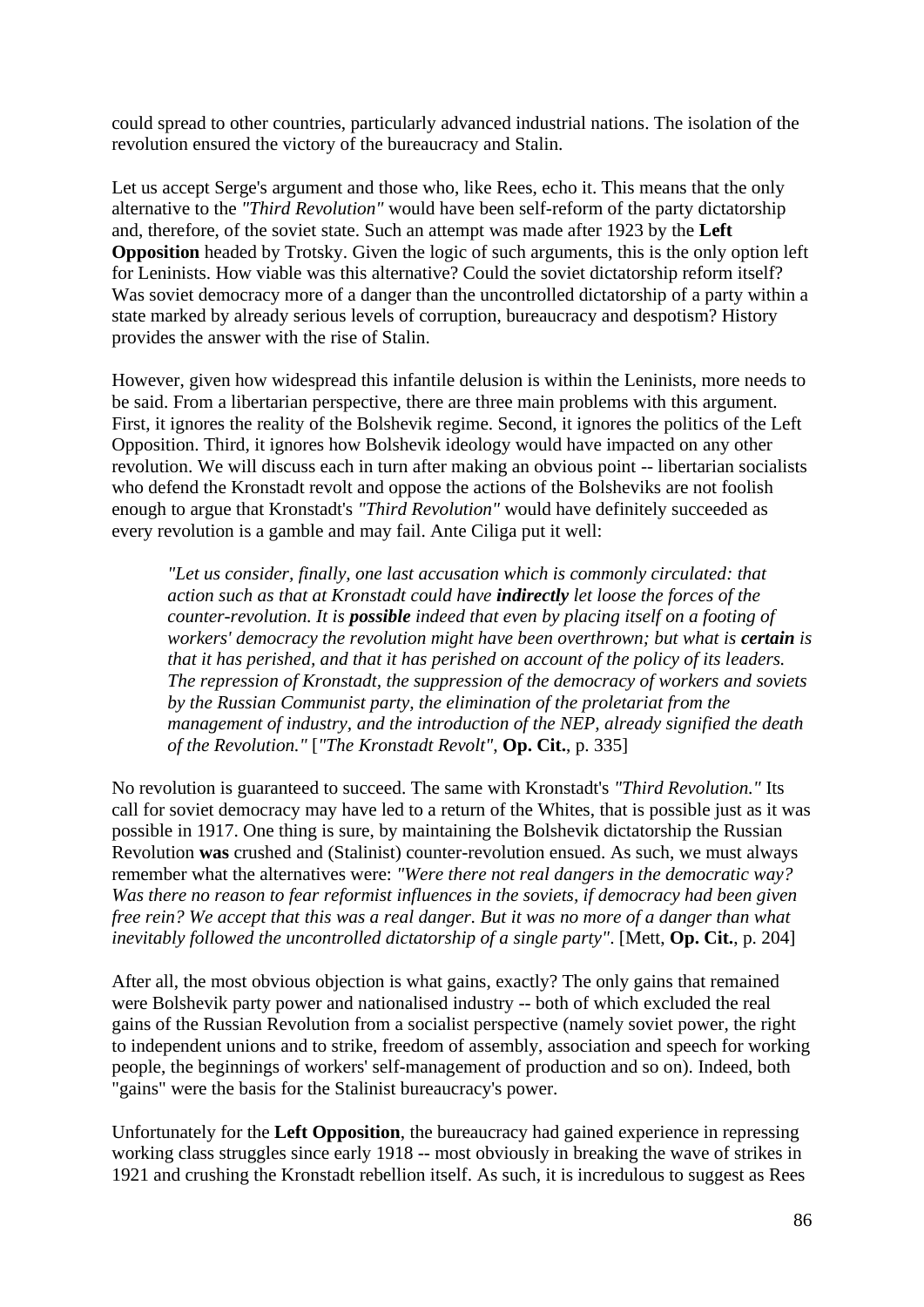does that *"the regime was left stranded, the well-head of renewal and thorough reform -- the activity of the workers -- had dried to a trickle . . . To appeal outside the machine, as the Workers' Opposition had wanted, was impossible. This is the tragedy of Lenin's last fight and of the Left Opposition. They knew the problem but the means at their disposal was not equal to the task. Hence the paucity of the measures they advocated: self reform of the bureaucracy."* [**Op. Cit.**, p. 68] The "well-head" of workers' struggle did not dry-up by some natural process -- it was deliberately blocked by the Bolshevik regime itself:

*"After the launch of the NEP, the state's strategy in dealing with strikes in the nationalised sector remained fairly uniform throughout the 1920s. Its priority was to compel workers to return to their jobs as quickly as possible for which the full forces of management, Party, unions, and state would be mobilised as required . . . the Bolshevik leadership . . . feared a repeat of the escalation and politicisation of worker discontent that had marked the end of War Communism . . . Hence the general strategy employed by the state when faced by a strike was to attempt to pacify the bulk of striking workers, while seeking to 'isolate' or eliminate instigators and organisers. In cases where these measures failed . . . a re-registration of the workforce, closure of the factory, or mass dismissals would be announced . . . From the start, the CheKa/OGPU played a leading role in eradicating strikes, making arrests, bringing in its special troops to deal with unrest, and using its intelligence network to monitor the shopfloor and identify activists"* [Andrew Pospielovsky, *"Strikes during the NEP"*, pp. 1-34, **Revolutionary Russia**, Vol. 10, No. 1, pp. 17-8]

These techniques had all been used and perfected from 1918 onwards. Thus the strike wave of 1923 was repressed by the same methods as those in 1921 with the name of the secret police being the only difference (from Cheka to GPU):

*"Trade unions, reluctant to disturb the industrial revival, refused to press claims. Finally, 'wild' strikes broke out in many factories, spread, and were accompanied by violent explosions of discontent . . . The threat of a general strike was in the air, and the movement seemed on the point of turning into a political revolt. Not since the Kronstadt rising had there been so much tension in the working class and so much alarm in ruling circle . . . the remnants of the anti-Bolshevik parties . . . [were] thoroughly suppressed [and] had been inactive . . . the G.P.U arrested [the Workers' Group] . . . where there is much inflammable material a few sparks may produce a conflagration. The party leaders sought to stamp out the sparks. They determined to suppress the Workers' Group and the Workers' Truth . . . Trotsky . . . had no sympathy with the crude and anarchic tub-thumping. Nor was he inclined to countenance industrial unrest"*. [Isaac Deutscher, **The Prophet Unarmed**, pp. 88-9]

The *"leaders of the 1923 opposition did . . . nothing to protest at the repression of dissidents . . . Trotsky, in the very letters to the politburo in which he fired his first broadsides against the 'unhealthy regime' and lack of internal party democracy, supported repressive action against the far left."* Indeed, he *"welcomed an instruction by Dzerzhinskii to party members immediately to report 'any groupings within the party', i.e. the Workers Group and Workers Truth, not only to the C[entral] C[ommittee] but also to the G.P.U., and emphasized that making such reports was 'the elementary duty of every party member'."* [Simon Pirani, **The Russian revolution in retreat, 1920-24**, p. 215] Trotsky was clear that *"it is obvious that there can be no toleration of the formation of groupings [within the party] whose ideological content is directed against the party as a whole and against the dictatorship of the*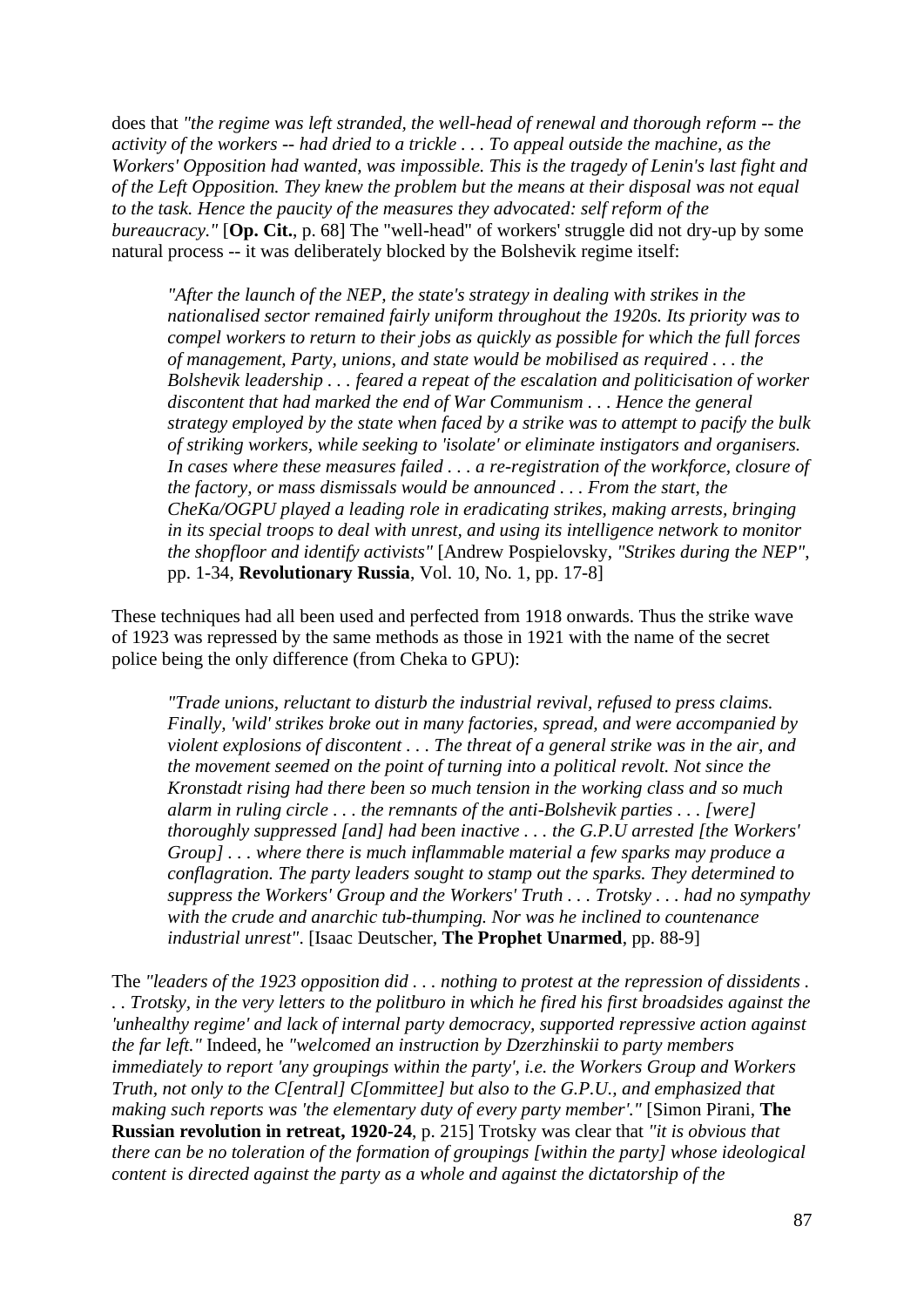*proletariat, as for instance the Workers' Truth and Workers' Group."* [**Challenge of the Left Opposition (1923-25)**, p. 408] By "dictatorship of the proletariat," Trotsky meant the dictatorship of the party as both these opposition groups -- unlike the Left Opposition - advocated genuine soviet democracy.

Rees suggests that the Stalinist bureaucracy could betray the revolution without *"an armed counter-revolutionary seizure of power"* and so *"no martial law, no curfew or street battles"* because of *"the atomisation of the working class."* [**Op. Cit.**, p. 69] However, the atomisation was a product of the armed counter-revolutionary activities of Lenin and Trotsky after 1918 which reached their culmination when in 1921 they broke the strikes in Petrograd (and elsewhere) by means of martial law and curfew and crushed the sailor rebellion by battles in the streets of Kronstadt. In 1927-8, the workers had no interest in which branch of the bureaucracy would govern and exploit them and so remained passive. Rees fails to see that there **was** martial law, curfew and street battles but they occurred in 1921, not 1928. The rise of Stalinism was the victory of one side of the new bureaucratic class over another but that class had defeated the working class in March 1921.

Not that the Left Opposition's political platform could have saved the revolution: it was utopian in that it urged the party and state bureaucracy to reform itself based upon maintaining the Bolshevik party's dictatorship as well as one-man management in the workplace. As such, it did not get at the roots of the problem, namely the state-capitalist nature of the regime and Bolshevik ideology. The theoretical limitations of the "Left Opposition" are discussed in more detail in [section 3](append45.html#app3) of the appendix on ["Were any of the](append45.html)  [Bolshevik oppositions a real alternative?",](append45.html) here we will restrict ourselves to looking at **The Platform of the Opposition** written in 1927.

While uttering many warm words about workers', trade union and soviet democracy -- for which the Kronstadt sailors and were branded "White Guardists" and "counter-revolutionary" -- it also affirmed *"the Leninist principle, inviolable for every Bolshevik, that the dictatorship of the proletariat is and can be realised only through the dictatorship of the party."* While bemoaning that the *"growing replacement of the party by its own apparatus is promoted by a 'theory' of Stalin's which denies"* this, it repeats this principle by arguing that *"the dictatorship of the proletariat demands a single and united proletarian party as the leader of the working masses and the poor peasantry."* [*"The Platform of the Opposition"*, **The Challenge of the "Left Opposition" (1926-27)**, p. 395, p. 439 and p. 441] Any split in the party or the formation of two parties represented an enormous danger to the revolution:

*"Nobody who sincerely defends the line of Lenin can entertain the idea of 'two parties' or play with the suggestion of a split. Only those who desire to replace Lenin's course with some other can advocate a split or a movement along the two-party road.* 

*"We will fight with all our power against the idea of two parties, because the dictatorship of the proletariat demands as its very core a single proletarian party. It demands a single party. It demands a proletarian party -- that is, a party whose policy is determined by the interests of the proletariat and carried out by a proletarian nucleus. Correction of the line of our party, improvement of its social composition - that is not the two-party road, but the strengthening and guaranteeing of its unity as a revolutionary party of the proletariat."* [**Op. Cit.**, pp. 440-1]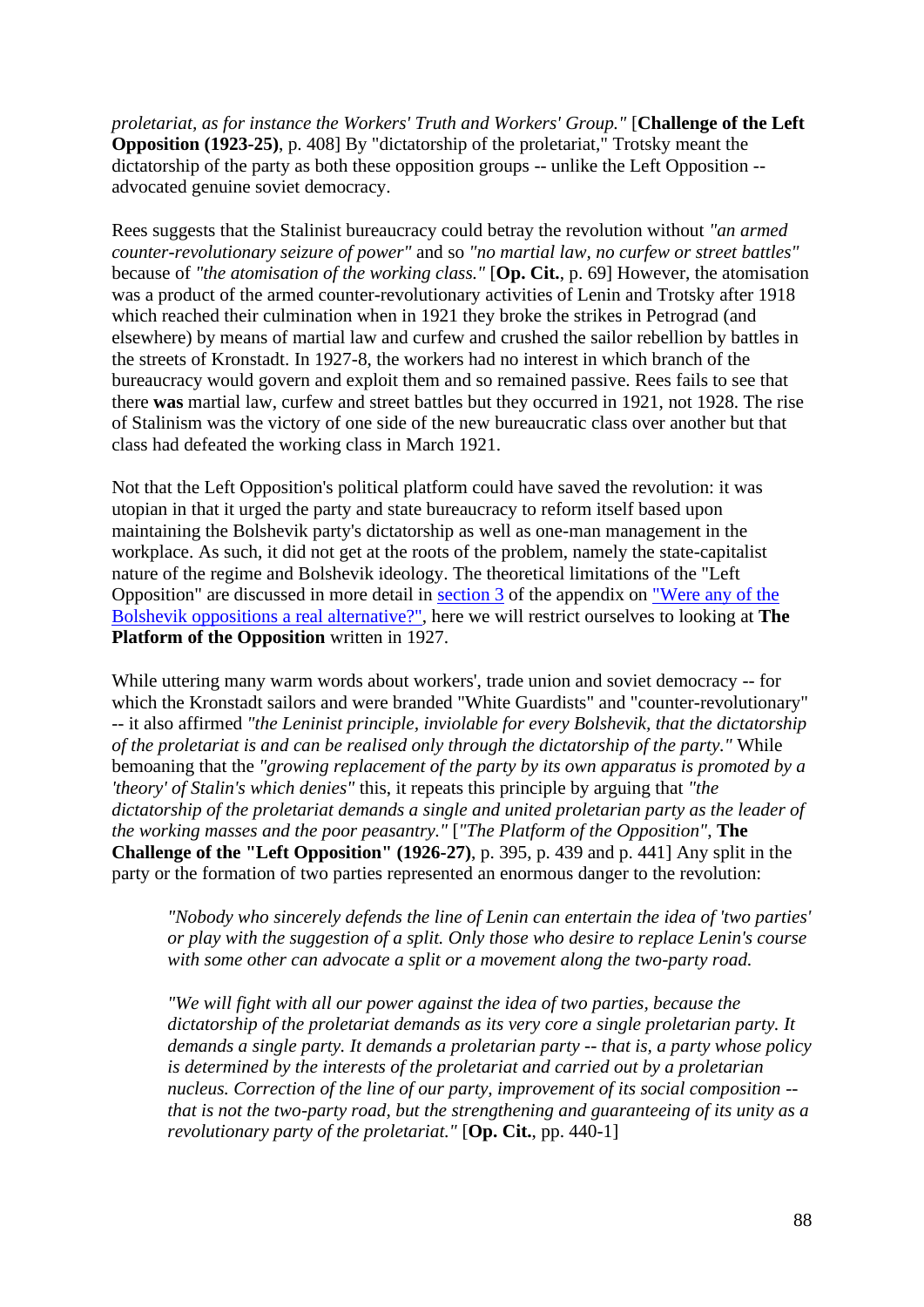We can note, in passing, the interesting notion of party (and so "proletarian" state) policy *"determined by the interests of the proletariat and carried out by a proletarian nucleus"* but which is **not** determined **by** the proletariat itself. Which means that the policy of the "workers' state" must be determined by some other (unspecified) group and not by the workers. What possibility can exist that this other group actually knows what is in the interests of the proletariat? None, of course, as any form of democratic decision can be ignored when those who determine the policy consider the protests of the proletariat to be not *"in the interests of the proletariat"* -- hence the pressing need for *"the Leninist principle, inviolable for every Bolshevik, that the dictatorship of the proletariat is and can be realised only through the dictatorship of the party."* Needless to say, the Platform makes no call for industrial democracy but rather proclaims that the *"appropriation of surplus value by a workers' state is not, of course, exploitation"* while also acknowledging the existence of a *"swollen and privileged administrative apparatus [which] devours a very considerable part of our surplus value"* while *"all the data testify that the growth of wages is lagging behind the growth of the productivity of labour."* [**Op. Cit.**, pp. 347-50]

As Anton Ciliga recalled when in a Stalinist prison in the early 1930s, the imprisoned Trotskyists retained this perspective for *"the argument of freedom to choose one's party"* was *"condemned formerly by Lenin, by Trotsky, and by the Decemists. And even then the major part of the Decemists and almost all the Trotskyists continued to consider that 'freedom of party' would be 'the end of the revolution'. 'Freedom to choose one's party -- that is Menshevism,' was the Trotskyists' final verdict. 'The proletariat is socially homogenous and that is why its interests can only be represented by a single party,' the Decemist Davidov wrote. 'And why should not democracy within the party be coupled with its dictatorship outside?' the Decemist Nyura Yankovskaya wanted to know."* He concluded the Trotskyists' *"outlook was not that very different from that of the Stalinist bureaucracy; they were slightly more polite and human, that was all."* [**The Russian Enigma**, p. 280 and p. 263] This reflect the flawed class analysis of Leninism:

*"Trotskyism as well as Stalinism saw . . . two social orders: the proletariat versus bourgeoisie, the latter embracing the kulaks and the relics of the former ruling classes . . . I had come to the conclusion that three social systems were partaking in the struggle: State capitalism, private capitalism and socialism, and that these three systems represented three classes: the bureaucracy, the bourgeoisie (including the kulaks) and the proletariat. The difference lay in that Stalinists and Trotskyism saw State capitalism as socialism and bureaucracy as proletariat. Trotsky as well as Stalin wished to pass off the State as being the proletariat, the bureaucratic dictatorship over the proletariat as the proletarian dictatorship, the victory of State capitalism over both private capitalism and socialism as a victory of the latter. The difference between Trotsky and Stalin . . . [was that] Trotsky perceived and stressed the gaps and bureaucratic deformations of the system."* [Ciliga, **Op. Cit.**, pp. 103-4]

The bureaucratic machine outnumbered the party -- there were over five million state officials in 1921 compared to around 730,000 party members (reduced to 515,000 in January 1922 after a purge). The grim reality was that *"those enjoying dominant positions in the State apparatus . . . had been consolidating their power and detaching themselves more and more from the workers. The bureaucracy was already assuming alarming proportions. The State machine was in the hands of a single Party, itself more and more permeated by careerist elements. A non Party worker was worth less, on the scale of everyday life, than an ex bourgeois or nobleman, who had belatedly rallied to the Party. Free criticism no longer*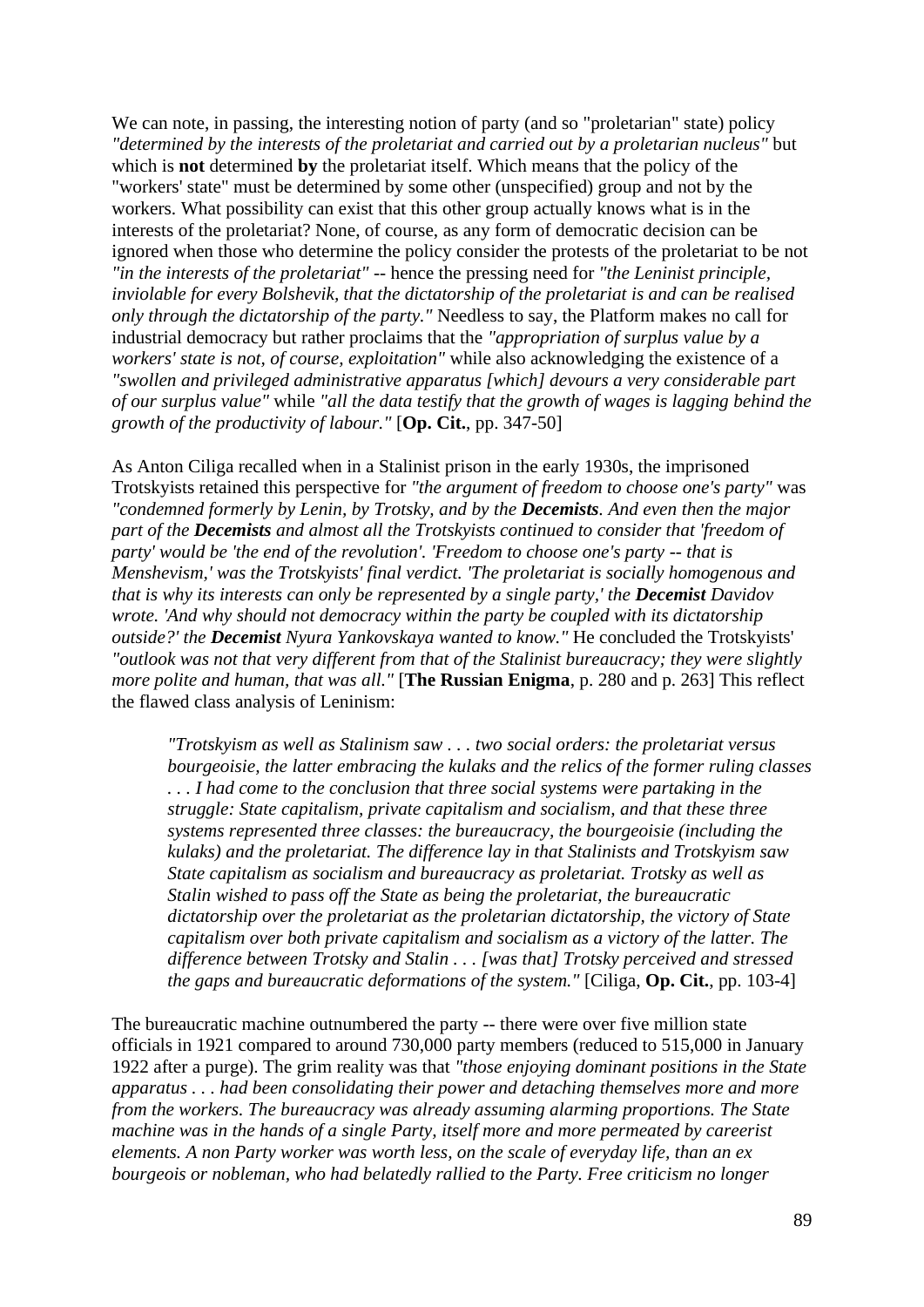*existed. Any Party member could denounce as 'counter revolutionary' any worker simply defending his class rights and his dignity as a worker."* [Mett, **Op. Cit.**, p. 140]

Likewise, within the party the higher echelons held power and had been more than willing to use it against internal dissidents long before 1921. As such, it ignored the reality of the Bolshevik party to appeal to the party machine to introduce *"in deeds and not words a democratic regime. Do away with administrative pressure tactics. Stop the persecution and expulsion of those who hold independent opinions about party questions."* [Trotsky, **Op. Cit.**, p. 407] It failed to note that these tactics were used by Lenin and Trotsky against Left-wing dissidents within the party after the October revolution.

The Left-Communists in early 1918, for example, were subject to such pressure. They were ousted from leading positions in the Supreme Economic Council in March 1918 and after their views were denounced by Lenin, a *"campaign was whipped up in Leningrad which compelled Kommunist [their paper] to transfer publication to Moscow . . . After the appearance of the first issue of the paper a hastily convened Leningrad Party Conference produced a majority for Lenin and 'demanded that the adherents of Kommunist cease their separate organisational existence.'"* The paper lasted four issues, with the last having to be published as a private factional paper. The issue had been settled by a high pressure campaign in the Party organisation, backed by a barrage of violent invective in the Party press and in the pronouncements of the Party leaders. The Workers' Opposition three years later also experienced it. At the Tenth Party congress, Kollontai (author of their platform) stated that the circulation of her pamphlet had been deliberately impeded. *"So irregular were some of these that the Moscow Party Committee at one stage voted a resolution <i>publicly* censuring *the Petrograd organisation 'for not observing the rules of proper controversy.'"* The success of the Leninist faction in getting control of the party machine was such that *"there is serious doubt as to whether they were not achieved by fraud."* [Maurice Brinton, **The Bolsheviks and Workers' Control**, pp. 39-40, p. 75 and p. 77] Victor Serge witnessed the rigging of an election to ensure Lenin's victory in the trade union debate. [**Memoirs of a Revolutionary**, p. 123] Kollontai herself mentions (in early 1921) that comrades *"who dare to disagree with decrees from above are still being persecuted."* [our emphasis, **The Workers' Opposition**, p. 22] As Ida Mett noted:

*"There is no doubt that the discussion taking place within the [Communist] Party at this time [in early 1921] had profound effects on the masses. It overflowed the narrow limits the Party sought to impose on it. It spread to the working class as a whole, to the solders and to the sailors. Heated local criticism acted as a general catalyst. The proletariat had reasoned quite logically: if discussion and criticism were permitted to Party members, why should they not be permitted to the masses themselves who had endured all the hardships of the Civil War?*

*"In his speech to the Tenth Congress -- published in the Congress Proceedings -- Lenin voiced his regret at having 'permitted' such a discussion. 'We have certainly committed an error,' he said, 'in having authorised this debate. Such a discussion was harmful just before the Spring months that would be loaded with such difficulties.'"* [**Op. Cit.**, p. 143]

Unsurprisingly, the Tenth Congress voted to ban factions within the Party. The elimination of discussion in the working class led to its ban in the party. Having the rank-and-file of the Party discuss issues would give false hopes to the working class as a whole who may attempt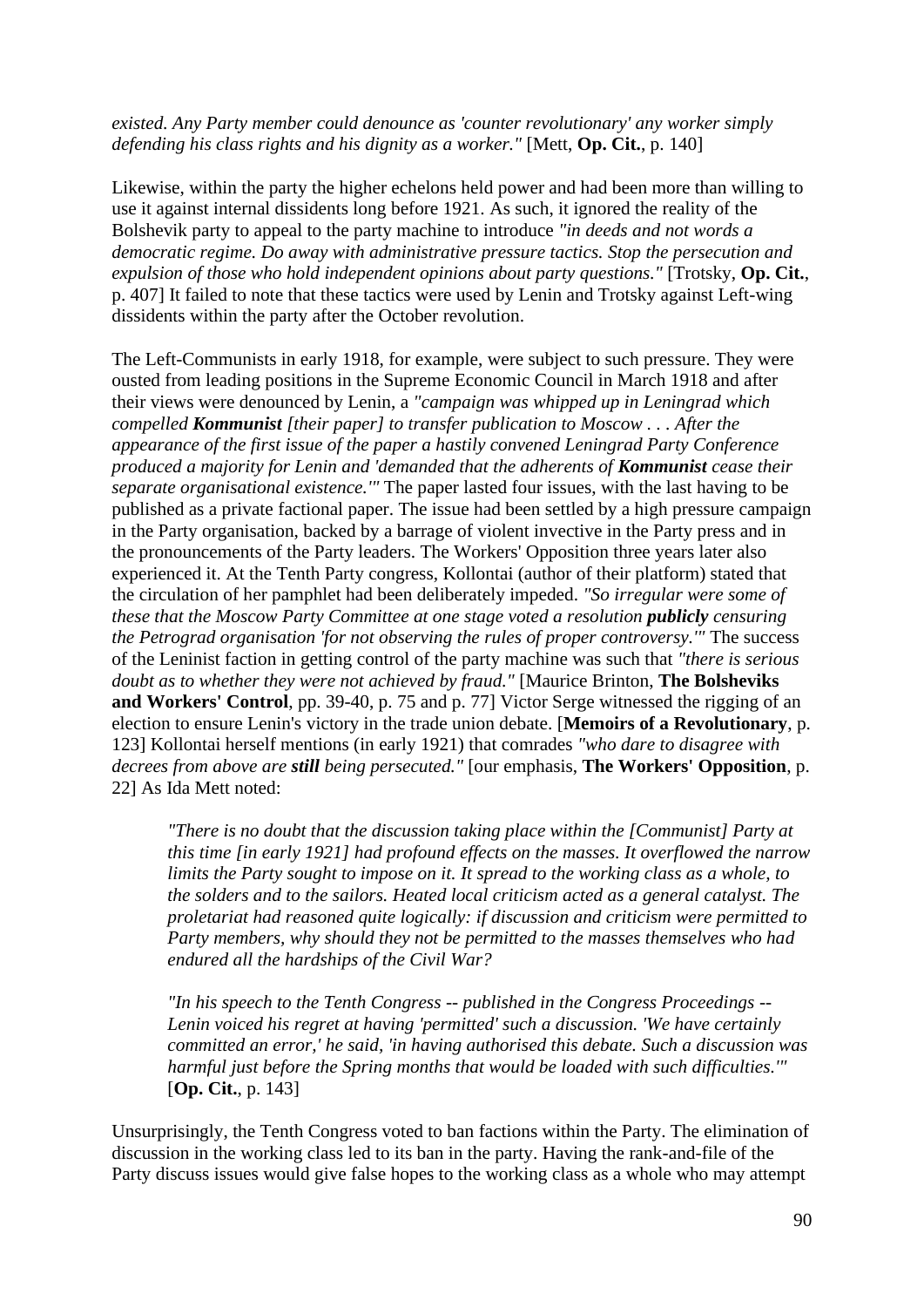to influence policy by joining the party (and, of course, vote for the wrong people or policies). Equally unsurprising, we discover the Platform stating that *"the dying out of innerparty democracy leads to a dying out of workers' democracy in general -- in the trade unions, and in all other nonparty mass organisations."* [*"Platform of the Joint Opposition"*, **Op. Cit.**, p. 395] Ignoring the awkward fact that Kronstadt was crushed precisely for demanding this, as noted the opposite causation is correct: the dying out of workers' democracy in general leads to a dying out of inner-party democracy. Power monopolised by a single party means that all dissatisfaction becomes channelled through it -- this cannot help but generate factions within the party as disagreements and interests need to be expressed somewhere. As the party dictatorship replaces the working masses, eliminating workers democracy by the dictatorship of a single party, democracy in that party must wither for if workers can join that party and influence its policies then the same problems that arose in the soviets and unions appear in the party. This necessitates a corresponding centralisation in power within the party as occurred in the soviets and unions, all to the detriment of rank and file power and control. This can be seen from the banning of factions within the party in early 1921:

*"In March 1921, in the days of the Kronstadt revolt, which attracted into its ranks no small number of Bolsheviks, the 10th Congress of the party thought it necessary to resort to a prohibition of factions -- that is, to transfer the political regime prevailing in the state to the inner life of the ruling party. This forbidding of factions was again regarded as an exceptional measure to be abandoned at the first serious improvement in the situation. At the same time, the Central Committee was extremely cautious in applying the new law, concerning itself most of all lest it lead to a strangling of the inner life of the party."* [Trotsky, **The Revolution Betrayed**, p. 96]

Yet this is, as we discuss in [section H.5.3,](sectionH.html#sech53) the inevitable outcome of vanguardism in practice. Trotsky, then, simply opposed the application of repressive methods used on previous dissidents onto himself and those who agreed with him. He seemed genuinely surprised that the party machine would abuse its power in its own interests. Just as those outside the party - whether anarchists, other oppositional socialist groups or strikers -- were repressed by the bureaucracy, so the party itself was subject to a similar regime. As Victor Serge noted, in practice the faction ban *"meant the establishment within the Party of a dictatorship of the Old Bolsheviks, and the direction of direction of disciplinary measures, not against the unprincipled careerists and conformist latecomers, but against those sections with a critical outlook."* [**Memoirs of a Revolutionary**, p. 135] Originally this repression was mild but, over time, it increased in severity until Communists and even bureaucrats suffered the same fate as those without a party card.

The notion that the bureaucracy could be defeated from within was naive in the extreme. It - like any ruling class -- could only be defended from below, by the working class. To fight the bureaucracy, the working class needed freedom: freedom to organise, freedom of the press, freedom of assembly, as demanded by the Kronstadt rebels. Limiting these essential liberties to within the party as Trotsky wished would solve little given the size and power of the bureaucracy and the willingness of the ruling elite -- as shown in 1921, for example -- to repress any workers who exercised those freedoms. It is, therefore, unsurprising to discover Ciliga recounting how in his prison the strongest fraction of the Trotskyists *"hoped for reform from above . . . As to making an appeal to the people and the masses . . . this [was considered] an extremely dangerous course to follow: the peasants were 'against us'; the workers were undecided, the 'spirit of Kronstadt' pervaded the land and the 'Thermidor front might well include the working class'"* [**Op. Cit.**, p. 212] Victor Serge, likewise, noted how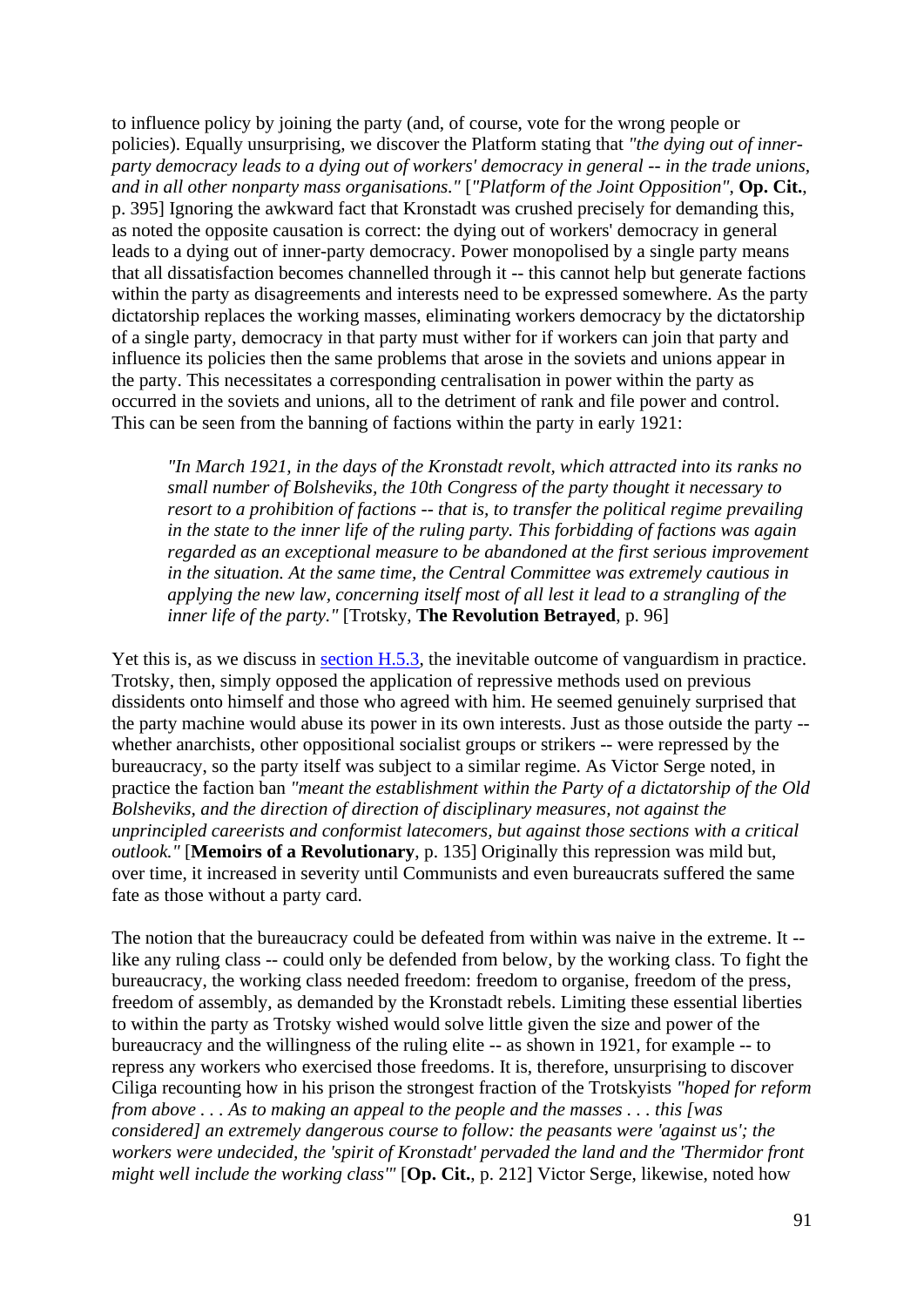**Left Opposition** *"refused to appeal to workers and intellectuals who were not affiliated to the Party, because it believed that counterrevolutionary attitude, whether conscious or not, were still rife amongst them."* [**The Life and Death of Leon Trotsky**, p. 140] As Trotsky put it: *"We have never had and do not now have the intention of making nonparty people judges of our inner-party conflicts."* [**The Challenge of the Left Opposition (1926-27)**, p. 482]This is unsurprising, for it is doubtful such people would have restricted their demands to the limited inner-party reforms urged by the **Left Opposition** nor would they have forgotten Trotsky's policies when he had held power. So what else could it do? Appeal to the workers to fight, to revolt, in the name of... party dictatorship?

In terms of internal reform, this was doomed to failure in advance: the **Left Opposition** received the crop that Lenin and Trotsky sowed the seeds of in 1921. Much the same can be said for the idea that an external revolution could have regenerated the Soviet regime. In the words of Ida Mett:

*"Some claim that the Bolsheviks allowed themselves such actions (as the suppression of Kronstadt) in the hope of a forthcoming world revolution, of which they considered themselves the vanguard. But would not a revolution in another country have been influenced by the spirit of the Russian Revolution? When one considers the enormous moral authority of the Russian Revolution throughout the world one may ask oneself whether the deviations of this Revolution would not eventually have left an imprint on other countries. Many historical facts allow such a judgement. One may recognise the impossibility of genuine socialist construction in a single country, yet have doubts as to whether the bureaucratic deformations of the Bolshevik regime would have been straightened out by the winds coming from revolutions in other countries."* [**Op. Cit.**, p. 203]

This is indeed the case -- from the start, the Bolsheviks were considered by many socialists across the globe as showing the correct path in terms of revolutionary strategy and actions. This included the dogma on the necessity of party dictatorship which had become Bolshevik orthodoxy by the start of 1919 at the latest (reflecting its practice by mid-1918). Thus we see, for example, during the Hungarian Revolution which had seen libertarians form the first workers' councils in December 1917 by 1919 they *"felt that the powers of the [Communist] Revolutionary Governing Council [of Bela Kun] were excessive . . . For the syndicalists the legitimate holders of proletarian sovereignty were the workers councils . . . It was not long before they saw their cherished ideals defeated by the united party's oligarchy. On April 7, 1919, elections were held for the Budapest Council of Workers' and Soldiers' Deputies. The syndicalist controlled Budapest Eighth district elected a slate consisting solely of syndicalist and anarchist write-in deputies in place of the single-party ticket. The Revolutionary Governing Council voided the results of the election and a week later the official slate 'won'"*. [Rudolf L. Tokes, **Bela Kun and the Hungarian Soviet Republic**, p. 38 and pp.151-2] As in Russia, the "wrong" people had been elected to the soviets and so the Communist regime simply nullified workers' democracy.

The same perspective was expressed in other countries. As another example, in Italy the pro-Bolsheviks were also raising the necessity of party dictatorship and were being opposed by the libertarians during the revolutionary crisis in 1920:

*"Up to now, whenever we said that what the socialists term dictatorship of the proletariat is only, in fact, the dictatorship of some men who, with the assistance of a*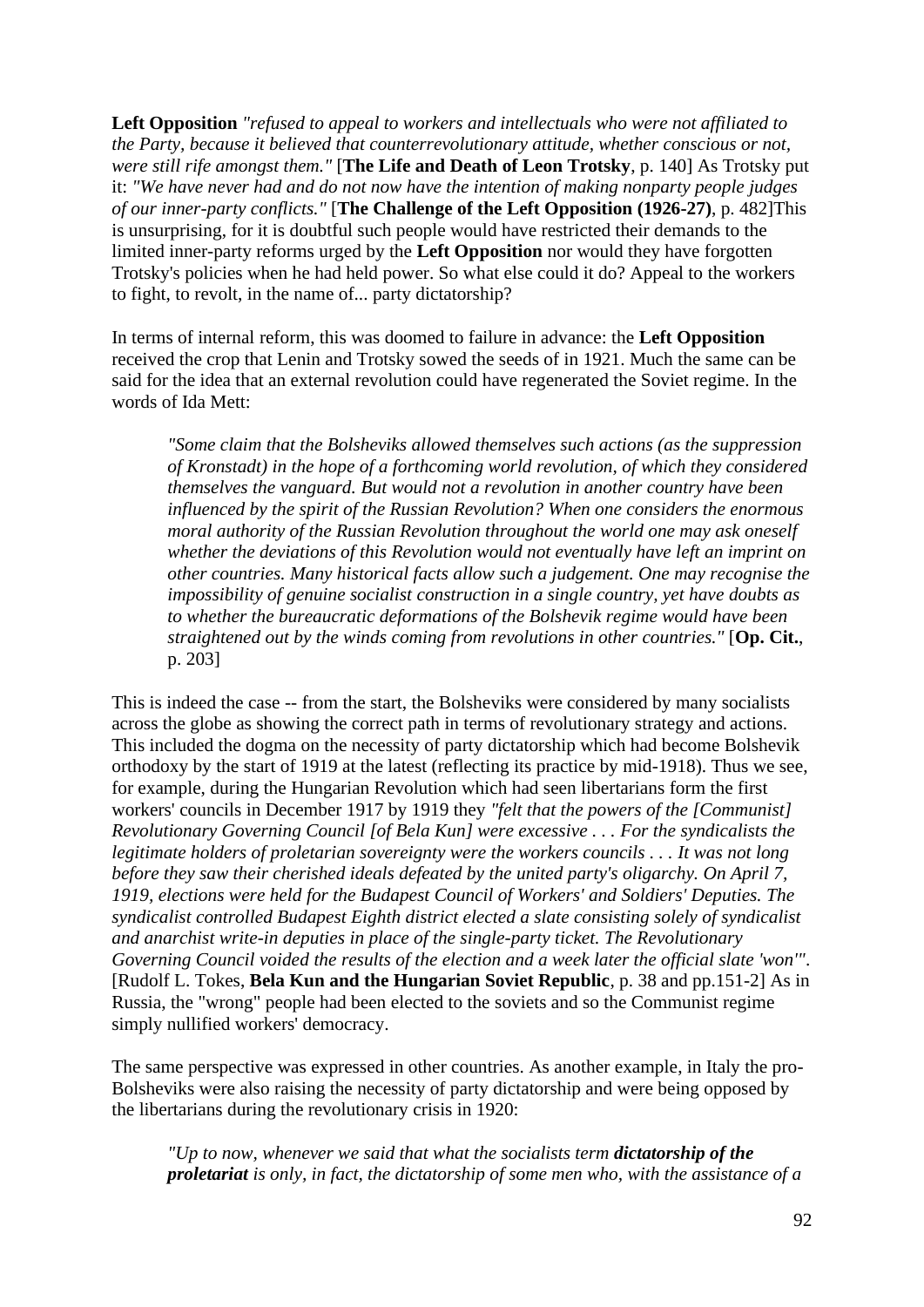*party, superimpose and impose themselves on the proletariat, they used to treat us as if we were little short of slanderers . . . Moscow had become the Mecca of the proletariat; the source of light, and . . . peremptory orders as to the ideas that those who, with permission from their betters, wished to call themselves communists ought to profess and the conduct they should observe . . . the official Italian Socialist Party daily, up to now the most authorised mouthpiece for the word from Moscow, . . . Avanti! of the 26th [September, 1920] . . . said:*

*"'In Russia, under the soviet regime, the Party really directs all State policy and all public activities; individuals as well as groups being utterly subordinated to the decisions of the Party, so that the dictatorship of the proletariat is really the dictatorship of the party and, as such of its central committee.'*

*"Well now we know what we have to look forward to: the dictatorship of the Leadership of the Socialist Party, or of the as yet unborn Communist Party . . . a revolution made with an authoritarian outlook with dictatorial objectives . . . through authoritarian imposition from above."* [Errico Malatesta, *"At Last! What is the 'dictatorship of the proletariat'?"*, **Anarchistes, Socialistes et Communistes**, pp. 208-10]

Kronstadt, likewise, was integrated into this perspective with, for example, leading German Communist Karl Radek writing on 1 April 1921 that he was *"convinced that in the light of the events at Kronstadt, the Communist elements which have so far not understood the role of the Party during the revolution, will at last learn the true value of these explanations, as well as the resolution of the 2nd Congress of the Communist International on the subject of the role of the Party."* For *"the full benefit of this lesson"* is that *"even when that uprising bases itself on working-class discontent"* it must *"be realised that, if the Communist Party can only triumph when it has the support of the mass of workers, there will nevertheless arise situations in the West where it will have to, for a certain period, keep power using solely the forces of the vanguard."* He noted that this was a long standing position by quoting an earlier article of his from 1919:

*"And the mass . . . may well hesitate in the days of great difficulties, defeats, and it may even despair of victory and long to capitulate. The proletarian revolution does not bring with it an immediate relief of poverty, and in certain circumstances, it may even temporarily worsen the situation of the proletariat. The adversaries of the proletarian will take advantage of this opportunity to demand the government of the workers themselves; it is for this reason that it will be necessary to have a centralised Communist Party, powerful, armed with the means of the proletarian government and determined to conserve power for a certain time, even only as the Party of the revolutionary minority, while waiting for the conditions of the struggle to improve and for the morale of the masses to rise . . . there can arise situations where the revolutionary minority of the working class must shoulder the full weight of the struggle and where the dictatorship of the proletariat can only be maintained, provisionally at least, as the dictatorship of the Communist Party."*

Events of March 1921 confirmed this position for the party's *"firm decision to retain power by all possible means"* is *"the greatest lesson of the Kronstadt events, the international lesson.* He also referenced *"our discussions with that section of Communists [in Germany] who wished to oppose the Russian dictatorship, the dictatorship of the Communist Party"* --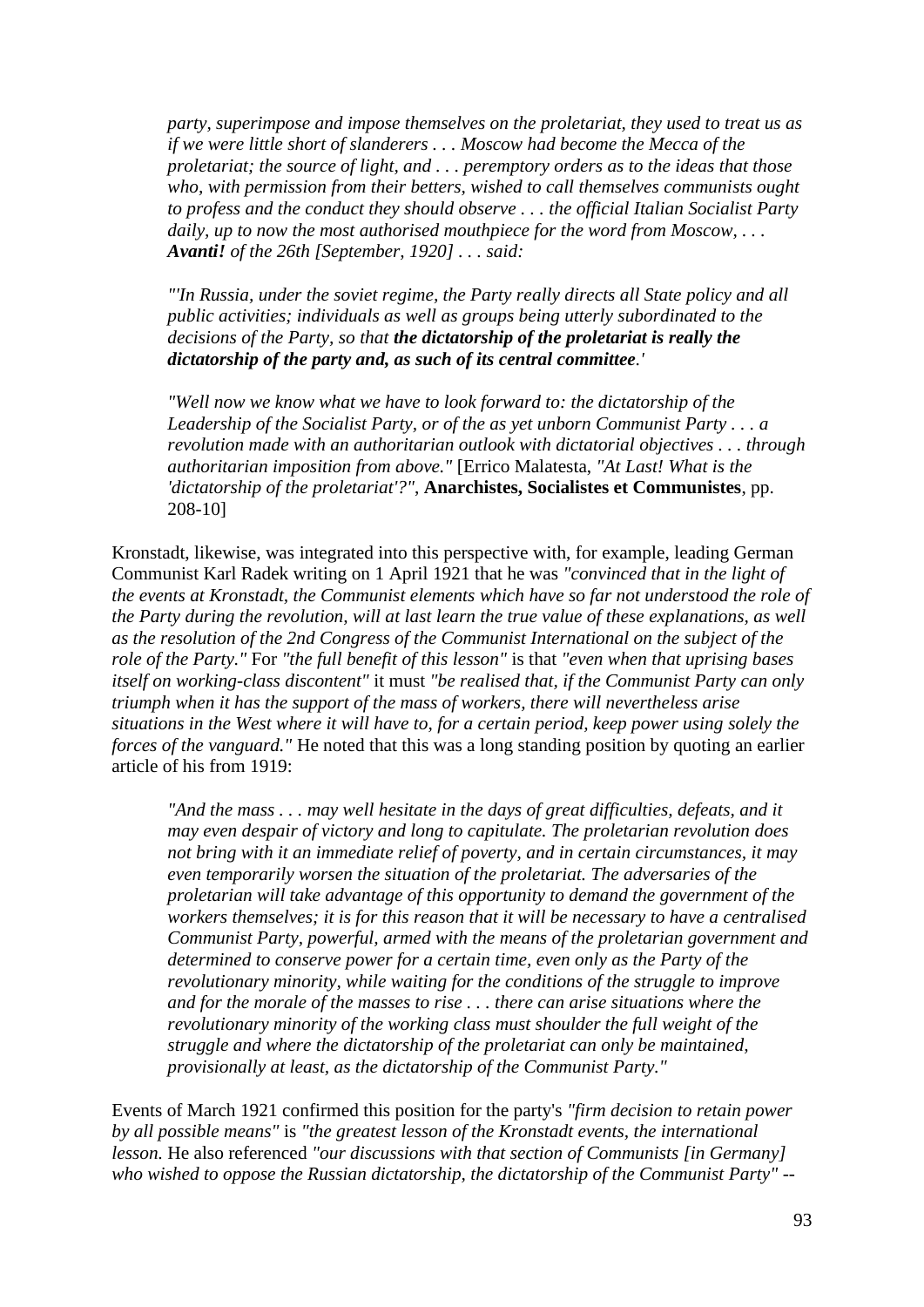as also discussed by Lenin in **"Left-Wing" Communism: An Infantile Disorder** (see [section H.3.3\)](sectionH.html#sech33) -- on *"the problem of the relationship between the Communist Party and the mass of the proletariat and the form of the dictatorship: dictatorship of the Party or dictatorship of the class"*. [**The Kronstadt Uprising**] Radek was just repeating the Bolshevik position in words with more than usual clarity and *"provisionally"* unsurprisingly came to be measured in decades and was only ended by mass revolt in 1989.

The Bolsheviks had already been manipulating foreign Communist Parties in the interests of their state for a number of years. That is part of the reason why the Council Communists around Anton Pannekoek and Herman Gorter whom Radek referred to broke with the Third International in 1921. *"We can now see why,"* Pannekoek noted *"the tactics of the Third International, laid down by Congress to apply homogeneously to all capitalist countries and to be directed from the centre, are determined not only by the needs of communist agitation in those countries, but also by the political needs of Soviet Russia"* in addition to the *"immediate economic needs which determine their policies"*. [*"World Revolution and Communist Tactics"*, **Pannekoek and Gorter's Marxism**, p. 144]

Just as the influence of Lenin had been a key factor in the successful the struggle against anti-Parliamentarian tendencies in Communist Parties all across the world, so the example and influence of the Bolsheviks would have made its impact on any foreign revolution. Any successful revolutionaries would have applied such "lessons" of October such as the dictatorship of the proletariat being impossible without the dictatorship of the Communist Party, centralism, nationalisation, one-man management, militarisation of labour and so on. This would have distorted any revolution from the start as well as simply creating a new bureaucratic ruling class as had happened in Russia.

Given how obediently the Communist Parties around the world followed the insane policies of Stalinism, can we doubt this conclusion? After all, even in the 1930s, these positions were still held by Trotskyists across the globe. The first issue of the official American Trotskyist journal, for example made its position clear by seeking to refute the notion that the dictatorship of the party was an alien concept brought into Bolshevism by Stalin! It did so by *"quotations from Lenin, Trotsky and others so as to establish . . . the dictatorship of the party is Leninist"* rather than *"a Stalinist innovation"*. [Max Shachtman, *"Dictatorship of Party or Proletariat? Remarks on a Conception of the AWP ... and Others"*, **New International**, July 1934]

Thus the reality was that any Bolshevik-style revolution in Western Europe -- and least we forget, Trotskyists are convinced that only a Bolshevik-lead revolution can succeed -- would have followed the Bolshevik ideology with regards to the necessity of the dictatorship of the party as well as nationalisation and one-man management. In short, it would have also resulted in the political and economic dispossession of the working class by "its" party. As such, a successful revolution in the West would **not** have seen the Russian dictatorship over the proletariat ended but rather reinforced as the non-Russian Leninist parties would have simply repeated the "lessons" learned by the Bolsheviks and communicated internationally:

*"It was, indeed, between 1917 and 1920 that the Bolshevik party established itself so firmly in power that it no longer could have been dislodged except by force of arms. And it was from the beginning of this period that the uncertainties of its line were ironed out, the ambiguities lifted, and the contradictions resolved. In the new State, the proletariat was to work, to be mobilised, and, should the need arise, to die in*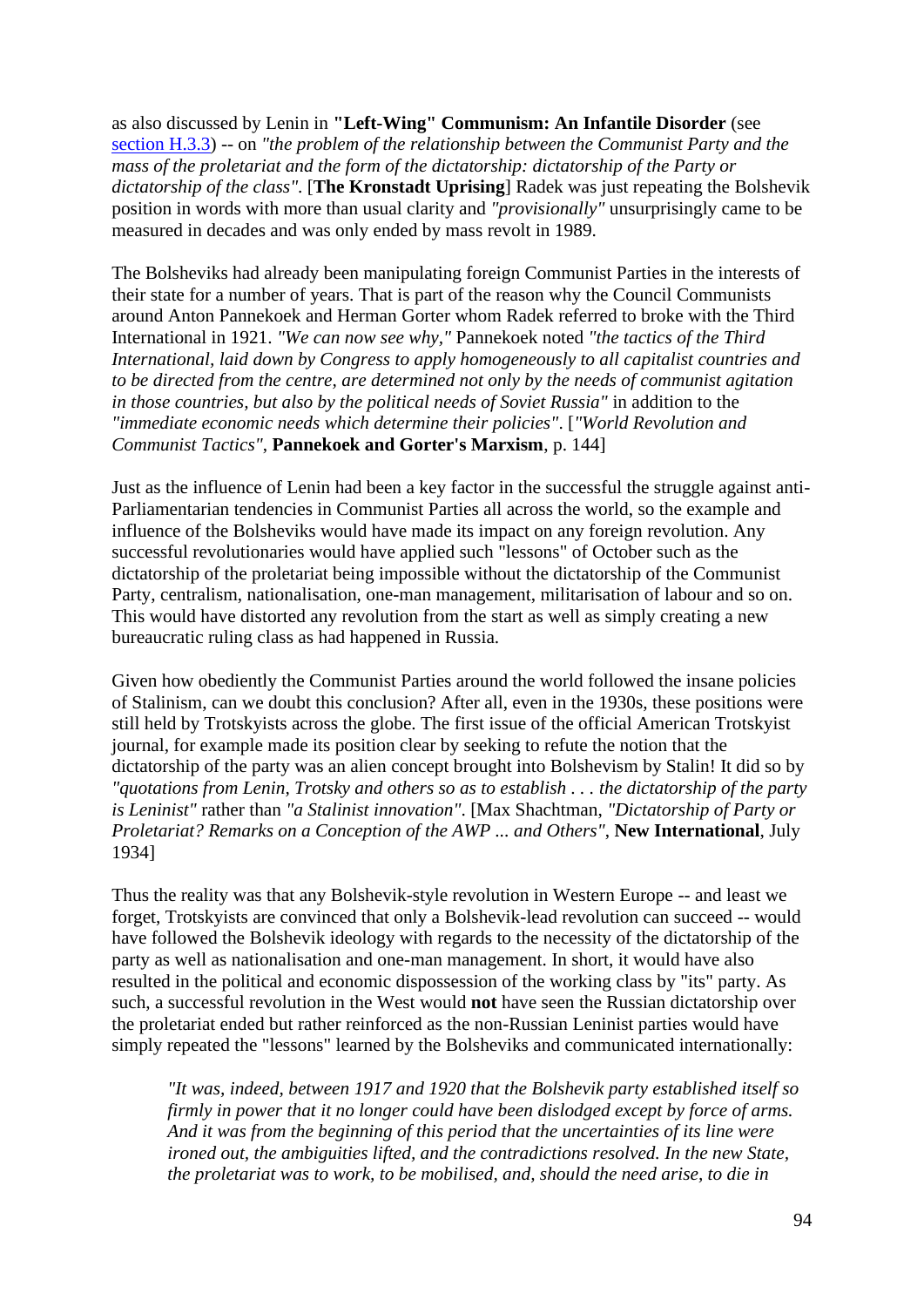*defence of the new power. It was to give its most 'conscious' and most 'capable' members to 'its' party, where they would become the leaders of society. It was to be 'active' and it had to 'participate' whenever it was asked to do so, but it was to do so only and exactly to the extent that the Party demanded this of the proletariat. Finally, it was to bow completely to the Party's will on all essential matters."* [Cornelius Castoriadis, **Political and Social Writings**, vol. 3, p. 99]

Simply put, democracy cannot be introduced in the soviets and unions when party dictatorship is considered essential for the "realisation" of the "proletarian" dictatorship and when there can only be **one** party. If "proletarian" dictatorship is impossible without the dictatorship of the party then, clearly, proletarian democracy becomes meaningless. All the workers would be allowed to do would be to vote for members of the same party, all of whom would be bound by party discipline to carry out the orders of the party leadership. Power would rest in the party hierarchy and definitively **not** in the working class, its unions or its soviets (both of which would remain mere fig leafs for party rule). Ultimately, the **only** guarantee that the party dictatorship would govern in the interests of the proletariat would be the good intentions of those who held power in its hierarchy. However, being unaccountable to the masses, such a guarantee would be worthless -- as history shows.

It may be objected here that this ignores that Trotsky stated in 1936 that when *"the Soviet bureaucracy is overthrown by a revolutionary party having all the attributes of the old Bolshevism"* then it *"would begin with the restoration of democracy in the trade unions and the Soviets. It would be able to, and would have to, restore freedom of Soviet parties."* Yet this ignores his suggestion that a *"restoration of the right of criticism, and a genuine freedom of elections, are necessary conditions for the further development of the country"* and this *"assumes a revival of freedom of Soviet parties, beginning with the party of Bolsheviks"*. [**The Revolution Betrayed**, p. 252 and p. 289] While in power Trotsky -- like every leading Bolshevik -- had repeatedly asserted that party dictatorship was not only completely compatible with "Soviet Democracy" but that the latter required the former. So rather than a complete introduction of Soviet democracy in the true meaning of the term, we would see the Trotskyists given freedom first but within the context of their party's dictatorship. They would then decide which other parties counted as "Soviet parties" -- we do not have to look at the fate of the Mensheviks under Lenin to see the flaws in such a position. It comes as no surprise to discover Trotsky reiterating the necessity of party dictatorship the year this work was published in English:

*"The revolutionary dictatorship of a proletarian party is for me not a thing that one can freely accept or reject: It is an objective necessity imposed upon us by the social realities -- the class struggle, the heterogeneity of the revolutionary class, the necessity for a selected vanguard in order to assure the victory. The dictatorship of a party belongs to the barbarian prehistory as does the state itself, but we can not jump over this chapter, which can open (not at one stroke) genuine human history . . . The revolutionary party (vanguard) which renounces its own dictatorship surrenders the masses to the counter-revolution . . . Abstractly speaking, it would be very well if the party dictatorship could be replaced by the 'dictatorship' of the whole toiling people without any party, but this presupposes such a high level of political development among the masses that it can never be achieved under capitalist conditions. The reason for the revolution comes from the circumstance that capitalism does not permit the material and the moral development of the masses."* [**Writings 1936-37**, pp. 513- 4]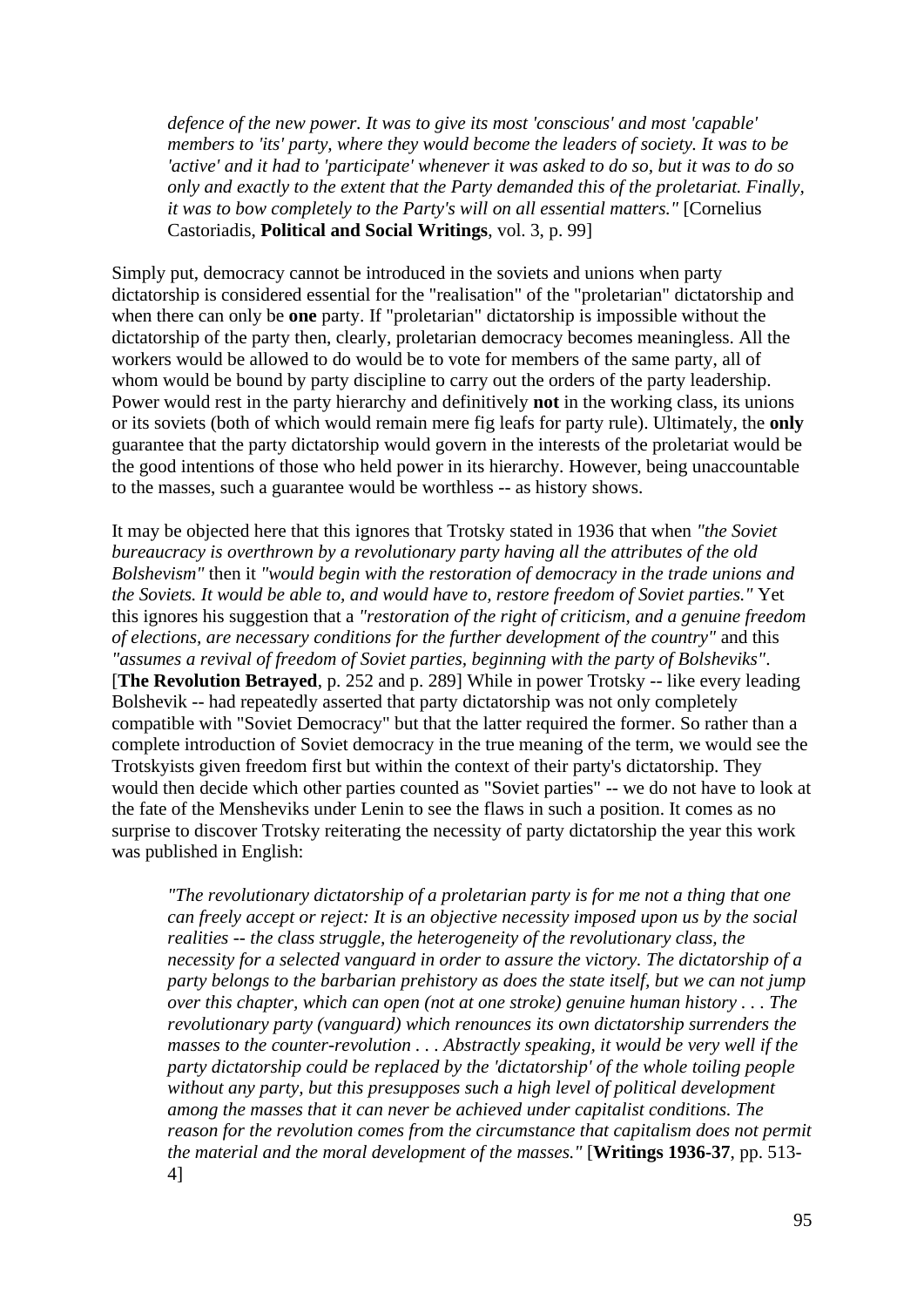We can agree with Trotsky on *"the crushing of Soviet democracy by an all-powerful bureaucracy"* occurred in Russia but not on the date -- it happened when Lenin held the reins of power and not after his death. Likewise, we can agree that the *"opposition parties were forbidden one after the other"* is *"obviously in conflict with the spirit of Soviet democracy"* but must reject as revisionism the claim that *"the leaders of Bolshevism regarded [this] not as a principle, but as an episodic act of self-defence."* [**The Revolution Betrayed**, p. 278 and p. 96] The Platform of the Opposition -- to note just one example -- shows that this smacks of the re-writing of history Trotsky correctly accused Stalinism of.

As can be seen, the alternatives suggested by Trotskyists to crushing Kronstadt are the real utopian positions. The self-reform of the regime by a section of its rulers is not only impossible in the face of the size and power of the bureaucracy but it was also based on maintaining the party dictatorship and one-man management within production. Unlike the Kronstadt Platform, it was doomed to failure from the start. Any group which raised demands for a return to the principles of 1917 were, like the Kronstadt sailors, crushed by forces of the State. In terms of workers' struggles, the bureaucracy had long experience is repressing strikes and so any revolt would have undoubtedly suffered the fate of the Petrograd strikes which had inspired the solidarity of Kronstadt. Finally, the notion that a revolution elsewhere would have revitalised the Soviet regime fails to acknowledge that it would have -- if it were Leninist in nature -- been based on imposing a party dictatorship and state-capitalism as per the example of Soviet Russia under Lenin and Trotsky. As for a non-Leninist revolution, well, those who defend the Bolshevik repression of Kronstadt are Leninists and so assume that no such thing is possible...

Regardless of the suggested alternative to Kronstadt's Third Revolution, it can only be concluded that it did not exist -- the balance of forces at the time, the nature of the regime, the ideology of the ruling elite, all pointed to this during the revolt itself. The unchallenged master of the economy and society, the Bolshevik bureaucracy was the nucleus of a new ruling class -- the notion that such a machine could be controlled or appealed to by a few "pure" party members is the infantile delusion. This new bureaucratic class could only be removed by a Third Revolution and while this, possibly, could have resulted in a bourgeois counter-revolution the alternative of maintaining Bolshevik dictatorship would **inevitably** have resulted in Stalinism. When supporters of Bolshevism argue that Kronstadt would have opened the door to counter-revolution, they do not understand that the Bolsheviks **were** the counter-revolution in 1921 and that by suppressing Kronstadt the Bolsheviks not only opened the door to Stalinism but invited it in and gave it the keys to the house.

Lastly, we should draw some parallels between the fates of the Kronstadt sailors and the Left Opposition. John Rees argues that the Left Opposition had *"the whole vast propaganda machine of the bureaucracy . . . turned against them,"* a machine used by Trotsky and Lenin in 1921 against Kronstadt. Ultimately, the Left Opposition *"were exiled, imprisoned and shot,"* again like the Kronstadters and a host of revolutionaries who defended the revolution but opposed the Bolshevik dictatorship. [**Op. Cit.**, p. 68]

A Third Revolution was the only **real** alternative in Bolshevik Russia. Any struggle from below post-1921 would have raised the same problems of soviet democracy and party dictatorship which Kronstadt raised. Given that the **Left Opposition** subscribed to the *"Leninist principle"* of *"the dictatorship of the party,"* it could not appeal to the masses as its members knew that not only would they not vote for it, the masses would hardly have taken to the streets for such a pitiful set of reforms. The arguments raised against Kronstadt that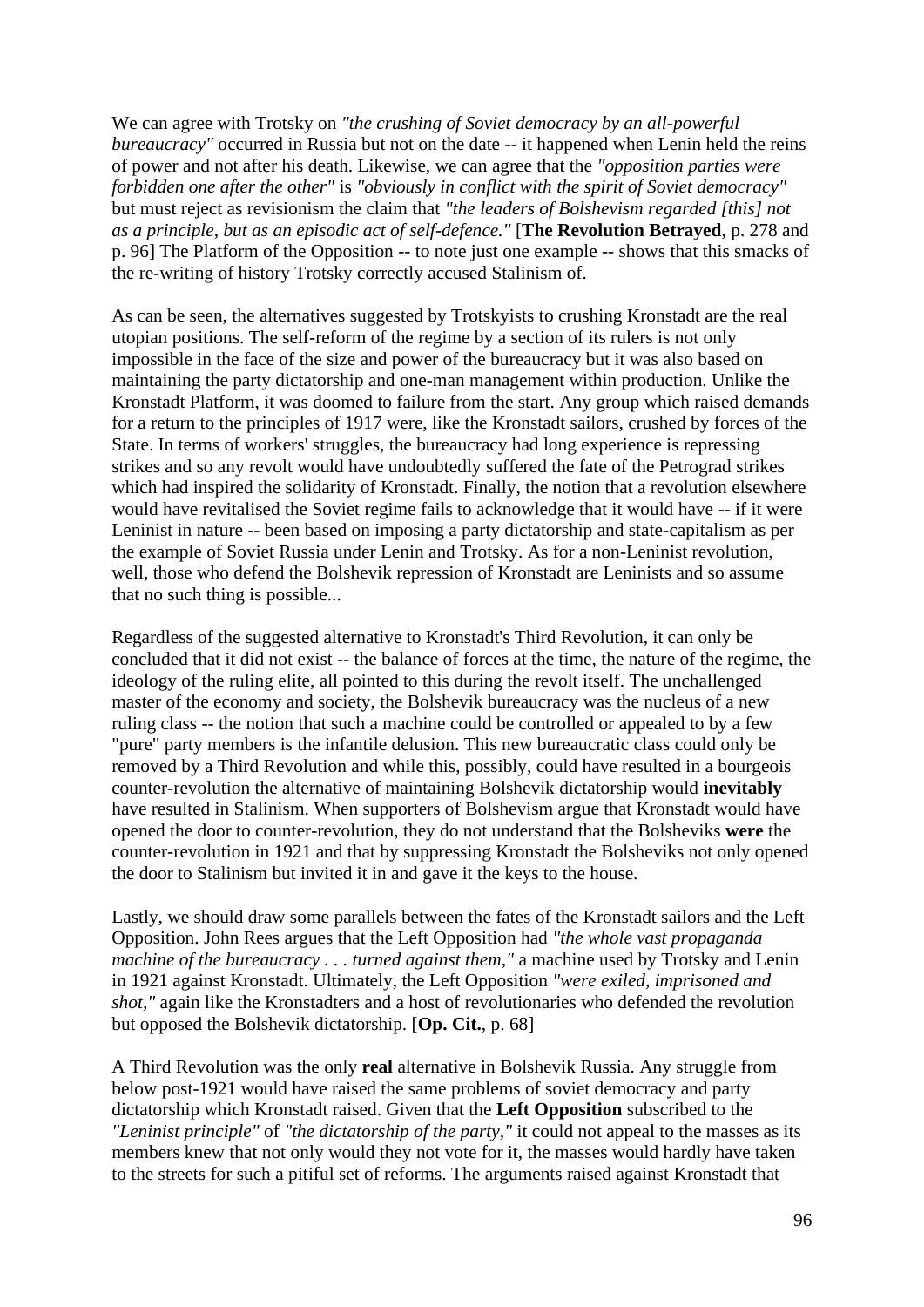soviet democracy would lead to counter-revolution are equally applicable to movements which appealed, as Rees desires, to the Russian working class post-Kronstadt. Moreover, any mass revolt would have faced the same state machine utilised in 1921 against Petrograd and Kronstadt. Finally, any Leninist external revolution would have imposed party dictatorship and state-capitalism following Bolshevik orthodoxy -- along with the associated bureaucracy this hierarchical, centralised regime necessitated.

To conclude, the claim that Kronstadt would inevitably have led to an anti-proletarian dictatorship fails. Yes, it might have but the Bolshevik dictatorship itself was anti-proletarian (it had repressed proletarian protest, organisation, freedom and rights on numerous occasions) and it could never be reformed from within by its social position and the very logic of its own ideology. The rise of Stalinism was inevitable after the crushing of Kronstadt for there are no benevolent dictatorships, not even socialist ones headed by Trotsky. This is not hindsight -- a massive, corrupt bureaucratic machine which had crushed numerous strikes, protests and revolts by the workers and peasants before early 1921 would not have been kept "pure" by a handful of leaders elected by a self-selected party which proclaimed the necessity of its own dictatorship.

## **14 How do modern day Trotskyists misrepresent Kronstadt?**

We have discussed how Trotskyists have followed their heroes Lenin and Trotsky in abusing the facts about the Kronstadt sailors and uprising in previous sections. In [section 8,](append42.html#app8) we have indicated how they have selectively quoted from academic accounts of the uprising and suppressed evidence which contradicts their claims. In [section 7,](append42.html#app7) we have shown how they have selectively quoted from Paul Avrich's book on the revolt to paint a false picture of the connections between the Kronstadt sailors and the Whites. In [section 10,](append42.html#app10) we exposed how the repression against the Petrograd strikers was removed from history. Here we summarise some of the other misrepresentations of Trotskyists about the revolt.

We noted in [section 3](append42.html#app3) how Trotskyists fail to quote the Kronstadt demands. They often go one further by inventing them. Thus, for example, John Rees asserts that the Kronstadters were fighting for *"soviets without parties."* [**Op. Cit.**, p. 63] His fellow-party member Pat Stack goes one further and asserts that the *"central demand of the Kronstadt rising though was 'soviets without Bolsheviks', in other words, the utter destruction of the workers' state."* [*"Anarchy in the UK?"*, **Socialist Review**, no. 246, November 2000] Both reference Paul Avrich's book **Kronstadt 1921** in their articles yet this is unambiguous: *"'Soviets without Communists' was not, as is often maintained by both Soviet and non-Soviet writers, a Kronstadt slogan."* Nor did they agitate under the banner *"soviets without parties."* They argued for *"all power to the soviets and not to parties."* Political parties were not to be excluded from the soviets, simply stopped from dominating them and substituting themselves for them. As Avrich notes, the Kronstadt programme *"did allow a place for the Bolsheviks in the soviets, alongside the other left-wing organisations . . . Communists . . . participated in strength in the elected conference of delegate, which was the closest thing Kronstadt ever had to the free soviets of its dreams."* The index for Avrich's work handily includes this page in it, under the helpful entry *"soviets: 'without Communists.'"* [**Kronstadt 1921**, p. 181 and p. 269]

The central demand of the uprising was simply soviet democracy and a return to the principles that the workers and peasants had been fighting the whites for. In other words, both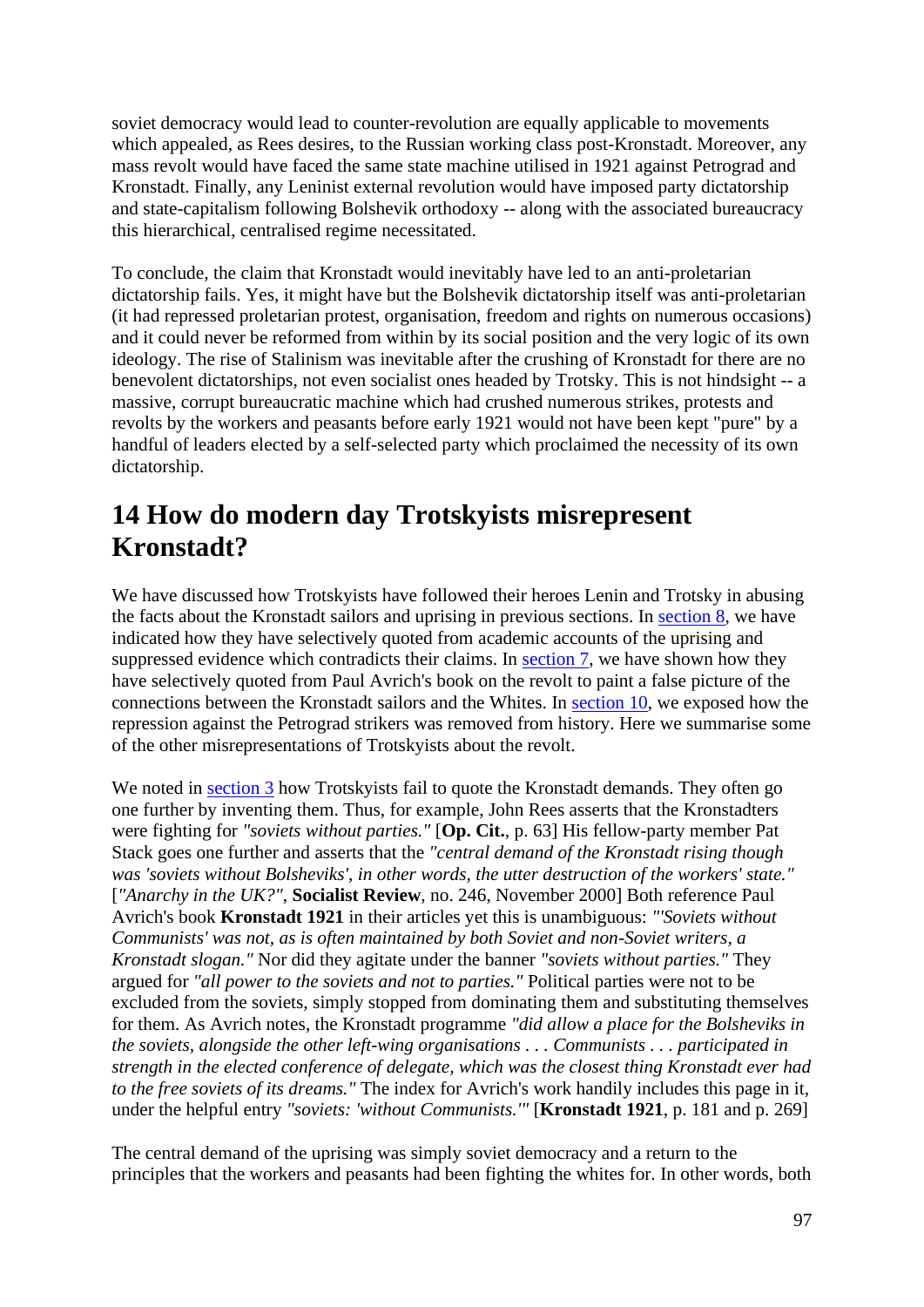Leninists have misrepresented the Kronstadt revolt's demands and so misrepresented its aims while, at the same time, claiming to have read a work which debunks their own claim.

Rees goes one step further and tries to blame the Bolshevik massacre on the sailors themselves. He argues *"in Petrograd Zinoviev had already essentially withdrawn the most detested aspects of War Communism in response to the strikes."* [**Op. Cit.**, p. 63] Needless to say, Zinoviev did not withdraw the **political** aspects of War Communism, just some of the **economic** ones and, as the Kronstadt revolt was mainly **political**, these concessions were not enough -- indeed, the repression directed against workers' rights and opposition socialist and anarchist groups **increased**. As such, Zinoviev confirmed what Kuzmin had warned the Conference of Delegates on 2nd March in Kronstadt, namely *"that the Communists would on no account surrender power or share it with another political party or group."* [George Katkov, **Op. Cit.**, p. 30] Rees then states the Kronstadters *"response [to these concessions] was contained in their What We Are Fighting For"* and quotes it as follows:

*"there is no middle ground in the struggle against the Communists . . . They give the appearance of making concessions: in Petrograd province road-block detachments have been removed and 10 million roubles have been allotted for the purchase of foodstuffs. . . But one must not be deceived . . . No there can be no middle ground. Victory or death!"* [quoted by Rees, **Op. Cit.**, p. 63]

What Rees fails to inform the reader is that this was written on March 8th, while the Bolsheviks had started military operations on the previous evening. Moreover, the fact the *"response"* stated *"[w]ithout a single shot, without a drop of blood, the first step has been taken [of the "Third Revolution"]. The toilers do not need blood. They will shed it only at a moment of self-defence"* is not mentioned. [quoted by Avrich, **Op. Cit.**, p. 243] In other words, the Kronstadt sailors reaffirmed their commitment to non-violent revolt. Any violence on their part was in self-defence against Bolshevik actions. Not that you would know that from Rees' work. Indeed, as another one of his sources indicates, the rebels *"had refrained from taking any communist lives. The Soviet Government, on the other hand, as early as March 3, already had executed forty-five seamen at Oranienbaum -- a quite heavy proportion of the total personnel of the men at the Naval Aviation Detachment. These men had voted for the Kronstadt resolution, but did not take arms against the government. This mass execution was merely a prelude to those that took place after the defeat of the mutineers."* These executions at Oranienbaum, it should be noted, exceeded the total of 36 seamen who had paid with their lives for the two large rebellions of the 1905 revolution at Kronstadt and Sveaborg. [D. Fedotoff-White, **Op. Cit.**, p. 156]

Ted Grant, of the UK's **Socialist Appeal** re-writes history significantly in his work **Russia: From revolution to counter-revolution**. He asserts, without providing any references or evidence, that the *"first lie"* of anti-Bolshevik writers on the subject *"is to identify the Kronstadt mutineers of 1921 with the heroic Red sailors of 1917."* Yet this book appeared in 1997, long after the academic research we quote in [section 8](append42.html#app8) **proven** that over 90% of the sailors on the two battleships which started the revolt had been recruited before and during the 1917 revolution and at least three-quarters of the sailors were old hands who had served in the navy through war and revolution. So was the majority of the Provisional Revolutionary Committee. Grant also asserts that the sailors in 1917 and 1921 *"had nothing in common"* because those *"of 1917 were workers and Bolsheviks"*, so ignoring the substantial evidence which had appeared decades before which -- as we summarised in [section 9](append42.html#app9) -- showed that the Bolsheviks were a minority in Kronstadt during 1917 and that the demands raised in the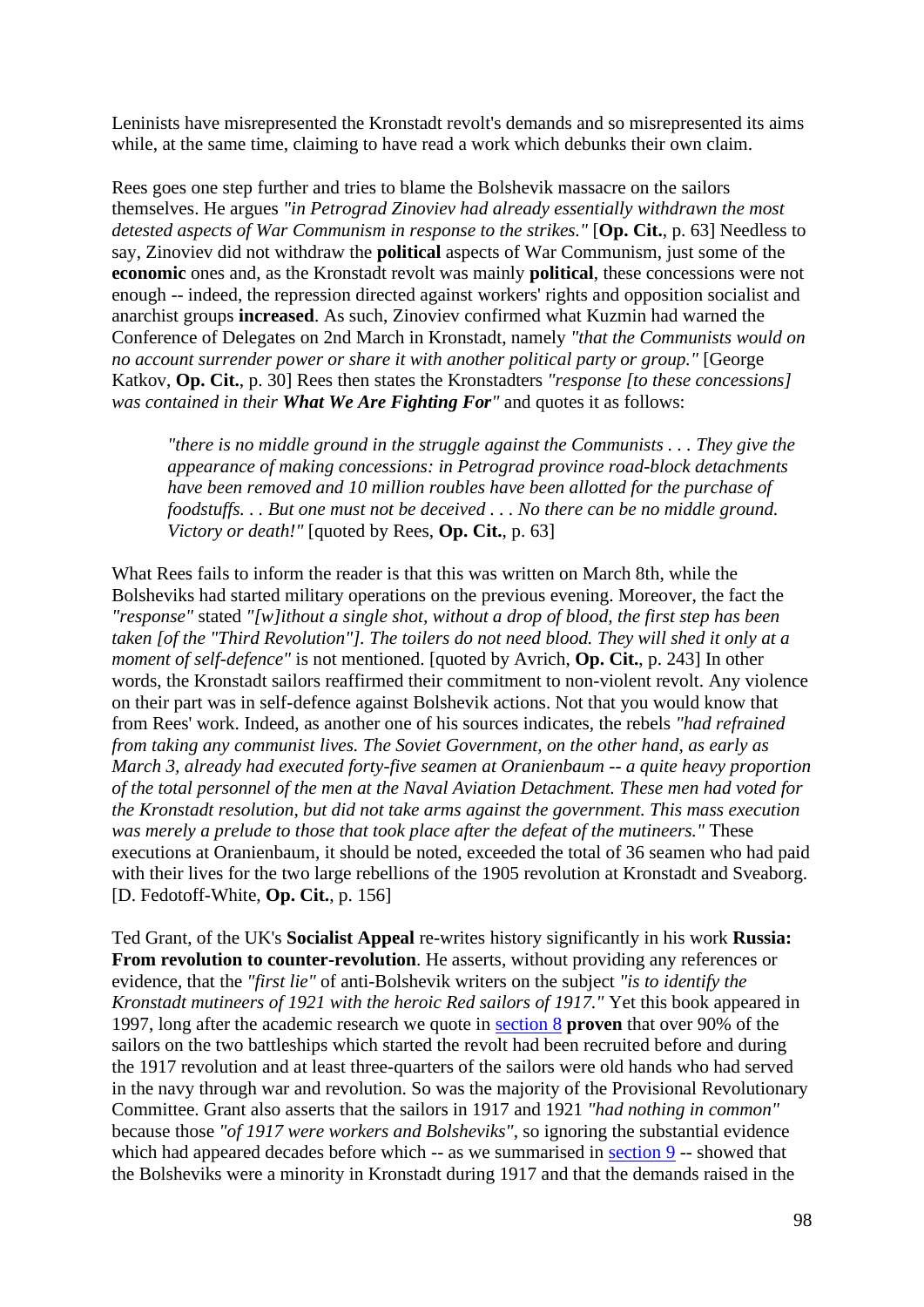revolt in 1921 matched the politics dominant in 1917. For good measure, he proclaims *"[t]hat there were actual counter-revolutionary elements among the sailors was shown by the slogan 'Soviets without Bolsheviks'"* without apparently aware that this was never raised in Kronstadt.

Grant claims that *"almost the entire Kronstadt garrison volunteered to fight in the ranks of the Red Army during the civil war."* Are we to believe that the Bolshevik commanders left Kronstadt (and so Petrograd) defenceless during the Civil War? Or drafted the skilled and trained (and so difficult to replace) sailors away from their ships, so leaving them unusable? Of course not. Common sense refutes Grant's argument even if you were unaware, as he was, of the statistical evidence that on 1st January, 1921, at least 75.5% of the Baltic Fleet was likely to have been drafted before 1918 and over 80% were from Great Russian areas and some 10% from the Ukraine. [Gelzter, **Kronstadt 1917-1921**, p. 208] Not to be outdone, Grant then states that the *"Kronstadt garrison of 1921 was composed mainly of raw peasant levies from the Black Sea Fleet. A cursory glance at the surnames of the mutineers immediately shows that they were almost all Ukrainians."* According to Paul Avrich, *"[s]ome three or four hundred names appear in the journal of the rebel movement . . . So far as one can judge from these surnames alone . . . Great Russians are in the overwhelming majority."* Of the 15 person Provisional Revolutionary Committee, *"three . . . bore patently Ukrainian names and two others. . . Germanic names."* Of the three Ukrainians, two were sailors who *"had fought on the barricades in 1917."* [Paul Avrich, **Op. Cit.**, pp. 92-3 and p. 91] He also suggests that *"[i]t is interesting to note that members of the Workers' Opposition, a semianarcho-syndicalist tendency present at the Congress, also joined the attacking forces. This nails yet another lie, which attempts to establish a clumsy amalgam between Kronstadt - anarchism -- Workers' Opposition – three things that have absolutely nothing in common."* Ignoring the awkward fact that only Trotsky's biography Isaac Deutscher claimed Kronstadt was led by anarchists, we can simply note that it was the leadership of the Bolsheviks who sought to link the Workers' Opposition with Kronstadt at the time:

*"But I ask: Why is Shlyapnikov not prosecuted for making such statements? Are we seriously discussing discipline and unity in an organised Party, or are we at a meeting of the Kronstadt type? For his is a Kronstadt, anarchist type of statement, to which the response is a gun."* [Lenin, **Collected Works**, vol. 32, p. 206]

Alexander Shlyapnikov was a leader of the Workers' Opposition so, as Nicolas Walter noted in 1971, *"[a]ttempts to assimilate Kronstadt to the Workers' Opposition, which were made by the Leninists at the time as part of the amalgam technique of propaganda and which have been made by libertarian Marxists since then as part of a similar technique in reverse, break on the decisive fact that the Workers' Opposition . . . always retained as its fundamental principle the Communist monopoly of power -- the structure of the Bolshevik regime was to be changed, but not its basis as a party dictatorship; the fundamental principle of the Kronstadt programme, on the other hand, was precisely the removal of that dictatorship. The essential difference, however, was not in words but in deeds: when it came to a practical choice between Communism and communism, the Workers' Opposition gladly turned their guns on Kronstadt."* [**Op. Cit.**, p. 149]

And **Grant** talks about the *"[m]any falsifications. . . written about this event,"* that it *"has been virtually turned into a myth"* and that *"these allegations bear no relation to the truth."* Truly amazing -- although, to be fair, he **may** have been genuinely ignorant of the research on the subject but his readers would surely have expected him to do **some** investigation of the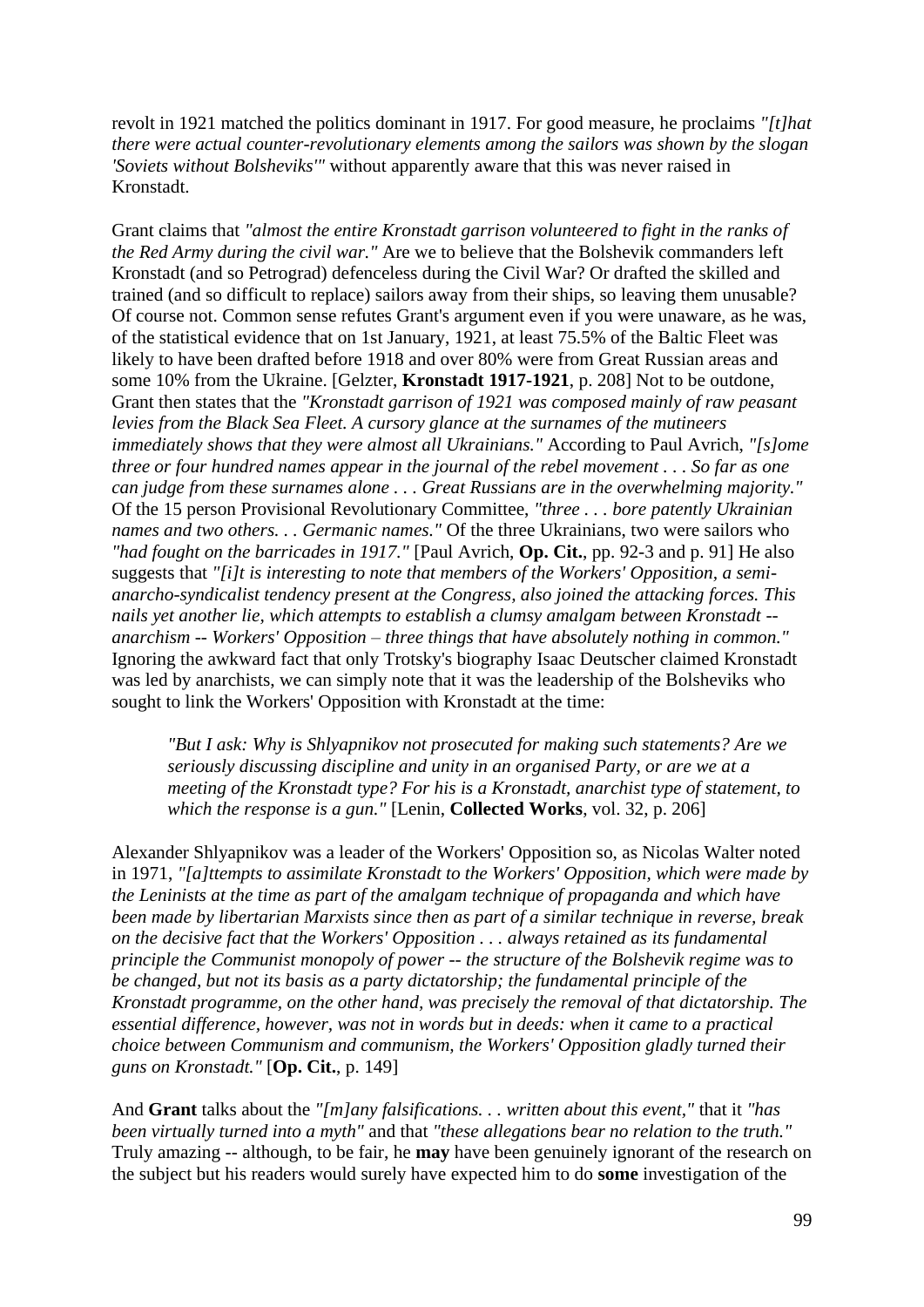facts before so confidently accusing others of falsification and myth-making. The best that can be said is that he made no attempt to suggest he had read Paul Avrich's and Israel Gelzter's essential books on the subject while making his assertions.

Another SWP member, Abbie Bakan, asserts that *"more than three quarters of the sailors"* at Kronstadt *"were recent recruits of peasant origin"* but refuses to provide a source for this claim. [*"A Tragic Necessity"*, **Socialist Worker Review**, no. 136] As noted above, such a claim is false. The likely source for the assertion is Paul Avrich, who noted that more than three-quarters of the sailors were of peasant origin but Avrich does **not** say they were all recent recruits. While stating that there could be *"little doubt"* that the Civil War produced a *"high turnover"* and that *"many"* old-timers had been replaced by conscripts from rural areas, he does not indicate that all the sailors from peasant backgrounds were new recruits. He also notes that *"there had always been a large and unruly peasant element among the sailors."* [**Op. Cit.**, pp. 89-90] It should be noted that Bakan seems ignorant of the research by Evan Mawdsley and Israel Gelzter which show beyond doubt that most of the sailors had been there in 1917. Like Grant, Bakan seems unwilling to research the subject being discussed - unlike Grant, Bakan **is** an academic.

She asserts that anti-Semitism *"was vicious and rampant"* yet fails to provide **any** official Kronstadt proclamations expressing this perspective. Rather, we are to generalise from the memoirs of **one** sailor who was not even based in Kronstadt and the anti-Semitic remark of Vershinin, a member of the Revolutionary Committee, which was reported by Bolshevik sources. The source for these claims is Paul Avrich's book but, as Nicolas Walter points out, *"he offers very little evidence for this. He quotes some hair-raising passages from the manuscript memoirs of a sailor who was serving in Petrograd, and refers to the sailor's claim that his views were widely shared by his colleagues in the fleet . . . That isn't much of an argument, and the only other piece of evidence -- the Bolshevik story that one of the first Kronstadt rebels they caught shouted to his captors to 'join us and beat the Jews' -- is derisory. In view of the powerful tradition of antisemitism in Russia . . . the remarkable thing is that there seems to have been virtually no breath of antisemitism during the Kronstadt rising."* [**Op. Cit.**, pp. 147-8] Nor should we forget that the opinions of the single sailor whose testimony is verifiable (who, let us stress, was not even in Kronstadt) were irrelevant to the Bolsheviks when they drafted him in the first place. More importantly, this *"vicious and rampant"* anti-Semitism failed to be expressed in the demands raised nor the Kronstadt rebels' newspaper or their radio broadcasts. Needless to say, the Bolsheviks failed to mention it at the time.

Yes, it is true that as Bakan (echoing Avrich) noted that the *"worse venom of the Kronstadt rebels was levelled against Trotsky and Zinoviev"* but it was **not** because, as Bakan asserts, they were *"treated as Jewish scapegoats."* Their ethnic background was not mentioned by the Kronstadt sailors and they were strong **political** reasons for attacking them. As Paul Avrich wrote, *"Trotsky in particular was the living symbol of War Communism, of everything the sailors had rebelled against. His name was associated with centralisation and militarisation, with iron discipline and regimentation."* As for Zinoviev, he had *"incurred the sailors' loathing as the party boss who had suppressed the striking workers and who had stooped to taking their own families as hostages."* [**Op. Cit.**, p. 178 and p. 176] Good reasons to attack them and nothing to do with them being Jewish. Needless to say, Bakan seems selective in her concern over anti-Semitism and makes no mention of Emma Goldman's comment: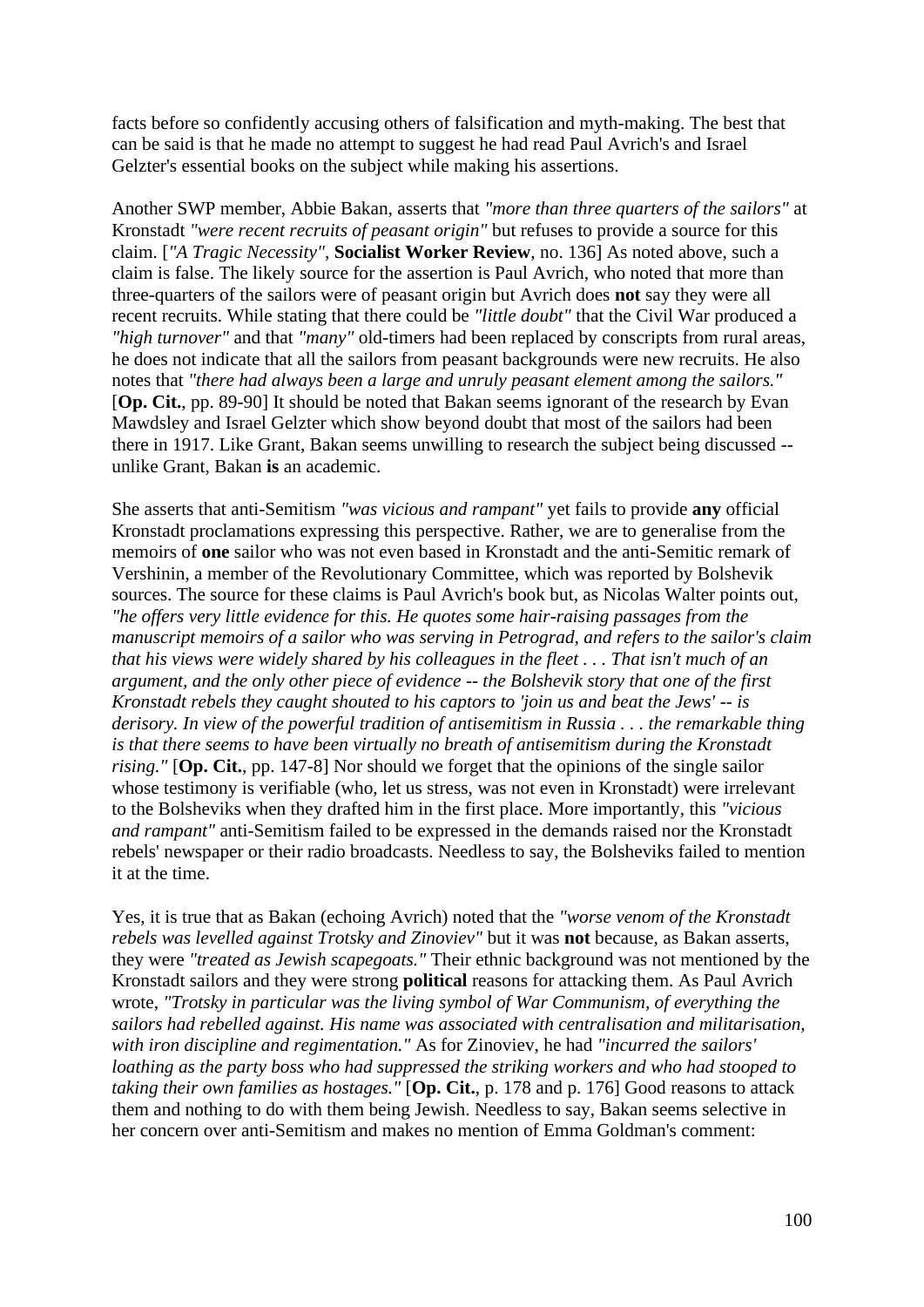*"To be sure, the former commissar assures us that 'the peasants reconciled themselves to the requisition as a temporary evil,' and that 'the peasants approved of the Bolsheviki, but became increasingly hostile to the "Communists".' But these contentions are mere fiction . . . In point of historic truth, the peasants hated the regime almost from the start, certainly from the moment when Lenin's slogan, 'Rob the robbers,' was turned into 'Rob the peasants for the glory of the Communist Dictatorship.' That is why they were in constant ferment against the Bolshevik Dictatorship. A case in point was the uprising of the Karelian Peasants drowned in blood by the Tsarist General Slastchev-Krimsky . . . [who] had fought against the Revolution from its very beginning and had led some of the Wrangel forces in the Crimea. He was guilty of fiendish barbarities to war prisoners and infamous as a maker of pogroms. Now Slastchev-Krimsky recanted and he returned to 'his Fatherland.' This arch-counter revolutionist and Jew-baiter, together with several Tsarist generals and White Guardists, was received by the Bolsheviki with military honours. No doubt it was just retribution that the anti-Semite had to salute the Jew, Trotsky, his military superior. But to the Revolution and the Russian people the triumphal return of the imperialist was an outrage."* [*"Trotsky Protests Too Much"*, **Op. Cit.**, pp. 259-60]

Bakan states that the *"demands of the Kronstadt sailors reflected the ideas of the most backward section of the peasantry."* As can be seen from [section 3,](append42.html#app3) such a comment cannot be matched with the actual demands raised (demands, of course, which are not provided). So which ideas reflected the *"most backward section of the peasantry"*? Free elections to the Soviets, freedom of speech and of the press for workers and peasants, right of assembly, freedom for trade union and peasant organisations, a conference of workers, soldiers and sailors, liberation of all political, worker and peasant prisoners, equalisation of rations, freedom for peasants as long as they do not employ hired labour, and so on? All these could, indeed should, be included in most socialist parties programmes and were, in fact, key elements of Bolshevik rhetoric in 1917 and reflected key aspects of the Soviet Constitution. Moreover, these *"backward"* peasants send a radio message marking International Woman's Day, hoping that women would *"soon accomplish"* their *"liberation from every form of violence and oppression."* [quoted by Alexander Berkman, *"The Kronstadt Rebellion,"*, **Op. Cit.**, p. 85] How *"backward"* can you get!

Bakan pathetically acknowledges that their demands included *"calls for greater freedoms"* yet looks at the *"main economic target"* (not mentioning they were points 8 and 11 of the 15 demands, the bulk of the rest are political). These, apparently, were aimed at *"the programme of forced requisitioning of peasant produce and the roadblock detachments that halted the black market in grain."* Given that she admits that the Bolshevik leadership was *"already discussing"* the end of these features (due to their lack of success) it must be the case that the likes of Lenin, Zinoviev and Trotsky also *"reflected the ideas of the most backward section of the peasantry"*. Moreover, the demand to end the roadblocks was also raised by the Petrograd and Moscow workers during their strikes, as were most of the other demands raised by Kronstadt. [Avrich, **Op. Cit.**, p. 42] The *"most backward section of the peasantry"* was getting around in those days, appearing as they were in the highest echelons of the Bolshevik party bureaucracy and the factories of Petrograd and other major cities!

In reality, of course, the opposition to the forced requisitioning of food and the roadblocks between town and countryside was a combination of ethical and practical considerations - not least, being counterproductive. As the striking workers show, you did not have to be a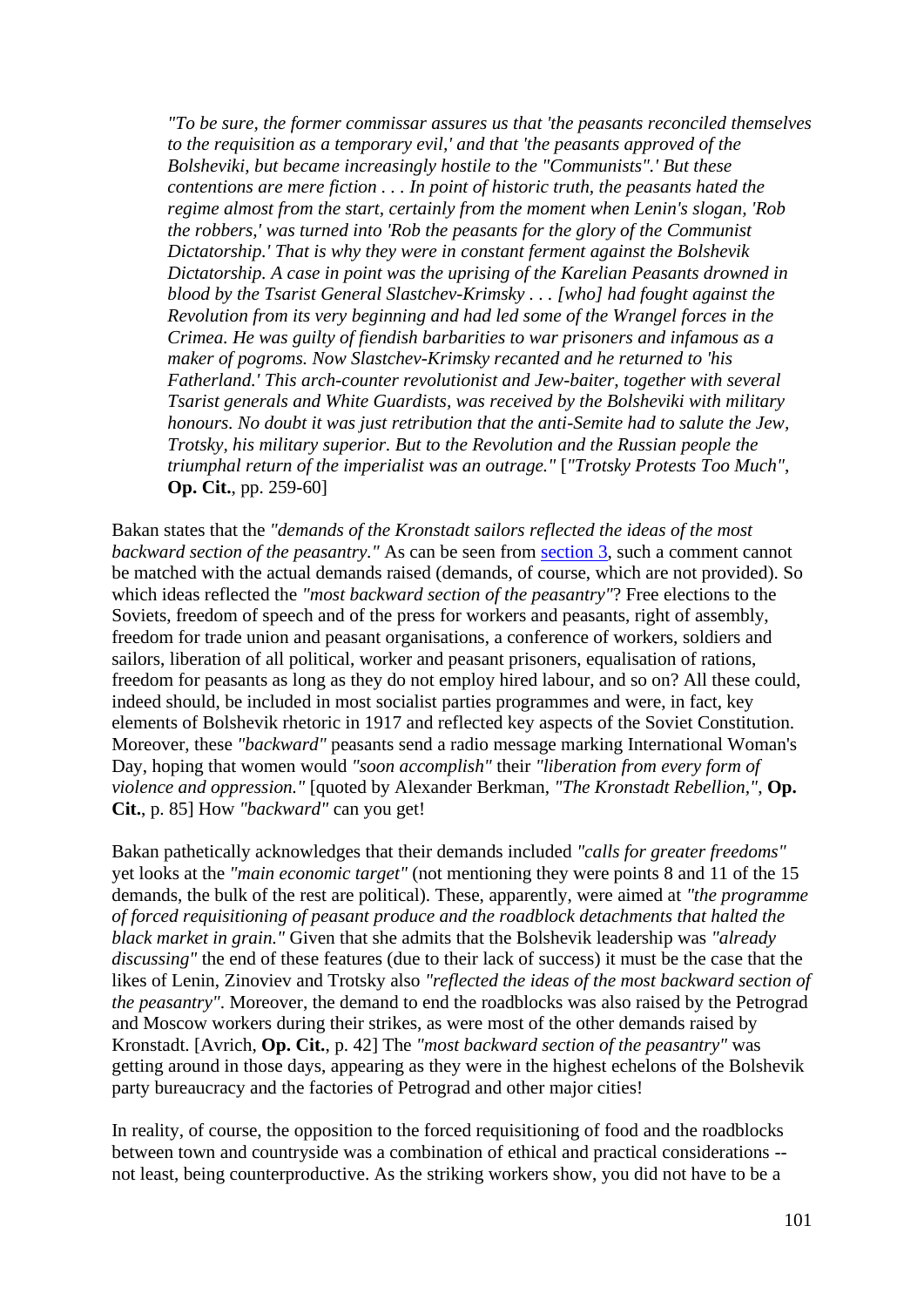peasant to see this. Victor Serge, for example, recollected he would *"have died without the sordid manipulations of the black market."* [**Memoirs of a Revolutionary**, p. 79] He was a government official, think how much worse it would have been for an ordinary worker. These policies harmed everyone, including industrial workers -- little wonder they struck for their end and little wonder the sailors expressed solidarity with them and included it in their demands. Therefore, **nothing** can be drawn from these demands about the class nature of the revolt.

In an interesting example of double-think, Bakan then states that the sailors *"called for the abolition of Bolshevik authority in the army, factories and mills."* What the resolution demanded was, in fact, *"the abolition Party combat detachments in all military groups"* as well as *"Party guards in factories and enterprises"* (point 10). In other words, to end the intimidation of workers and soldiers by armed communist units in their amidst. Needless to say, we discover Leninists denounce this when Stalinists do it, arguing that *"people who seriously believe that workers at the height of revolution need a police guard to stop them handing their factories over to capitalists certainly have no real faith in the possibilities of a socialist future."* [Chris Harman, **Bureaucracy and Revolution in Eastern Europe**, p. 144]

Likewise, when Bakan states that *"the real character of the rebellion"* can be seen from the opening declaration that *"the present soviets do not express the will of the workers and peasants"* she could not have made a truer comment. The Kronstadt rebellion was a revolt for soviet democracy and against party dictatorship -- so soviet democracy would only have led to *"abolition of Bolshevik authority"* if the existing soviets, as the resolution argued, did not express the will of their electors. Ignoring the reality of the situation in terms of lack of genuine soviet democracy under the Bolshevik dictatorship, she asserts that the Provisional Revolutionary Committee was *"non-elected"* and so contradicts every historian who acknowledges it was elected by the Conference of Delegates on March 2nd and expanded by the next conference a few days later. She even considers the fact the delegate meeting's *"denial of party members' usual role in chairing the proceedings"* as one of many *"irregularities"* while, of course, the **real** irregularity was the fact that **one** party (the government party) had such a *"usual role"* in the first place! Moreover, given that that Petrograd soviet meeting to discuss the revolt had Cheka guards (Lenin's political police) on it, her notion that sailors guarded the Conference of Delegates meeting (a meeting held in opposition to the ruling party) was *"irregular"* seems ironic.

Lastly, the issue of the Memorandum of the White National Centre is raised and used as evidence that *"Lenin's suspicion of an international conspiracy linked up with the Kronstadt events has been vindicated."* Needless to say, she fails to mention that the historian who discovered the document rejected the notion that it proved that Kronstadt was linked to such a conspiracy (see [section 6](append42.html#app6) for a full discussion). Much is made of the claim that *"[t]wo weeks after the Kronstadt rebellion the ice was due to melt"* and that *"[h]olding out until the ice melted was identified as critical in the memorandum,"* but this is not true. The Memorandum in fact, as Paul Avrich notes, *"assumes that the rising will occur after the ice has melted."* [**Op. Cit.**, p. 237fn] No other interpretation can be gathered from the document.

To conclude, these writings shows how deeply the supporters of Leninism will sink to when attempting to discuss the Kronstadt rebellion. Sadly, as we have indicated many, many times, these are not isolated occurrences. Long refuted claims are repeated by those who seem to think doing research on a subject before writing about it is as counter-revolutionary as accurately reflecting the facts and arguments in any book they do deem fit to consult.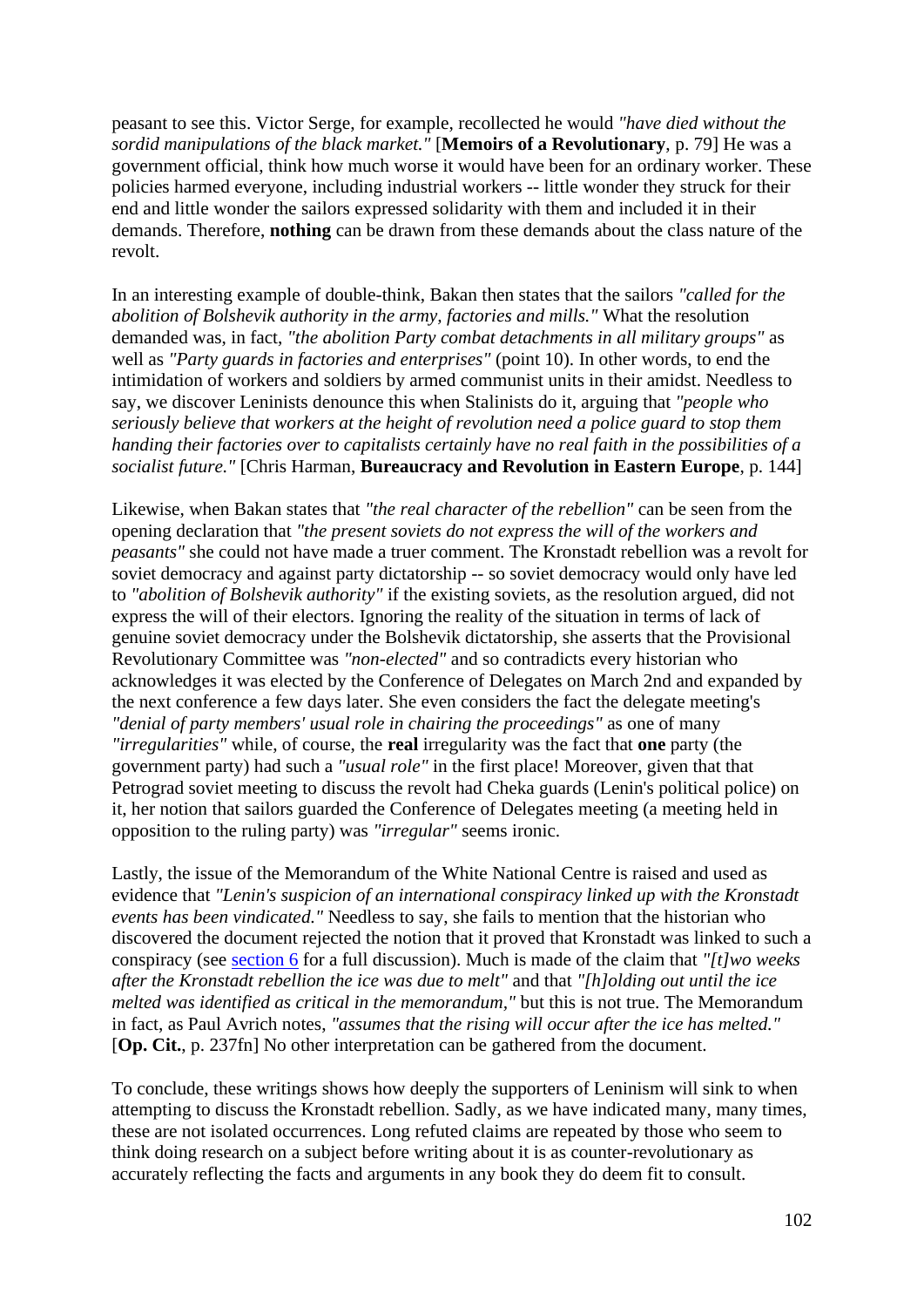## **15 What does Kronstadt tell us about Bolshevism?**

The rationales used by Lenin, Trotsky and their followers are significant aids to getting to the core of the Bolshevik Myth. These rationales and the various bad faith activities (selective quoting, invention, cherry-picking, deliberately ignoring relevant facts, etc.) utilised to create them allow us to understand the limitations of Bolshevik ideology and how it contributed to the degeneration of the revolution. However, the Kronstadt revolt should not be viewed in isolation -- it was the climax of a process which had started as soon as the Bolsheviks had seized power in 1917. As Nicolas Walter suggests:

*"Each side in every conflict, after all, behaves in accordance with its own particular goals and aspirations. It is action, more than anything else, which reveals the true nature of human beings. This in fact is the basis for our total condemnation of the Bolsheviks. We are not concerned with the possibility that the success of Kronstadt might have led to chaos, civil war, or counter-revolution, but with the certainty that the failure of Kronstadt did lead to dictatorship, purges, and counter-revolution. The suppression of real communists calling for real soviet power by people who described themselves as the Communist Party and the Soviet Government destroyed the Bolsheviks' credentials and should have destroyed their credibility. Kronstadt was not an isolated phenomenon . . . The importance of Kronstadt is not that it was a 'betrayal of the revolution', a sudden disease which afflicted Russia in 1921, but that it was indeed a 'tragic necessity', a symptom of the underlying chronic illness of authoritarian socialism -- the fact that it is objectively, practically, essentially counter-revolutionary."* [**Op. Cit.**, pp. 152-3]

Moreover, it shows the links between Leninism and Stalinism. Thus the Stalinist officially approved history of the Russian Communist Party repeats the same myths as the Trotskyists do -- *"Whiteguards, in complicity with Socialist-Revolutionaries, Mensheviks and representatives of foreign states, assumed the lead of the mutiny"*, the rebels *"raised the cry: 'Soviets without Communists!'* while *"counter-revolutionaries tried to exploit the discontent of the petty bourgeois masses in order to overthrow the power of the Soviets under a pseudo-Soviet slogan"* for *"[n]early all the old sailors who had taken part in the October Revolution were at the front, heroically fighting in the ranks of the Red Army"* and replaced by *"new men, who had not been schooled in the revolution"* who *"were a perfectly raw peasant mass who gave expression to the peasantry's discontent"*. [C.P.S.U. (B), **History of the Communist Party of the Soviet Union (Bolsheviks)**, p. 250] To be fair to the Trotskyists, they do not claim the Mensheviks were involved and so can at least claim to be less dishonest that the Stalinists -- faint praise indeed.

The various arguments used to justify the Bolshevik dictatorship crushing the rebellion are, in the main, weak or factually incorrect as we have indicated above. There is only one which had any real traction and it gets to the heart of the problem as it exposes the counterrevolutionary nature of Bolshevism from a socialist perspective. It was expressed by Trotsky in 1938:

*"the Kronstadt uprising was nothing but an armed reaction of the petty bourgeoisie against the hardships of social revolution and the severity of the proletarian dictatorship.*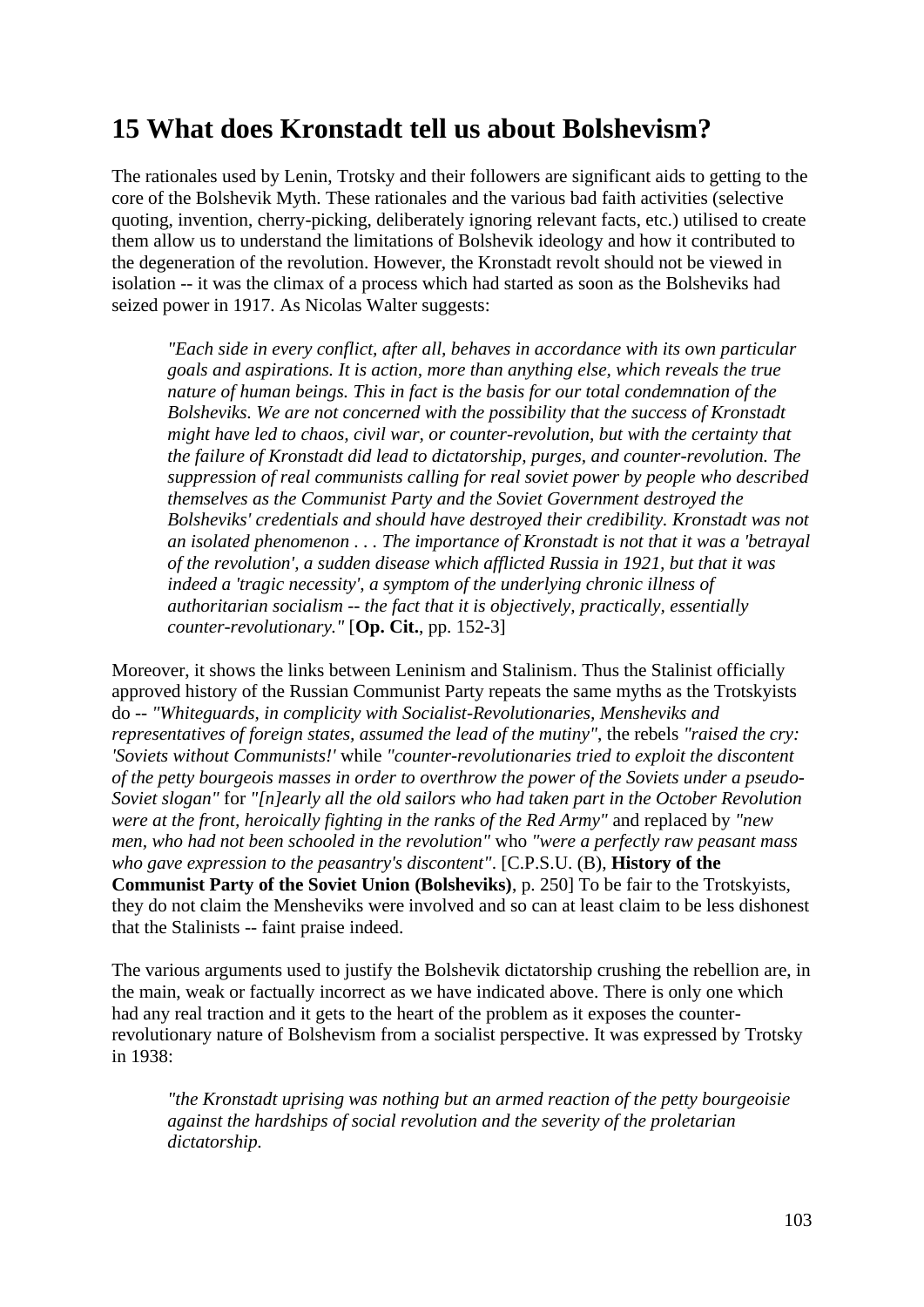*"That was exactly the significance of the Kronstadt slogan, 'Soviets without Communists,' which was immediately seized upon, not only by the SRs but by the bourgeois liberals as well. As a rather far-sighted representative of capital, Professor Miliukov understood that to free the soviets from the leadership of the Bolsheviks would have meant within a short time to demolish the soviets themselves. The experience of the Russian soviets during the period of Menshevik and SR domination and, even more clearly, the experience of the German and Austrian soviets under the domination of the Social Democrats, proved this. Social Revolutionary-anarchist soviets could only serve as a bridge from the proletarian dictatorship. They could play no other role, regardless of the 'ideas' of their participants. The Kronstadt uprising thus had a counterrevolutionary character."* [Lenin and Trotsky, *"Hue and Cry Over Kronstadt"*, **Kronstadt**, p. 90]

Interesting logic. Let us assume that the result of free elections would have been the end of Bolshevik *"leadership"* (i.e. dictatorship), as seems likely. What Trotsky is arguing is that to allow workers to vote for their representatives would *"only serve as a bridge from the proletarian dictatorship"*. This argument was made (in 1938) as a **general point** and is **not** phrased in terms of the problems facing the Russian Revolution in 1921. In other words Trotsky is clearly arguing for the dictatorship of the party and contrasting it to soviet democracy. So much for *"All Power to the Soviets"* or *"workers' power"* -- Trotsky is unambiguously calling for party power and, ultimately, party dictatorship. As he put it around the same time as the Kronstadt rebellion:

*"The Workers' Opposition came out with dangerous slogans, in that they have made a fetish of democratic principles. They have placed the workers' rights to elect representatives for workers' organizations above the Party, as though the Party had no right to assert its dictatorship even in cases when that dictatorship clashes temporarily with the passing mood of the workers' democracy . . . It is essential that we should become aware of the revolutionary-historical birthright of the Party, which is in duty bound to retain its dictatorship, regardless of the temporary vacillations of the amorphous masses, regardless of the temporary vacillations even of the working class . . . At any given moment, the dictatorship does not rest upon the formal principle of workers' democracy . . . over and above the formal aspect [of workers' democracy] is the Party dictatorship which safeguards the basic interests of the working class even when the moods of that class are temporarily vacillating."* [quoted by Bunyan, **Op. Cit.**, pp. 251-2]

It should -- but unfortunately probably will not -- cause Trotskyists some concern that in 1957, after crushing the previous year's workers' revolution, the Hungarian Stalinists argued along **exactly** the same lines as Trotsky had after the Bolsheviks had crushed Kronstadt: *"the regime is aware that the people do not always know what is good for them. It is therefore the duty of the leadership to act, not according to the will of the people, but according to what the leadership knows to be in the best interests of the people."* [quoted by Andy Anderson, **Hungary '56**, p. 101]

Along with Trotsky, Lenin made the same point at the same Congress in March 1921 by arguing that *"the dictatorship of the proletariat cannot be exercised through an organisation embracing the whole of that class, because in all capitalist countries (and not only over here, in one of the most backward) the proletariat is still so divided, so degraded, and so corrupted in parts (by imperialism in some countries) that an organisation taking in the whole*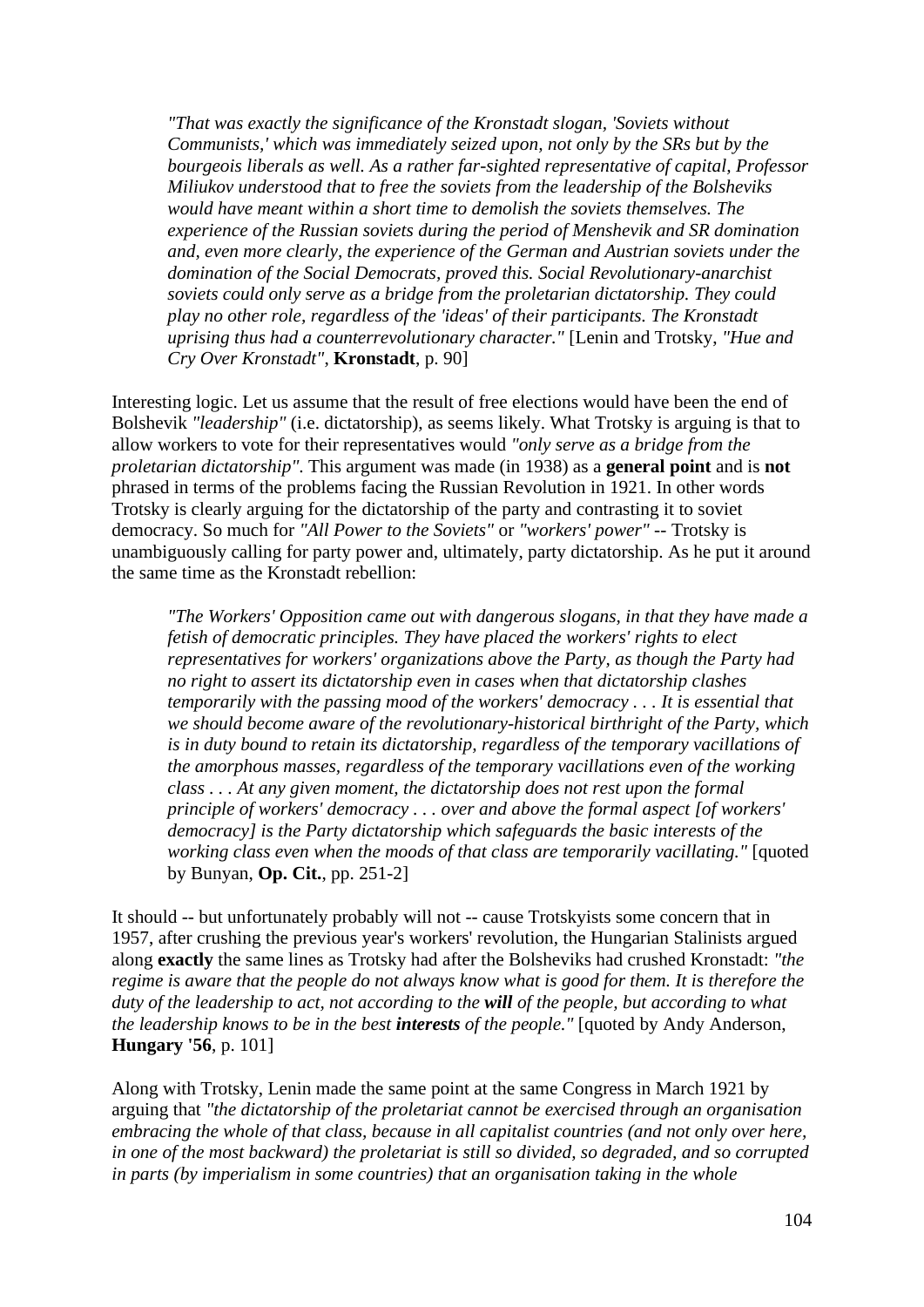*proletariat cannot directly exercise proletarian dictatorship. It can be exercised only by a vanguard that has absorbed the revolutionary energy of the class. The whole is like an arrangement of cogwheels. Such is the basic mechanism of the dictatorship of the proletariat, and of the essentials of transition from capitalism to communism."* So in *"the transition to socialism the dictatorship of the proletariat is inevitable, but it is not exercised by an organisation which takes in all industrial workers . . . the Party, shall we say, absorbs the vanguard of the proletariat, and this vanguard exercises the dictatorship of the proletariat."* [**Collected Works**, vol. 32, p. 21 and p. 20] Yet what happens if there is a clash between the vanguard and the class? Lenin had explained the grim reality the previous year at a conference of the Cheka:

*"Without revolutionary coercion directed against the avowed enemies of the workers and peasants, it is impossible to break down the resistance of these exploiters. On the other hand, revolutionary coercion is bound to be employed towards the wavering and unstable elements among the masses themselves."* [**Op. Cit.**, vol. 42, p. 170]

It must be remembered that Lenin, according to Trotsky, had privately confessed the following in early 1921: *"If we perish, it is all the more important to preserve our ideological line and give a lesson to our continuators. This should never be forgotten, even in hopeless circumstances"*. [quoted by Maurice Brinton, **The Bolsheviks and Workers' Control**, p. 79] Trotsky repeated this lesson then as well as nearly 20 years later:

*"But the masses are by no means identical: there are revolutionary masses, there are passive masses, there are reactionary masses. The very same masses are at different times inspired by different moods and objectives. It is just for this reason that a centralized organization of the vanguard is indispensable. Only a party, wielding the authority it has won, is capable of overcoming the vacillation of the masses themselves. To invest the mass with traits of sanctity and to reduce one's program to amorphous 'democracy', is to dissolve oneself in the class as it is, to turn from a vanguard into a rearguard, and by this very thing, to renounce revolutionary tasks. On the other hand, if the dictatorship of the proletariat means anything at all, then it means that the vanguard of the class is armed with the resources of the state in order to repel dangers, including those emanating from the backward layers of the proletariat itself. All this is elementary; all this has been demonstrated by the experience of Russia, and confirmed by the experience of Spain."* [*"The Moralists and Sycophants against Marxism"*, **Their Morals and Ours**, p. 59]

Yet, by definition, everyone is "backward" compared to the vanguard. Lenin and Trotsky are clearly arguing that the working class, as a class, is incapable of making a revolution or managing society itself -- hence the party must step in on its behalf and, if necessary, ignore the wishes of the very people the party claims to represent. This requires a state in the normal sense of the word, an instrument of minority rule based on special bodies of armed people separate from the people itself -- the Red Army and Cheka used to crush the Petrograd strikes and Kronstadt revolt of 1921. To recall Lenin's words from 1917:

*"And the dictatorship of the proletariat, i.e., the organisation of the vanguard of the oppressed as the ruling class for the purpose of suppressing the oppressors, cannot result merely in an expansion of democracy. Simultaneously with an immense expansion of democracy, which for the first time becomes democracy for the poor, democracy for the people, and not democracy for the money-bags, the dictatorship of*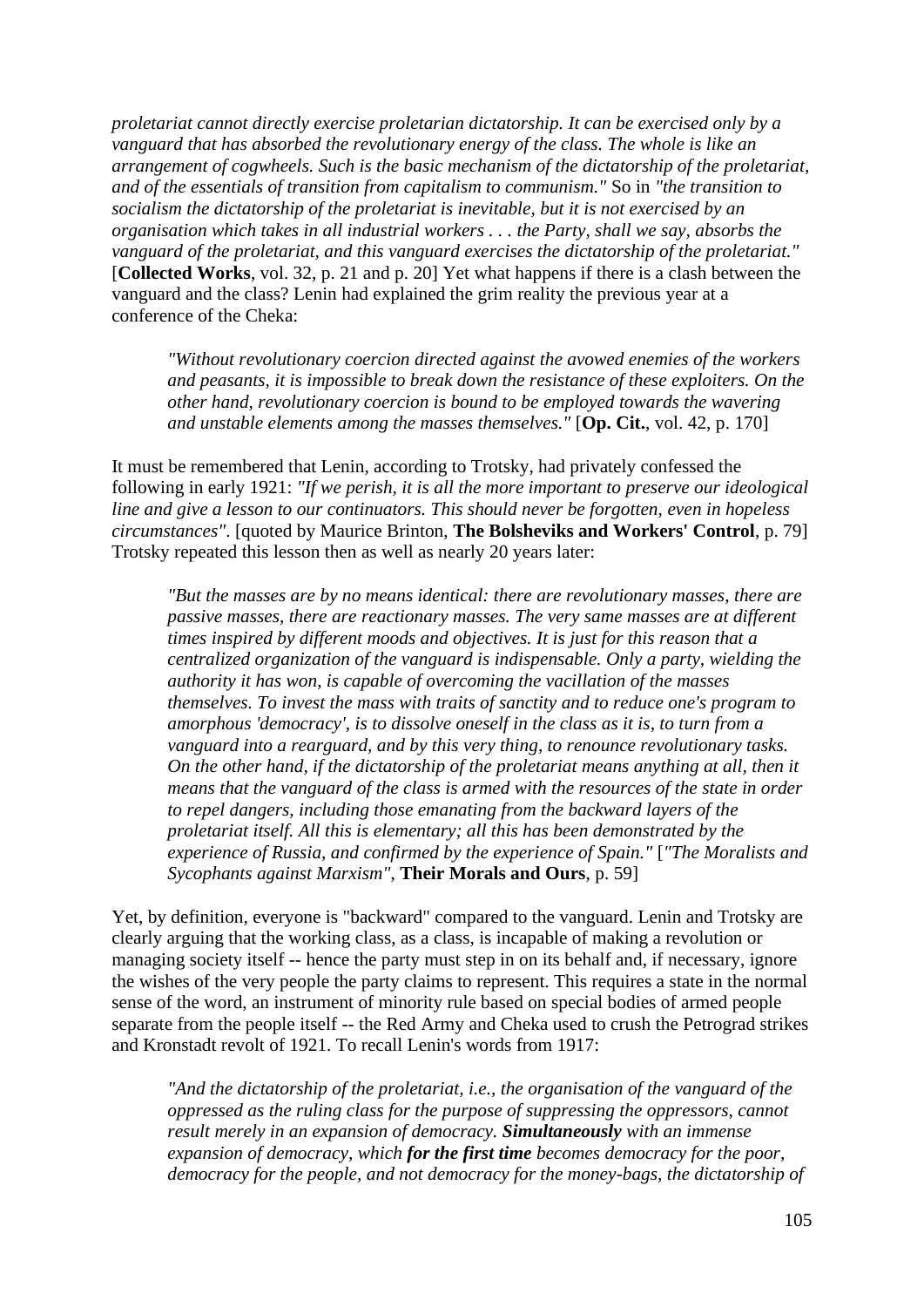*the proletariat imposes a series of restrictions on the freedom of the oppressors, the exploiters, the capitalists. We must suppress them in order to free humanity from wage slavery, their resistance must be crushed by force; it is clear that there is no freedom and no democracy where there is suppression and where there is violence."* [*"The State and Revolution"*, **Collected Works**, vol. 25, pp. 466-7]

As the dissident (working class) Communist Gavriii Miasnokov argued in 1921 against Lenin's defence of the regime and its authoritarianism:

*"The trouble is that, while you raise your hand against the capitalist, you deal a blow to the worker. You know very well that for such words as I am now uttering hundreds, perhaps thousands, of workers are languishing in prison. That I myself remain at liberty is only because I am a veteran Communist, have suffered for my beliefs, and am known among the mass of workers. Were it not for this, were I just an ordinary mechanic from the same factory, where would I be now? In a Cheka prison or, more likely, made to 'escape,' just as I made Mikhail Romanov 'escape.' Once more I say: You raise your hand against the bourgeoisie, but it is I who am spitting blood, and it is we, the workers, whose jaws are being cracked."* [quoted by Paul Avrich, *"Bolshevik Opposition to Lenin: G. T. Miasnikov and the Workers' Group"*, **The Russian Review**, Vol. 43, No. 1, p. 11]

So, if this vanguard is suppressing the proletariat itself, crushing its resistance by force, then by Lenin's own logic *"where there is suppression and where there is violence"* then for the working class *"there is no freedom and no democracy"*. And, indeed, this was in fact the situation post-October. Likewise, in 1905, Lenin had argued (and used Engels as an authority) that *"the principle, 'only from below' is an anarchist principle."* For Lenin, Marxists must be in favour of *"From above as well as from below"* and *"renunciation of pressure also from above is anarchism"* as *"[p]ressure from below is pressure by the citizens on the revolutionary government. Pressure from above is pressure by the revolutionary government on the citizens."* [Lenin, **Op. Cit.**, vol. 8, p. 477, p. 474, p. 481 and p. 474] Yet, as Kronstadt shows, *"pressure from above"* has an advantage over *"pressure from below"* as it has the full power of the state apparatus to use against the citizens. In other words, the seeds for degeneration of the revolution and the repression of Kronstadt lie at the heart of the Bolshevik ideology -- and in Marxism itself:

*"The workers . . . must not only strive for a single and indivisible German republic, but also within this republic for the most determined centralisation of power in the hands of the state authority. They must not allow themselves to be misguided by the democratic talk of freedom for the communities, of self-government, etc. . . . it must under no circumstances be permitted that every village, every town and every province should put a new obstacle in the path of revolutionary activity, which can proceed with full force only from the centre . . . As in France in 1793 so today in Germany, it is the task of the really revolutionary party to carry through the strictest centralisation."* [Marx, **Marx-Engels Collected Works**, vol. 10, p. 285]

Such a perspective cannot help having disastrous consequences for a revolution as this centralisation of power would soon undermine the democracy it claimed to embody. The Russian Revolution showed that Bakunin had been right to argue against Marx that the "workers' state" would not remain controlled by the workers for long and would soon became a dictatorship **over** the proletariat by an elite which claimed to know the interests of the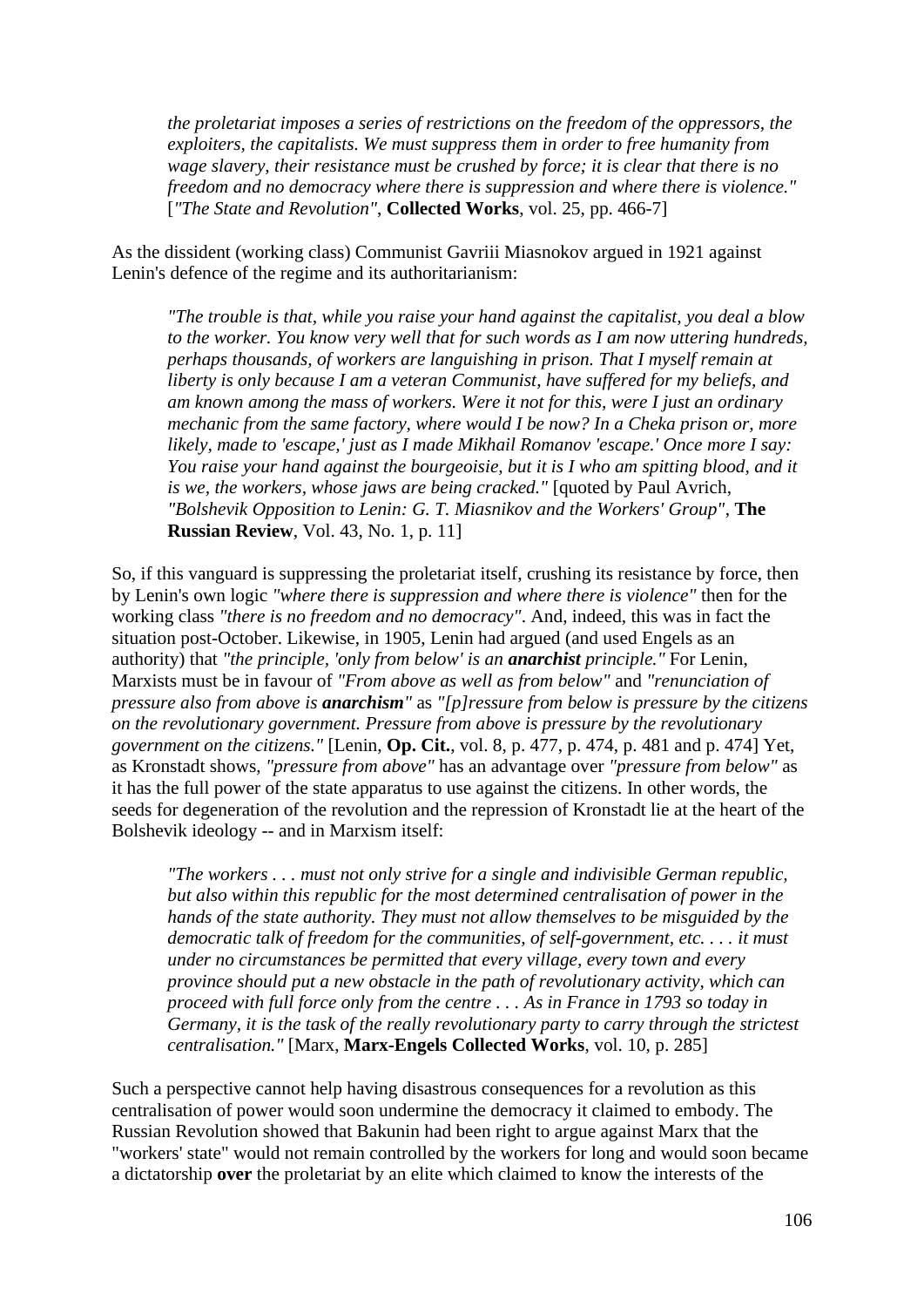working class better than they did themselves. The logic of the centralisation favoured by Marxism clearly implies that when the party suppressed Kronstadt, when it disbanded non-Bolshevik soviets in early 1918 and robbed the workers and soviets of their power, the Bolsheviks were acting in the best interests of masses. The notion that Leninism is a revolutionary theory is invalidated by these arguments and practices they reflected. Rather than aim for a society based on workers' power, they aim for a "workers' state" in which workers **delegate** their power to the leaders of the party who then use that very same power to retain its social position in the face of popular dissent (the localities placing new obstacles in the way of the centralised state authority). Such an approach is doomed to failure -- it cannot produce a socialist society as such a society (as Bakunin stressed) can only be built from below by the working class itself. As Vernon Richards argues:

*"The distinction between the libertarian and authoritarian revolutionary movements in their struggle to establish the free society, is the means which each proposes should be used to this end. The libertarian maintains that the initiative must come from below, that the free society must be the result of the will to freedom of a large section of the population. The authoritarian . . . believes that the will to freedom can only emerge once the existing economic and political system has be replaced by a dictatorship of the proletariat [i.e., the dictatorship of the party] which, as the awareness and sense of responsibility of the people grows, will wither away and the free society emerge.*

*"There can be no common ground between such approaches. For the authoritarian argues that the libertarian approach is noble but 'utopian' and doomed to failure from the start, while the libertarian argues on the evidence of history, that the authoritarian methods will simply replace one coercive state by another, equally despotic and remote from the people, and which will no more 'wither away' than its capitalist predecessor."* [**Lessons of the Spanish Revolution**, p. 206]

Thus the reality of the Bolshevik regime confirmed Bakunin's prediction that Marxism meant *"the highly despotic government of the masses by a new and very small aristocracy of real or pretended scholars. The people are not learned, so they will be liberated from the cares of government and included in entirety in the governed herd."* [**Statism and Anarchy**, pp. 178- 9] True, while modern day Leninists follow Trotsky's arguments they rarely acknowledge where they logically led or that their heroes explicitly acknowledged this conclusion and justified it. They do not state this position as honestly as did Lenin and Trotsky -- although we do see echoes of it in their attempts to justify the repression of Kronstadt -- as can be seen when Chris Bambery of the British SWP argues that *"in Lenin's concept of the party, democracy is balanced by centralism"* for the *"working class is fragmented. There are always those who wish to fight, those who will scab and those in between. Even in the soviets those divisions will be apparent. Revolutionary organisation does not aspire to represent the working class as a whole. It bases itself on those workers who want to challenge capitalism, and seeks to organise those to win the majority of workers to the need to take power."* [*"Leninism in the 21st century"*, **Socialist Review**, no. 248]

Anarchists, as discussed in [section J.3.6,](sectionJ.html#secj36) recognise that the truth of this description of the working class but we draw radically different conclusions in terms of the relationship of socialists to that class and its divisions. We also argue that the Leninist assumptions lead to anti-socialist conclusions (see [section H.5\)](sectionH.html#sech5) and this can be seen from how Bambery's comments have **exactly** the same basis of Trotsky's defence of the need of party dictatorship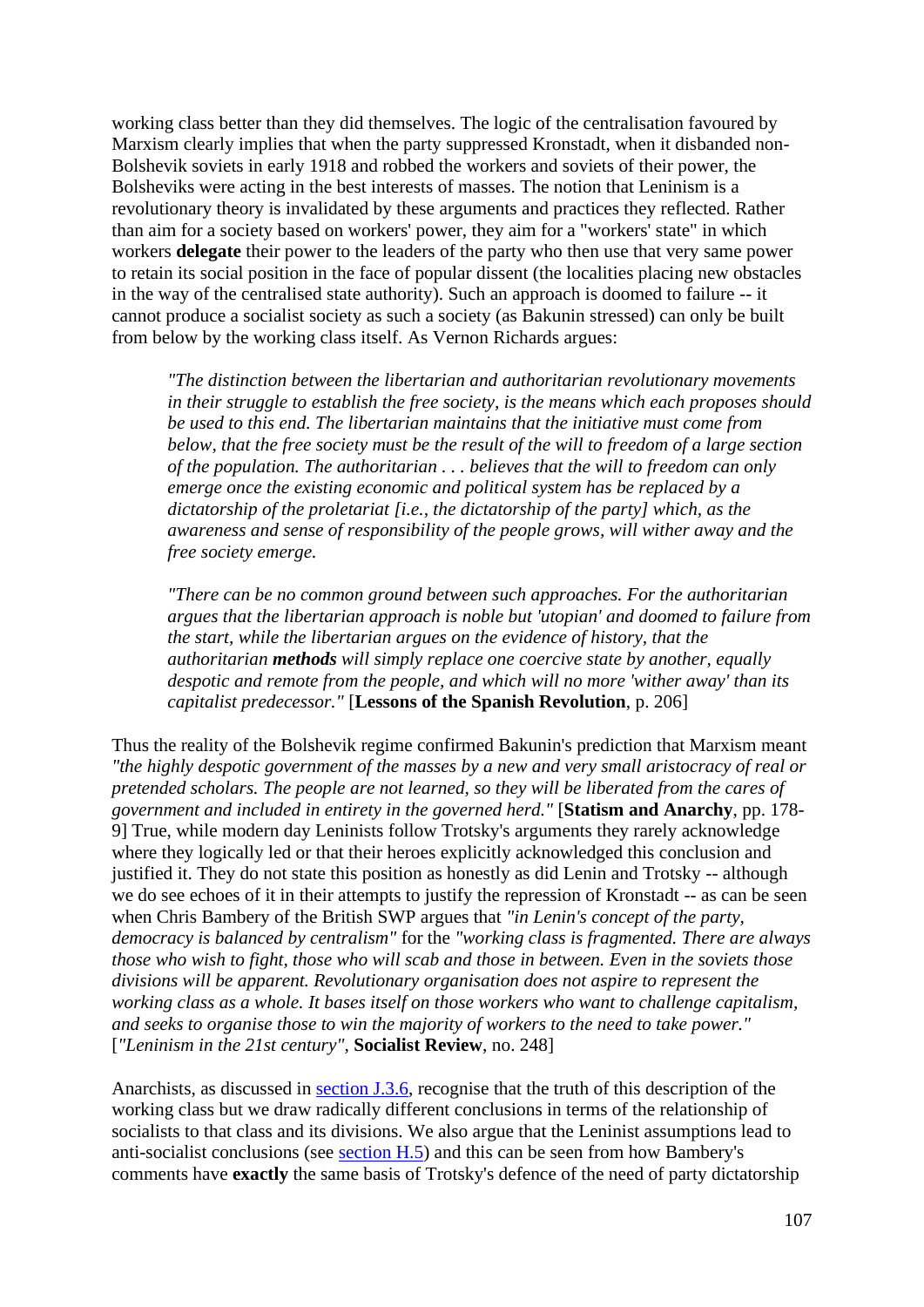and why Kronstadt was counterrevolutionary. Bambery notes that even *"in the soviets"* there will be *"divisions"* and so we have the basic assumption which, combined with centralisation, vanguardism and other aspects of Bolshevism, leads to events like Kronstadt and the destruction of soviet power by party power. The arguments for centralisation mean, in practice, the concentration of power in the centre, in the hands of a few party leaders, as the working masses cannot be trusted to make the correct ("revolutionary") decisions. This centralised power is then used to impose the will of the leaders, who use state power against the against whoever protests against the dictatorship of the party, including the very class they claim to represent. Thus the transformation of the *"dictatorship of the proletariat"* into the dictatorship **over** the proletariat under the Bolsheviks came as no surprise to anarchists.

Of course, it will be replied that the Bolshevik dictatorship used its power to crush the resistance of the bosses (and *"backward workers"* -- that is, any workers who disagreed with the vanguard). Sadly, this is not the case. Lenin's argument is flawed as it confuses the defence of the revolution with the defence of the party in power. These are two totally different things. The *"revolutionary coercion"* Lenin speaks of is, apparently, directed against one part of the working class. However, this will also intimidate the rest (just as bourgeois repression not only intimidates those who strike but those who may think of striking). As a policy, it can have but one effect -- to eliminate **all** workers' power and freedom. It is the violence of an oppressive minority against the oppressed majority, not vice versa. Ending free speech harmed working class people. Eliminating soviet democracy and union independence did not affect the bourgeoisie -- neither did the militarisation of labour and the repression of strikes. Unsurprisingly, of the 17 000 camp detainees on whom statistical information was available on 1 November 1920, peasants and workers constituted the largest groups, at 39% and 34% respectively. Similarly, of the 40 913 prisoners held in December 1921 (of whom 44% had been committed by the Cheka) nearly 84% were illiterate or minimally educated, clearly, therefore, either peasants of workers. [George Leggett, **The Cheka: Lenin's Political Police**, p. 178] Ironically, the same Bolshevik ideology which proclaimed this dictatorship over the proletariat a "proletarian" regime deemed the proletariat itself to be "pettybourgeois" in order to justify this repression.

This can be seen all through the history of Bolshevism. Bambery states (correctly) that *"Lenin and the Bolsheviks initially opposed"* the spontaneously formed soviets of 1905 but then, incredulously, assigns this opposition to the assertion that their *"model of revolution was still shaped by that of the greatest previous revolution in France in 1789."* [**Op. Cit.**] In reality, it was because they considered, in the words of a leading Bolshevik, that *"only a strong party along class lines can guide the proletarian political movement and preserve the integrity of its program, rather than a political mixture of this kind, an indeterminate and vacillating political organisation such as the workers council represents and cannot help but represent."* [quoted by Oskar Anweilier, **The Soviets**, p. 77] The soviet, in other words, could not represent the interests of the working class because it was elected by them! The Bolsheviks saw the soviets as a rival to their party and demanded it either accept their political programme or simply become a trade-union like organisation. They feared that it pushed aside the party committee and thus led to the subordination of consciousness to spontaneity, following Lenin in **What is to be Done?** when he had argued that the *"spontaneous development of the labour movement leads to it being subordinated to bourgeois ideology."* [**Essential Works of Lenin**, p. 82]

This perspective is at the root of all Bolshevik justifications for party power after the October revolution. With the perception that spontaneous developments inevitably leads to bourgeois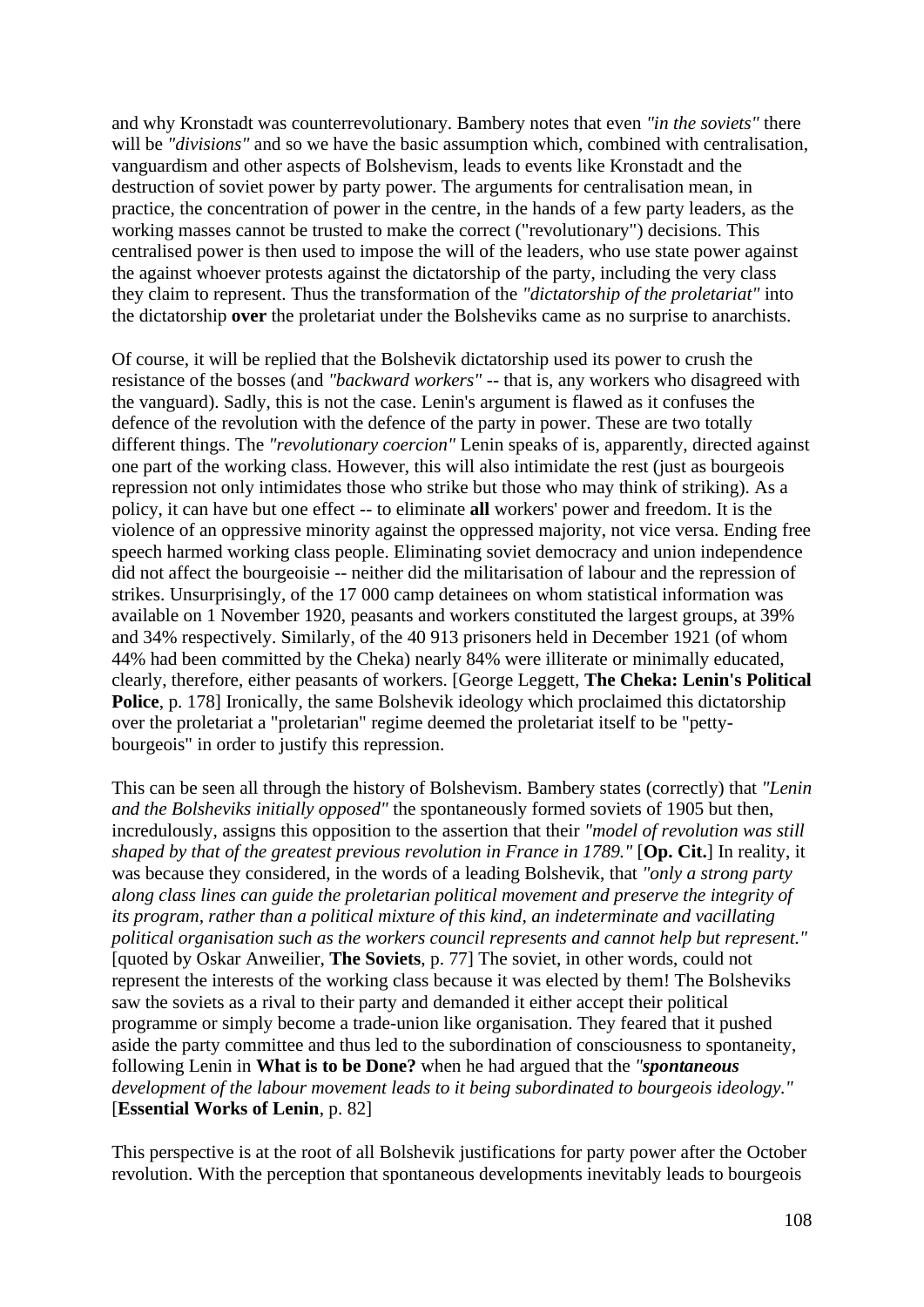domination, any attempt to revoke Bolshevik delegates and elect others to soviets **must** represent counter-revolutionary tendencies. As the working class is divided and subject to *"vacillations"* due to *"wavering and unstable elements among the masses themselves,"* working class people simply cannot manage society themselves. Hence *"the Leninist principle, inviolable for every Bolshevik, that the dictatorship of the proletariat is and can be realised only through the dictatorship of the party."* [Trotsky, *"The Platform of the Opposition"*, **The Challenge of the "Left Opposition" (1926-27)**, p. 395] And, equally logically, to events like Kronstadt. Thus Cornelius Castoriadis:

*"To manage the work of others -- this is the beginning and the end of the whole cycle of exploitation. The 'need' for a specific social category to manage the work of others in production (and the activity of others in politics and in society), the 'need' for a separate business management and for a Party to rule the State -- this is what Bolshevism proclaimed as soon as it seized power, and this is what it zealously laboured to impose. We know that it achieved its ends. Insofar as ideas play a role in the development of history -- and, in the final analysis, they play an enormous role - the Bolshevik ideology (and with it, the Marxist ideology lying behind it) was a decisive factor in the birth of the Russian bureaucracy."* [**Political and Social Writings**, vol. 3, p. 104]

Moreover, the logic of the Bolshevik argument is flawed:

*"Besides, if one wants a government which has to educate the masses and put them on the road to anarchy, one must also indicate what will be the background, and the way of forming this government.*

*"Will it be the dictatorship of the best people? But who are the best? And who will recognise these qualities in them? . . . by whom and with what criterion will the choice be made to put the social forces at the[ir] disposal . . . ? Will it be instead a government elected by universal suffrage, and thus the more or less sincere expression of the wishes of the majority? But if you consider these worthy electors as unable to look after their own interests themselves, how is it that they will know how to choose for themselves the shepherds who must guide them? And how will they be able to solve this problem of social alchemy, of producing a genius from the votes of a mass of fools? And what will happen to the minorities which are still the most intelligent, most active and radical part of a society?"* [Malatesta, **Anarchy**, pp. 53-4]

Hence the need for federalism, workers' democracy and socio-economic self-management, for the demands of the Kronstadt revolt. As Malatesta put it: *"Only freedom or the struggle for freedom can be the school for freedom."* [**Errico Malatesta: His Life and Ideas**, p. 59] The *"epic of Kronstadt"* proves *"conclusively that what belongs really to the workers and peasants can be neither governmental nor statist, and what is governmental and statist can belong neither to the workers nor the peasants."* [Voline, **The Unknown Revolution**, p. 503] Kronstadt, in the words of Alexander Berkman, *"proves once more that government, the State -- whatever its name or form -- is ever the mortal enemy of liberty and selfdetermination. The state has no soul, no principles. It has but one aim -- to secure power and hold it, at any cost. That is the political lesson of Kronstadt."* [*"The Kronstadt Rebellion"*, **Op. Cit.**, p. 89]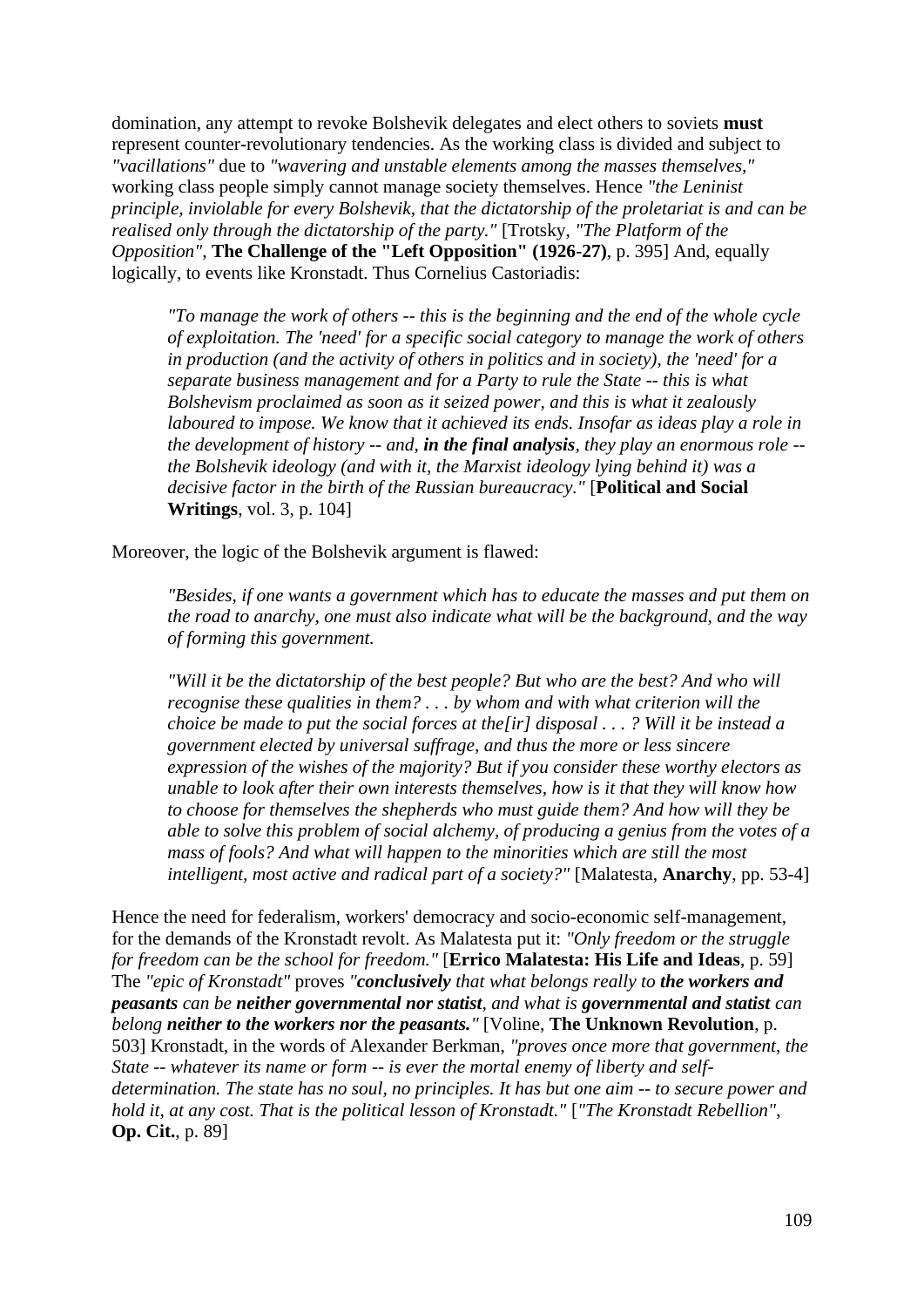Anarchists are well aware that differences in political perspective exist within the working class. We are also aware of the importance of revolutionaries organising together to influence the class struggle, raising the need for revolution and the creation of working class organisations which can smash and replace the state with a system of self-managed communes and workers' councils. We are well aware that revolutions take time to develop, that (libertarian) socialism cannot be created overnight, that revolutions need defending a revolution, that expropriating the power and wealth of the ruling class is just the first stage of a social revolution. Our opposition to Bolshevism is based on **how** a revolution does all this - - we reject the Bolshevik conclusion for centralised power (i.e. into the hands of a few party leaders) as doomed to failure. Rather, we agree with Bakunin who argued that revolutionary groups must *"not seek anything for themselves, neither privilege nor honour nor power"* and reject *"any idea of dictatorship and custodial control."* The *"revolution everywhere must be created by the people, and supreme control must always belong to the people organised into a free federation of agricultural and industrial associations . . . organised from the bottom upwards by means of revolutionary delegations . . . [who] will set out to administer public services, not to rule over peoples."* [**Michael Bakunin: Selected Writings**, p. 172]

Anarchists seek to influence working people directly, via their natural influence in working class organisations like workers' councils, unions and so on. Only by discussion, debate and self-activity can the political perspectives develop and change. This is impossible in a centralised system based on party dictatorship for debate and discussion are pointless if they have no effect on the process of the revolution nor if working people cannot elect, mandate and recall their own delegates. Nor can self-activity be developed if the government uses *"revolutionary coercion"* against *"waving or unstable elements"* (i.e. those who do not unquestioningly follow the orders of the government). Such a regime would hinder the popular initiative required to solve the many problems a social revolution inevitable experiences -- with, as Bolshevik Russia showed, terrible consequences for building genuine -- self-managed -- socialism.

In other words, the fact Bolshevism uses to justify its support for party power is, in fact, the strongest argument against it. By concentrating power in the hands of a few, the political development of the bulk of the population is hindered. No longer in control of their fate, of **their** revolution, they will become pray to counter-revolutionary tendencies. Nor was the libertarian approach impossible to implement during a revolution or civil war. Anarchists applied their ideas very successfully in the Makhnovist movement in the Ukraine -- as we discuss in more detail in the appendix ["Why does the Makhnovist movement show there is an](append46.html)  [alternative to Bolshevism?",](append46.html) within the areas they protected, the Makhnovists refused to dictate to the workers and peasants what to do and instead encouraged free soviets and workers' control. In contrast, the Bolsheviks tried to **ban** congresses of workers', peasants' and soldiers' delegates called by the Makhnovists. This should make the reader ponder if the elimination of workers' democracy during the civil war can be fully explained by the objective conditions facing Lenin's government or whether Leninist ideology played an important role in it.

The terrible objective circumstances facing the revolution obviously played a key role in the degeneration of the revolution. However, this is not the whole story. The **ideas** of the Bolsheviks played a key role as well -- not least in often making those terrible objective circumstances worse by policies which centralised decision making and so produced wasteful, inefficient, ever-growing and corrupt bureaucracy. The circumstances the Bolsheviks faced may have shaped certain aspects of their actions, but it cannot be denied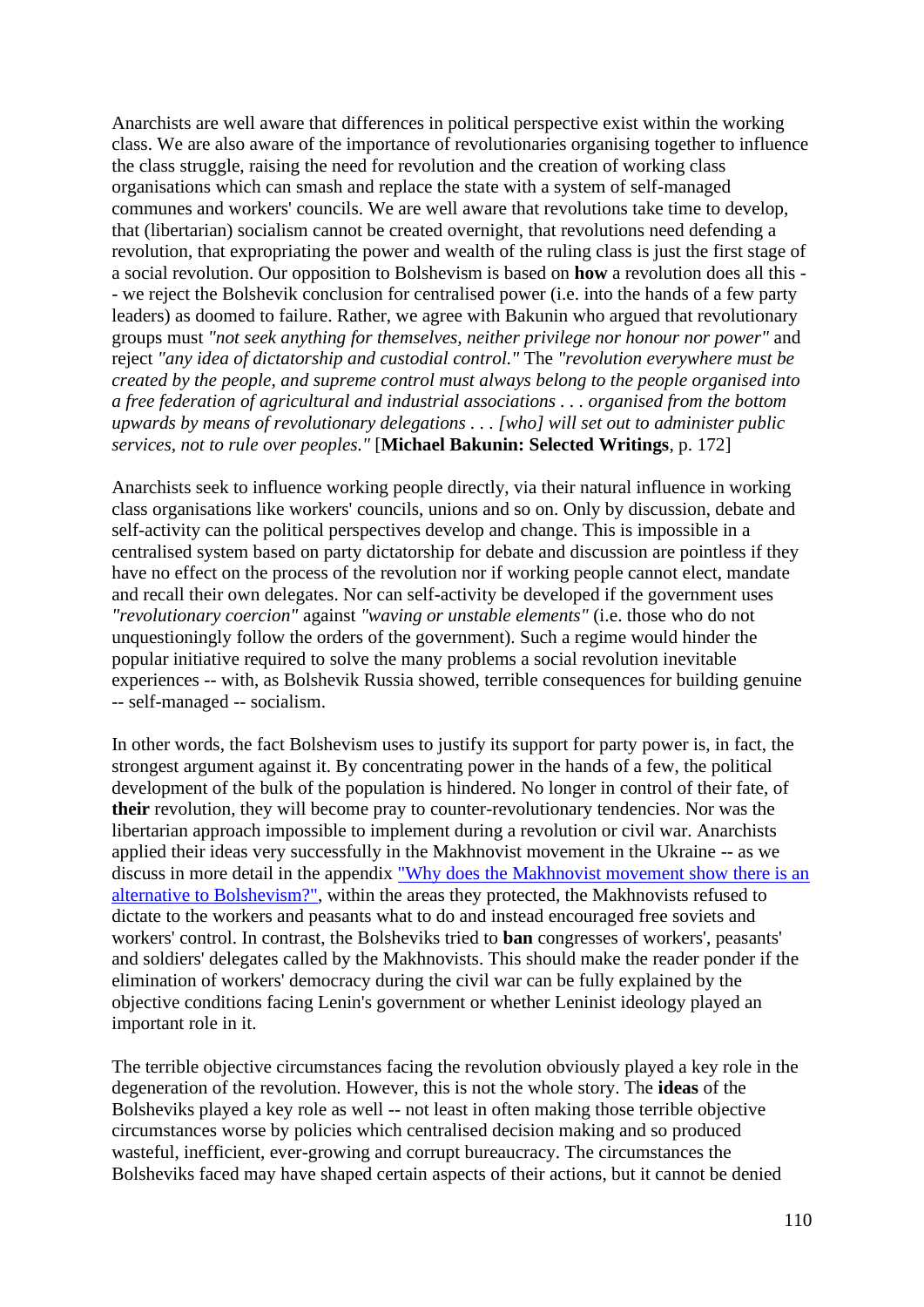that the impulse for these actions were rooted in Bolshevik theory. In regards to this type of analysis, the Trotskyist Pierre Frank argues that anarchists think that bureaucratic conceptions *"beget bureaucracy"* and that *"it is ideas, or deviations from them, that determine the character of revolutions. The most simplistic kind of philosophical idealism has laid low historical materialism."* This means, apparently, that anarchists ignore objective factors in the rise of the bureaucracy such as *"the country's backwardness, low cultural level, and the isolation of the revolution."* [Lenin and Trotsky, **Kronstadt**, pp. 22-3] Yet nothing could be further from the truth -- what anarchists argue (like Lenin before the October revolution) is that **every** revolution will suffer from isolation, uneven political development, economic problems and so on (i.e. *"exceptional circumstances,"* see the appendix ["What caused the](append43.html)  [degeneration of the Russian Revolution?"\)](append43.html). The question is whether your revolution can survive them and whether your political ideas can meet these challenges without producing bureaucratic deformations. As can be seen from the Russian Revolution, Leninism fails that test.

Moreover, Frank is being incredulous. If we take his argument seriously then we have to conclude that Bolshevik ideology played **no** role in how the revolution developed. In other words, he subscribes to the contradictory position that Bolshevik politics were essential to the success of the revolution and yet played no role in its outcome. The facts of the matter is that people are faced with choices, choices that arise from the objective conditions they face. What decisions they make will be influenced by the ideas they hold -- they will not occur automatically, as if people were on auto-pilot -- and their decisions are also shaped by the social relationships they experience. Thus, someone placed into a position of power over others will act in certain ways, have a certain world view, which would be alien to someone subject to egalitarian social relations. Likewise, someone who favoured working class selfactivity and did not view it as "petty-bourgeois" would not, as Zinoviev did in the summer of 1920, issue *"a decree forbidding any kind of commercial transaction. The few small shops still open were closed and their doors sealed. However, the State apparatus was in no position to supply the towns. From this moment on, famine could no longer be attenuated by the initiative of the population. It became extreme."* [Mett, **Op. Cit.**, p. 144]

So, obviously "ideas" matter, particularly during a revolution. Someone in favour of centralisation, nationalisation and who equates party rule with class rule (like Zinoviev, Lenin and Trotsky), will act in ways (and create structures) totally different from someone who believes in decentralisation, federalism and self-management. In other words, political ideas do matter in society. Nor do anarchists leave our analysis at this obvious fact, we also argue that the types of organisation people create and work in shapes the way they think and act. This is because specific kinds of organisation have specific authority relations and so generate specific social relationships. These obviously affect those subject to them -- a centralised, hierarchical system will create authoritarian social relationships which shape those within it in totally different ways than a federal, egalitarian system. That Frank seems to deny this obvious fact suggests he knows nothing of materialist philosophy and subscribes to the distinctly lobotomised (and bourgeois) "historical materialism" of Lenin (see Anton Pannekoek's **Lenin as Philosopher** for details).

All in all, the attitude of Leninists to the Kronstadt event shows quite clearly that, for all their lip-service to history from below, they are just as fixated with leaders as is bourgeois history. As Cornelius Castoriadis argues: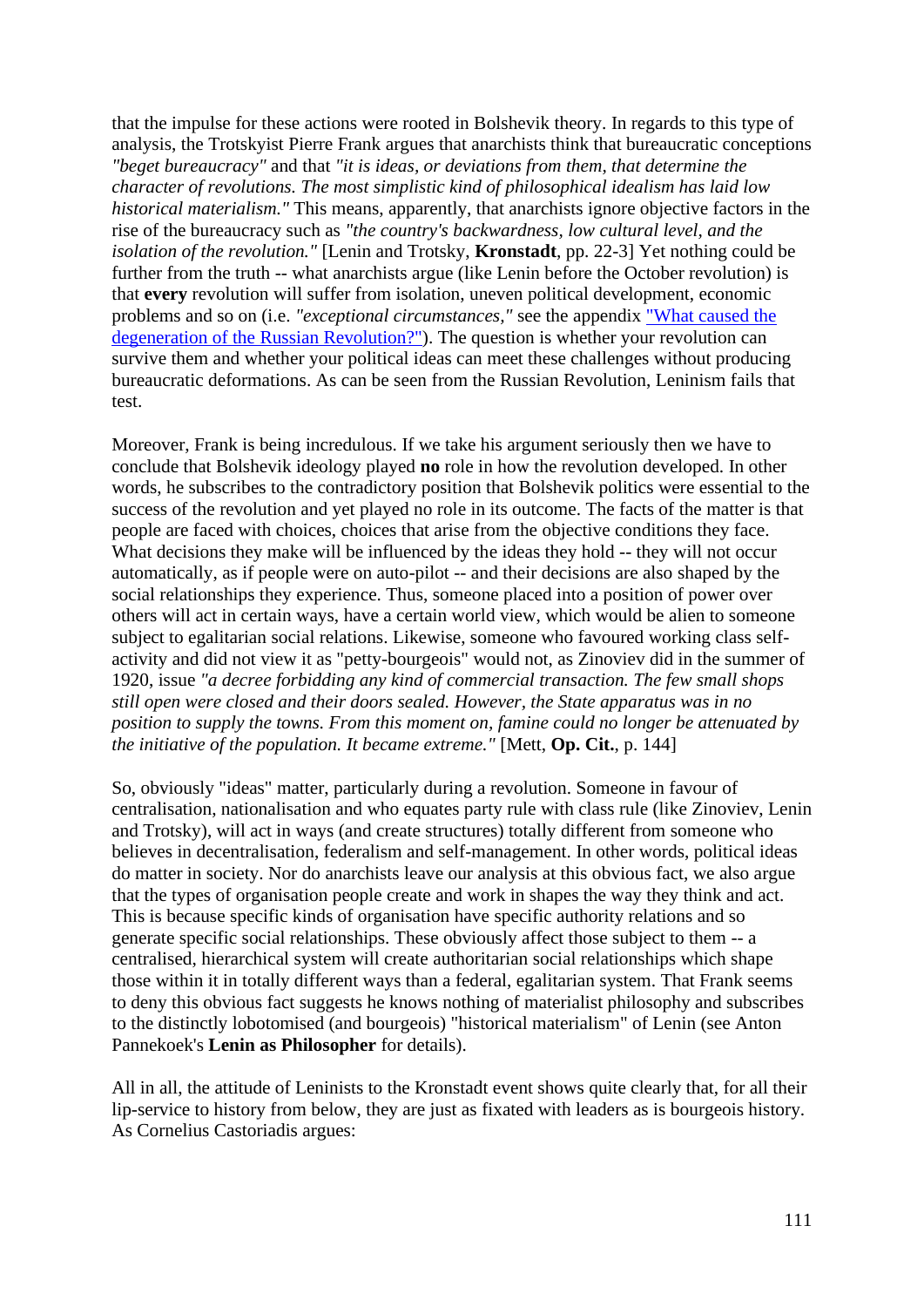*"Now, we should point out that it is not workers who write history. It is always the others. And these others, whoever they may be, have a historical existence only insofar as the masses are passive, or active simply to support them, and this is precisely what 'the others' will tell us at every opportunity. Most of the time these others will not even possess eyes to see and ears to hear the gestures and utterances that express people's autonomous activity. In the best of instances, they will sing the praises of this activity so long as it miraculously coincides with their own line, but they will radically condemn it, and impute to it the basest motives, as soon as it strays therefrom. Thus Trotsky describes in grandiose terms the anonymous workers of Petrograd moving ahead of the Bolshevik party or mobilising themselves during the Civil War, but later on he was to characterise the Kronstadt rebels as 'stool pigeons' and 'hirelings of the French High Command.' They lack the categories of thought - the brain cells, we might dare say -- necessary to understand, or even to record, this activity as it really occurs: to them, an activity that is not instituted, that has neither boss nor program, has no status; it is not even clearly perceivable, except perhaps in the mode of 'disorder' and 'troubles.' The autonomous activity of the masses belongs by definition to what is repressed in history."* [**Op. Cit.**, p. 91]

The Trotskyist accounts of the Kronstadt revolt, with their continual attempts to portray it as a White conspiracy, proves this analysis is correct. Instead it was labelled the work of *"backward peasants"* being misled by SRs, a White General and spies -- indeed, the possibility that the revolt was a spontaneous mass revolt with political aims was dismissed by one of them as *"absurd"*. [Wright, *"The Truth about Kronstadt"*, **Op. Cit.**, p. 111] Like the capitalist who considers a strike the work of "outside agitators" and "communists" misleading their workers, the Trotskyists present an analysis of Kronstadt reeking of elitism and ideological incomprehension. Independent self-activity by the working class is dismissed as "backward" and to be corrected by the "proletarian dictatorship" by any means necessary. Clearly Bolshevik ideology played a key role in the rise of Stalinism along with the regime built by Lenin and Trotsky which the Kronstadt sailors rebelled against. As Emma Goldman summarised:

*"I see no marked difference between the two protagonists of the benevolent system of the dictatorship except that Leon Trotsky is no longer in power to enforce its blessings, and Josef Stalin is. No, I hold no brief for the present ruler of Russia. I must, however, point out that Stalin did not come down as a gift from heaven to the hapless Russian people. He is merely continuing the Bolshevik traditions, even if in a more relentless manner.*

*"The process of alienating the Russian masses from the Revolution had begun almost immediately after Lenin and his party had ascended to power. Crass discrimination in rations and housing, suppression of every political right, continued persecution and arrests, early became the order of the day. True, the purges undertaken at that time did not include party members . . . But all the other political opponents, among them Mensheviki, Social Revolutionists, Anarchists, many of the Liberal intelligentsia and workers as well as peasants, were given short shrift in the cellars of the Cheka, or exiled to slow death in distant parts of Russia and Siberia. In other words, Stalin has not originated the theory or methods that have crushed the Russian Revolution and have forged new chains for the Russian people.*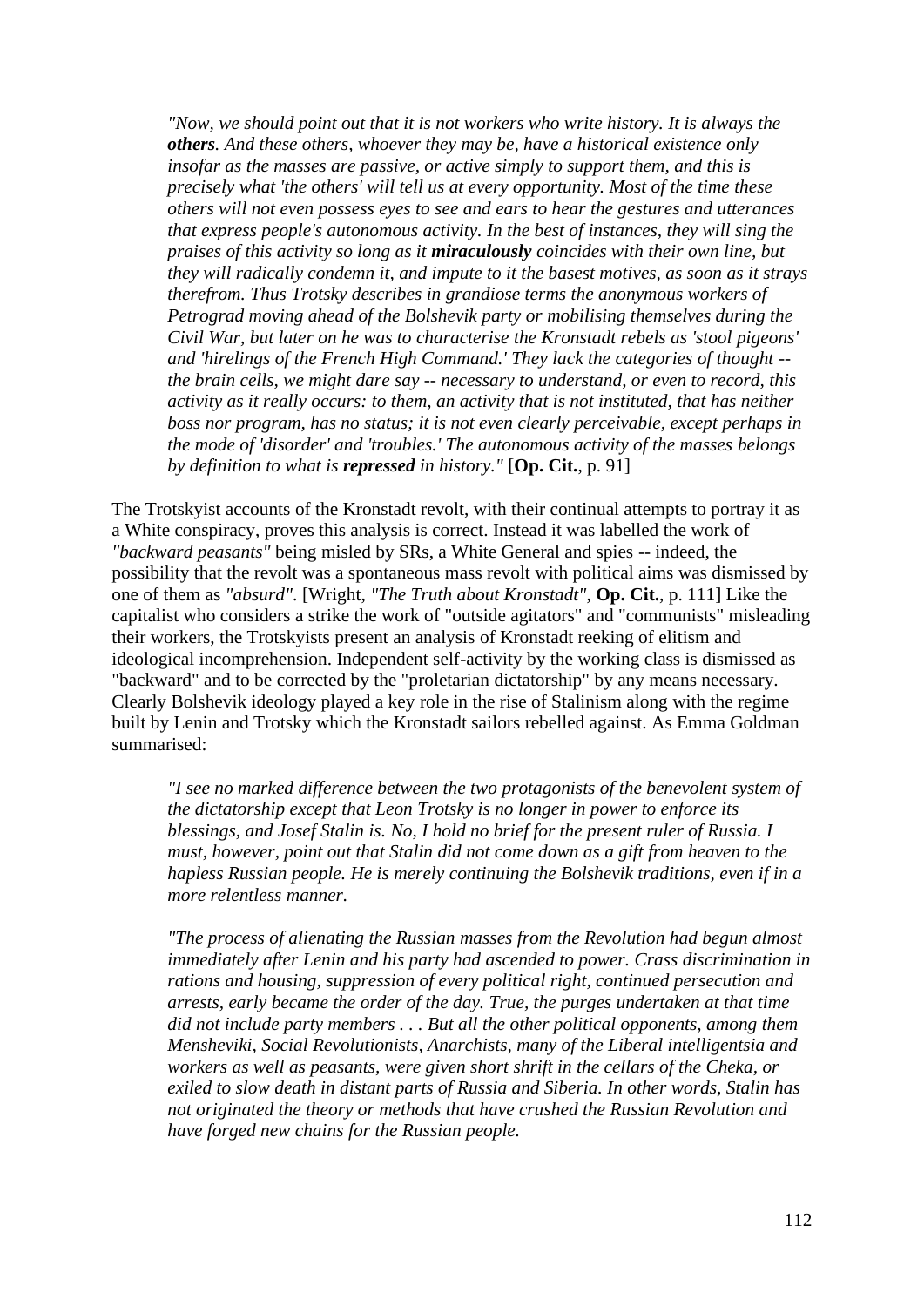*"I admit, the dictatorship under Stalin's rule has become monstrous. That does not, however, lessen the guilt of Leon Trotsky as one of the actors in the revolutionary drama of which Kronstadt was one of the bloodiest scenes."* [*"Trotsky Protests Too Much"*, **Op. Cit.**, pp. 251-2]

Lastly, the supporters of Bolshevism argue that in suppressing the revolt *"the Bolsheviks only did their duty. They defended the conquests of the revolution against the assaults of the counterrevolution."* [Wright, *"The Truth about Kronstadt"*, **Op. Cit.**, p. 123] In other words, we can expect more Kronstadts if these "revolutionaries" gain power -- no clearer condemnation of Bolshevism as a socialist current is required. More, that is how Kronstadt is used in Leninist circles to this day, namely to steel the revolutionary cadres for the same task in the future by justifying repression in the past. For no matter how much Leninists may say otherwise, the ease with which the Bolsheviks embraced policies which are alleged to be the antithesis of what their ideology is claimed to stand for is of note -- as is the lack of regret and the willingness of their followers to still justify them. As Samuel Farber reminds us, *"there is no evidence indicating that Lenin or any of the mainstream Bolshevik leaders lamented the loss of workers' control or of democracy in the soviets, or at least referred to these losses as a retreat, as Lenin declared with the replacement of War Communism by NEP in 1921."* [**Before Stalinism**, p. 44] It is the practice of Bolshevik -- and acts such as the repression of the Kronstadt revolt -- which shows that it is fundamentally a "socialism from above" ideology (see [section H.3.3\)](sectionH.html#sech33) and so to be avoided.

And, we must ask, what, exactly, **were** these "conquests" of the revolution that must be defended? The suppression of strikes, independent political and labour organisations, elimination of freedom of speech, assembly and press and, of course, the elimination of soviet and union democracy in favour of party power? Which, of course, for all Leninists, is the **real** revolutionary conquest and **anyone** who questions that is a counter-revolutionary: *"The sailors had dared to stand by the discontented workers. They had dared to demand that the promise of the Revolution -- all Power in the Soviets -- should be fulfilled. The political dictatorship had slain the dictatorship of the proletariat. That and that alone was their unforgivable offense against the holy spirit of Bolshevism."* [Emma Goldman, *"Trotsky Protests Too Much"*, **Op. Cit.**, p. 266]

The issue is simple -- either socialism means the self-emancipation of the working class or it does not. Leninist justifications for the suppression of the Kronstadt revolt simply mean that for the followers of Bolshevism, when necessary, the party will paternalistically repress the working class for its own good. The clear implication of this Leninist support of the suppression of Kronstadt is that, for Leninism, it is dangerous to allow working class people to manage society and transform it as they see fit as they will make wrong decisions (like vote for the wrong party or, worse, take the management of their lives into their own hands). If the party leaders decide a decision by the masses is incorrect, then the masses are overridden (and repressed). So much for *"all power to the soviets"* or *"workers' power."*

Ultimately, Wright's comments (and those like it) show that Bolshevism's commitment to workers' power and democracy is non-existent. What is there left of workers' selfemancipation, power or democracy when the "workers state" represses the workers for trying to practice these essential features of any real form of socialism? How will the State machine required to do this "wither away"? It is the experience of Bolshevism in power that best refutes the Marxist claim that the workers' state "will be democratic and participatory." The suppression of Kronstadt was just one of a series of actions by the Bolsheviks which began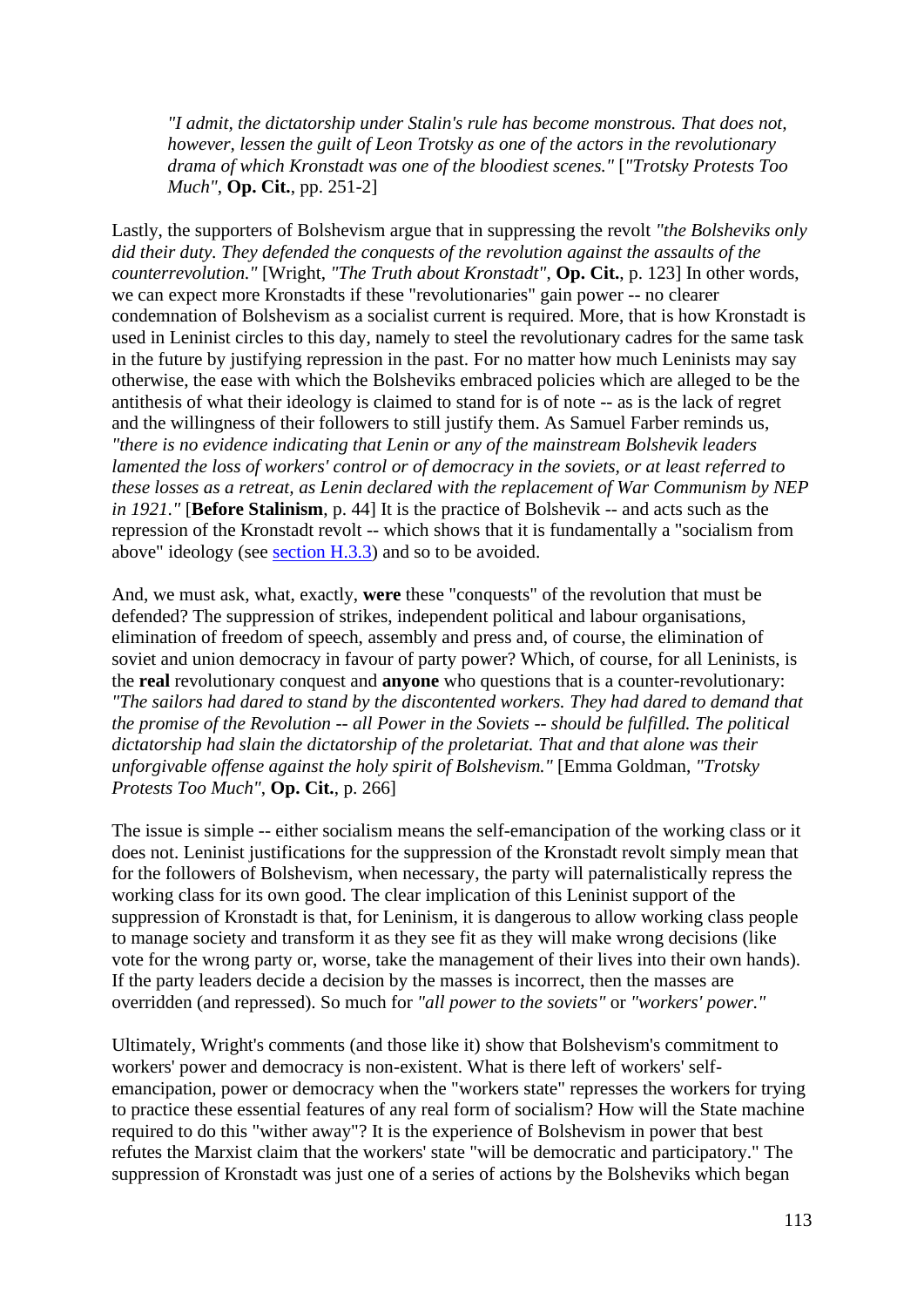**before** the start of the Civil War, with them abolishing soviets which elected non-Bolshevik majorities, abolishing elected officers and soldiers soviets in the Red Army and Navy and replacing workers' self-management of production by state-appointed managers with *"dictatorial"* powers (see [section](sectionH.html#sech6) H.6).

As anarchists predicted, the "workers' state" did not, could not, be "participatory" as it was still a state. It spawned a new class system based on the bureaucracy oppressing and exploiting the working classes. Kronstadt is part of the empirical evidence which proves Bakunin's predictions on the authoritarian nature of Marxism (see [section H.1.1\)](sectionH.html#sech11). This warning by Bakunin was confirmed by the Kronstadt rebellion and the justifications made at the time and afterwards by the supporters of Bolshevism:

*"What does it mean, 'the proletariat raised to a governing class?' Will the entire proletariat head the government? The Germans number about 40 million. Will all 40 million be members of the government? The entire nation will rule, but no one would be ruled. Then there will be no government, there will be no state; but if there is a state, there will also be those who are ruled, there will be slaves.*

*"In the Marxists' theory this dilemma is resolved in a simple fashion. By popular government they mean government of the people by a small number of representatives elected by the people. So-called popular representatives and rulers of the state elected by the entire nation on the basis of universal suffrage -- the last word of the Marxists, as well as the democratic school -- is a lie behind which the despotism of a ruling minority is concealed, a lie all the more dangerous in that it represents itself as the expression of a sham popular will.*

*"So . . . it always comes down to the same dismal result: government of the vast majority of the people by a privileged minority. But this minority, the Marxists say, will consist of workers. Yes, perhaps, of former workers, who, as soon as they become rulers or representatives of the people will cease to be workers and will begin to look upon the whole workers' world from the heights of the state. They will no longer represent the people but themselves and their own pretensions to govern the people . . .* 

*"They say that this state yoke, this dictatorship, is a necessary transitional device for achieving the total liberation of the people: anarchy, or freedom, is the goal, and the state, or dictatorship, the means. Thus, for the masses to be liberated they must first be enslaved . . . They claim that only a dictatorship (theirs, of course) can create popular freedom. We reply that no dictatorship can have any other objective than to perpetuate itself, and that it can engender and nurture only slavery in the people who endure it. Liberty can only be created by liberty, by an insurrection of all the people and the voluntary organisation of the workers from below upward."* [**Statism and Anarchy**, pp. 178-9]

The tragedy of Kronstadt is a product of an ideology which did not -- could not -- understand how its strategy as well as the socio-economic structures it favoured and built created a new class and armed it both ideologically and physically to secure its position in the new social hierarchy. If, as Marx suggested, history repeats itself first as tragedy and then as farce, the antics of Leninists since 1921 -- the lying, the selective quoting, the cherry-picking, the ignoring of awkward facts, the replacing of research by the repeating of orthodoxy, etc. -- to